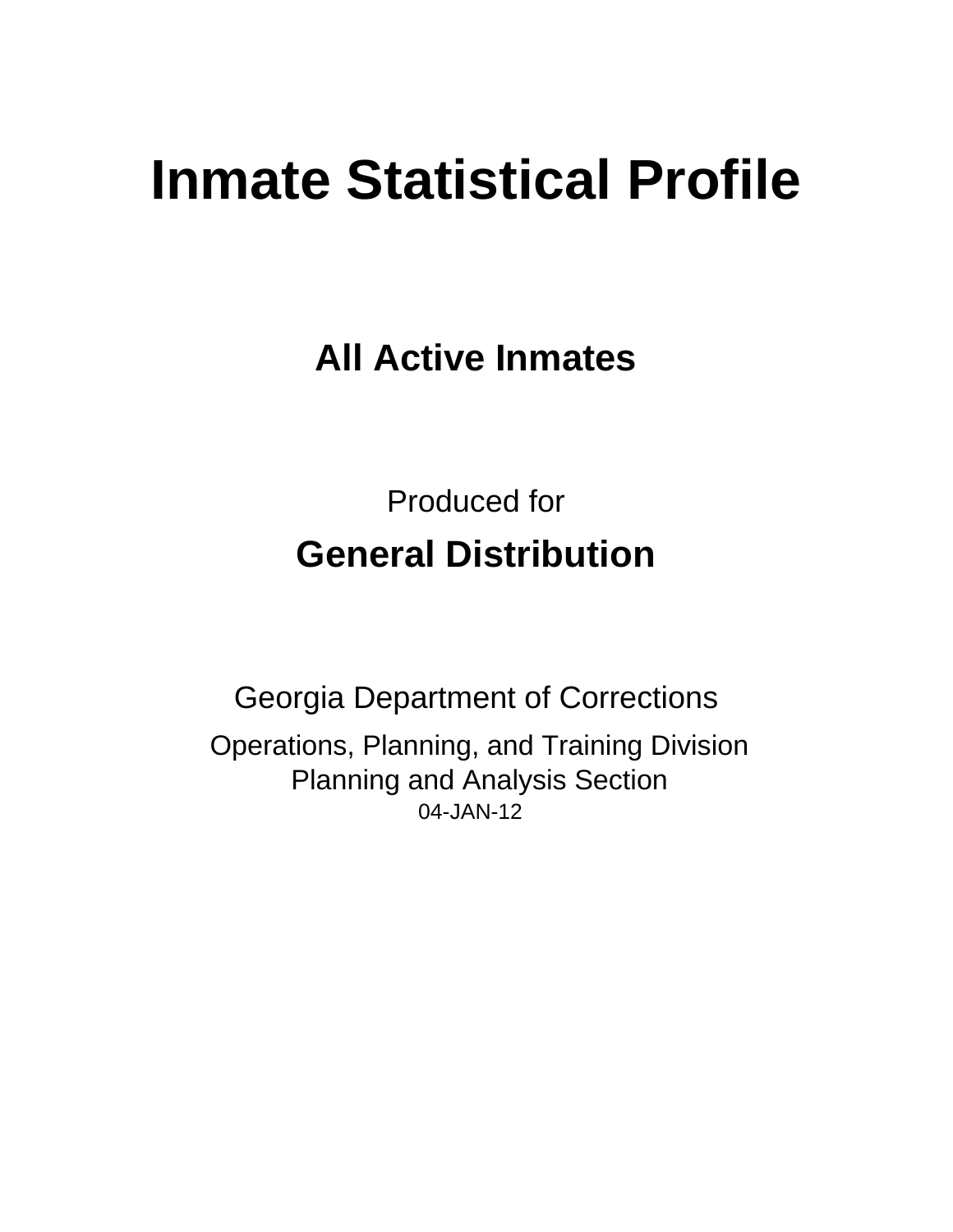### **Inmate Statistical Profile 04-JAN-12**

Contents

**All Active Inmates** 

Produced for General Distribution

## **Table of Contents**

| <b>Demographic information</b>                                       |
|----------------------------------------------------------------------|
| 5 Current age, broken out in ten year age groups                     |
| 6 Race group                                                         |
| 7 Marital status, self-reported at entry to prison                   |
| 8 Number of children, self-reported at entry to prison               |
| 9 Religious affiliation, self-reported at entry to prison            |
| 10 Home county - self-reported at entry to prison                    |
| 15 Socioeconomic class, self-reported at entry to prison             |
| 16 Environment to age 16, self-reported at entry to prison           |
| 17 Guardian status to age 16, self-reported at entry to prison       |
| 18 Employment status before prison, self-reported at entry to prison |
| 19 Age at admission                                                  |
| 21 Height, measured at entry to prison                               |
| 22 Weight, measured at entry to prison                               |
| 24 Military service                                                  |
| <b>Correctional information</b>                                      |
| 25 Type of admission to prison                                       |
| 26 Current / last security status                                    |
| 27 Current / last institution type                                   |
| 28 Institution type - transitional centers                           |
| 29 Institution type - county prisons                                 |
| 30 Institution type - state prisons                                  |
| 31 Institution type - private prisons                                |
| 32 Institution type - pre-release centers                            |
| 33 Institution type - inmate boot camp                               |
| 34 Number of disciplinary reports                                    |
| 35 Number of transfers                                               |
| 36 Number of escapes                                                 |
| 38 Probable future release type of still active inmates              |
| 39 Time served in current (or last) institution                      |
| Educational, psychological and physical information                  |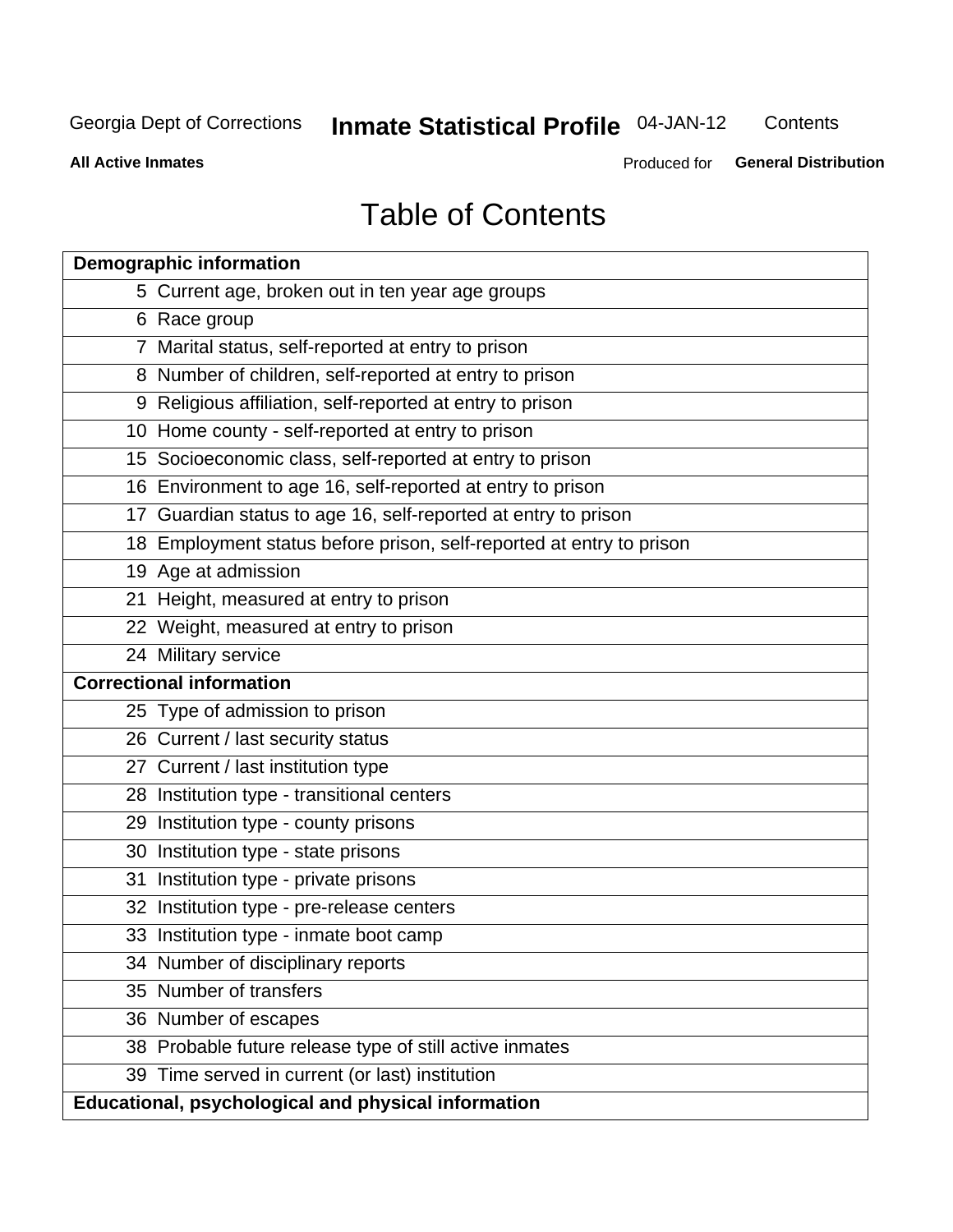### **Inmate Statistical Profile 04-JAN-12**

Contents

**All Active Inmates** 

Produced for General Distribution

# **Table of Contents**

| <b>Educational, psychological and physical information</b>       |
|------------------------------------------------------------------|
| 37 Culture fair IQ scores                                        |
| 40 Highest grade level attained                                  |
| 41 Culture fair IQ scores                                        |
| 42 Wide Range Achievement Test (WRAT) reading score              |
| 43 Wide Range Achievement Test (WRAT) math score                 |
| 44 Wide Range Achievement Test (WRAT) spelling score             |
| 45 Scope of substance abuse - summary                            |
| 46 Scope of substance abuse - detail                             |
| 47 Current / last mental health treatment level                  |
| 48 PULHESDWIT medical scale - 'P' overall condition ('P'hysical) |
| 49 PULHESDWIT medical scale - 'U' upper body                     |
| 50 PULHESDWIT medical scale - 'L' lower body                     |
| 51 PULHESDWIT medical scale - 'H' hearing                        |
| 52 PULHESDWIT medical scale - 'E' vision                         |
| 53 PULHESDWIT medical scale -'S' psychiatric                     |
| 54 PULHESDWIT medical scale - 'D' dental                         |
| 55 PULHESDWIT medical scale - 'W' work ability                   |
| 56 PULHESDWIT medical scale - 'I' impairment                     |
| 57 PULHESDWIT medical scale - 'T' transportability               |
| 58 Criminality in family, self-reported                          |
| 59 Alcoholism in family, self-reported                           |
| 60 Drug abuse in family, self-reported                           |
| 61 Subjected to frequent beatings, self-reported                 |
| 62 Father absent during inmate's childhood                       |
| 63 Mother absent during inmate's childhood                       |
| 64 Inmate diagnosed as manipulative                              |
| 65 Inmate diagnosed as assaultive                                |
| <b>Crimes and criminal history information</b>                   |
| 66 Number of prior Georgia incarcerations                        |
| 67 Prison sentence in years                                      |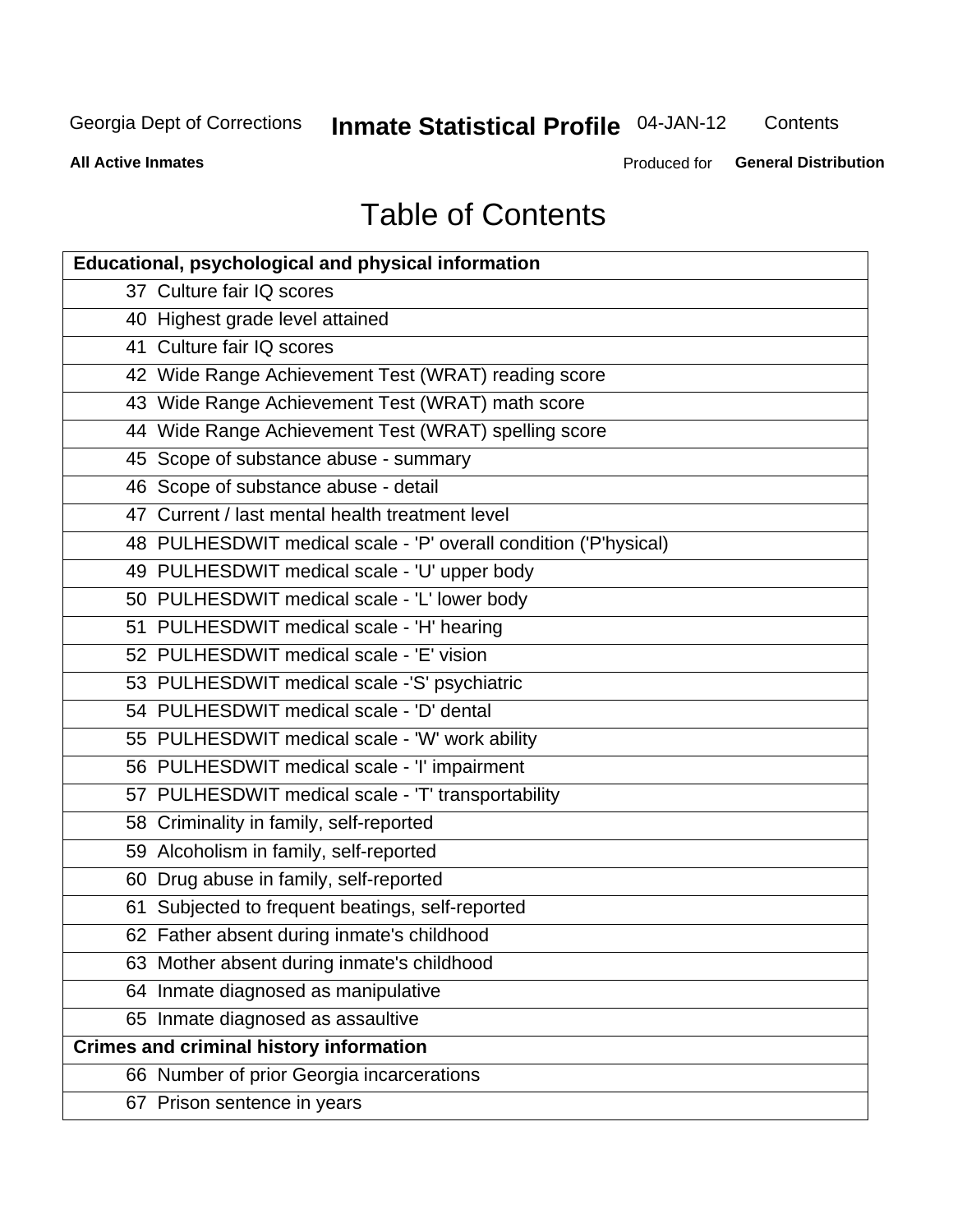### **Inmate Statistical Profile 04-JAN-12**

Contents

**All Active Inmates** 

Produced for General Distribution

## **Table of Contents**

| <b>Crimes and criminal history information</b>                 |
|----------------------------------------------------------------|
| 68 Primary offense, broken out into felonies vs misdemeanors   |
| 69 Primary offense, broken out into six broad crime categories |
| 70 Primary offense, detailed offense code                      |
| 79 County of conviction of primary offense                     |
| 84 Circuit of conviction of primary offense                    |
| 86 Years served (jail + prison) in this incarceration          |
| <b>Medical information</b>                                     |
| 87 Results of most recent HIV test                             |
| 88 Results of most recent tuberculosis test                    |
| 89 Results of most recent syphilis test                        |
| 90 Results of most recent Hepatitis-C test                     |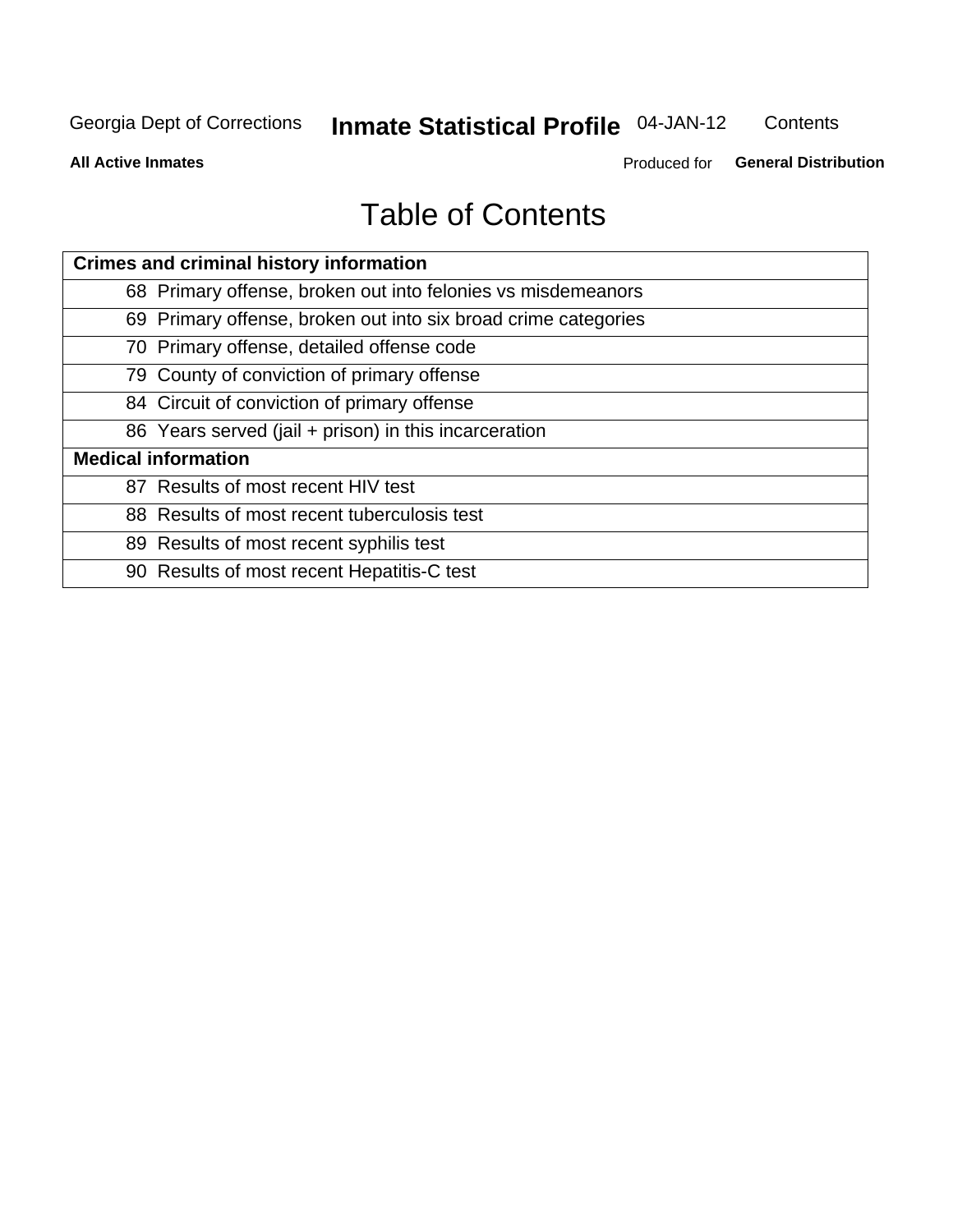### **All Active Inmates**

### Produced for General Distribution

### Current age, broken out in ten-year age groups

COL % - percent each COUNT is of its particular column

|                          |              | <b>Male</b> |        |              | <b>Female</b> |       | <b>Total</b> |               |
|--------------------------|--------------|-------------|--------|--------------|---------------|-------|--------------|---------------|
| <b>Current Age</b>       | <b>Count</b> | Col %       | Row %  | <b>Count</b> | Col %         | Row % | <b>Total</b> | Col %         |
| <b>Teens (1-19)</b>      | 958          | 1.88%       | 97.66% | 23           | 0.62%         | 2.34% | 981          | 1.79%         |
| <b>Twenties (20-29)</b>  | 15,622       | 30.59%      | 93.62% | 1,065        | 28.78%        | 6.38% | 16,687       | 30.47%        |
| <b>Thirties (30-39)</b>  | 14,799       | 28.98%      | 92.44% | 1,210        | 32.69%        | 7.56% |              | 16,009 29.23% |
| <b>Forties (40-49)</b>   | 11,106       | 21.75%      | 92.04% | 960          | 25.94%        | 7.96% |              | 12,066 22.03% |
| <b>Fifties (50-59)</b>   | 6,160        | 12.06%      | 94.57% | 354          | 9.56%         | 5.43% | 6,514        | 11.89%        |
| <b>Sixties (60-69)</b>   | 1,532        | $3.00\%$    | 95.75% | 68           | 1.84%         | 4.25% | 1,600        | 2.92%         |
| Seventy + (70 and above) | 886          | 1.74%       | 97.68% | 21           | 0.57%         | 2.32% | 907          | 1.66%         |
| <b>Total Reported</b>    | 51,063       | 100%        | 93.24% | 3,701        | 100%          | 6.76% | 54,764       | 100%          |

| <b>ported</b><br><b>NOT</b> | 290               |               | 293    |
|-----------------------------|-------------------|---------------|--------|
| <b>Total</b>                | EA DER<br>. ככ, י | <i>א</i> מד כ | 55,057 |

| <b>Mean</b><br>(average)       | 37.28     | 36.70 | 37.24 |
|--------------------------------|-----------|-------|-------|
| Median (middle)                | -25<br>vu | JJ    | 35    |
| <b>Mode</b><br>(most frequent) |           | 29    |       |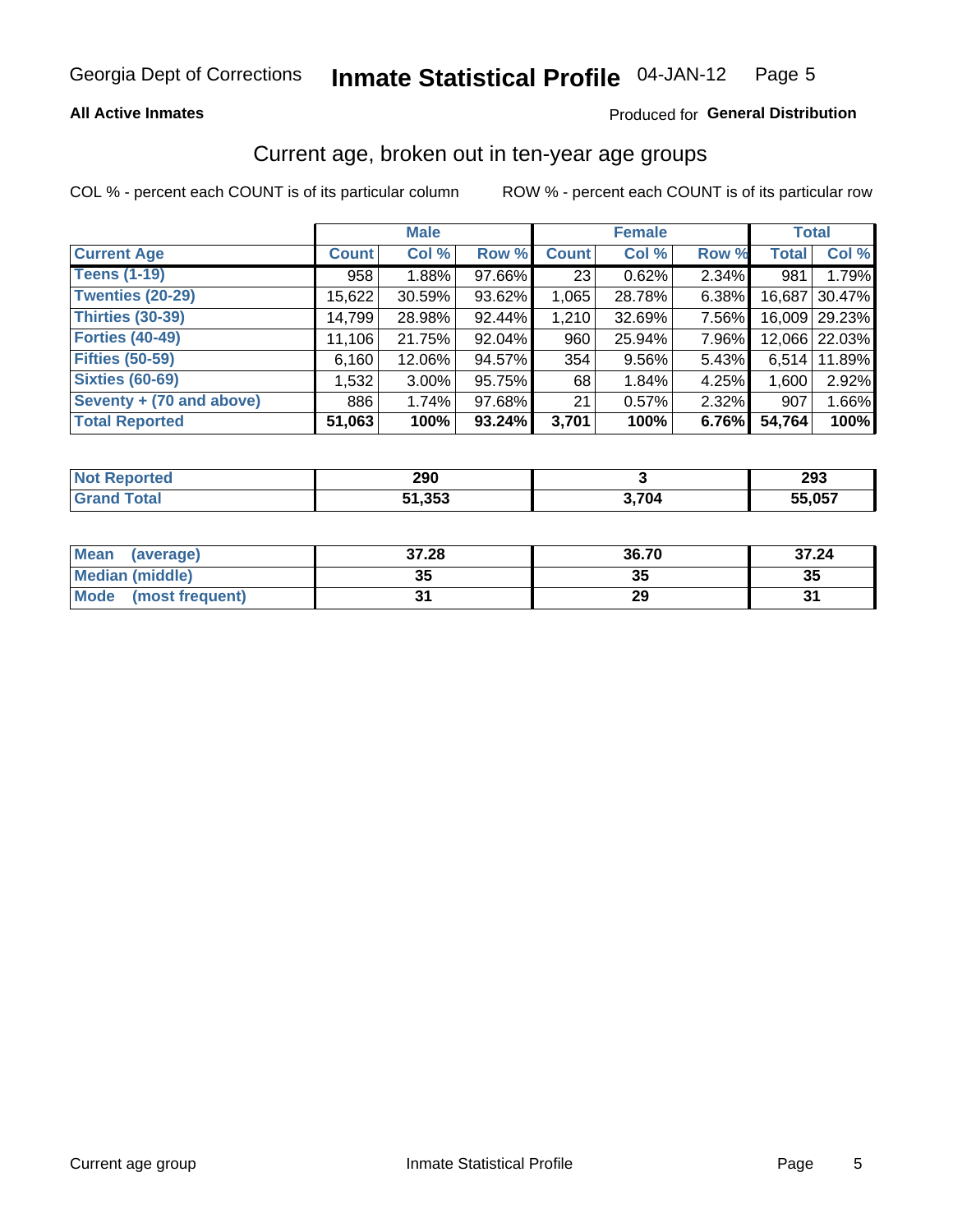#### Inmate Statistical Profile 04-JAN-12 Page 6

**All Active Inmates** 

### Produced for General Distribution

### Race group

COL % - percent each COUNT is of its particular column

|                   |                        |              | <b>Male</b> |         |             | <b>Female</b> |         |              | <b>Total</b> |
|-------------------|------------------------|--------------|-------------|---------|-------------|---------------|---------|--------------|--------------|
|                   | <b>Race Group</b>      | <b>Count</b> | Col %       |         | Row % Count | Col %         | Row %   | <b>Total</b> | Col %        |
|                   | <b>White</b>           | 16,386       | 31.91%      | 89.33%  | 1,957       | 52.83%        | 10.67%  | 18,343       | 33.32%       |
| 2                 | <b>Black</b>           | 32,469       | 63.23%      | 95.17%  | .649        | 44.52%        | 4.83%   | 34,118       | 61.97%       |
| 5                 | <b>Other</b>           | 48           | .09%        | 85.71%  | 8           | $.22\%$       | 14.29%  | 56           | .10%         |
| 6                 | <b>Asian</b>           | 124          | .24%        | 96.12%  | 5           | .13%          | 3.88%   | 129          | .23%         |
| 9                 | <b>Unknown</b>         | 2            | $.01\%$     | 100.00% |             |               |         | 2            | .01%         |
| 10                | <b>Hispanic</b>        | 2,298        | 4.47%       | 96.68%  | 79          | 2.13%         | 3.32%   | 2,377        | 4.32%        |
| $12 \overline{ }$ | <b>Native American</b> | 26           | .05%        | 83.87%  | 5           | .13%          | 16.13%  | 31           | .06%         |
| 13                | <b>Native Hawaiian</b> |              |             |         |             | .03%          | 100.00% |              | .01%         |
|                   | <b>Total Reported</b>  | 51,353       | 100%        | 93.27%  | 3,704       | 100%          | 6.73%   | 55,057       | 100%         |

| <b>rted</b> |               |       |        |
|-------------|---------------|-------|--------|
| iotal       | 51,353<br>E4. | 3,704 | 55.057 |

| Mode (<br>most freduent) | ⊃lack | White | ا تا 1 |
|--------------------------|-------|-------|--------|
|                          |       |       |        |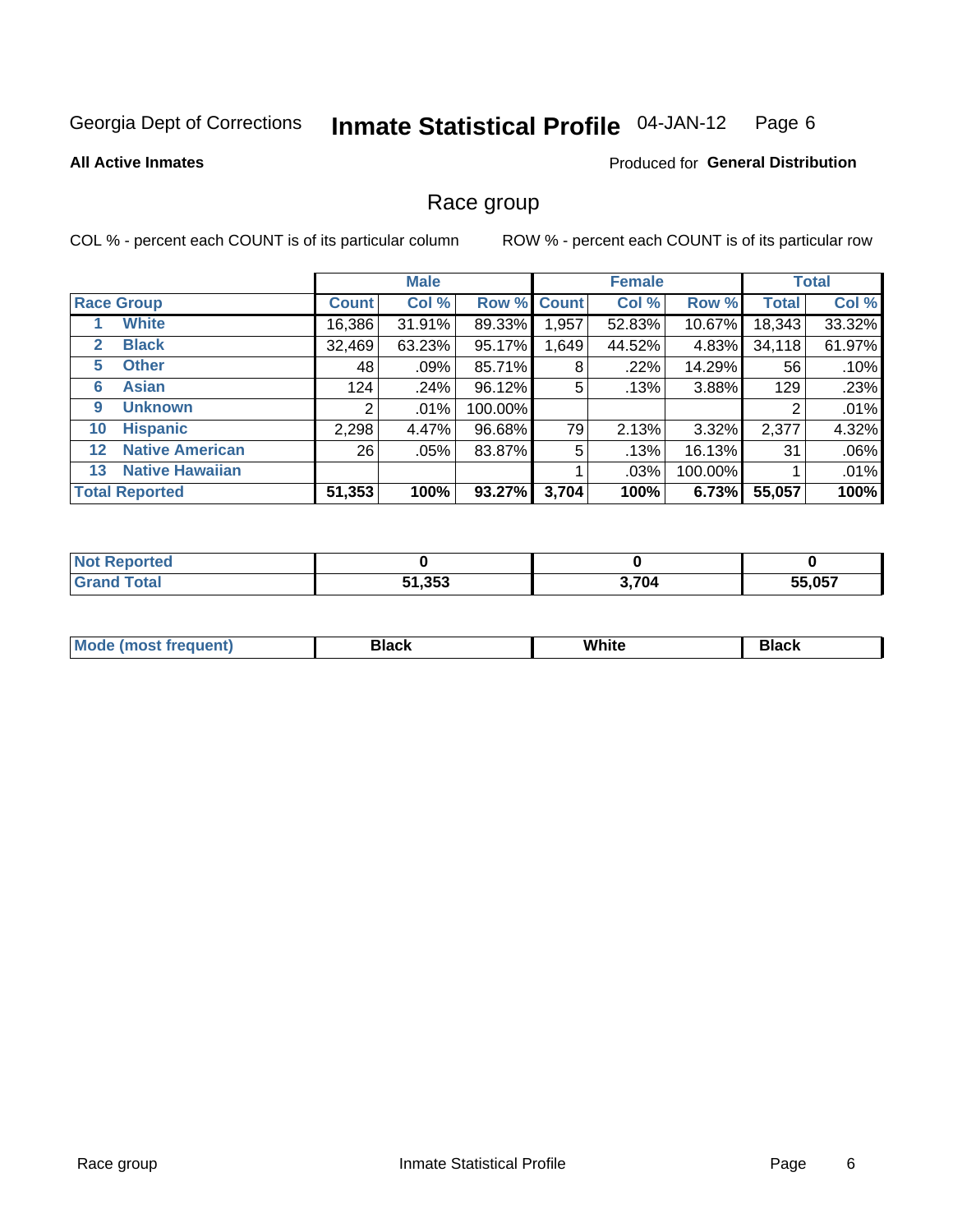#### Inmate Statistical Profile 04-JAN-12 Page 7

**All Active Inmates** 

### Produced for General Distribution

### Marital status, self-reported at entry to prison

COL % - percent each COUNT is of its particular column

|                            |              | <b>Male</b> |        |              | <b>Female</b> |          |              | <b>Total</b> |
|----------------------------|--------------|-------------|--------|--------------|---------------|----------|--------------|--------------|
| <b>Marital Status</b>      | <b>Count</b> | Col %       | Row %  | <b>Count</b> | Col %         | Row %    | <b>Total</b> | Col %        |
| <b>Unknown</b><br>$\bf{0}$ | 535          | $1.04\%$    | 95.37% | 26           | $.70\%$       | 4.63%    | 561          | 1.02%        |
| <b>Divorced</b><br>D       | 4,927        | 9.59%       | 88.52% | 639          | 17.25%        | 11.48%   | 5,566        | 10.11%       |
| <b>Married</b><br>М        | 7,172        | 13.97%      | 92.27% | 601          | 16.23%        | 7.73%    | 7,773        | 14.12%       |
| <b>Separated</b><br>S.     | 1,756        | 3.42%       | 84.30% | 327          | 8.83%         | 15.70%   | 2,083        | 3.78%        |
| <b>Unmarried</b><br>U      | 36,500       | 71.08%      | 94.88% | 1,971        | 53.21%        | $5.12\%$ | 38,471       | 69.87%       |
| <b>Widow</b><br>W          | 463          | .90%        | 76.78% | 140          | 3.78%         | 23.22%   | 603          | 1.10%        |
| <b>Total Reported</b>      | 51,353       | 100%        | 93.27% | 3,704        | 100%          | 6.73%    | 55,057       | 100%         |

| NOT<br>тес   |      |       |        |
|--------------|------|-------|--------|
| <b>Fotal</b> | ,353 | 3,704 | 55.057 |

|--|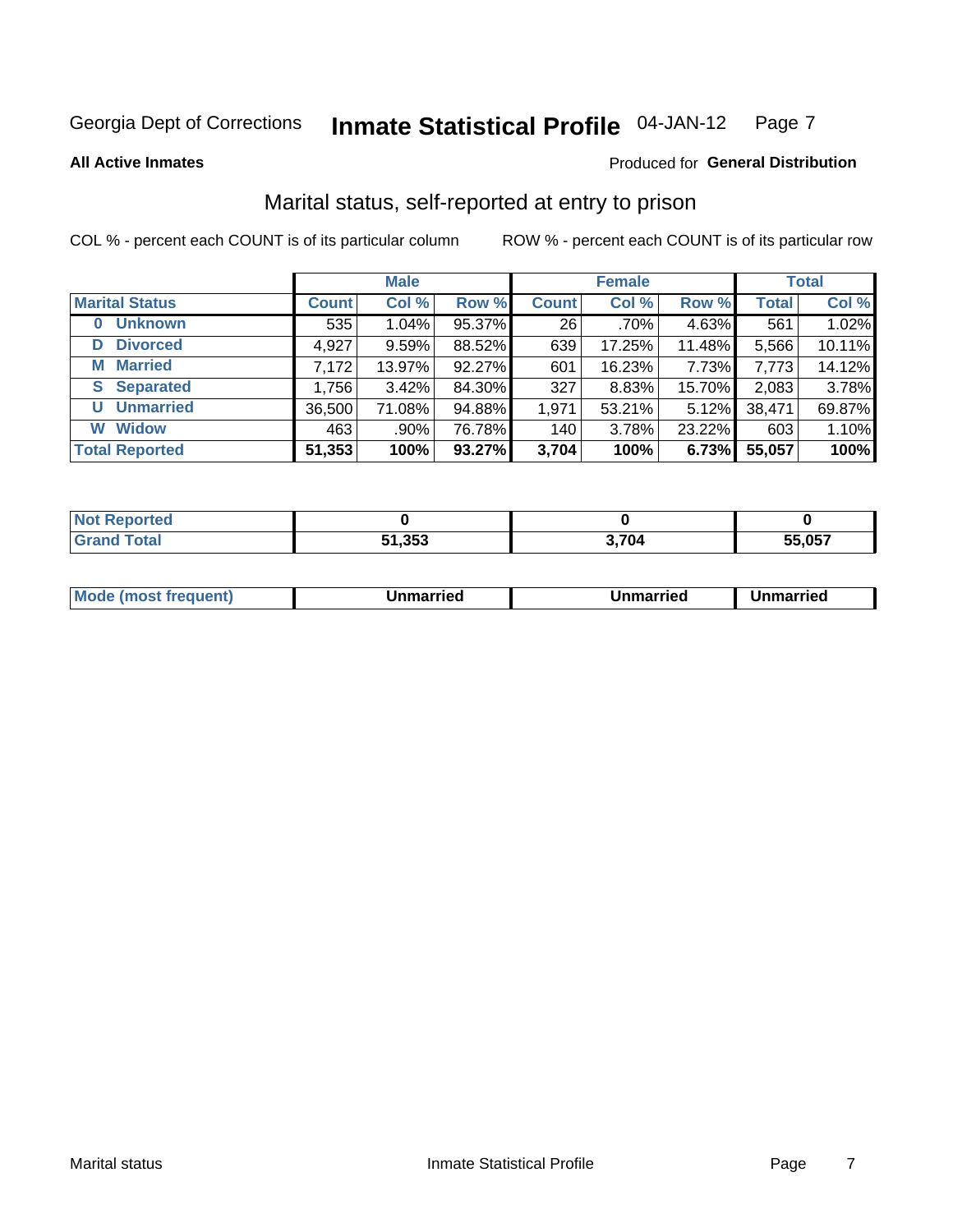#### Inmate Statistical Profile 04-JAN-12 Page 8

**All Active Inmates** 

### Produced for General Distribution

### Number of children, self reported at entry to prison

COL % - percent each COUNT is of its particular column

|                           |              | <b>Male</b> |        |              | <b>Female</b> |        | <b>Total</b> |        |
|---------------------------|--------------|-------------|--------|--------------|---------------|--------|--------------|--------|
| <b>Number of Children</b> | <b>Count</b> | Col %       | Row %  | <b>Count</b> | Col %         | Row %  | <b>Total</b> | Col %  |
| $\bf{0}$                  | 20,723       | 41.30%      | 94.84% | 1,128        | 30.53%        | 5.16%  | 21,851       | 40.56% |
|                           | 11,316       | 22.55%      | 94.24% | 692          | 18.73%        | 5.76%  | 12,008       | 22.29% |
| $\overline{2}$            | 8,226        | 16.39%      | 91.09% | 805          | 21.79%        | 8.91%  | 9,031        | 16.76% |
| 3                         | 4,937        | 9.84%       | 88.86% | 619          | 16.75%        | 11.14% | 5,556        | 10.31% |
| 4                         | 2,466        | 4.91%       | 90.73% | 252          | 6.82%         | 9.27%  | 2,718        | 5.05%  |
| 5                         | 1,259        | 2.51%       | 92.57% | 101          | 2.73%         | 7.43%  | 1,360        | 2.52%  |
| 6                         | 598          | 1.19%       | 91.72% | 54           | 1.46%         | 8.28%  | 652          | 1.21%  |
|                           | 287          | 0.57%       | 93.18% | 21           | 0.57%         | 6.82%  | 308          | 0.57%  |
| 8                         | 142          | 0.28%       | 91.61% | 13           | 0.35%         | 8.39%  | 155          | 0.29%  |
| $\boldsymbol{9}$          | 91           | 0.18%       | 97.85% | 2            | 0.05%         | 2.15%  | 93           | 0.17%  |
| 10                        | 58           | 0.12%       | 90.63% | 6            | 0.16%         | 9.38%  | 64           | 0.12%  |
| Over 10                   | 73           | 0.15%       | 97.33% | 2            | 0.05%         | 2.67%  | 75           | 0.14%  |
| <b>Total Reported</b>     | 50,176       | 100%        | 93.14% | 3,695        | 100%          | 6.86%  | 53,871       | 100%   |

| nec | ---    |      | 186    |
|-----|--------|------|--------|
|     | 51.353 | 704. | 55,057 |

| <b>Mean</b><br>(average)       | .35 | -70 | 1.38 |
|--------------------------------|-----|-----|------|
| <b>Median (middle)</b>         |     |     |      |
| <b>Mode</b><br>(most frequent) |     |     |      |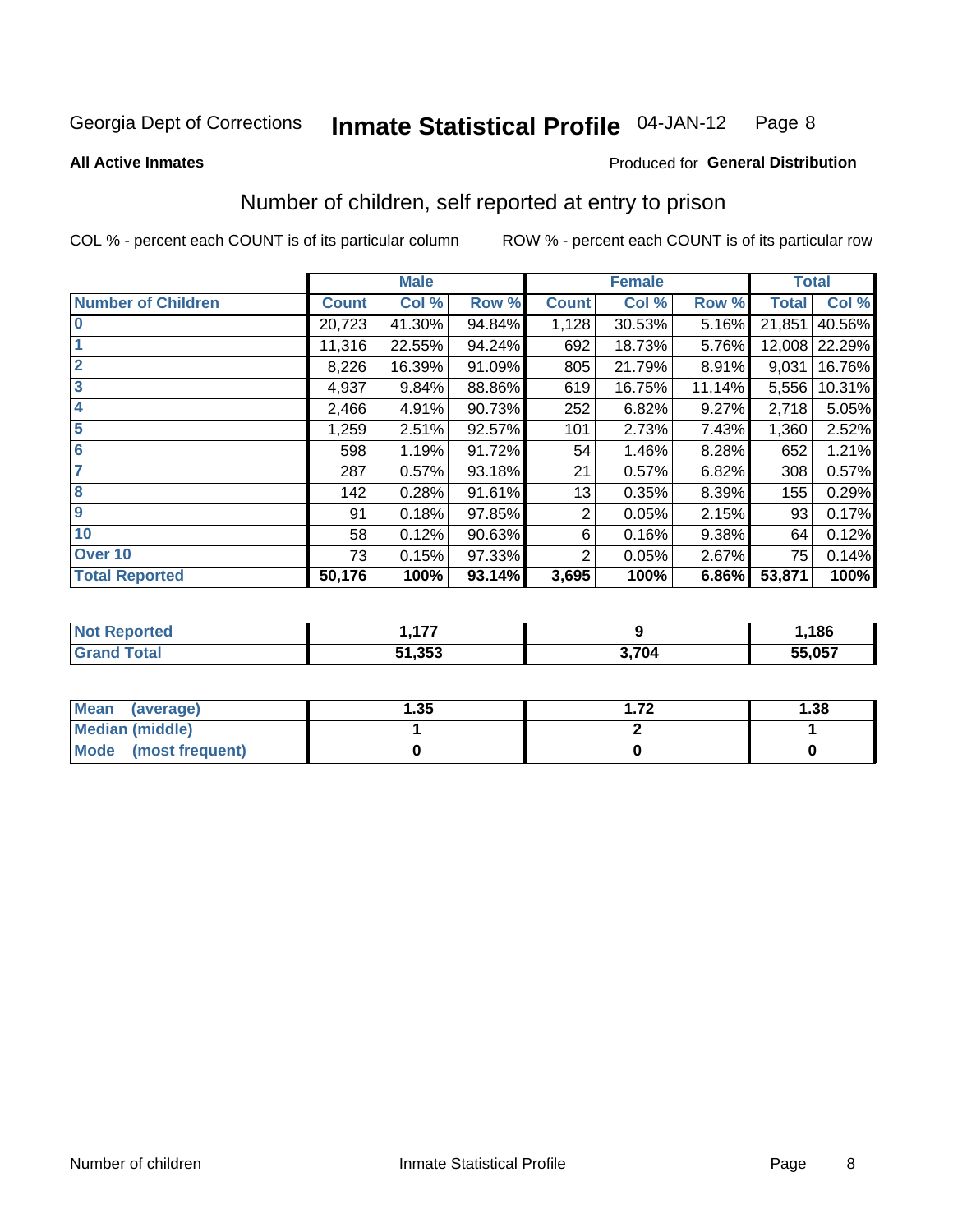#### **Inmate Statistical Profile 04-JAN-12** Page 9

#### **All Active Inmates**

### Produced for General Distribution

### Religious affiliation, self-reported at entry to prison

COL % - percent each COUNT is of its particular column

|                         |                              |              | <b>Male</b> |         |                  | <b>Female</b> |        |              | <b>Total</b> |
|-------------------------|------------------------------|--------------|-------------|---------|------------------|---------------|--------|--------------|--------------|
|                         | <b>Religious Affiliation</b> | <b>Count</b> | Col %       | Row %   | <b>Count</b>     | Col %         | Row %  | <b>Total</b> | Col %        |
| 1                       | <b>Islam</b>                 | 1,143        | 3.97%       | 97.36%  | 31               | 1.11%         | 2.64%  | 1,174        | 3.71%        |
| $\overline{2}$          | <b>Catholic</b>              | 1,498        | 5.20%       | 89.75%  | 171              | 6.11%         | 10.25% | 1,669        | 5.28%        |
| $\overline{\mathbf{3}}$ | <b>Baptist</b>               | 14,031       | 48.71%      | 88.75%  | 1,778            | 63.55%        | 11.25% | 15,809       | 50.02%       |
| 4                       | <b>Methodist</b>             | 583          | 2.02%       | 87.14%  | 86               | 3.07%         | 12.86% | 669          | 2.12%        |
| $\overline{5}$          | <b>EpiscopIn</b>             | 44           | .15%        | 89.80%  | 5                | .18%          | 10.20% | 49           | .16%         |
| $6\overline{6}$         | <b>Presbytrn</b>             | 84           | .29%        | 92.31%  | 7                | .25%          | 7.69%  | 91           | .29%         |
| 7                       | <b>Chc Of God</b>            | 415          | 1.44%       | 69.40%  | 183              | 6.54%         | 30.60% | 598          | 1.89%        |
| 8                       | <b>Holiness</b>              | 977          | 3.39%       | 83.36%  | 195              | 6.97%         | 16.64% | 1,172        | 3.71%        |
| $\boldsymbol{9}$        | <b>Jewish</b>                | 39           | .14%        | 95.12%  | 2                | .07%          | 4.88%  | 41           | .13%         |
| 10                      | <b>Anglican</b>              |              | .02%        | 87.50%  |                  | .04%          | 12.50% | 8            | .03%         |
| 11                      | <b>Grk Orthdx</b>            | 4            | .01%        | 80.00%  | 1                | .04%          | 20.00% | 5            | .02%         |
| 12                      | <b>Hindu</b>                 | 8            | .03%        | 100.00% |                  |               |        | 8            | .03%         |
| 13                      | <b>Buddhist</b>              | 41           | .14%        | 82.00%  | $\boldsymbol{9}$ | .32%          | 18.00% | 50           | .16%         |
| 14                      | <b>Taoist</b>                | 4            | .01%        | 80.00%  | 1                | .04%          | 20.00% | 5            | .02%         |
| 15                      | <b>Shintoist</b>             | 3            | .01%        | 100.00% |                  |               |        | 3            | .01%         |
| 16                      | <b>Seven D Ad</b>            | 98           | .34%        | 88.29%  | 13               | .46%          | 11.71% | 111          | .35%         |
| 17                      | <b>Jehovah Wt</b>            | 345          | 1.20%       | 92.49%  | 28               | 1.00%         | 7.51%  | 373          | 1.18%        |
| 18                      | <b>Latr Day S</b>            | 38           | .13%        | 86.36%  | 6                | .21%          | 13.64% | 44           | .14%         |
| 20                      | <b>Other Prot</b>            | 4,907        | 17.03%      | 95.77%  | 217              | 7.76%         | 4.23%  | 5,124        | 16.21%       |
| 96                      | <b>None</b>                  | 4,537        | 15.75%      | 98.61%  | 64               | 2.29%         | 1.39%  | 4,601        | 14.56%       |
|                         | <b>Total Reported</b>        | 28,806       | 100%        | 91.15%  | 2,798            | 100%          | 8.85%  | 31,604       | 100%         |

| 22,547        | 906  | 23,453 |
|---------------|------|--------|
| 51,353<br>E4. | .704 | .057   |

|  | Mode (most frequent) | 3aptist | 3aptist | Baptist |
|--|----------------------|---------|---------|---------|
|--|----------------------|---------|---------|---------|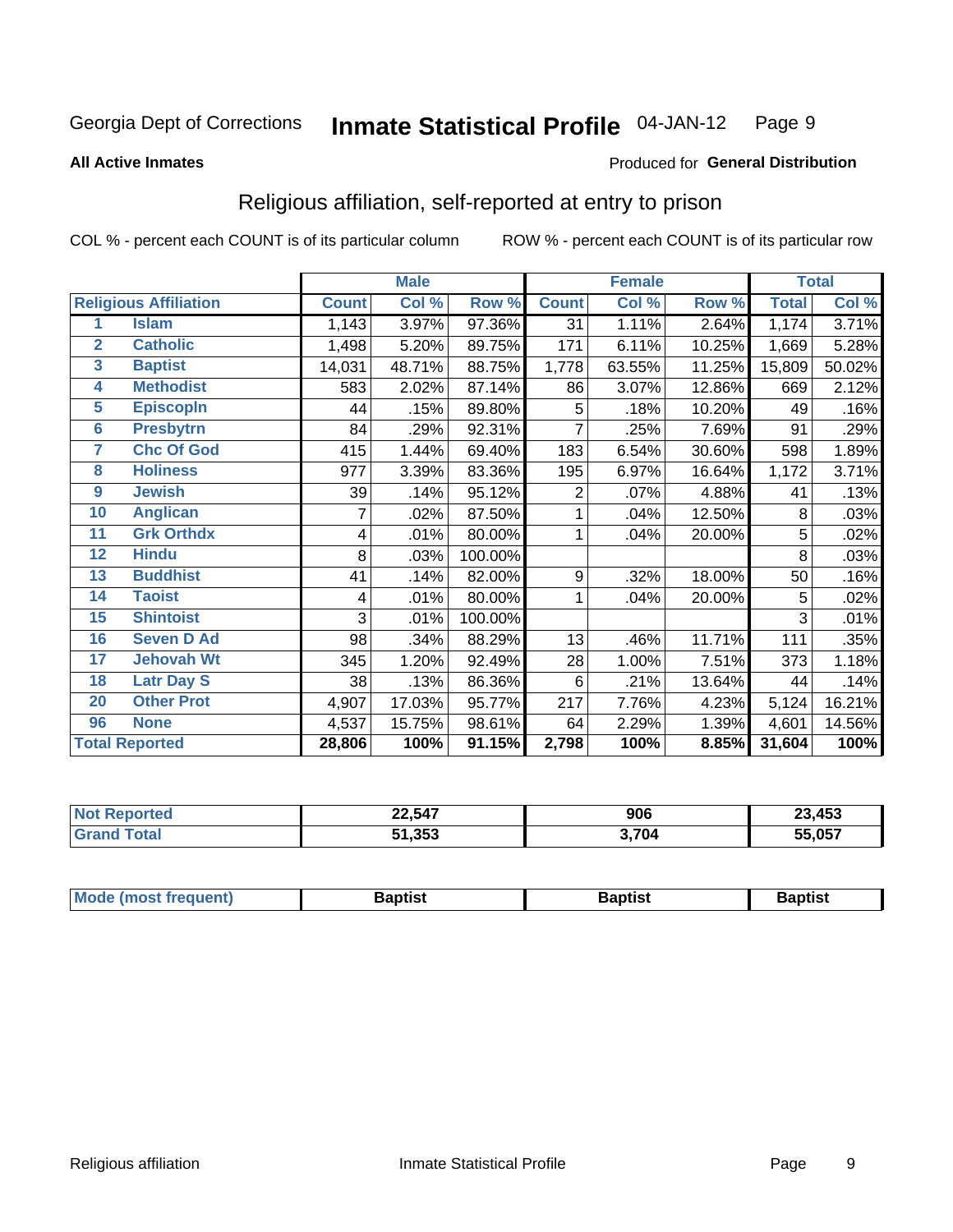#### Inmate Statistical Profile 04-JAN-12 Page 10

### **All Active Inmates**

### Produced for General Distribution

### Home county, self-reported at entry to prison

COL % - percent each COUNT is of its particular column

|     |                             |              | <b>Male</b> |         |                         | <b>Female</b> |        | <b>Total</b> |        |
|-----|-----------------------------|--------------|-------------|---------|-------------------------|---------------|--------|--------------|--------|
|     | <b>Home County</b>          | <b>Count</b> | Col %       | Row %   | <b>Count</b>            | Col %         | Row %  | <b>Total</b> | Col %  |
| 000 | <b>Unknown</b>              | 5,608        | 10.92%      | 94.57%  | 322                     | 8.69%         | 5.43%  | 5,930        | 10.77% |
| 001 | <b>Appling County</b>       | 127          | .25%        | 96.95%  | 4                       | .11%          | 3.05%  | 131          | .24%   |
| 002 | <b>Atkinson County</b>      | 44           | .09%        | 91.67%  | $\overline{\mathbf{4}}$ | .11%          | 8.33%  | 48           | .09%   |
| 003 | <b>Bacon County</b>         | 64           | .12%        | 94.12%  | 4                       | .11%          | 5.88%  | 68           | .12%   |
| 004 | <b>Baker County</b>         | 16           | .03%        | 100.00% |                         |               |        | 16           | .03%   |
| 005 | <b>Baldwin County</b>       | 268          | .52%        | 93.06%  | 20                      | .54%          | 6.94%  | 288          | .52%   |
| 006 | <b>Banks County</b>         | 51           | .10%        | 92.73%  | $\overline{4}$          | .11%          | 7.27%  | 55           | .10%   |
| 007 | <b>Barrow County</b>        | 262          | .51%        | 91.93%  | 23                      | .62%          | 8.07%  | 285          | .52%   |
| 008 | <b>Bartow County</b>        | 546          | 1.06%       | 90.70%  | 56                      | 1.51%         | 9.30%  | 602          | 1.09%  |
| 009 | <b>Ben Hill County</b>      | 190          | .37%        | 93.60%  | 13                      | .35%          | 6.40%  | 203          | .37%   |
| 010 | <b>Berrien County</b>       | 78           | .15%        | 91.76%  | $\overline{7}$          | .19%          | 8.24%  | 85           | .15%   |
| 011 | <b>Bibb County</b>          | 1,189        | 2.32%       | 95.43%  | 57                      | 1.54%         | 4.57%  | 1,246        | 2.26%  |
| 012 | <b>Bleckley County</b>      | 68           | .13%        | 94.44%  | 4                       | .11%          | 5.56%  | 72           | .13%   |
| 013 | <b>Brantley County</b>      | 57           | .11%        | 91.94%  | 5                       | .13%          | 8.06%  | 62           | .11%   |
| 014 | <b>Brooks County</b>        | 113          | .22%        | 96.58%  | $\overline{\mathbf{4}}$ | .11%          | 3.42%  | 117          | .21%   |
| 015 | <b>Bryan County</b>         | 112          | .22%        | 94.92%  | $\,6$                   | .16%          | 5.08%  | 118          | .21%   |
| 016 | <b>Bulloch County</b>       | 326          | .63%        | 91.32%  | 31                      | .84%          | 8.68%  | 357          | .65%   |
| 017 | <b>Burke County</b>         | 220          | .43%        | 99.55%  | 1                       | .03%          | .45%   | 221          | .40%   |
| 018 | <b>Butts County</b>         | 143          | .28%        | 92.26%  | 12                      | .32%          | 7.74%  | 155          | .28%   |
| 019 | <b>Calhoun County</b>       | 52           | .10%        | 92.86%  | $\overline{\mathbf{4}}$ | .11%          | 7.14%  | 56           | .10%   |
| 020 | <b>Camden County</b>        | 118          | .23%        | 93.65%  | 8                       | .22%          | 6.35%  | 126          | .23%   |
| 021 | <b>Candler County</b>       | 104          | .20%        | 92.86%  | 8                       | .22%          | 7.14%  | 112          | .20%   |
| 022 | <b>Carroll County</b>       | 590          | 1.15%       | 90.08%  | 65                      | 1.75%         | 9.92%  | 655          | 1.19%  |
| 023 | <b>Catoosa County</b>       | 212          | .41%        | 89.45%  | 25                      | .67%          | 10.55% | 237          | .43%   |
| 024 | <b>Charlton County</b>      | 42           | .08%        | 93.33%  | 3                       | .08%          | 6.67%  | 45           | .08%   |
| 025 | <b>Chatham County</b>       | 2,224        | 4.33%       | 95.99%  | 93                      | 2.51%         | 4.01%  | 2,317        | 4.21%  |
| 026 | <b>Chattahoochee County</b> | 25           | .05%        | 100.00% |                         |               |        | 25           | .05%   |
| 027 | <b>Chattooga County</b>     | 243          | .47%        | 88.69%  | 31                      | .84%          | 11.31% | 274          | .50%   |
| 028 | <b>Cherokee County</b>      | 379          | .74%        | 88.97%  | 47                      | 1.27%         | 11.03% | 426          | .77%   |
| 029 | <b>Clarke County</b>        | 484          | .94%        | 93.08%  | 36                      | .97%          | 6.92%  | 520          | .94%   |
| 030 | <b>Clay County</b>          | 44           | .09%        | 97.78%  | 1                       | .03%          | 2.22%  | 45           | .08%   |
| 031 | <b>Clayton County</b>       | 1,388        | 2.70%       | 92.72%  | 109                     | 2.94%         | 7.28%  | 1,497        | 2.72%  |
| 032 | <b>Clinch County</b>        | 61           | .12%        | 95.31%  | 3                       | .08%          | 4.69%  | 64           | .12%   |
| 033 | <b>Cobb County</b>          | 2,026        | 3.95%       | 91.88%  | 179                     | 4.83%         | 8.12%  | 2,205        | 4.00%  |
| 034 | <b>Coffee County</b>        | 229          | .45%        | 92.71%  | 18                      | .49%          | 7.29%  | 247          | .45%   |
| 035 | <b>Colquitt County</b>      | 245          | .48%        | 95.70%  | 11                      | .30%          | 4.30%  | 256          | .46%   |
| 036 | <b>Columbia County</b>      | 213          | .41%        | 92.21%  | 18                      | .49%          | 7.79%  | 231          | .42%   |
| 037 | <b>Cook County</b>          | 119          | .23%        | 95.97%  | $\mathbf 5$             | .13%          | 4.03%  | 124          | .23%   |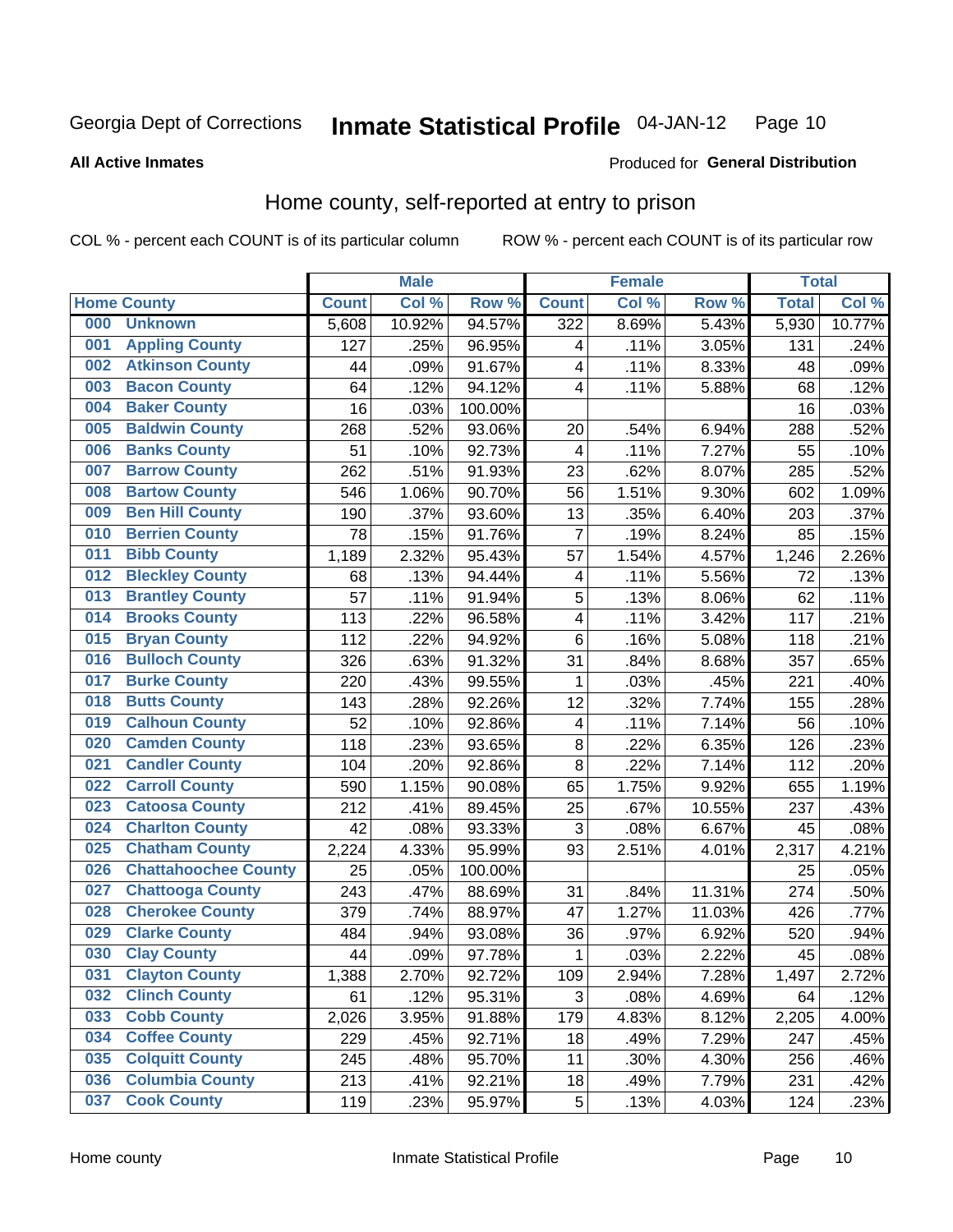#### **Inmate Statistical Profile 04-JAN-12** Page 11

**Produced for General Distribution** 

#### **All Active Inmates**

### Home county, self-reported at entry to prison

COL % - percent each COUNT is of its particular column

|     |                         |              | <b>Male</b> |                  |                         | <b>Female</b> |        | <b>Total</b> |        |
|-----|-------------------------|--------------|-------------|------------------|-------------------------|---------------|--------|--------------|--------|
|     | <b>Home County</b>      | <b>Count</b> | Col %       | Row <sup>%</sup> | <b>Count</b>            | Col %         | Row %  | <b>Total</b> | Col%   |
| 038 | <b>Coweta County</b>    | 427          | .83%        | 92.42%           | 35                      | .94%          | 7.58%  | 462          | .84%   |
| 039 | <b>Crawford County</b>  | 31           | .06%        | 88.57%           | $\overline{\mathbf{4}}$ | .11%          | 11.43% | 35           | .06%   |
| 040 | <b>Crisp County</b>     | 234          | .46%        | 93.98%           | 15                      | .40%          | 6.02%  | 249          | .45%   |
| 041 | <b>Dade County</b>      | 81           | .16%        | 94.19%           | 5                       | .13%          | 5.81%  | 86           | .16%   |
| 042 | <b>Dawson County</b>    | 82           | .16%        | 91.11%           | 8                       | .22%          | 8.89%  | 90           | .16%   |
| 043 | <b>Decatur County</b>   | 263          | .51%        | 91.32%           | 25                      | .67%          | 8.68%  | 288          | .52%   |
| 044 | <b>Dekalb County</b>    | 2,840        | 5.53%       | 94.10%           | 178                     | 4.81%         | 5.90%  | 3,018        | 5.48%  |
| 045 | <b>Dodge County</b>     | 155          | .30%        | 91.18%           | 15                      | .40%          | 8.82%  | 170          | .31%   |
| 046 | <b>Dooly County</b>     | 83           | .16%        | 94.32%           | 5                       | .13%          | 5.68%  | 88           | .16%   |
| 047 | <b>Dougherty County</b> | 939          | 1.83%       | 94.75%           | 52                      | 1.40%         | 5.25%  | 991          | 1.80%  |
| 048 | <b>Douglas County</b>   | 598          | 1.16%       | 88.99%           | 74                      | 2.00%         | 11.01% | 672          | 1.22%  |
| 049 | <b>Early County</b>     | 87           | .17%        | 95.60%           | 4                       | .11%          | 4.40%  | 91           | .17%   |
| 050 | <b>Echols County</b>    | 12           | .02%        | 100.00%          |                         |               |        | 12           | .02%   |
| 051 | <b>Effingham County</b> | 165          | .32%        | 93.75%           | 11                      | .30%          | 6.25%  | 176          | .32%   |
| 052 | <b>Elbert County</b>    | 155          | .30%        | 93.94%           | 10                      | .27%          | 6.06%  | 165          | .30%   |
| 053 | <b>Emanuel County</b>   | 170          | .33%        | 91.40%           | 16                      | .43%          | 8.60%  | 186          | .34%   |
| 054 | <b>Evans County</b>     | 79           | .15%        | 94.05%           | 5                       | .13%          | 5.95%  | 84           | .15%   |
| 055 | <b>Fannin County</b>    | 104          | .20%        | 87.39%           | $1\overline{5}$         | .40%          | 12.61% | 119          | .22%   |
| 056 | <b>Fayette County</b>   | 160          | .31%        | 90.40%           | 17                      | .46%          | 9.60%  | 177          | .32%   |
| 057 | <b>Floyd County</b>     | 666          | 1.30%       | 88.56%           | 86                      | 2.32%         | 11.44% | 752          | 1.37%  |
| 058 | <b>Forsyth County</b>   | 187          | .36%        | 85.78%           | 31                      | .84%          | 14.22% | 218          | .40%   |
| 059 | <b>Franklin County</b>  | 125          | .24%        | 90.58%           | 13                      | .35%          | 9.42%  | 138          | .25%   |
| 060 | <b>Fulton County</b>    | 5,498        | 10.71%      | 95.22%           | 276                     | 7.45%         | 4.78%  | 5,774        | 10.49% |
| 061 | <b>Gilmer County</b>    | 116          | .23%        | 91.34%           | 11                      | .30%          | 8.66%  | 127          | .23%   |
| 062 | <b>Glascock County</b>  | 12           | .02%        | 100.00%          |                         |               |        | 12           | .02%   |
| 063 | <b>Glynn County</b>     | 342          | .67%        | 94.74%           | 19                      | .51%          | 5.26%  | 361          | .66%   |
| 064 | <b>Gordon County</b>    | 253          | .49%        | 89.72%           | 29                      | .78%          | 10.28% | 282          | .51%   |
| 065 | <b>Grady County</b>     | 179          | .35%        | 93.72%           | 12                      | .32%          | 6.28%  | 191          | .35%   |
| 066 | <b>Greene County</b>    | 118          | .23%        | 94.40%           | $\overline{7}$          | .19%          | 5.60%  | 125          | .23%   |
| 067 | <b>Gwinnett County</b>  | 1,577        | 3.07%       | 92.66%           | 125                     | 3.37%         | 7.34%  | 1,702        | 3.09%  |
| 068 | <b>Habersham County</b> | 110          | .21%        | 88.71%           | 14                      | .38%          | 11.29% | 124          | .23%   |
| 069 | <b>Hall County</b>      | 604          | 1.18%       | 91.24%           | 58                      | 1.57%         | 8.76%  | 662          | 1.20%  |
| 070 | <b>Hancock County</b>   | 60           | .12%        | 95.24%           | 3                       | .08%          | 4.76%  | 63           | .11%   |
| 071 | <b>Haralson County</b>  | 138          | .27%        | 94.52%           | $\bf 8$                 | .22%          | 5.48%  | 146          | .27%   |
| 072 | <b>Harris County</b>    | 102          | .20%        | 94.44%           | $\,6$                   | .16%          | 5.56%  | 108          | .20%   |
| 073 | <b>Hart County</b>      | 111          | .22%        | 92.50%           | 9                       | .24%          | 7.50%  | 120          | .22%   |
| 074 | <b>Heard County</b>     | 57           | .11%        | 93.44%           | 4                       | .11%          | 6.56%  | 61           | .11%   |
| 075 | <b>Henry County</b>     | 542          | 1.06%       | 92.65%           | 43                      | 1.16%         | 7.35%  | 585          | 1.06%  |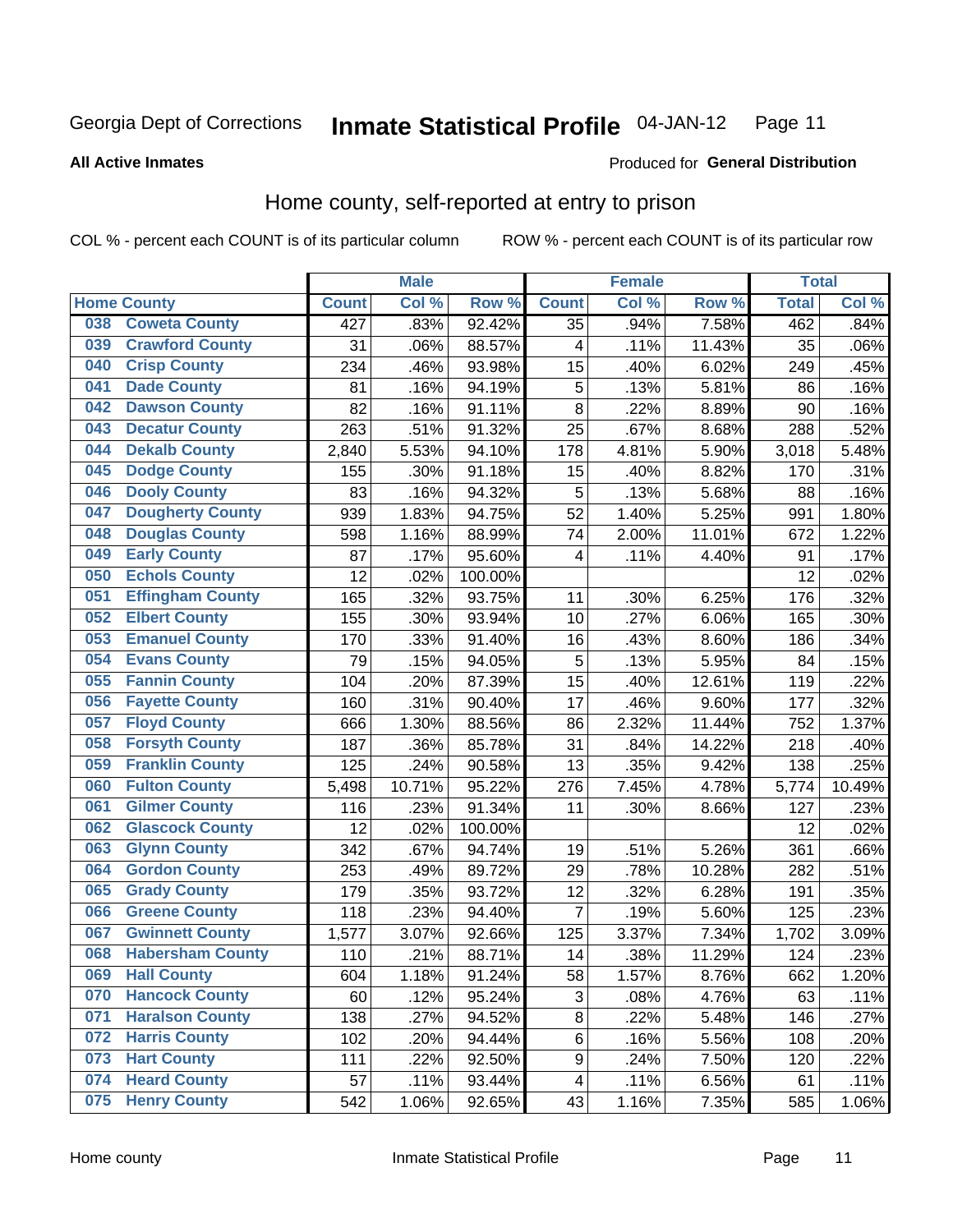#### Inmate Statistical Profile 04-JAN-12 Page 12

**All Active Inmates** 

### Produced for General Distribution

### Home county, self-reported at entry to prison

COL % - percent each COUNT is of its particular column

|                  |                          |              | <b>Male</b> |                  |                         | <b>Female</b>     |        | <b>Total</b> |       |
|------------------|--------------------------|--------------|-------------|------------------|-------------------------|-------------------|--------|--------------|-------|
|                  | <b>Home County</b>       | <b>Count</b> | Col %       | Row <sup>%</sup> | <b>Count</b>            | Col %             | Row %  | <b>Total</b> | Col % |
| 076              | <b>Houston County</b>    | 545          | 1.06%       | 91.29%           | 52                      | 1.40%             | 8.71%  | 597          | 1.08% |
| 077              | <b>Irwin County</b>      | 84           | .16%        | 95.45%           | 4                       | .11%              | 4.55%  | 88           | .16%  |
| 078              | <b>Jackson County</b>    | 202          | .39%        | 91.82%           | 18                      | .49%              | 8.18%  | 220          | .40%  |
| 079              | <b>Jasper County</b>     | 88           | .17%        | 93.62%           | 6                       | .16%              | 6.38%  | 94           | .17%  |
| 080              | <b>Jeff Davis County</b> | 68           | .13%        | 89.47%           | 8                       | $\overline{2}2\%$ | 10.53% | 76           | .14%  |
| 081              | <b>Jefferson County</b>  | 181          | .35%        | 94.27%           | 11                      | .30%              | 5.73%  | 192          | .35%  |
| 082              | <b>Jenkins County</b>    | 65           | .13%        | 95.59%           | 3                       | .08%              | 4.41%  | 68           | .12%  |
| 083              | <b>Johnson County</b>    | 41           | .08%        | 87.23%           | 6                       | .16%              | 12.77% | 47           | .09%  |
| 084              | <b>Jones County</b>      | 135          | .26%        | 93.75%           | 9                       | .24%              | 6.25%  | 144          | .26%  |
| 085              | <b>Lamar County</b>      | 76           | .15%        | 92.68%           | 6                       | .16%              | 7.32%  | 82           | .15%  |
| 086              | <b>Lanier County</b>     | 41           | .08%        | 97.62%           | 1                       | .03%              | 2.38%  | 42           | .08%  |
| 087              | <b>Laurens County</b>    | 303          | .59%        | 93.52%           | 21                      | .57%              | 6.48%  | 324          | .59%  |
| 088              | <b>Lee County</b>        | 86           | .17%        | 90.53%           | 9                       | .24%              | 9.47%  | 95           | .17%  |
| 089              | <b>Liberty County</b>    | 254          | .49%        | 95.85%           | 11                      | .30%              | 4.15%  | 265          | .48%  |
| 090              | <b>Lincoln County</b>    | 22           | .04%        | 88.00%           | 3                       | .08%              | 12.00% | 25           | .05%  |
| 091              | <b>Long County</b>       | 51           | .10%        | 87.93%           | $\overline{7}$          | .19%              | 12.07% | 58           | .11%  |
| 092              | <b>Lowndes County</b>    | 474          | .92%        | 93.12%           | 35                      | .94%              | 6.88%  | 509          | .92%  |
| 093              | <b>Lumpkin County</b>    | 77           | .15%        | 90.59%           | $\bf 8$                 | .22%              | 9.41%  | 85           | .15%  |
| 094              | <b>Macon County</b>      | 89           | .17%        | 95.70%           | 4                       | .11%              | 4.30%  | 93           | .17%  |
| 095              | <b>Madison County</b>    | 142          | .28%        | 91.03%           | 14                      | .38%              | 8.97%  | 156          | .28%  |
| 096              | <b>Marion County</b>     | 50           | .10%        | 87.72%           | 7                       | .19%              | 12.28% | 57           | .10%  |
| 097              | <b>Mcduffie County</b>   | 176          | .34%        | 92.15%           | 15                      | .40%              | 7.85%  | 191          | .35%  |
| 098              | <b>Mcintosh County</b>   | 55           | .11%        | 98.21%           | 1                       | .03%              | 1.79%  | 56           | .10%  |
| 099              | <b>Meriwether County</b> | 190          | .37%        | 95.96%           | 8                       | .22%              | 4.04%  | 198          | .36%  |
| 100              | <b>Miller County</b>     | 31           | .06%        | 96.88%           | 1                       | .03%              | 3.13%  | 32           | .06%  |
| 101              | <b>Mitchell County</b>   | 215          | .42%        | 93.89%           | 14                      | .38%              | 6.11%  | 229          | .42%  |
| 102              | <b>Monroe County</b>     | 141          | .27%        | 95.27%           | $\overline{7}$          | .19%              | 4.73%  | 148          | .27%  |
| 103              | <b>Montgomery County</b> | 63           | .12%        | 95.45%           | 3                       | .08%              | 4.55%  | 66           | .12%  |
| 104              | <b>Morgan County</b>     | 117          | .23%        | 90.00%           | 13                      | .35%              | 10.00% | 130          | .24%  |
| 105              | <b>Murray County</b>     | 188          | .37%        | 88.26%           | 25                      | .67%              | 11.74% | 213          | .39%  |
| 106              | <b>Muscogee County</b>   | 1,339        | 2.61%       | 95.23%           | 67                      | 1.81%             | 4.77%  | 1,406        | 2.55% |
| 107              | <b>Newton County</b>     | 549          | 1.07%       | 92.27%           | 46                      | 1.24%             | 7.73%  | 595          | 1.08% |
| 108              | <b>Oconee County</b>     | 55           | .11%        | 91.67%           | 5                       | .13%              | 8.33%  | 60           | .11%  |
| 109              | <b>Oglethorpe County</b> | 69           | .13%        | 95.83%           | $\overline{3}$          | .08%              | 4.17%  | 72           | .13%  |
| 110              | <b>Paulding County</b>   | 319          | .62%        | 90.63%           | 33                      | .89%              | 9.38%  | 352          | .64%  |
| 111              | <b>Peach County</b>      | 99           | .19%        | 96.12%           | $\overline{\mathbf{4}}$ | .11%              | 3.88%  | 103          | .19%  |
| $\overline{112}$ | <b>Pickens County</b>    | 116          | .23%        | 87.22%           | 17                      | .46%              | 12.78% | 133          | .24%  |
| 113              | <b>Pierce County</b>     | 63           | .12%        | 90.00%           | $\overline{7}$          | .19%              | 10.00% | 70           | .13%  |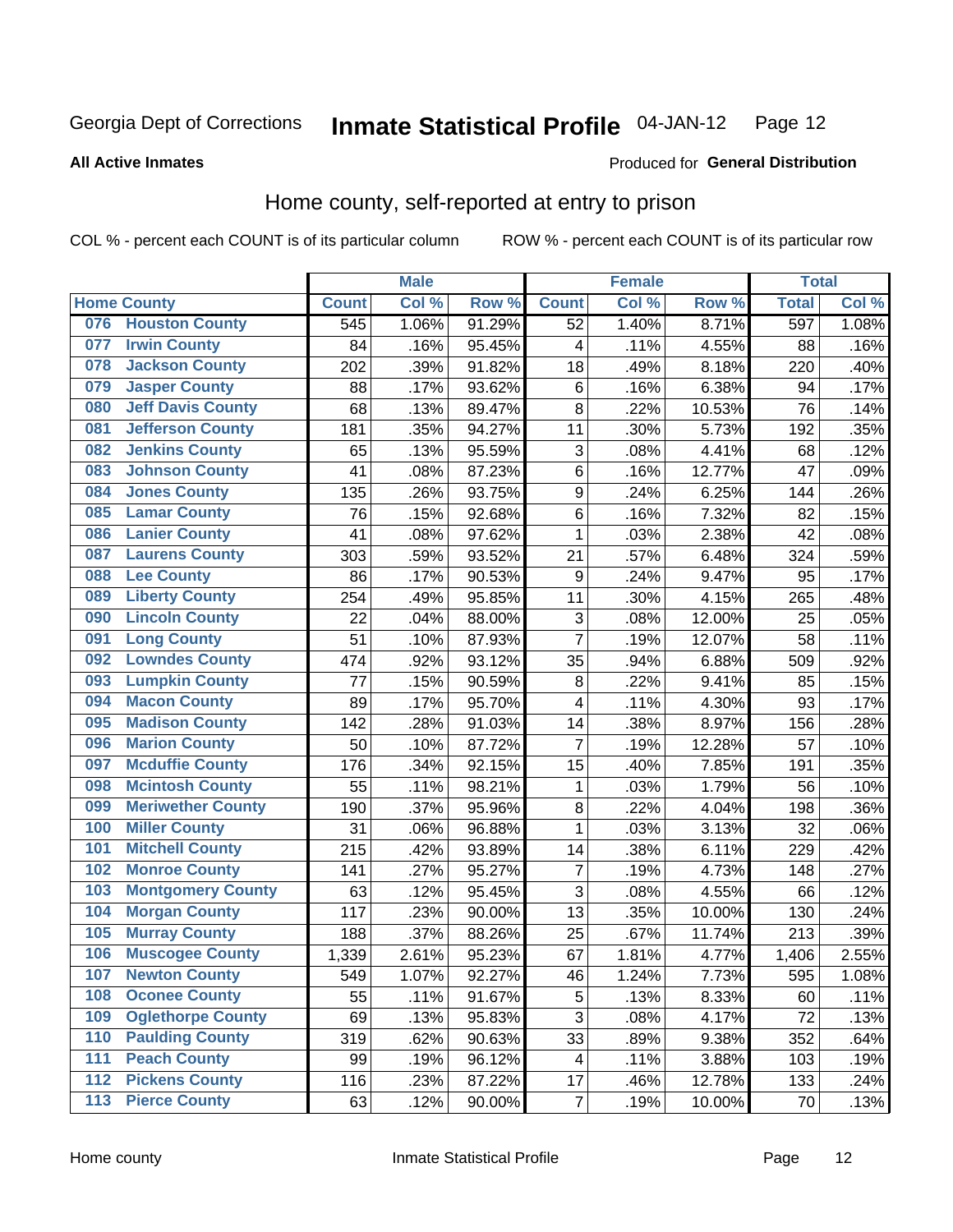#### Inmate Statistical Profile 04-JAN-12 Page 13

### **All Active Inmates**

### Produced for General Distribution

### Home county, self-reported at entry to prison

COL % - percent each COUNT is of its particular column

|                    |                          |              | <b>Male</b> |                  |                  | <b>Female</b> |                     | <b>Total</b> |         |
|--------------------|--------------------------|--------------|-------------|------------------|------------------|---------------|---------------------|--------------|---------|
| <b>Home County</b> |                          | <b>Count</b> | Col %       | Row <sup>%</sup> | <b>Count</b>     | Col %         | Row %               | <b>Total</b> | Col %   |
| 114                | <b>Pike County</b>       | 57           | .11%        | 91.94%           | 5                | .13%          | 8.06%               | 62           | .11%    |
| 115                | <b>Polk County</b>       | 223          | .43%        | 91.39%           | 21               | .57%          | 8.61%               | 244          | .44%    |
| 116                | <b>Pulaski County</b>    | 73           | .14%        | 89.02%           | 9                | .24%          | 10.98%              | 82           | .15%    |
| 117                | <b>Putnam County</b>     | 149          | .29%        | 91.41%           | 14               | .38%          | 8.59%               | 163          | .30%    |
| 118                | <b>Quitman County</b>    | 19           | .04%        | 100.00%          |                  |               |                     | 19           | .03%    |
| 119                | <b>Rabun County</b>      | 47           | .09%        | 85.45%           | 8                | .22%          | 14.55%              | 55           | .10%    |
| 120                | <b>Randolph County</b>   | 78           | .15%        | 98.73%           | $\mathbf{1}$     | .03%          | $\overline{1.27\%}$ | 79           | .14%    |
| 121                | <b>Richmond County</b>   | 1,683        | 3.28%       | 95.19%           | 85               | 2.29%         | 4.81%               | 1,768        | 3.21%   |
| 122                | <b>Rockdale County</b>   | 345          | .67%        | 91.76%           | 31               | .84%          | 8.24%               | 376          | .68%    |
| 123                | <b>Schley County</b>     | 16           | .03%        | 88.89%           | $\overline{2}$   | .05%          | 11.11%              | 18           | .03%    |
| 124                | <b>Screven County</b>    | 136          | .26%        | 94.44%           | 8                | .22%          | 5.56%               | 144          | .26%    |
| 125                | <b>Seminole County</b>   | 59           | .11%        | 89.39%           | $\overline{7}$   | .19%          | 10.61%              | 66           | .12%    |
| 126                | <b>Spalding County</b>   | 481          | .94%        | 91.97%           | 42               | 1.13%         | 8.03%               | 523          | .95%    |
| 127                | <b>Stephens County</b>   | 150          | .29%        | 89.82%           | 17               | .46%          | 10.18%              | 167          | .30%    |
| 128                | <b>Stewart County</b>    | 35           | .07%        | 97.22%           | 1                | .03%          | 2.78%               | 36           | .07%    |
| 129                | <b>Sumter County</b>     | 225          | .44%        | 96.15%           | $\boldsymbol{9}$ | .24%          | 3.85%               | 234          | .43%    |
| 130                | <b>Talbot County</b>     | 65           | .13%        | 98.48%           | 1                | .03%          | 1.52%               | 66           | .12%    |
| 131                | <b>Taliaferro County</b> | 12           | .02%        | 100.00%          |                  |               |                     | 12           | .02%    |
| 132                | <b>Tattnall County</b>   | 158          | .31%        | 93.49%           | 11               | .30%          | 6.51%               | 169          | .31%    |
| 133                | <b>Taylor County</b>     | 75           | .15%        | 92.59%           | 6                | .16%          | 7.41%               | 81           | .15%    |
| 134                | <b>Telfair County</b>    | 109          | .21%        | 90.83%           | 11               | .30%          | 9.17%               | 120          | .22%    |
| 135                | <b>Terrell County</b>    | 77           | .15%        | 93.90%           | 5                | .13%          | 6.10%               | 82           | .15%    |
| 136                | <b>Thomas County</b>     | 254          | .49%        | 95.85%           | 11               | .30%          | 4.15%               | 265          | .48%    |
| 137                | <b>Tift County</b>       | 248          | .48%        | 95.38%           | 12               | .32%          | 4.62%               | 260          | .47%    |
| 138                | <b>Toombs County</b>     | 321          | .63%        | 89.66%           | 37               | 1.00%         | 10.34%              | 358          | .65%    |
| 139                | <b>Towns County</b>      | 36           | .07%        | 90.00%           | 4                | .11%          | 10.00%              | 40           | .07%    |
| 140                | <b>Treutlen County</b>   | 60           | .12%        | 93.75%           | 4                | .11%          | 6.25%               | 64           | .12%    |
| 141                | <b>Troup County</b>      | 514          | 1.00%       | 92.95%           | 39               | 1.05%         | 7.05%               | 553          | 1.00%   |
| 142                | <b>Turner County</b>     | 72           | .14%        | 92.31%           | 6                | .16%          | 7.69%               | 78           | .14%    |
| 143                | <b>Twiggs County</b>     | 62           | .12%        | 89.86%           | $\overline{7}$   | .19%          | 10.14%              | 69           | .13%    |
| 144                | <b>Union County</b>      | 60           | .12%        | 84.51%           | 11               | .30%          | 15.49%              | 71           | .13%    |
| 145                | <b>Upson County</b>      | 162          | .32%        | 91.53%           | 15               | .40%          | 8.47%               | 177          | .32%    |
| 146                | <b>Walker County</b>     | 349          | .68%        | 91.36%           | 33               | .89%          | 8.64%               | 382          | .69%    |
| 147                | <b>Walton County</b>     | 367          | .71%        | 91.75%           | 33               | .89%          | 8.25%               | 400          | .73%    |
| 148                | <b>Ware County</b>       | 254          | .49%        | 93.73%           | 17               | .46%          | 6.27%               | 271          | .49%    |
| 149                | <b>Warren County</b>     | 29           | .06%        | 90.63%           | 3                | .08%          | 9.38%               | 32           | .06%    |
| 150                | <b>Washington County</b> | 178          | .35%        | 91.75%           | 16               | .43%          | 8.25%               | 194          | .35%    |
| 151                | <b>Wayne County</b>      | 154          | .30%        | 92.77%           | 12               | .32%          | 7.23%               | 166          | $.30\%$ |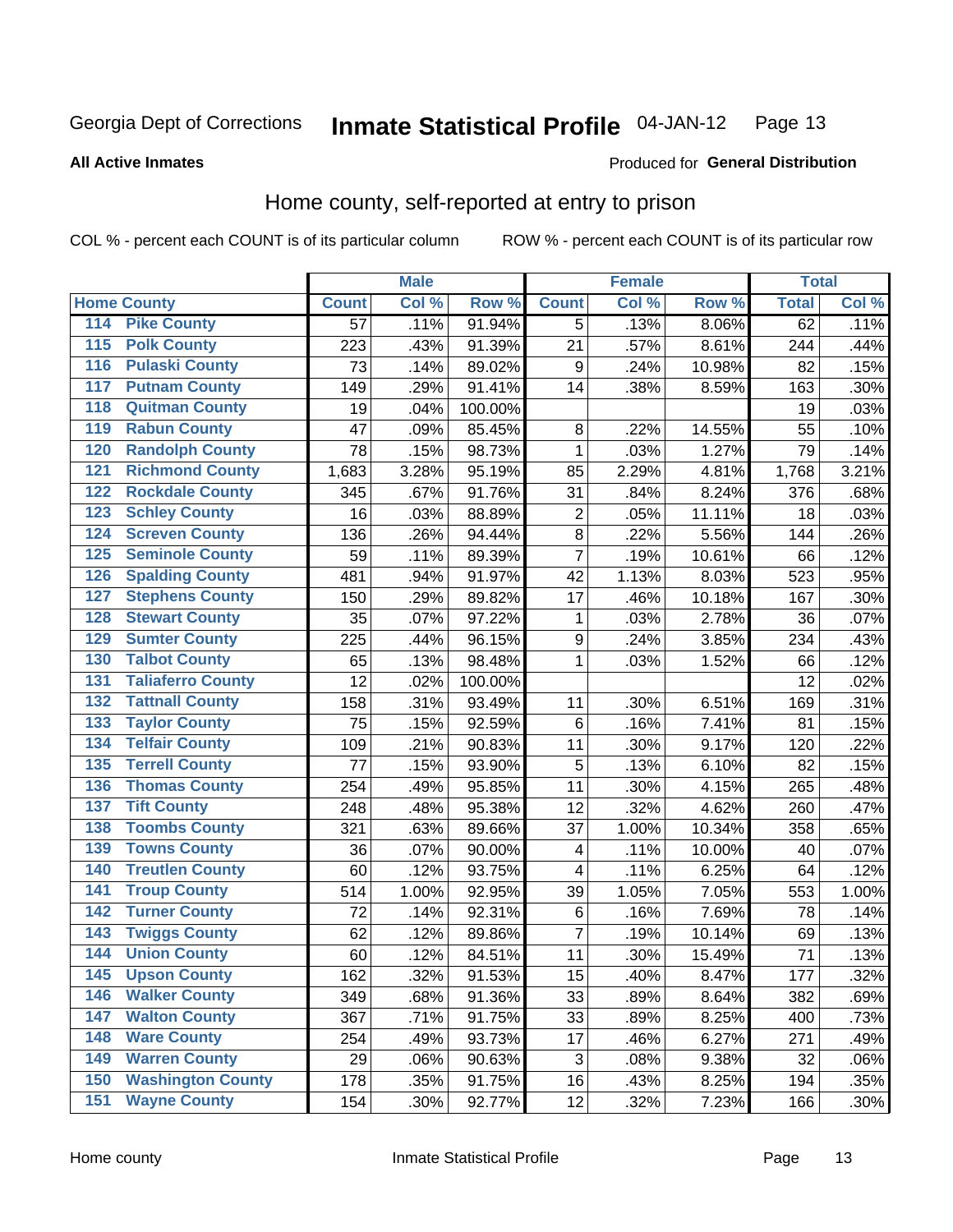**All Active Inmates** 

#### **Inmate Statistical Profile 04-JAN-12** Page 14

Produced for General Distribution

### Home county, self-reported at entry to prison

COL % - percent each COUNT is of its particular column

|     |                             |              | <b>Male</b> |         |              | <b>Female</b> |        | <b>Total</b> |         |
|-----|-----------------------------|--------------|-------------|---------|--------------|---------------|--------|--------------|---------|
|     | <b>Home County</b>          | <b>Count</b> | Col %       | Row %   | <b>Count</b> | Col %         | Row %  | <b>Total</b> | Col %   |
| 152 | <b>Webster County</b>       | 9            | .02%        | 100.00% |              |               |        | 9            | .02%    |
| 153 | <b>Wheeler County</b>       | 28           | .05%        | 82.35%  | 6            | .16%          | 17.65% | 34           | $.06\%$ |
| 154 | <b>White County</b>         | 90           | .18%        | 92.78%  | 7            | .19%          | 7.22%  | 97           | .18%    |
| 155 | <b>Whitfield County</b>     | 539          | 1.05%       | 88.51%  | 70           | 1.89%         | 11.49% | 609          | 1.11%   |
| 156 | <b>Wilcox County</b>        | 59           | .11%        | 84.29%  | 11           | .30%          | 15.71% | 70           | .13%    |
| 157 | <b>Wilkes County</b>        | 59           | .11%        | 92.19%  | 5            | .13%          | 7.81%  | 64           | .12%    |
| 158 | <b>Wilkinson County</b>     | 57           | $.11\%$     | 95.00%  | 3            | .08%          | 5.00%  | 60           | .11%    |
| 159 | <b>Worth County</b>         | 108          | .21%        | 93.10%  | 8            | .22%          | 6.90%  | 116          | .21%    |
| 999 | <b>Other Custody/Out Of</b> | 411          | .80%        | 91.33%  | 39           | 1.05%         | 8.67%  | 450          | .82%    |
|     | <b>State</b>                |              |             |         |              |               |        |              |         |
|     | <b>Total Rported</b>        | 51,353       | 100%        | 93.27%  | 3,704        | 100%          | 6.73%  | 55,057       | 100%    |

| reo |        |      |        |
|-----|--------|------|--------|
|     | 51,353 | .704 | 55,057 |

| Mode<br><b>Tequent)</b><br>ns | nown | mown | เทown |
|-------------------------------|------|------|-------|
|                               |      |      |       |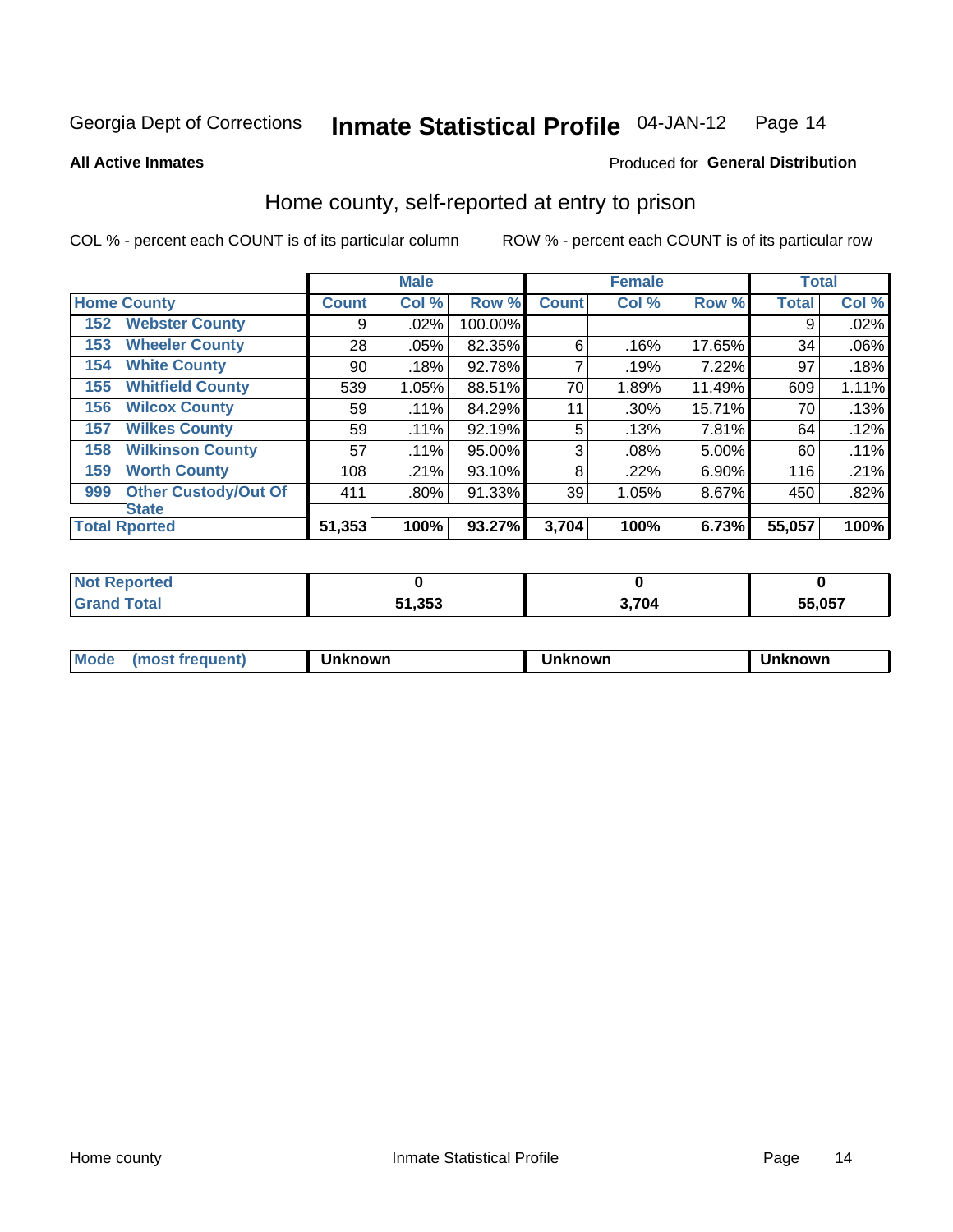#### **Inmate Statistical Profile 04-JAN-12** Page 15

**All Active Inmates** 

### Produced for General Distribution

### Socioeconomic class, self-reported at entry to prison

COL % - percent each COUNT is of its particular column

|                       |              | <b>Male</b> |        |                 | <b>Female</b> |       |        | <b>Total</b> |
|-----------------------|--------------|-------------|--------|-----------------|---------------|-------|--------|--------------|
| Socioeconomic Class   | <b>Count</b> | Col %       | Row %  | <b>Count</b>    | Col %         | Row % | Total  | Col %        |
| <b>Welfare</b>        | 2,426        | 9.90%       | 95.47% | 115             | 10.71%        | 4.53% | 2,541  | 9.93%        |
| <b>Occ Employ</b>     | 975          | 3.98%       | 98.78% | 12 <sup>°</sup> | 1.12%         | 1.22% | 987    | 3.86%        |
| <b>Minimum Std</b>    | 10,033       | 40.93%      | 96.75% | 337             | 31.38%        | 3.25% | 10,370 | 40.53%       |
| <b>Middle</b><br>4    | 11.080       | 45.20%      | 94.78% | 610             | 56.80%        | 5.22% | 11,690 | 45.69%       |
| <b>Total Reported</b> | 24,514       | 100%        | 95.8%  | 1,074           | 100%          | 4.2%  | 25,588 | 100%         |

| <b>orteo</b><br>NOT | 26,839 | 2,630 | 29,469 |
|---------------------|--------|-------|--------|
|                     | 51,353 | 704   | 55,057 |

| ____<br>____ |
|--------------|
|--------------|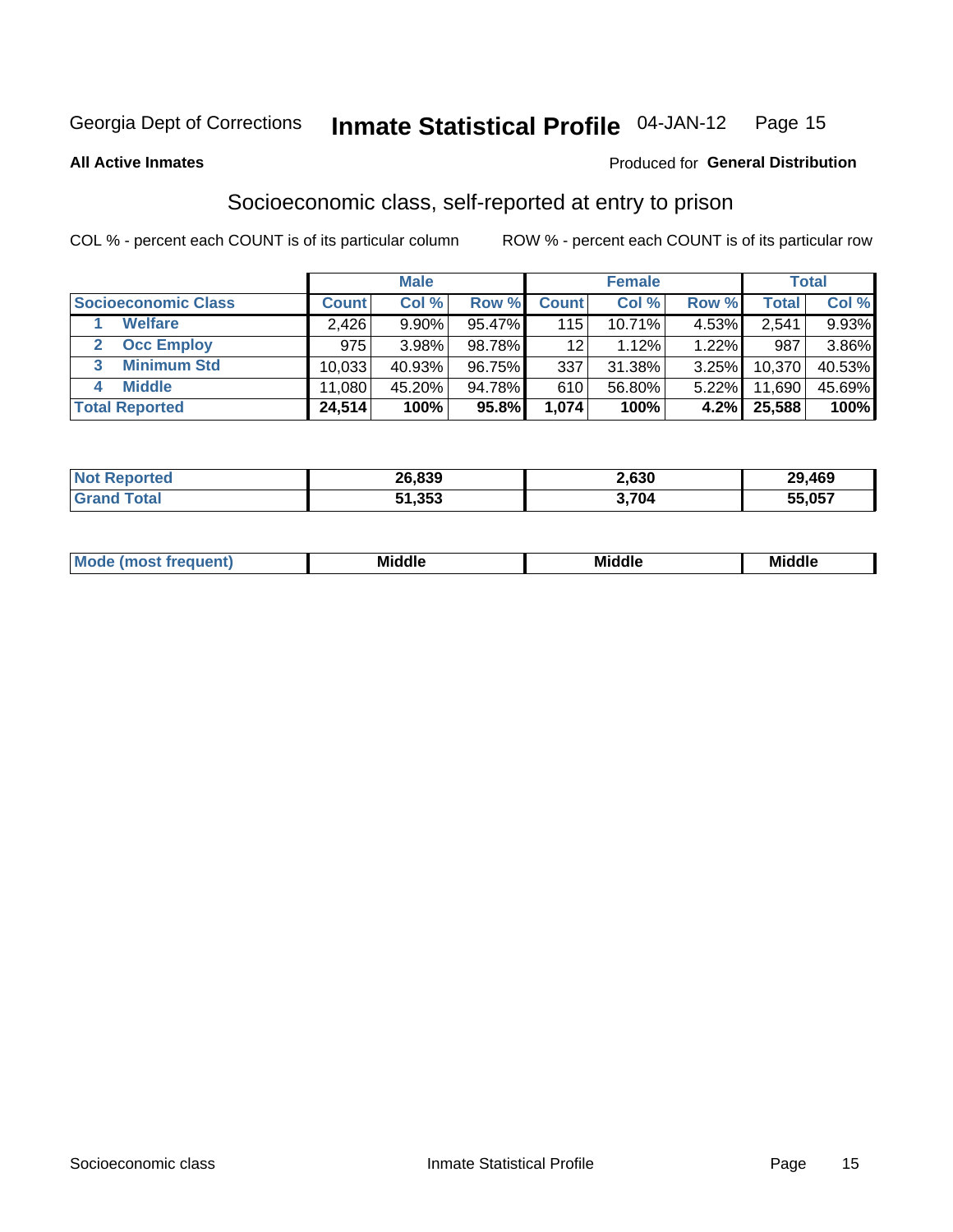#### **Inmate Statistical Profile 04-JAN-12** Page 16

Produced for General Distribution

#### **All Active Inmates**

### Environment to age 16, self-reported at entry to prison

COL % - percent each COUNT is of its particular column

|                                      |              | <b>Male</b> |        |              | <b>Female</b> |       |              | <b>Total</b> |
|--------------------------------------|--------------|-------------|--------|--------------|---------------|-------|--------------|--------------|
| <b>Environment to age 16</b>         | <b>Count</b> | Col %       | Row %  | <b>Count</b> | Col %         | Row % | <b>Total</b> | Col %        |
| <b>Rural/Farm</b>                    | 915          | 3.70%       | 96.32% | 35           | 3.25%         | 3.68% | 950          | 3.68%        |
| <b>Rural/Nfarm</b><br>$\overline{2}$ | 1,341        | 5.43%       | 91.72% | 121          | 11.23%        | 8.28% | .462         | 5.67%        |
| 3 S.M.S.A                            | 8,773        | 35.50%      | 97.75% | 202          | 18.76%        | 2.25% | 8,975        | 34.80%       |
| <b>Urban</b><br>4                    | 5,451        | 22.05%      | 93.24% | 395          | 36.68%        | 6.76% | 5,846        | 22.67%       |
| 5 Small Town                         | 8,236        | 33.32%      | 96.21% | 324          | 30.08%        | 3.79% | 8,560        | 33.19%       |
| <b>Total Reported</b>                | 24,716       | 100%        | 95.82% | 1,077        | 100%          | 4.18% | 25,793       | 100%         |

| <b>Not Reported</b> | 26,637 | 2,627 | 29,264 |
|---------------------|--------|-------|--------|
| <b>Grand Total</b>  | 51,353 | 3,704 | 55,057 |

| Mo | M<br>______ | Irhan<br>rva<br>_____ | M<br>______ |
|----|-------------|-----------------------|-------------|
|    |             |                       |             |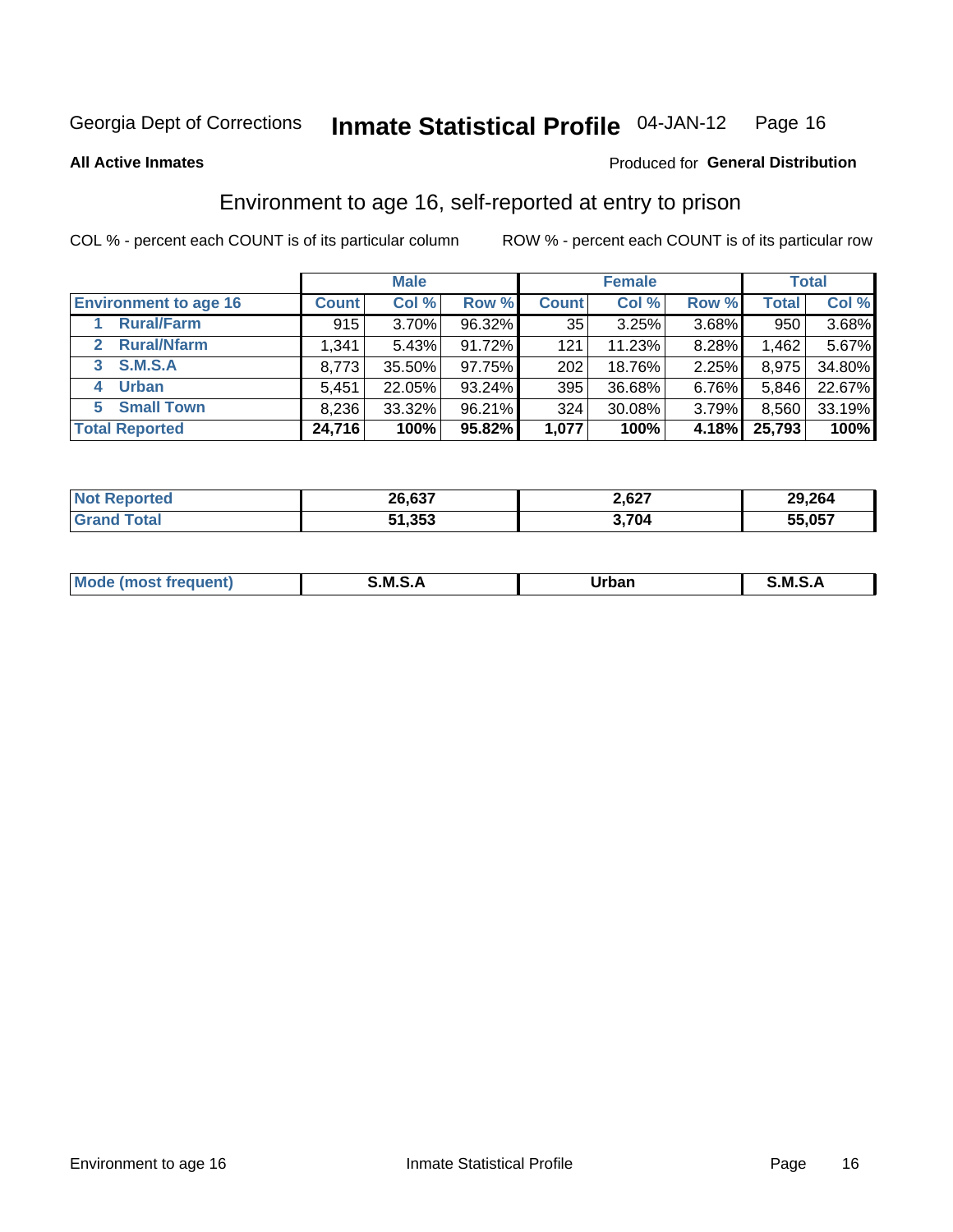#### **Inmate Statistical Profile 04-JAN-12** Page 17

Produced for General Distribution

#### **All Active Inmates**

### Guardian status to age 16, self-reported at entry to prison

COL % - percent each COUNT is of its particular column

|                                  |              | <b>Male</b> |           |                 | <b>Female</b> |       |              | <b>Total</b> |
|----------------------------------|--------------|-------------|-----------|-----------------|---------------|-------|--------------|--------------|
| <b>Guardian Status To Age 16</b> | <b>Count</b> | Col %       | Row %     | <b>Count</b>    | Col %         | Row % | <b>Total</b> | Col %        |
| 1 Orphanage                      | 17           | .09%        | 100.00%   |                 |               |       | 17           | .09%         |
| 2 Father Only                    | 570          | 2.97%       | 97.77%    | 13              | 2.77%         | 2.23% | 583          | 2.97%        |
| <b>3 Both Parents</b>            | 7,475        | 38.97%      | $97.32\%$ | 206             | 43.83%        | 2.68% | 7,681        | 39.09%       |
| <b>4 Mother Only</b>             | 8,400        | 43.80%      | 98.06%    | 166             | 35.32%        | 1.94% | 8,566        | 43.59%       |
| <b>6 Oth Female</b>              | 510          | 2.66%       | 98.08%    | 10 <sup>1</sup> | 2.13%         | 1.92% | 520          | 2.65%        |
| <b>7 Oth Male</b>                | 77           | .40%        | 97.47%    | 2               | .43%          | 2.53% | 79           | $.40\%$      |
| 8 Step-Parents                   | 191          | 1.00%       | 99.48%    |                 | .21%          | .52%  | 192          | .98%         |
| <b>9 Foster Home</b>             | 321          | 1.67%       | 96.98%    | 10              | 2.13%         | 3.02% | 331          | 1.68%        |
| <b>10 Grand Parents</b>          | 1,619        | 8.44%       | 96.31%    | 62              | 13.19%        | 3.69% | 1,681        | 8.55%        |
| <b>Total Reported</b>            | 19,180       | 100%        | 97.61%    | 470             | 100%          | 2.39% | 19,650       | 100%         |

| <b>orteg</b> | so 170 | 3,234 | ,407          |
|--------------|--------|-------|---------------|
| ' NOT        | JZ.I   |       | 35.           |
| .Gr          | 51,353 | 3,704 | 55,057<br>היה |

| <b>Mode (most frequent)</b> | วทIv<br>- -<br>MΩ | <b>Roth</b><br>ີ <sup>ລ</sup> າrents | l Mc<br>Only<br>- - |
|-----------------------------|-------------------|--------------------------------------|---------------------|
|                             |                   |                                      |                     |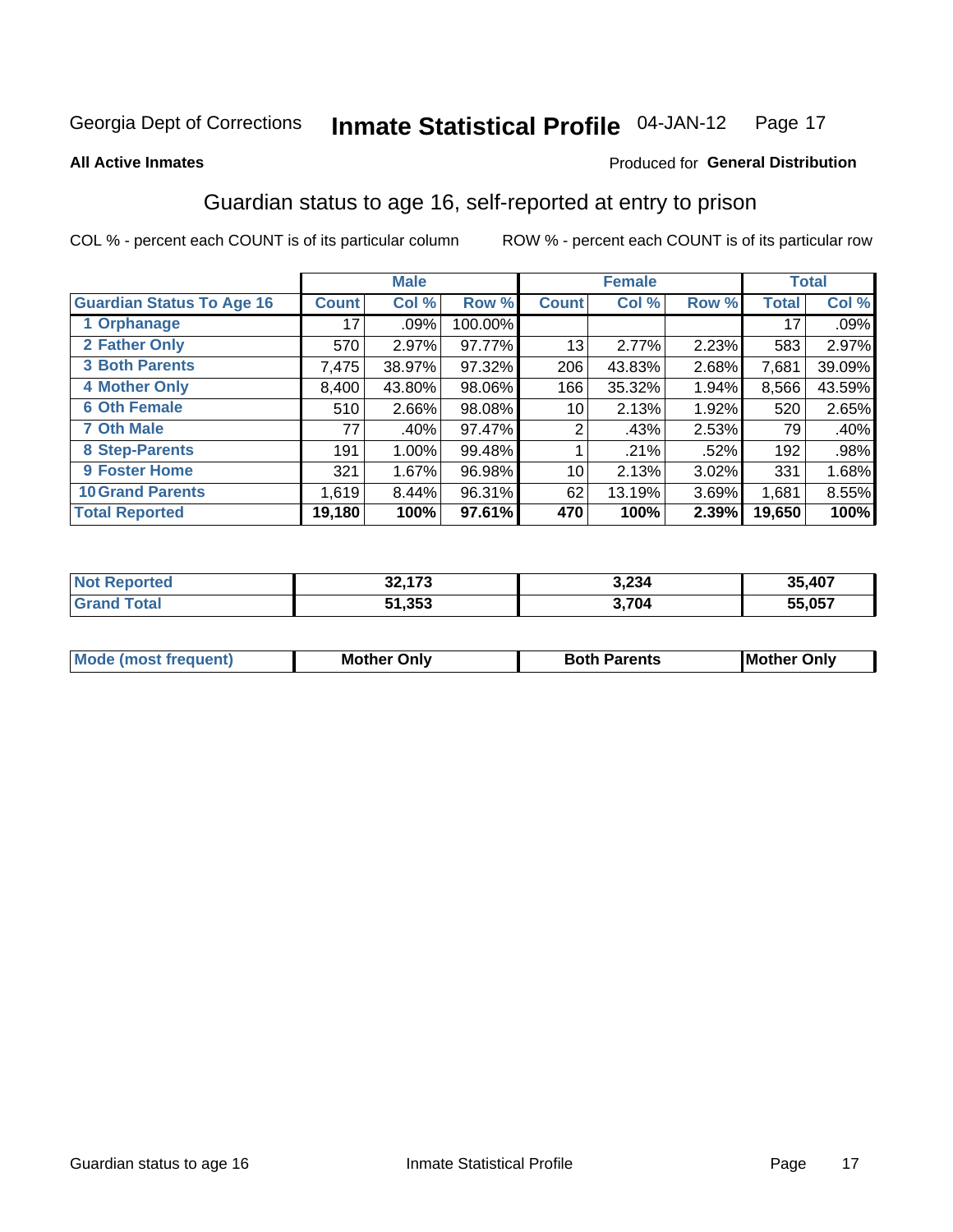#### Inmate Statistical Profile 04-JAN-12 Page 18

### **All Active Inmates**

### Produced for General Distribution

### Employment status before prison, self-reported at entry to prison

COL % - percent each COUNT is of its particular column

|                                  |              | <b>Male</b> |        |              | <b>Female</b> |        |        | <b>Total</b> |
|----------------------------------|--------------|-------------|--------|--------------|---------------|--------|--------|--------------|
| <b>Employment Status</b>         | <b>Count</b> | Col %       | Row %  | <b>Count</b> | Col %         | Row %  | Total  | Col %        |
| <b>Full Time</b>                 | 20,753       | 49.20%      | 96.06% | 851          | 31.47%        | 3.94%  | 21,604 | 48.13%       |
| <b>Part Time</b><br>$\mathbf{2}$ | 3,976        | 9.43%       | 95.74% | 177          | 6.55%         | 4.26%  | 4,153  | 9.25%        |
| Unempl $<$ 6m<br>3               | 3,621        | 8.58%       | 96.35% | 137          | 5.07%         | 3.65%  | 3,758  | 8.37%        |
| Unempl > 6m<br>4                 | 7,074        | 16.77%      | 88.26% | 941          | 34.80%        | 11.74% | 8,015  | 17.86%       |
| <b>Never Workd</b><br>5          | 4,178        | 9.91%       | 95.06% | 217          | 8.03%         | 4.94%  | 4,395  | 9.79%        |
| <b>Student</b><br>6              | 803          | $1.90\%$    | 89.42% | 95           | 3.51%         | 10.58% | 898    | 2.00%        |
| <b>Incapable</b>                 | 1,775        | 4.21%       | 86.12% | 286          | 10.58%        | 13.88% | 2,061  | 4.59%        |
| <b>Total Reported</b>            | 42,180       | 100%        | 93.98% | 2,704        | 100%          | 6.02%  | 44,884 | 100%         |

| orteo  | , <i>.</i> | ,000  | 170    |
|--------|------------|-------|--------|
| NO     | .          |       | 10,175 |
| $\sim$ | 51,353     | 3,704 | 55,057 |

| <b>Mode (most frequent)</b> | full "<br>the contract of the contract of the contract of the contract of the contract of the contract of the contract of | 6m | ïme<br>้นเ<br>the contract of the contract of the contract of the contract of the contract of the contract of the contract of |
|-----------------------------|---------------------------------------------------------------------------------------------------------------------------|----|-------------------------------------------------------------------------------------------------------------------------------|
|                             |                                                                                                                           |    |                                                                                                                               |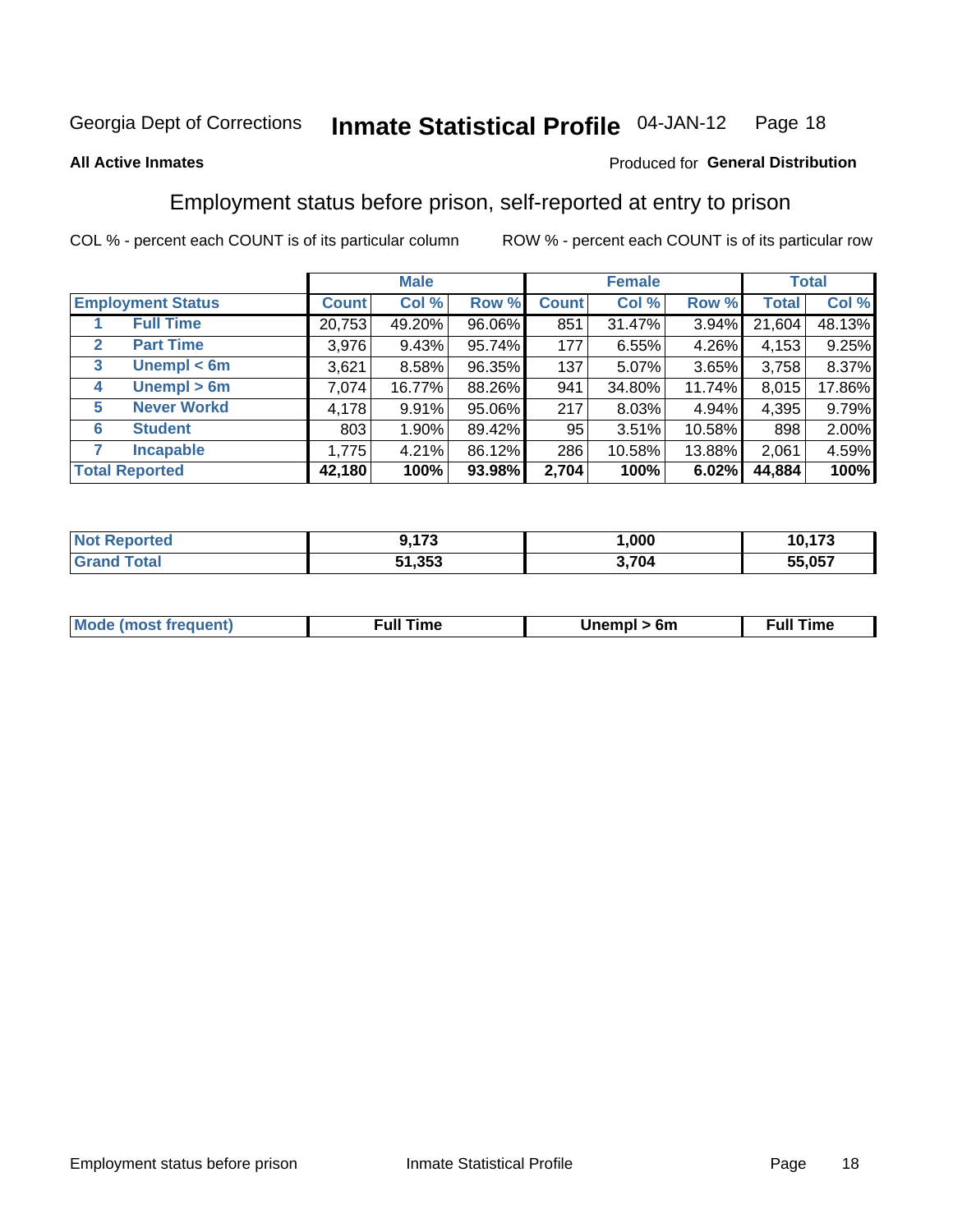### **All Active Inmates**

Produced for General Distribution

### Age at admission

COL % - percent each COUNT is of its particular column

|                         |              | <b>Male</b> |         |              | <b>Female</b> |       |              | <b>Total</b> |
|-------------------------|--------------|-------------|---------|--------------|---------------|-------|--------------|--------------|
| <b>Age At Admission</b> | <b>Count</b> | Col %       | Row %   | <b>Count</b> | Col %         | Row % | <b>Total</b> | Col %        |
| 13                      | 1            | 0.01%       | 100.00% |              |               |       | $\mathbf 1$  | 0.01%        |
| $\overline{14}$         | 19           | 0.04%       | 95.00%  | 1            | 0.03%         | 5.00% | 20           | 0.04%        |
| 15                      | 69           | 0.13%       | 98.57%  | 1            | 0.03%         | 1.43% | 70           | 0.13%        |
| 16                      | 204          | 0.40%       | 96.23%  | 8            | 0.22%         | 3.77% | 212          | 0.39%        |
| $\overline{17}$         | 776          | 1.51%       | 97.00%  | 24           | 0.65%         | 3.00% | 800          | 1.45%        |
| 18                      | 1,555        | 3.03%       | 97.43%  | 41           | 1.11%         | 2.57% | 1,596        | 2.90%        |
| 19                      | 2,254        | 4.39%       | 97.16%  | 66           | 1.78%         | 2.84% | 2,320        | 4.21%        |
| $\overline{20}$         | 2,321        | 4.52%       | 95.28%  | 115          | 3.11%         | 4.72% | 2,436        | 4.42%        |
| $\overline{21}$         | 2,320        | 4.52%       | 94.73%  | 129          | 3.48%         | 5.27% | 2,449        | 4.45%        |
| $\overline{22}$         | 2,321        | 4.52%       | 94.66%  | 131          | 3.54%         | 5.34% | 2,452        | 4.45%        |
| 23                      | 2,101        | 4.09%       | 94.43%  | 124          | 3.35%         | 5.57% | 2,225        | 4.04%        |
| $\overline{24}$         | 2,048        | 3.99%       | 93.26%  | 148          | 4.00%         | 6.74% | 2,196        | 3.99%        |
| $\overline{25}$         | 1,948        | 3.79%       | 93.43%  | 137          | 3.70%         | 6.57% | 2,085        | 3.79%        |
| 26                      | 1,862        | 3.63%       | 93.76%  | 124          | 3.35%         | 6.24% | 1,986        | 3.61%        |
| 27                      | 1,844        | 3.59%       | 93.32%  | 132          | 3.56%         | 6.68% | 1,976        | 3.59%        |
| 28                      | 1,827        | 3.56%       | 93.50%  | 127          | 3.43%         | 6.50% | 1,954        | 3.55%        |
| 29                      | 1,745        | 3.40%       | 93.02%  | 131          | 3.54%         | 6.98% | 1,876        | 3.41%        |
| 30                      | 1,676        | 3.26%       | 92.39%  | 138          | 3.73%         | 7.61% | 1,814        | 3.29%        |
| 31                      | 1,642        | 3.20%       | 91.89%  | 145          | 3.92%         | 8.11% | 1,787        | 3.25%        |
| $\overline{32}$         | 1,480        | 2.88%       | 92.85%  | 114          | 3.08%         | 7.15% | 1,594        | 2.90%        |
| 33                      | 1,409        | 2.74%       | 93.13%  | 104          | 2.81%         | 6.87% | 1,513        | 2.75%        |
| 34                      | 1,289        | 2.51%       | 91.42%  | 121          | 3.27%         | 8.58% | 1,410        | 2.56%        |
| 35                      | 1,263        | 2.46%       | 92.73%  | 99           | 2.67%         | 7.27% | 1,362        | 2.47%        |
| 36                      | 1,249        | 2.43%       | 91.70%  | 113          | 3.05%         | 8.30% | 1,362        | 2.47%        |
| $\overline{37}$         | 1,188        | 2.31%       | 93.25%  | 86           | 2.32%         | 6.75% | 1,274        | 2.31%        |
| 38                      | 1,130        | 2.20%       | 91.87%  | 100          | 2.70%         | 8.13% | 1,230        | 2.23%        |
| 39                      | 1,148        | 2.24%       | 90.75%  | 117          | 3.16%         | 9.25% | 1,265        | 2.30%        |
| 40                      | 1,136        | 2.21%       | 91.03%  | 112          | 3.02%         | 8.97% | 1,248        | 2.27%        |
| 41                      | 1,033        | 2.01%       | 90.69%  | 106          | 2.86%         | 9.31% | 1,139        | 2.07%        |
| 42                      | 986          | 1.92%       | 91.21%  | 95           | 2.57%         | 8.79% | 1,081        | 1.96%        |
| 43                      | 942          | 1.83%       | 91.99%  | 82           | 2.21%         | 8.01% | 1,024        | 1.86%        |
| 44                      | 922          | 1.80%       | 91.83%  | 82           | 2.21%         | 8.17% | 1,004        | 1.82%        |
| 45                      | 862          | 1.68%       | 90.36%  | 92           | 2.48%         | 9.64% | 954          | 1.73%        |
| 46                      | 813          | 1.58%       | 91.76%  | 73           | 1.97%         | 8.24% | 886          | 1.61%        |
| 47                      | 741          | 1.44%       | 90.59%  | 77           | 2.08%         | 9.41% | 818          | 1.49%        |
| 48                      | 694          | 1.35%       | 91.32%  | 66           | 1.78%         | 8.68% | 760          | 1.38%        |
| 49                      | 613          | 1.19%       | 91.90%  | 54           | 1.46%         | 8.10% | 667          | 1.21%        |
| 50                      | 581          | 1.13%       | 93.86%  | 38           | 1.03%         | 6.14% | 619          | 1.12%        |
| 51                      | 501          | 0.98%       | 91.76%  | 45           | 1.22%         | 8.24% | 546          | 0.99%        |
| 52                      | 455          | 0.89%       | 94.40%  | 27           | 0.73%         | 5.60% | 482          | 0.88%        |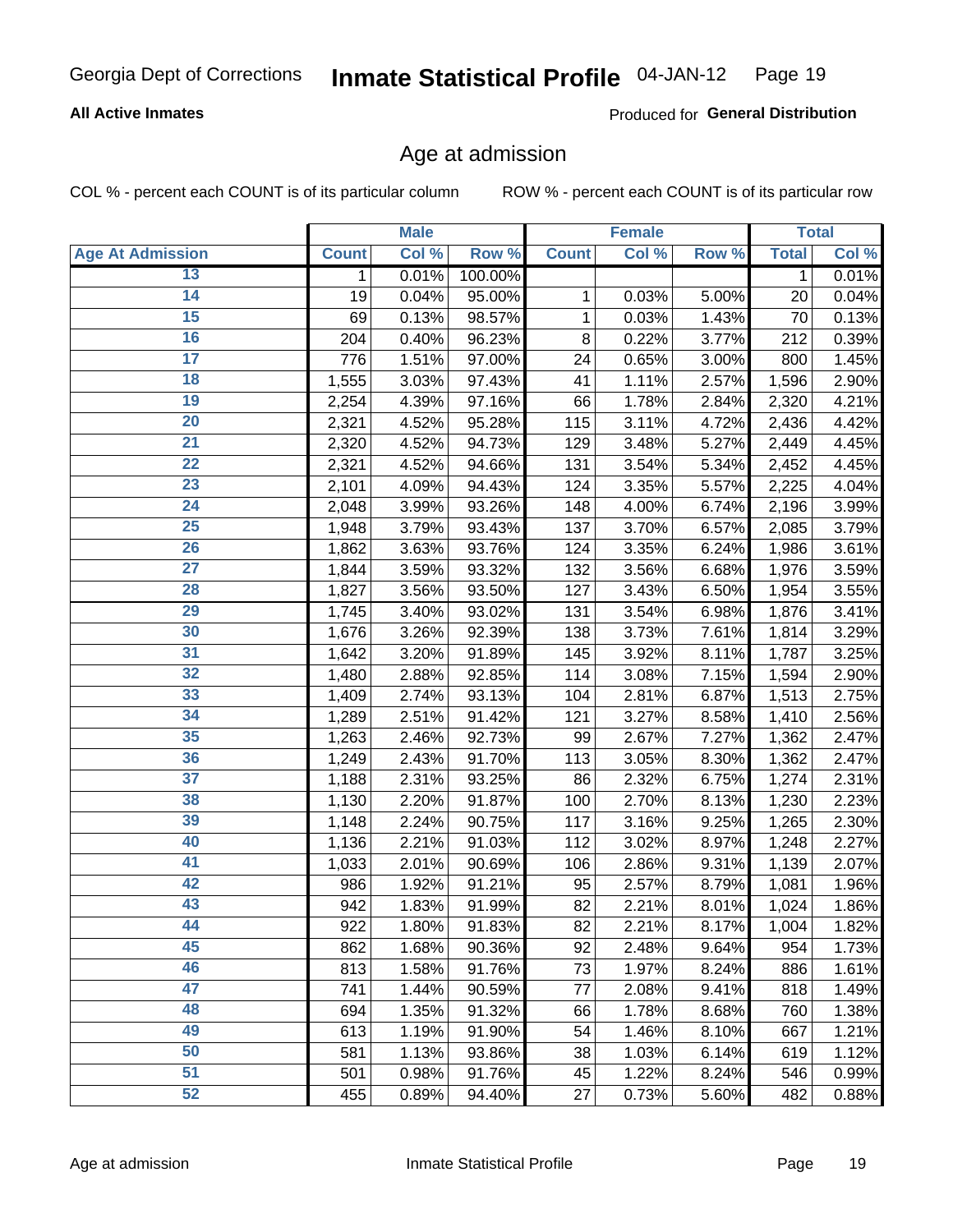### **All Active Inmates**

Produced for General Distribution

### Age at admission

COL % - percent each COUNT is of its particular column

|                         | <b>Male</b>      |       | <b>Female</b> |                 |       | <b>Total</b> |                |       |
|-------------------------|------------------|-------|---------------|-----------------|-------|--------------|----------------|-------|
| <b>Age At Admission</b> | <b>Count</b>     | Col % | Row %         | <b>Count</b>    | Col % | Row %        | <b>Total</b>   | Col % |
| 53                      | 409              | 0.80% | 91.70%        | 37              | 1.00% | 8.30%        | 446            | 0.81% |
| 54                      | 307              | 0.60% | 92.75%        | 24              | 0.65% | 7.25%        | 331            | 0.60% |
| 55                      | 268              | 0.52% | 92.10%        | 23              | 0.62% | 7.90%        | 291            | 0.53% |
| 56                      | 253              | 0.49% | 93.36%        | $\overline{18}$ | 0.49% | 6.64%        | 271            | 0.49% |
| 57                      | 190              | 0.37% | 93.60%        | 13              | 0.35% | 6.40%        | 203            | 0.37% |
| 58                      | 164              | 0.32% | 92.13%        | 14              | 0.38% | 7.87%        | 178            | 0.32% |
| 59                      | 156              | 0.30% | 92.86%        | 12              | 0.32% | 7.14%        | 168            | 0.31% |
| 60                      | 101              | 0.20% | 91.82%        | 9               | 0.24% | 8.18%        | 110            | 0.20% |
| 61                      | 102              | 0.20% | 94.44%        | 6               | 0.16% | 5.56%        | 108            | 0.20% |
| 62                      | 71               | 0.14% | 95.95%        | 3               | 0.08% | 4.05%        | 74             | 0.13% |
| 63                      | 69               | 0.13% | 98.57%        | 1               | 0.03% | 1.43%        | 70             | 0.13% |
| 64                      | 54               | 0.11% | 96.43%        | $\overline{2}$  | 0.05% | 3.57%        | 56             | 0.10% |
| 65                      | 39               | 0.08% | 95.12%        | $\overline{2}$  | 0.05% | 4.88%        | 41             | 0.07% |
| 66                      | 30               | 0.06% | 93.75%        | $\overline{2}$  | 0.05% | 6.25%        | 32             | 0.06% |
| 67                      | 31               | 0.06% | 91.18%        | 3               | 0.08% | 8.82%        | 34             | 0.06% |
| 68                      | 25               | 0.05% | 92.59%        | $\overline{2}$  | 0.05% | 7.41%        | 27             | 0.05% |
| 69                      | 34               | 0.07% | 100.00%       |                 |       |              | 34             | 0.06% |
| 70                      | 17               | 0.03% | 85.00%        | 3               | 0.08% | 15.00%       | 20             | 0.04% |
| $\overline{71}$         | 8                | 0.02% | 100.00%       |                 |       |              | 8              | 0.01% |
| $\overline{72}$         | 10               | 0.02% | 83.33%        | $\overline{2}$  | 0.05% | 16.67%       | 12             | 0.02% |
| $\overline{73}$         | 11               | 0.02% | 100.00%       |                 |       |              | 11             | 0.02% |
| 74                      | $\boldsymbol{9}$ | 0.02% | 100.00%       |                 |       |              | 9              | 0.02% |
| $\overline{75}$         | $\overline{7}$   | 0.01% | 100.00%       |                 |       |              | 7              | 0.01% |
| 76                      | $\overline{7}$   | 0.01% | 100.00%       |                 |       |              | $\overline{7}$ | 0.01% |
| $\overline{77}$         | 3                | 0.01% | 75.00%        | 1               | 0.03% | 25.00%       | 4              | 0.01% |
| 78                      | 3                | 0.01% | 100.00%       |                 |       |              | 3              | 0.01% |
| 79                      | $\mathbf{1}$     | 0.01% | 50.00%        | $\mathbf{1}$    | 0.03% | 50.00%       | $\overline{2}$ | 0.01% |
| 82                      | $\overline{3}$   | 0.01% | 100.00%       |                 |       |              | $\overline{3}$ | 0.01% |
| 84                      | 1                | 0.01% | 100.00%       |                 |       |              | 1              | 0.01% |
| <b>Total Reported</b>   | 51,351           | 100%  | 93.27%        | 3,703           | 100%  | 6.73%        | 55,054         | 100%  |

| TA O<br>NOT |        |       |        |
|-------------|--------|-------|--------|
|             | 51,353 | 3.704 | 55.057 |

| Mean (average)         | 31.96 | 34.02   | 32.10    |
|------------------------|-------|---------|----------|
| <b>Median (middle)</b> | 30    | ົ<br>აა | 30       |
| Mode (most frequent)   | 20    |         | n.<br>LL |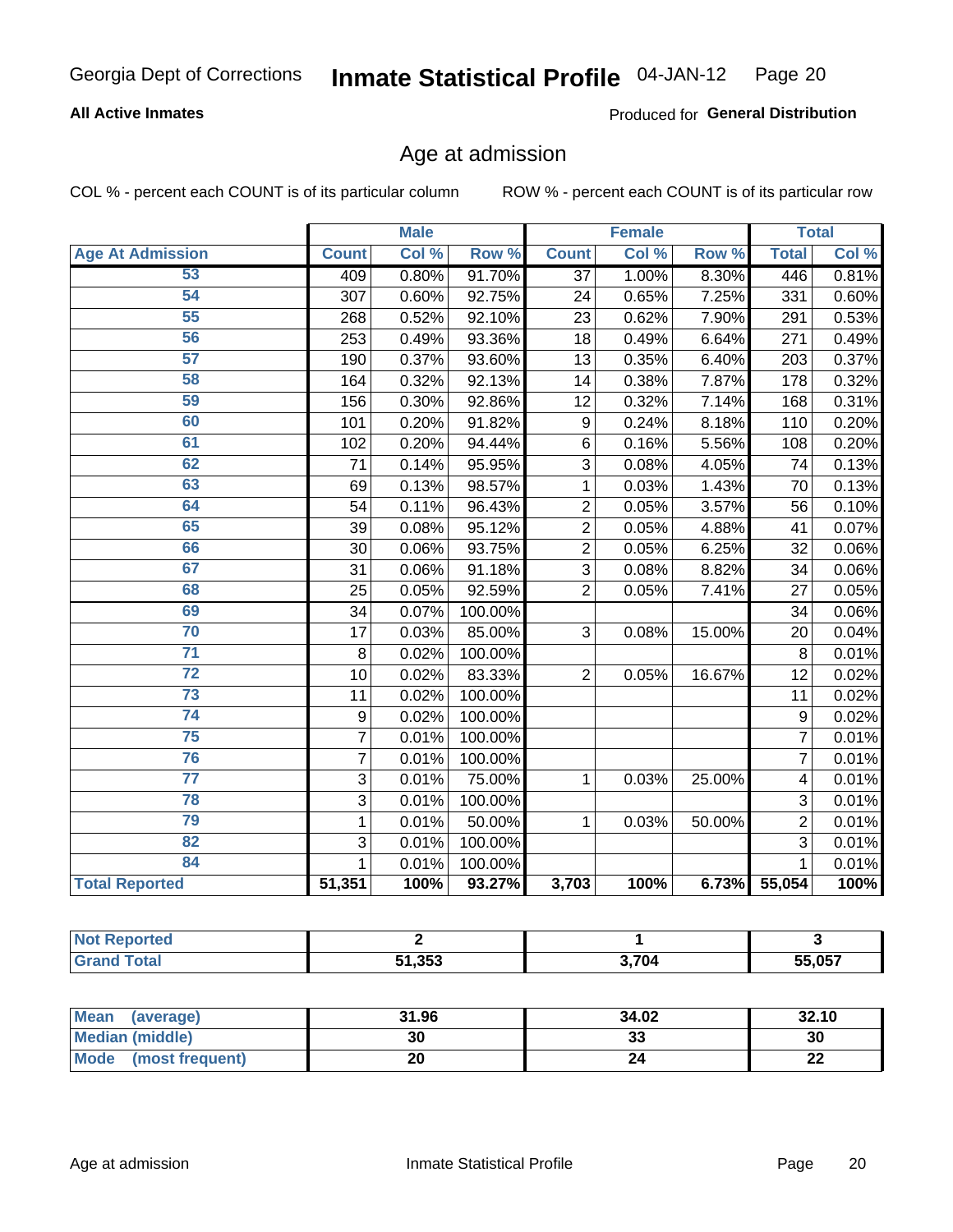### **All Active Inmates**

### **Produced for General Distribution**

### Height, measured at entry to prison

COL % - percent each COUNT is of its particular column

|                       | <b>Male</b>             |        |         | <b>Female</b> |        |        | <b>Total</b>     |        |
|-----------------------|-------------------------|--------|---------|---------------|--------|--------|------------------|--------|
| <b>Height</b>         | <b>Count</b>            | Col %  | Row %   | <b>Count</b>  | Col %  | Row %  | <b>Total</b>     | Col %  |
| 4'10"                 | 2                       | 0.02%  | 14.29%  | 12            | 5.71%  | 85.71% | 14               | 0.12%  |
| 4'11''                | 12                      | 0.10%  | 16.90%  | 59            | 28.10% | 83.10% | 71               | 0.59%  |
| 5'02''                | $\overline{c}$          | 0.02%  | 66.67%  | 1             | 0.48%  | 33.33% | 3                | 0.02%  |
| 5'03''                | $\overline{2}$          | 0.02%  | 100.00% |               |        |        | $\overline{2}$   | 0.02%  |
| 5'05''                | 9                       | 0.08%  | 100.00% |               |        |        | $\boldsymbol{9}$ | 0.07%  |
| 5'06''                | 13                      | 0.11%  | 92.86%  | 1             | 0.48%  | 7.14%  | 14               | 0.12%  |
| 5'07''                | 19                      | 0.16%  | 100.00% |               |        |        | 19               | 0.16%  |
| 5'08''                | 16                      | 0.13%  | 100.00% |               |        |        | 16               | 0.13%  |
| 5'09''                | 18                      | 0.15%  | 100.00% |               |        |        | 18               | 0.15%  |
| 5'10''                | 5,836                   | 49.03% | 98.56%  | 85            | 40.48% | 1.44%  | 5,921            | 48.88% |
| 5'11''                | 5,912                   | 49.66% | 99.13%  | 52            | 24.76% | 0.87%  | 5,964            | 49.23% |
| 6'00''                | 16                      | 0.13%  | 100.00% |               |        |        | 16               | 0.13%  |
| 6'01''                | 12                      | 0.10%  | 100.00% |               |        |        | 12               | 0.10%  |
| 6'02''                | 10                      | 0.08%  | 100.00% |               |        |        | 10               | 0.08%  |
| 6'03''                | 3                       | 0.03%  | 100.00% |               |        |        | 3                | 0.02%  |
| 6'04"                 | 3                       | 0.03%  | 100.00% |               |        |        | 3                | 0.02%  |
| 6'05''                | $\overline{\mathbf{c}}$ | 0.02%  | 100.00% |               |        |        | $\overline{2}$   | 0.02%  |
| 6'06''                | 1                       | 0.01%  | 100.00% |               |        |        | 1                | 0.01%  |
| 6'10''                | 4                       | 0.03%  | 100.00% |               |        |        | 4                | 0.03%  |
| 6'11''                | 11                      | 0.09%  | 100.00% |               |        |        | 11               | 0.09%  |
| Seven feet +          | 1                       | 0.01%  | 100.00% |               |        |        | 1                | 0.01%  |
| <b>Total Reported</b> | 11,904                  | 100%   | 98.27%  | 210           | 100%   | 1.73%  | 12,114           | 100%   |

| <b>Not</b><br>Reported | 39,449 | 3,494 | 42,943 |
|------------------------|--------|-------|--------|
| ™ota⊦                  | 51,353 | 3,704 | 55,057 |

| <b>Mean</b><br>(average)       | 5'10" | 5'06" | 5'10"  |
|--------------------------------|-------|-------|--------|
| Median (middle)                | 544"  | 5'10" | 5'10'' |
| <b>Mode</b><br>(most frequent) | 5'11" | 5'10" | 544"   |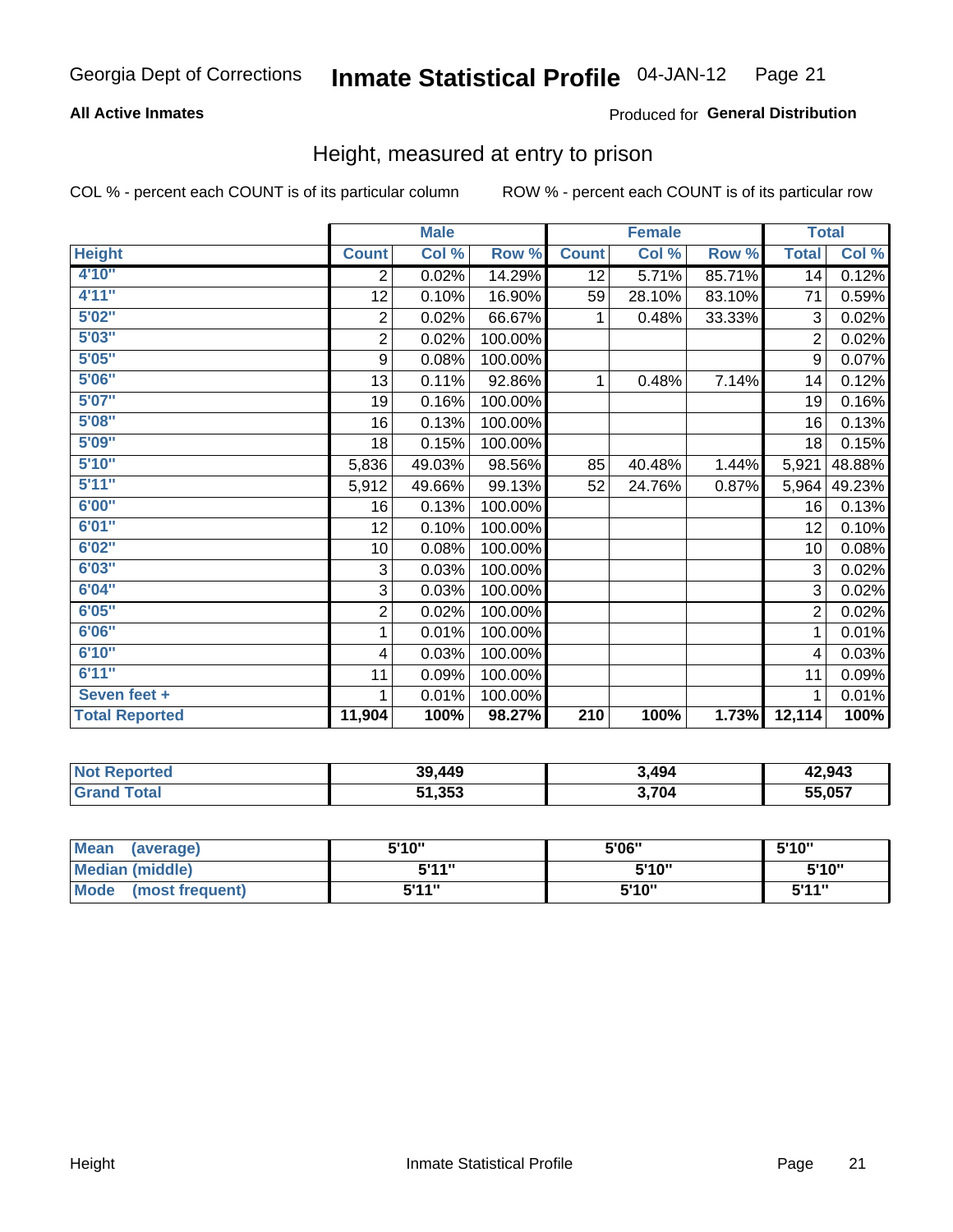### **All Active Inmates**

### Produced for General Distribution

### Weight, measured at entry to prison

COL % - percent each COUNT is of its particular column

|                        |                         | <b>Male</b> |                  |                         | <b>Female</b> |                  |                | <b>Total</b> |
|------------------------|-------------------------|-------------|------------------|-------------------------|---------------|------------------|----------------|--------------|
| Weight                 | <b>Count</b>            | Col %       | Row <sup>%</sup> | <b>Count</b>            | Col %         | Row <sup>%</sup> | <b>Total</b>   | Col %        |
| <b>Under 80 pounds</b> | 27                      | 0.05%       | 100.00%          |                         |               |                  | 27             | 0.05%        |
| 80 - 89 pounds         | 8                       | 0.02%       | 80.00%           | $\overline{2}$          | 0.05%         | 20.00%           | 10             | 0.02%        |
| 90 - 99 pounds         | 5                       | 0.01%       | 45.45%           | $\,6$                   | 0.16%         | 54.55%           | 11             | 0.02%        |
| 100 - 109 pounds       | 20                      | 0.04%       | 38.46%           | 32                      | 0.87%         | 61.54%           | 52             | 0.10%        |
| 110 - 119 pounds       | 93                      | 0.19%       | 42.08%           | 128                     | 3.47%         | 57.92%           | 221            | 0.41%        |
| 120 - 129 pounds       | 419                     | 0.84%       | 63.97%           | 236                     | 6.40%         | 36.03%           | 655            | 1.22%        |
| 130 - 139 pounds       | 1,333                   | 2.66%       | 77.68%           | 383                     | 10.39%        | 22.32%           | 1,716          | 3.19%        |
| 140 - 149 pounds       | 3,146                   | 6.28%       | 87.58%           | 446                     | 12.09%        | 12.42%           | 3,592          | 6.68%        |
| 150 - 159 pounds       | 4,722                   | 9.42%       | 92.30%           | 394                     | 10.68%        | 7.70%            | 5,116          | 9.51%        |
| 160 - 169 pounds       | 6,838                   | 13.64%      | 94.21%           | 420                     | 11.39%        | 5.79%            | 7,258          | 13.49%       |
| 170 - 179 pounds       | 6,346                   | 12.66%      | 95.31%           | 312                     | 8.46%         | 4.69%            | 6,658          | 12.37%       |
| 180 - 189 pounds       | 6,835                   | 13.64%      | 95.23%           | 342                     | 9.27%         | 4.77%            | 7,177          | 13.34%       |
| 190 - 199 pounds       | 4,698                   | 9.37%       | 95.64%           | 214                     | 5.80%         | 4.36%            | 4,912          | 9.13%        |
| 200 - 209 pounds       | 4,155                   | 8.29%       | 95.63%           | 190                     | 5.15%         | 4.37%            | 4,345          | 8.08%        |
| 210 - 219 pounds       | 3,107                   | 6.20%       | 96.16%           | 124                     | 3.36%         | 3.84%            | 3,231          | 6.00%        |
| 220 - 229 pounds       | 2,500                   | 4.99%       | 96.12%           | 101                     | 2.74%         | 3.88%            | 2,601          | 4.83%        |
| 230 - 239 pounds       | 1,710                   | 3.41%       | 95.53%           | 80                      | 2.17%         | 4.47%            | 1,790          | 3.33%        |
| 240 - 249 pounds       | 1,364                   | 2.72%       | 95.25%           | 68                      | 1.84%         | 4.75%            | 1,432          | 2.66%        |
| 250 - 259 pounds       | 879                     | 1.75%       | 92.33%           | 73                      | 1.98%         | 7.67%            | 952            | 1.77%        |
| 260 - 269 pounds       | 612                     | 1.22%       | 94.01%           | 39                      | 1.06%         | 5.99%            | 651            | 1.21%        |
| 270 - 279 pounds       | 373                     | 0.74%       | 94.43%           | 22                      | 0.60%         | 5.57%            | 395            | 0.73%        |
| 280 - 289 pounds       | 297                     | 0.59%       | 92.52%           | 24                      | 0.65%         | 7.48%            | 321            | 0.60%        |
| 290 - 299 pounds       | 158                     | 0.32%       | 91.33%           | 15                      | 0.41%         | 8.67%            | 173            | 0.32%        |
| 300 - 309 pounds       | 154                     | 0.31%       | 90.59%           | 16                      | 0.43%         | 9.41%            | 170            | 0.32%        |
| 310 - 319 pounds       | 70                      | 0.14%       | 95.89%           | 3                       | 0.08%         | 4.11%            | 73             | 0.14%        |
| 320 - 329 pounds       | 88                      | 0.18%       | 96.70%           | $\overline{3}$          | 0.08%         | 3.30%            | 91             | 0.17%        |
| 330 - 339 pounds       | 31                      | 0.06%       | 96.88%           | 1                       | 0.03%         | 3.13%            | 32             | 0.06%        |
| 340 - 349 pounds       | 28                      | 0.06%       | 87.50%           | $\overline{\mathbf{4}}$ | 0.11%         | 12.50%           | 32             | 0.06%        |
| 350 - 359 pounds       | 43                      | 0.09%       | 87.76%           | 6                       | 0.16%         | 12.24%           | 49             | 0.09%        |
| 360 - 369 pounds       | 11                      | 0.02%       | 91.67%           | $\mathbf 1$             | 0.03%         | 8.33%            | 12             | 0.02%        |
| 370 - 379 pounds       | 13                      | 0.03%       | 92.86%           | $\mathbf{1}$            | 0.03%         | 7.14%            | 14             | 0.03%        |
| 380 - 389 pounds       | $\overline{7}$          | 0.01%       | 100.00%          |                         |               |                  | $\overline{7}$ | 0.01%        |
| 390 - 399 pounds       | $\overline{\mathbf{4}}$ | 0.01%       | 100.00%          |                         |               |                  | $\overline{4}$ | 0.01%        |
| 400 pounds and over    | 25                      | 0.05%       | 92.59%           | $\overline{2}$          | 0.05%         | 7.41%            | 27             | 0.05%        |
| <b>Total Reported</b>  | 50,119                  | 100%        | 93.15%           | 3,688                   | 100%          | 6.85%            | 53,807         | 100.0%       |

| วrteo<br>'N ( | ,234   | 16    | 250, ا |
|---------------|--------|-------|--------|
| <b>ota</b>    | 51,353 | 3,704 | 55,057 |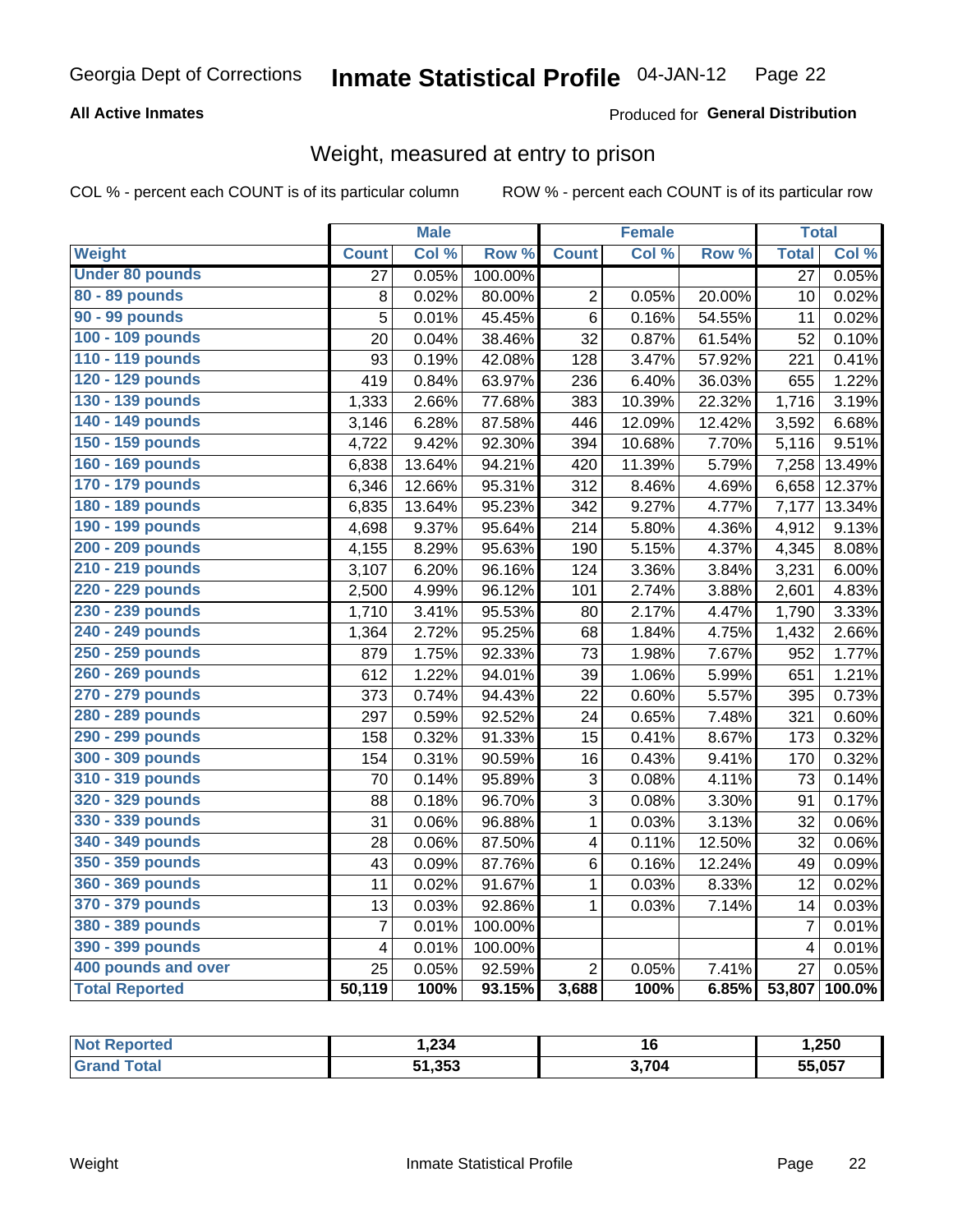### **All Active Inmates**

### Produced for General Distribution

### Weight, measured at entry to prison

COL % - percent each COUNT is of its particular column

|                          | <b>Male</b> | <b>Female</b> | Total |
|--------------------------|-------------|---------------|-------|
| <b>Mean</b><br>(average) | 186         | 170           | 185   |
| <b>Median (middle)</b>   | 180         | 163           | 180   |
| Mode<br>(most frequent)  | 180         | 140           | 180   |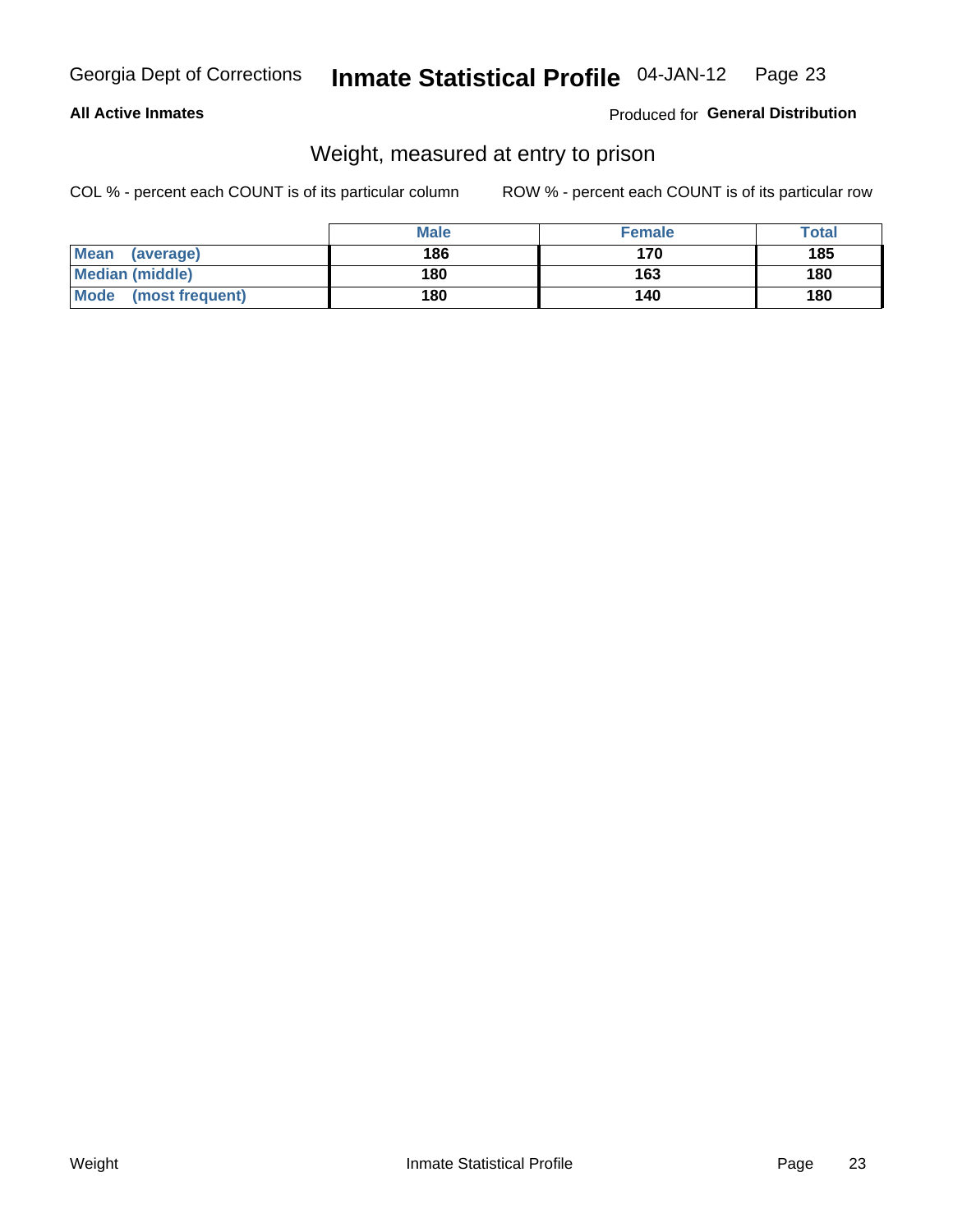#### Inmate Statistical Profile 04-JAN-12 Page 24

### **All Active Inmates**

Produced for General Distribution

### Military service

COL % - percent each COUNT is of its particular column

|                             | <b>Male</b>     |        |             | <b>Female</b> |         |          | <b>Total</b> |        |
|-----------------------------|-----------------|--------|-------------|---------------|---------|----------|--------------|--------|
| <b>Military service</b>     | <b>Count</b>    | Col %  | Row % Count |               | Col %   | Row %    | <b>Total</b> | Col %  |
| <b>Air Force</b>            | ,692            | 6.48%  | 98.03%      | 34            | 2.03%   | 1.97%    | 1,726        | 6.21%  |
| $\mathbf{2}$<br><b>Army</b> | 279             | 1.07%  | 97.55%      |               | .42%    | 2.45%    | 286          | 1.03%  |
| <b>Navy</b><br>3            | 564             | 2.16%  | 98.95%      | 6             | .36%    | 1.05%    | 570          | 2.05%  |
| <b>Marines</b><br>4         | 28 <sub>1</sub> | .11%   | 100.00%     |               |         |          | 28           | .10%   |
| <b>Coast Guard</b><br>5     | 371             | 1.42%  | 99.73%      |               | $.06\%$ | $.27\%$  | 372          | 1.34%  |
| <b>None</b><br>96           | 23,167          | 88.76% | 93.43%      | .630          | 97.14%  | $6.57\%$ | 24,797       | 89.27% |
| <b>Total Reported</b>       | 26,101          | 100%   | 93.96%      | 1,678         | 100%    | 6.04%    | 27,779       | 100%   |

| ortec<br>N | 25,252<br>$\sim$ $\sim$<br>$\sim$ | 2,026<br>$\sim$ $\sim$ | <b>07.070</b><br>∠70 |
|------------|-----------------------------------|------------------------|----------------------|
|            | 51,353                            | 2,704                  | 55,057               |

| <b>Mode (most frequent)</b><br>Force<br><b>Force</b><br>orce<br>Aır |
|---------------------------------------------------------------------|
|---------------------------------------------------------------------|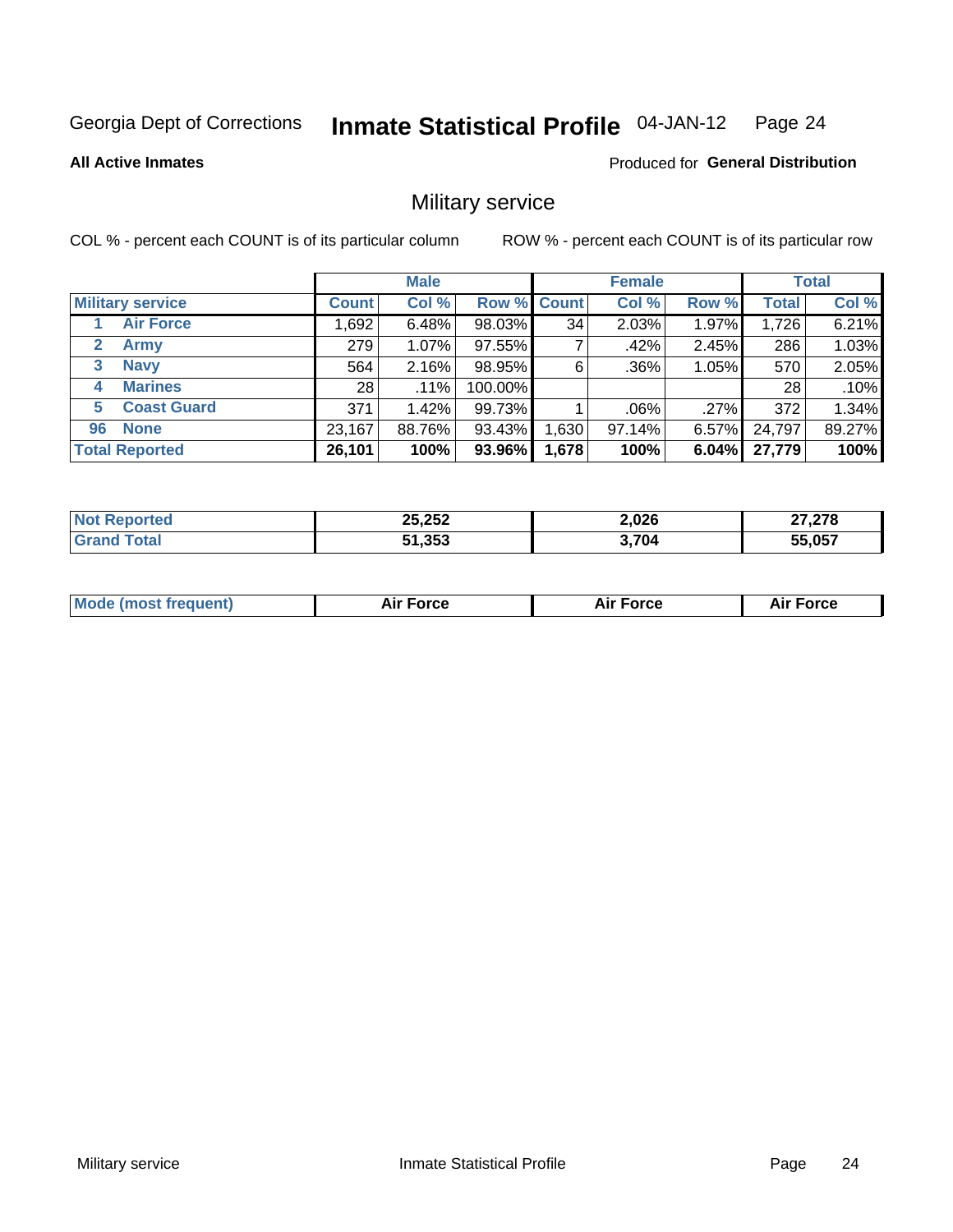#### Inmate Statistical Profile 04-JAN-12 Page 25

**All Active Inmates** 

### Produced for General Distribution

### Type of admission to prison

COL % - percent each COUNT is of its particular column

|                |                             |                  | <b>Male</b> |                    |     | <b>Female</b> |        | <b>Total</b> |        |  |
|----------------|-----------------------------|------------------|-------------|--------------------|-----|---------------|--------|--------------|--------|--|
|                | <b>Type of Admission</b>    | <b>Count</b>     | Col %       | <b>Row % Count</b> |     | Col %         | Row %  | <b>Total</b> | Col %  |  |
|                | <b>Committed From Court</b> | 42,881           | 83.86%      | 93.51% 2,977       |     | 80.57%        | 6.49%  | 45,858       | 83.64% |  |
| $\overline{2}$ | <b>Return Appeal/Bond</b>   | 3                | .01%        | 100.00%            |     |               |        | 3            | .01%   |  |
| 3              | <b>Parole Rev/New Sent</b>  | 2,710            | 5.30%       | 95.49%             | 128 | 3.46%         | 4.51%  | 2,838        | 5.18%  |  |
| 4              | <b>Par Rev/No New Sent</b>  | 1,159            | 2.27%       | 95.31%             | 57  | 1.54%         | 4.69%  | 1,216        | 2.22%  |  |
| 5              | <b>Prob Viol/Total Rev</b>  |                  | .01%        | 100.00%            |     |               |        |              | .01%   |  |
| $6\phantom{a}$ | <b>Prob Viol/Partial</b>    | 1,785            | 3.49%       | 89.07%             | 219 | 5.93%         | 10.93% | 2,004        | 3.65%  |  |
| 7              | <b>Admit Fm Other Cust</b>  | 8                | .02%        | 100.00%            |     |               |        | 8            | .01%   |  |
| 9              | <b>Prob Rev/Remainder</b>   | 2,492            | 4.87%       | 88.81%             | 314 | 8.50%         | 11.19% | 2,806        | 5.12%  |  |
| 10             | <b>New Sent/Par Rev Pnd</b> | 9                | .02%        | 100.00%            |     |               |        | 9            | .02%   |  |
| 11             | <b>Life W/O Parole</b>      | 15 <sub>15</sub> | .03%        | 100.00%            |     |               |        | 15           | .03%   |  |
| 30             | <b>Par Rev/Rsn Unknown</b>  | 51               | .10%        | 100.00%            |     |               |        | 51           | .09%   |  |
| 32             | <b>Pb Parole Rescinded</b>  | $\overline{2}$   | .01%        | 100.00%            |     |               |        | 2            | .01%   |  |
| 33             | <b>Prob Revoc/Spec Cond</b> | 4                | .01%        | 100.00%            |     |               |        | 4            | .01%   |  |
| 40             | <b>Par Rev/Revoc Center</b> | 4                | .01%        | 100.00%            |     |               |        | 4            | .01%   |  |
| 50             | <b>Dcys At Risk</b>         |                  | .01%        | 100.00%            |     |               |        |              | .01%   |  |
| 97             | <b>Other</b>                | 10               | .02%        | 100.00%            |     |               |        | 10           | .02%   |  |
| 99             | <b>Unknown</b>              |                  | .01%        | 100.00%            |     |               |        |              | .01%   |  |
|                | <b>Total Reported</b>       | 51,136           | 100%        | 93.26% 3,695       |     | 100%          | 6.74%  | 54,831       | 100%   |  |

| eported<br>nin.        | 0.47<br>. |       | へへへ<br>ZZU |
|------------------------|-----------|-------|------------|
| <b>Total</b><br>'Grano | 51,353    | ີ 704 | 55.057     |

| <b>Mode (most frequent)</b> | Court Cmmt | <b>Court Cmmt</b> | Court Cmmt |
|-----------------------------|------------|-------------------|------------|
|                             |            |                   |            |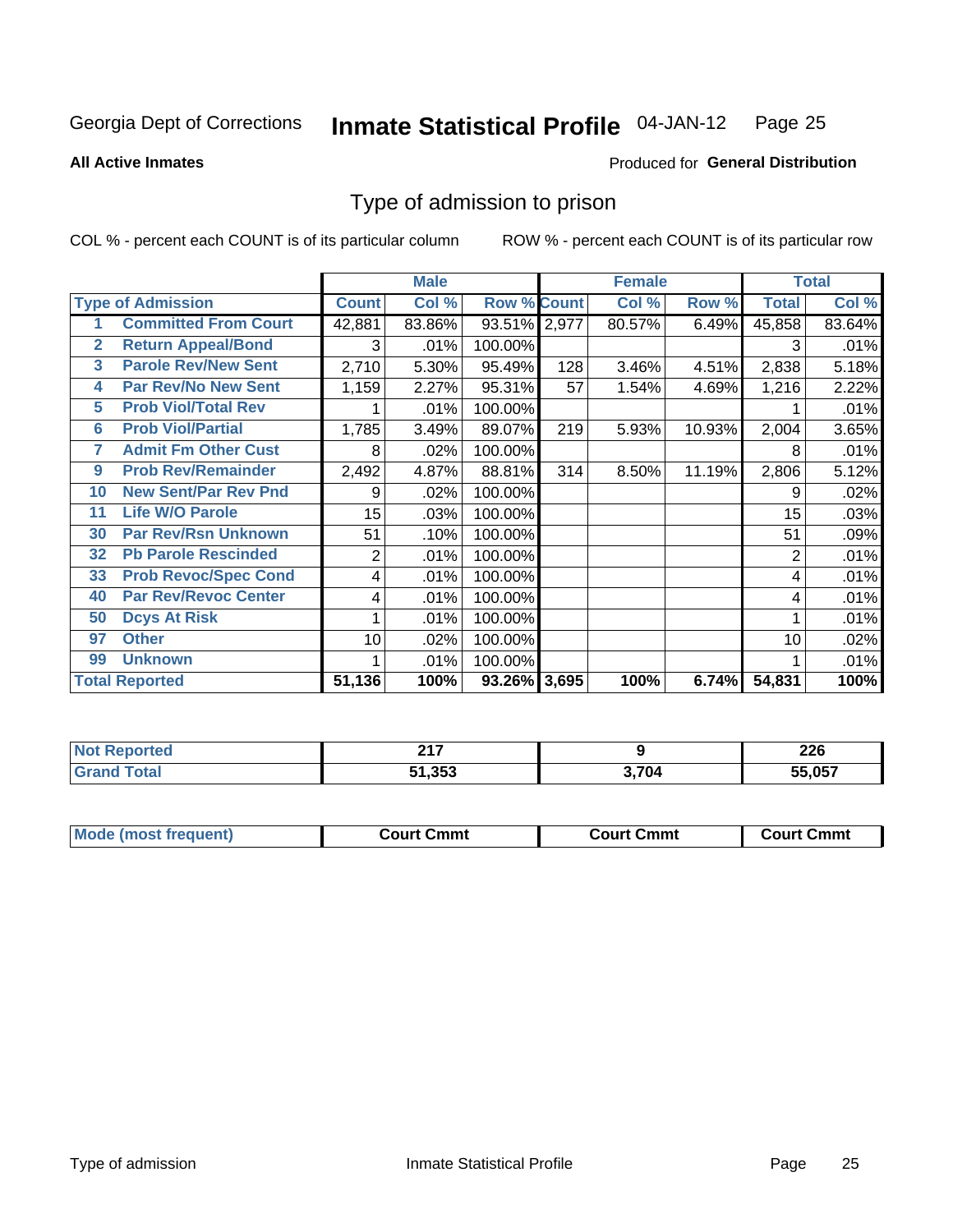#### **Inmate Statistical Profile 04-JAN-12** Page 26

**All Active Inmates** 

### Produced for General Distribution

### Current / last security status

COL % - percent each COUNT is of its particular column

|                        | <b>Male</b>  |         |             | <b>Female</b> |         |        | <b>Total</b> |        |
|------------------------|--------------|---------|-------------|---------------|---------|--------|--------------|--------|
| <b>Security Status</b> | <b>Count</b> | Col %   | Row % Count |               | Col %   | Row %  | <b>Total</b> | Col %  |
| 1 Wrk Releas           | 2            | $.01\%$ | 66.67%      |               | $.03\%$ | 33.33% | 3            | .01%   |
| 2 Trusty               | 6            | .01%    | 100.00%     |               | $.00\%$ |        | 6            | .01%   |
| 3 Minimum              | 11,925       | 23.98%  | 86.90%      | 1,797         | 51.53%  | 13.10% | 13,722       | 25.78% |
| 4 Medium               | 28,574       | 57.46%  | 95.17%      | 1,449         | 41.55%  | 4.83%  | 30,023       | 56.42% |
| 5 Close                | 9,132        | 18.36%  | 97.45%      | 239           | 6.85%   | 2.55%  | 9,371        | 17.61% |
| <b>6 Maximum</b>       | 91           | .18%    | 98.91%      |               | .03%    | 1.09%  | 92           | .17%   |
| <b>Total Reported</b>  | 49,730       | 100%    | 93.45%      | 3,487         | 100%    | 6.55%  | 53,217       | 100%   |

| <b>Still being diagnosed</b> |        |       |        |
|------------------------------|--------|-------|--------|
| <b>Not Reported</b>          | 1,623  | 217   | 1.840  |
| <b>Grand Total</b>           | 51,353 | 3.704 | 55.057 |

| M | NЛ<br><br>dilim<br>_____ | ---<br>-- | . .<br>Medium<br>Me |
|---|--------------------------|-----------|---------------------|
|   |                          |           |                     |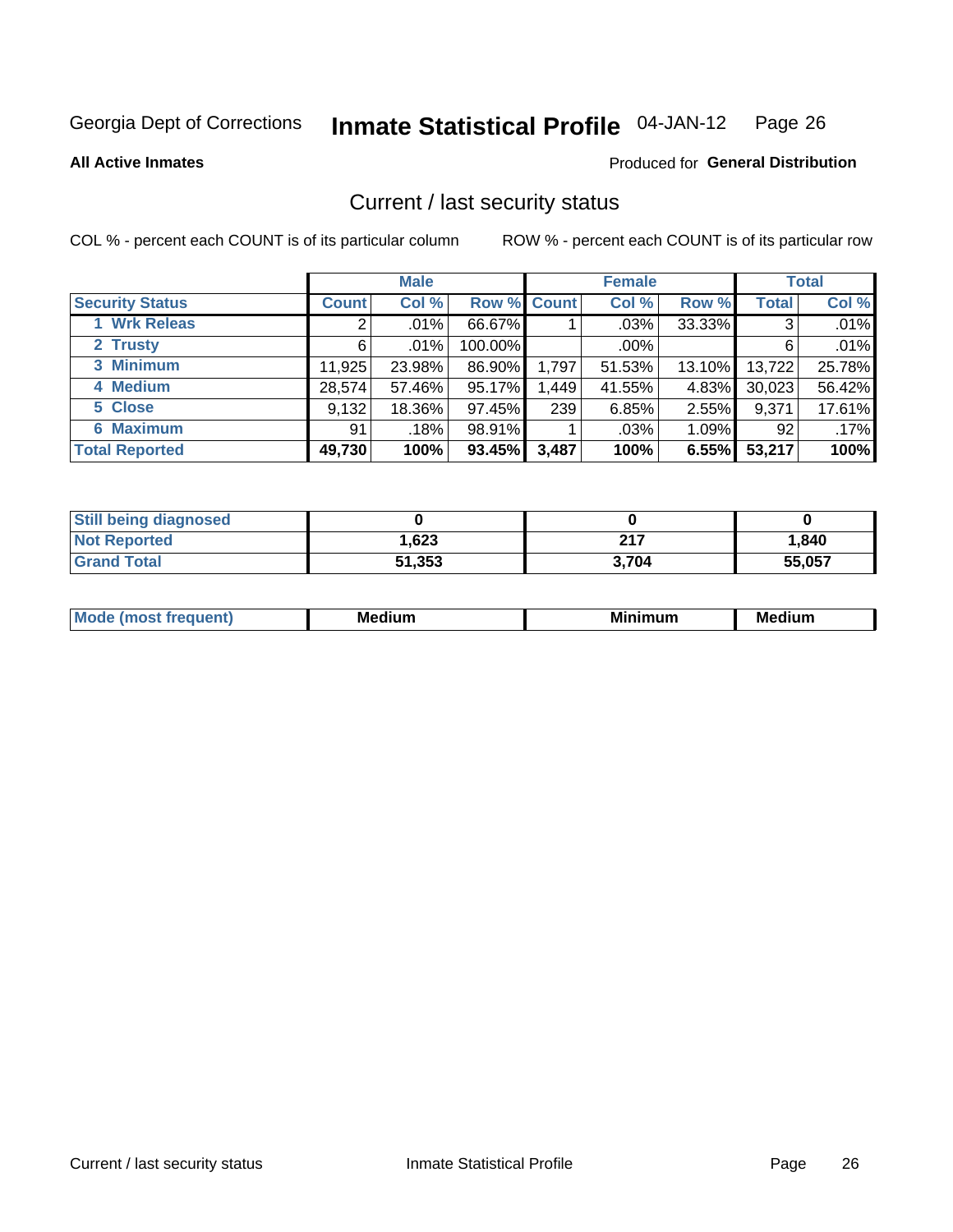#### Inmate Statistical Profile 04-JAN-12 Page 27

**All Active Inmates** 

### Produced for General Distribution

### Current / last type of institution

COL % - percent each COUNT is of its particular column

|                                 |              | <b>Male</b> |             |       | <b>Female</b> |          |              | <b>Total</b> |
|---------------------------------|--------------|-------------|-------------|-------|---------------|----------|--------------|--------------|
| <b>Type of Institution</b>      | <b>Count</b> | Col %       | Row % Count |       | Col %         | Row %    | <b>Total</b> | Col %        |
| <b>County Ci</b>                | 5,022        | 10.16%      | 100.00%     |       |               |          | 5,022        | 9.46%        |
| <b>State Prison</b>             | 36,184       | 73.21%      | 91.80%      | 3,231 | 88.33%        | $8.20\%$ | 39,415       | 74.25%       |
| <b>Transitional Center</b>      | 2,038        | 4.12%       | 89.58%      | 237   | 6.48%         | 10.42%   | 2,275        | 4.29%        |
| <b>Private Prison</b>           | 5,700        | 11.53%      | 100.00%     |       |               |          | 5,700        | 10.74%       |
| <b>Parole Revocation Center</b> | 33           | $.07\%$     | 100.00%     |       |               |          | 33           | .06%         |
| <b>Pre Release Center</b>       | 451          | $.91\%$     | 70.36%      | 190   | 5.19%         | 29.64%   | 641          | 1.21%        |
| <b>Total Reported</b>           | 49,428       | 100%        | 93.11%      | 3,658 | 100%          | 6.89%    | 53,086       | 100%         |

| е | ,925   | 46    | 071<br>.      |
|---|--------|-------|---------------|
|   | 51,353 | 3.704 | <b>EE 057</b> |

| <b>Mode (most frequent)</b><br><b>State Prison</b><br><b>State Prison</b><br><b>State Prison</b> |
|--------------------------------------------------------------------------------------------------|
|--------------------------------------------------------------------------------------------------|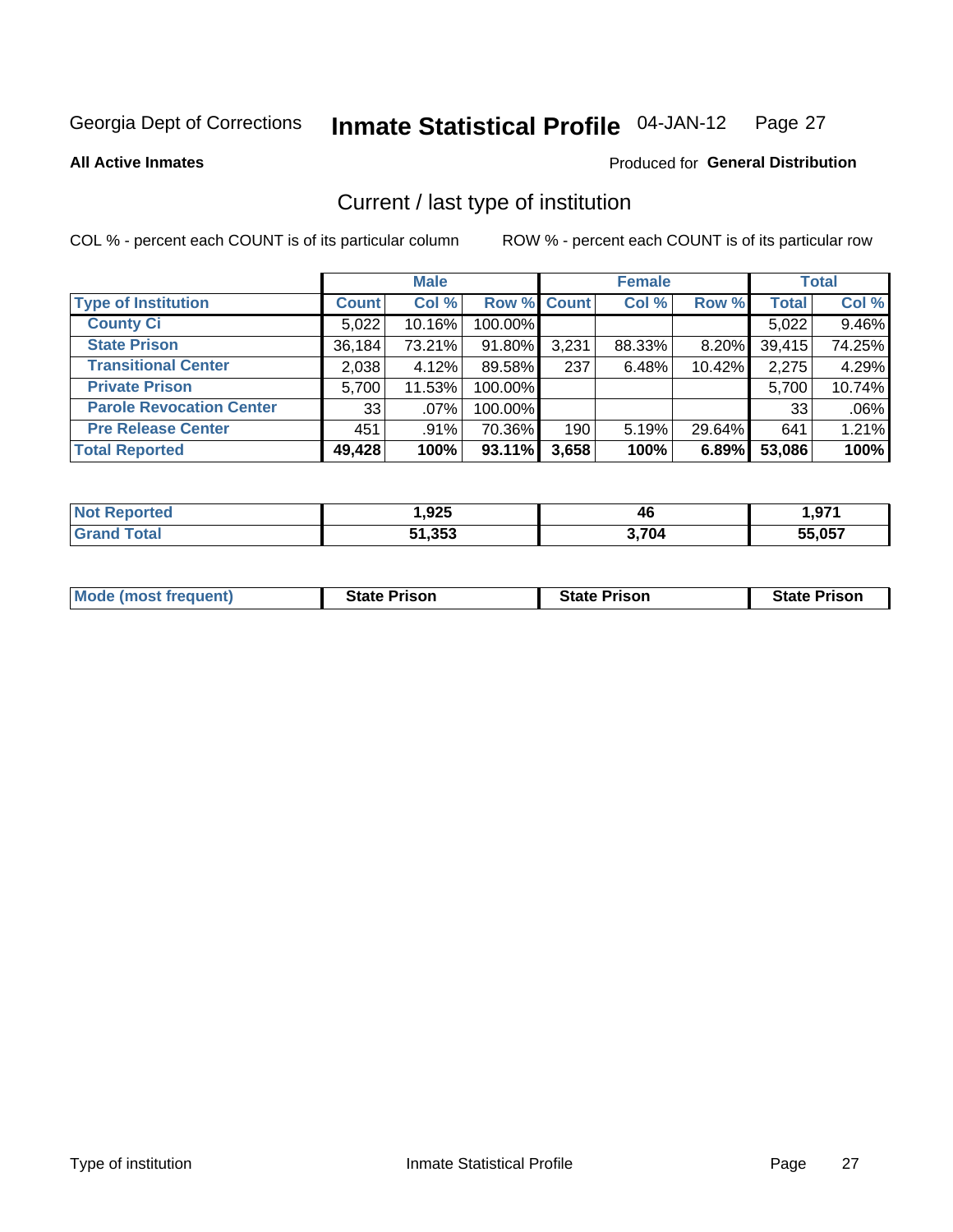#### Inmate Statistical Profile 04-JAN-12 Page 28

**All Active Inmates** 

### Produced for General Distribution

### Institution type - transitional centers

COL % - percent each COUNT is of its particular column

|                                          |              | <b>Male</b> |         |              | <b>Female</b> |         |              | <b>Total</b> |
|------------------------------------------|--------------|-------------|---------|--------------|---------------|---------|--------------|--------------|
| <b>Institution Type - Trans. Centers</b> | <b>Count</b> | Col %       | Row %   | <b>Count</b> | Col %         | Row %   | <b>Total</b> | Col %        |
| <b>Albany Transitional Ct</b>            | 148          | 6.34%       | 100.00% |              |               |         | 148          | 5.52%        |
| <b>Arrendale State Prison</b>            |              |             |         | 109          | 31.50%        | 100.00% | 109          | 4.07%        |
| <b>Atl. Transitional Ctr (M)</b>         | 256          | 10.97%      | 100.00% |              |               |         | 256          | 9.56%        |
| <b>Augusta Tc</b>                        | 208          | 8.92%       | 100.00% |              |               |         | 208          | 7.76%        |
| <b>Clayton Tc</b>                        | 356          | 15.26%      | 100.00% |              |               |         | 356          | 13.29%       |
| <b>Coastal Tc</b>                        | 258          | 11.06%      | 100.00% |              |               |         | 258          | 9.63%        |
| <b>Columbus Tc</b>                       | 184          | 7.89%       | 100.00% |              |               |         | 184          | 6.87%        |
| <b>Lagrange Tc</b>                       | 153          | 6.56%       | 100.00% |              |               |         | 153          | 5.71%        |
| <b>Macon Transitional Ctr (M)</b>        | 157          | 6.73%       | 100.00% |              |               |         | 157          | 5.86%        |
| <b>Metro Transitional Ctr</b>            |              |             |         | 237          | 68.50%        | 100.00% | 237          | 8.85%        |
| <b>Phillips State Prison</b>             | 295          | 12.64%      | 100.00% |              |               |         | 295          | 11.01%       |
| <b>Smith T.C</b>                         | 212          | 9.09%       | 100.00% |              |               |         | 212          | 7.91%        |
| <b>Valdosta Tc</b>                       | 106          | 4.54%       | 100.00% |              |               |         | 106          | 3.96%        |
| <b>Total Reported</b>                    | 2,333        | 100%        | 87.08%  | 346          | 100%          | 12.92%  | 2,679        | 100%         |

| N.<br>oortea |       |     |      |
|--------------|-------|-----|------|
|              | 2,333 | 346 | ,679 |

| Mode (most frequent) | <b>Phillips State Prison</b> | Arrendale State Prison | <b>Phillips State</b><br>Prison |
|----------------------|------------------------------|------------------------|---------------------------------|
|                      |                              |                        |                                 |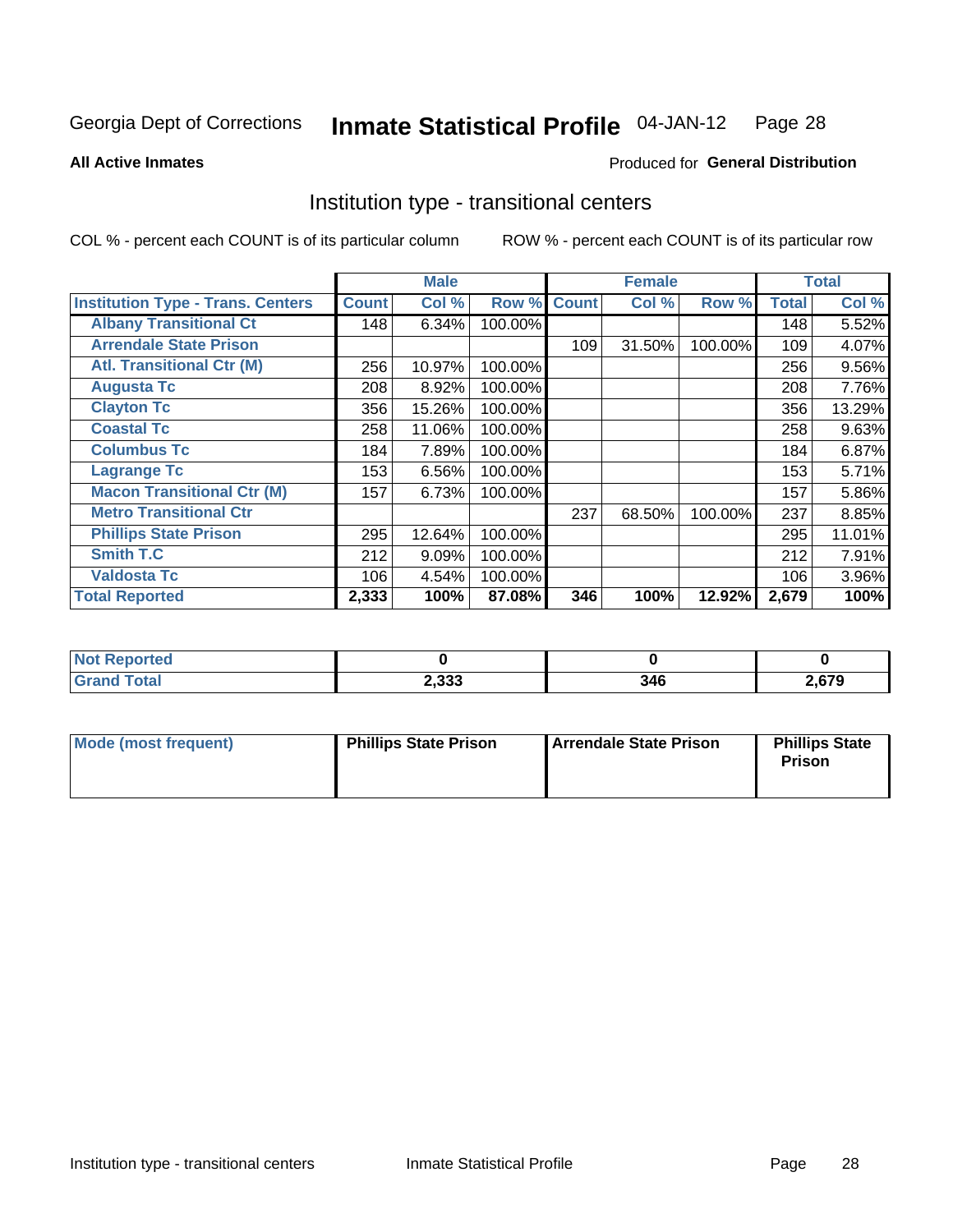#### Inmate Statistical Profile 04-JAN-12 Page 29

#### **All Active Inmates**

### Produced for General Distribution

### Institution type - county prisons

COL % - percent each COUNT is of its particular column

|                                          |              | <b>Male</b> |         |              | <b>Female</b> |               |              | <b>Total</b> |
|------------------------------------------|--------------|-------------|---------|--------------|---------------|---------------|--------------|--------------|
| <b>Institution Type - County Prisons</b> | <b>Count</b> | Col %       | Row %   | <b>Count</b> | Col %         | Row %         | <b>Total</b> | Col %        |
| <b>Bulloch County Ci</b>                 | 132          | 2.63%       | 100.00% |              |               |               | 132          | 2.63%        |
| <b>Carroll County Ci</b>                 | 234          | 4.66%       | 100.00% |              |               |               | 234          | 4.66%        |
| <b>Clarke County Ci</b>                  | 112          | 2.23%       | 100.00% |              |               |               | 112          | 2.23%        |
| <b>Clayton County Ci</b>                 | 238          | 4.74%       | 100.00% |              |               |               | 238          | 4.74%        |
| <b>Colquitt County Ci</b>                | 187          | 3.72%       | 100.00% |              |               |               | 187          | 3.72%        |
| <b>Coweta County Ci</b>                  | 204          | 4.06%       | 100.00% |              |               |               | 204          | 4.06%        |
| <b>Decatur County Ci</b>                 | 231          | 4.60%       | 100.00% |              |               |               | 231          | 4.60%        |
| <b>Effingham County Ci</b>               | 219          | 4.36%       | 100.00% |              |               |               | 219          | 4.36%        |
| <b>Floyd County Ci</b>                   | 343          | 6.83%       | 100.00% |              |               |               | 343          | 6.83%        |
| <b>Gwinnett County Ci</b>                | 123          | 2.45%       | 100.00% |              |               |               | 123          | 2.45%        |
| <b>Hall County Ci</b>                    | 159          | 3.17%       | 100.00% |              |               |               | 159          | 3.17%        |
| <b>Harris County Ci</b>                  | 122          | 2.43%       | 100.00% |              |               |               | 122          | 2.43%        |
| <b>Jackson County Ci</b>                 | 193          | 3.84%       | 100.00% |              |               |               | 193          | 3.84%        |
| <b>Jefferson County Ci</b>               | 187          | 3.72%       | 100.00% |              |               |               | 187          | 3.72%        |
| <b>Mitchell County Ci</b>                | 128          | 2.55%       | 100.00% |              |               |               | 128          | 2.55%        |
| <b>Muscogee County Ci</b>                | 532          | 10.59%      | 100.00% |              |               |               | 532          | 10.59%       |
| <b>Richmond County Ci</b>                | 215          | 4.28%       | 100.00% |              |               |               | 215          | 4.28%        |
| <b>Screven County Ci</b>                 | 147          | 2.93%       | 100.00% |              |               |               | 147          | 2.93%        |
| <b>Spalding County Ci</b>                | 378          | 7.53%       | 100.00% |              |               |               | 378          | 7.53%        |
| <b>Sumter County Ci</b>                  | 345          | 6.87%       | 100.00% |              |               |               | 345          | 6.87%        |
| <b>Terrell County Ci</b>                 | 136          | 2.71%       | 100.00% |              |               |               | 136          | 2.71%        |
| <b>Thomas County Ci</b>                  | 184          | 3.66%       | 100.00% |              |               |               | 184          | 3.66%        |
| <b>Troup County Ci</b>                   | 273          | 5.44%       | 100.00% |              |               |               | 273          | 5.44%        |
| <b>Total Reported</b>                    | 5,022        | 100%        | 100%    |              |               | $\frac{9}{6}$ | 5,022        | 100%         |

| <b>Not Reported</b> |       |       |
|---------------------|-------|-------|
| <b>Grand Total</b>  | 5.022 | 5.022 |

| Mode (most frequent) | Muscogee County Ci | <b>Null</b> | Muscogee County |
|----------------------|--------------------|-------------|-----------------|
|                      |                    |             |                 |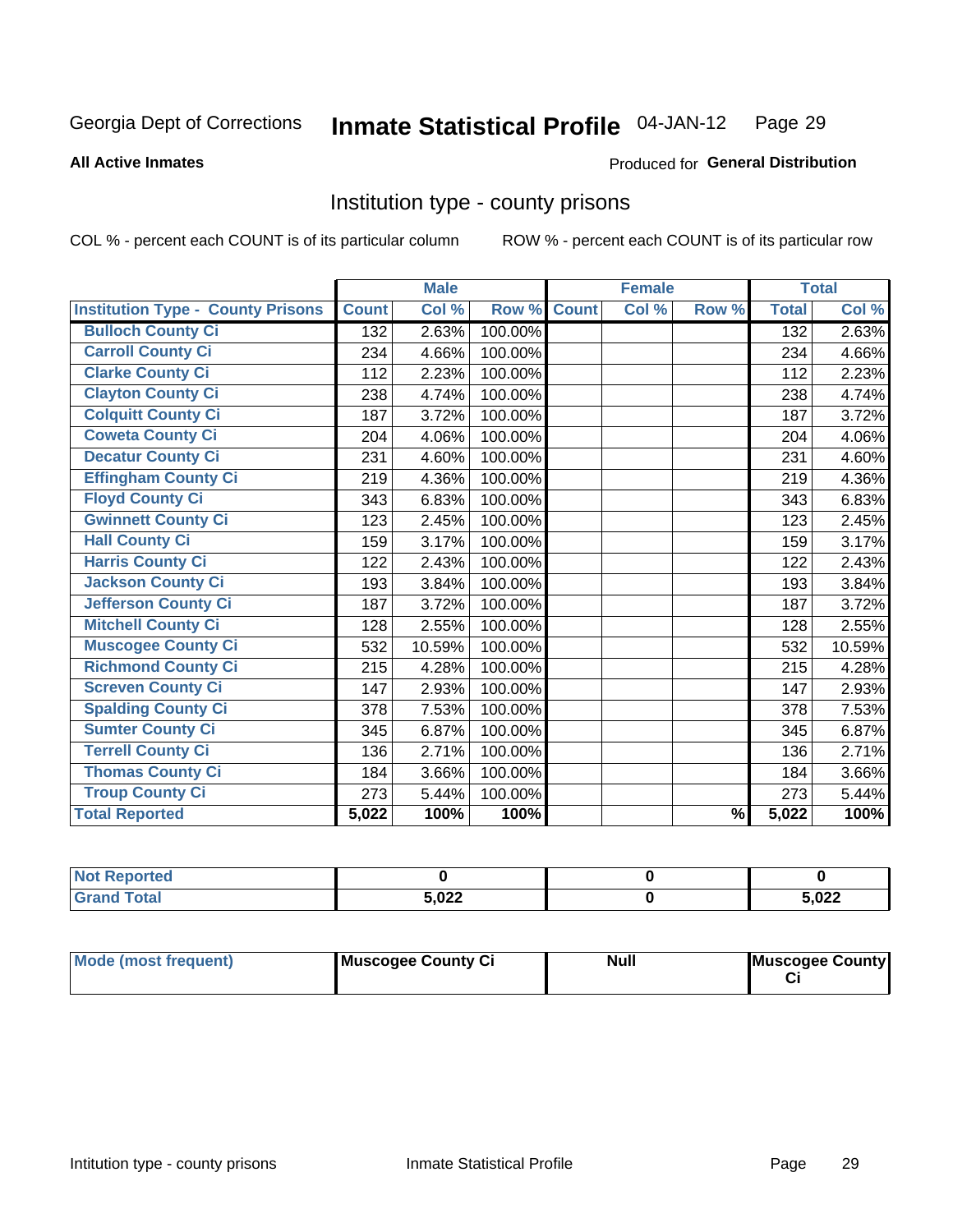#### Inmate Statistical Profile 04-JAN-12 Page 30

Produced for General Distribution

### **All Active Inmates**

### Institution type - state prisons

COL % - percent each COUNT is of its particular column

|                                         |              | <b>Male</b>                 |         |              | <b>Female</b>                 |         | <b>Total</b>                          |       |
|-----------------------------------------|--------------|-----------------------------|---------|--------------|-------------------------------|---------|---------------------------------------|-------|
| <b>Institution Type - State Prisons</b> | <b>Count</b> | Col %                       | Row %   | <b>Count</b> | Col %                         | Row %   | <b>Total</b>                          | Col % |
| <b>Arrendale State Prison</b>           |              |                             |         | 1,475        | 45.65%                        | 100.00% | 1,475                                 | 3.74% |
| <b>Augusta State Med. Prison</b>        | 1,299        | 3.59%                       | 99.54%  | 6            | .19%                          | .46%    | 1,305                                 | 3.31% |
| <b>Autry State Prison</b>               | 1,701        | 4.70%                       | 100.00% |              |                               |         | 1,701                                 | 4.32% |
| <b>Baldwin State Prison</b>             | 919          | 2.54%                       | 100.00% |              |                               |         | 919                                   | 2.33% |
| <b>Burrus Corr Trn Cntr</b>             | 671          | 1.85%                       | 100.00% |              |                               |         | 671                                   | 1.70% |
| <b>Calhoun State Prison</b>             | 1,659        | 4.58%                       | 100.00% |              |                               |         | 1,659                                 | 4.21% |
| <b>Central State Prison</b>             | 1,122        | 3.10%                       | 100.00% |              |                               |         | 1,122                                 | 2.85% |
| <b>Coastal State Prison</b>             | 1,282        | 3.54%                       | 100.00% |              |                               |         | 1,282                                 | 3.25% |
| <b>Dodge State Prison</b>               | 1,237        | 3.42%                       | 100.00% |              |                               |         | 1,237                                 | 3.14% |
| <b>Dooly State Prison</b>               | 1,704        | 4.71%                       | 100.00% |              |                               |         | 1,704                                 | 4.32% |
| <b>Emanuel - Swainsboro</b>             |              |                             |         | 564          | 17.46%                        | 100.00% | 564                                   | 1.43% |
| <b>Ga Diag Class Prison</b>             | 2,242        | 6.20%                       | 100.00% |              |                               |         | 2,242                                 | 5.69% |
| <b>Ga State Prison</b>                  | 1,468        | 4.06%                       | 100.00% |              |                               |         | 1,468                                 | 3.72% |
| <b>Hancock State Prison</b>             | 1,231        | 3.40%                       | 100.00% |              |                               |         | 1,231                                 | 3.12% |
| <b>Hays State Prison</b>                | 1,677        | 4.63%                       | 100.00% |              |                               |         | 1,677                                 | 4.25% |
| <b>Helms Facility</b>                   | 22           | .06%                        | 70.97%  | 9            | .28%                          | 29.03%  | 31                                    | .08%  |
| <b>Johnson State Prison</b>             | 1,584        | 4.38%                       | 100.00% |              |                               |         | 1,584                                 | 4.02% |
| <b>Lee State Prison</b>                 | 767          | 2.12%                       | 100.00% |              |                               |         | 767                                   | 1.95% |
| Long                                    | 230          | .64%                        | 100.00% |              |                               |         | 230                                   | .58%  |
| <b>Macon State Prison</b>               | 1,774        | 4.90%                       | 100.00% |              |                               |         | 1,774                                 | 4.50% |
| <b>Montgomery State Prison</b>          | 418          | 1.16%                       | 100.00% |              |                               |         | 418                                   | 1.06% |
| <b>Phillips State Prison</b>            | 1,175        | 3.25%                       | 100.00% |              |                               |         | 1,175                                 | 2.98% |
| <b>Pulaski State Prison</b>             |              |                             |         | 1,177        | 36.43%                        | 100.00% | 1,177                                 | 2.99% |
| <b>Rogers State Prison</b>              | 1,491        | 4.12%                       | 100.00% |              |                               |         | 1,491                                 | 3.78% |
| <b>Rutledge State Prison</b>            | 635          | 1.75%                       | 100.00% |              |                               |         | 635                                   | 1.61% |
| <b>Smith State Prison</b>               | 1,630        | 4.50%                       | 100.00% |              |                               |         | 1,630                                 | 4.14% |
| <b>Telfair State Prison</b>             | 1,408        | 3.89%                       | 100.00% |              |                               |         | 1,408                                 | 3.57% |
| <b>Valdosta Sp</b>                      | 1,416        | 3.91%                       | 100.00% |              |                               |         | 1,416                                 | 3.59% |
| <b>Walker State Prison</b>              | 410          | 1.13%                       | 100.00% |              |                               |         | 410                                   | 1.04% |
| <b>Ware State Prison</b>                | 1,591        | 4.40%                       | 100.00% |              |                               |         | 1,591                                 | 4.04% |
| <b>Washington State Prison</b>          | 1,558        | 4.31%                       | 100.00% |              |                               |         | 1,558                                 | 3.95% |
| <b>Wilcox State Prison</b>              | 1,863        | 5.15%                       | 100.00% |              |                               |         | 1,863                                 | 4.73% |
| <b>Total Reported</b>                   | 36,184       | 100%                        | 91.8%   | 3,231        | 100%                          | 8.2%    | 39,415                                | 100%  |
| <b>Not Reported</b>                     |              | $\overline{\mathbf{0}}$     |         |              | $\overline{\mathbf{0}}$       |         | $\mathbf 0$                           |       |
| <b>Grand Total</b>                      |              | 36,184                      |         |              | 3,231                         |         | 39,415                                |       |
| <b>Mode (most frequent)</b>             |              | <b>Ga Diag Class Prison</b> |         |              | <b>Arrendale State Prison</b> |         | <b>Ga Diag Class</b><br><b>Prison</b> |       |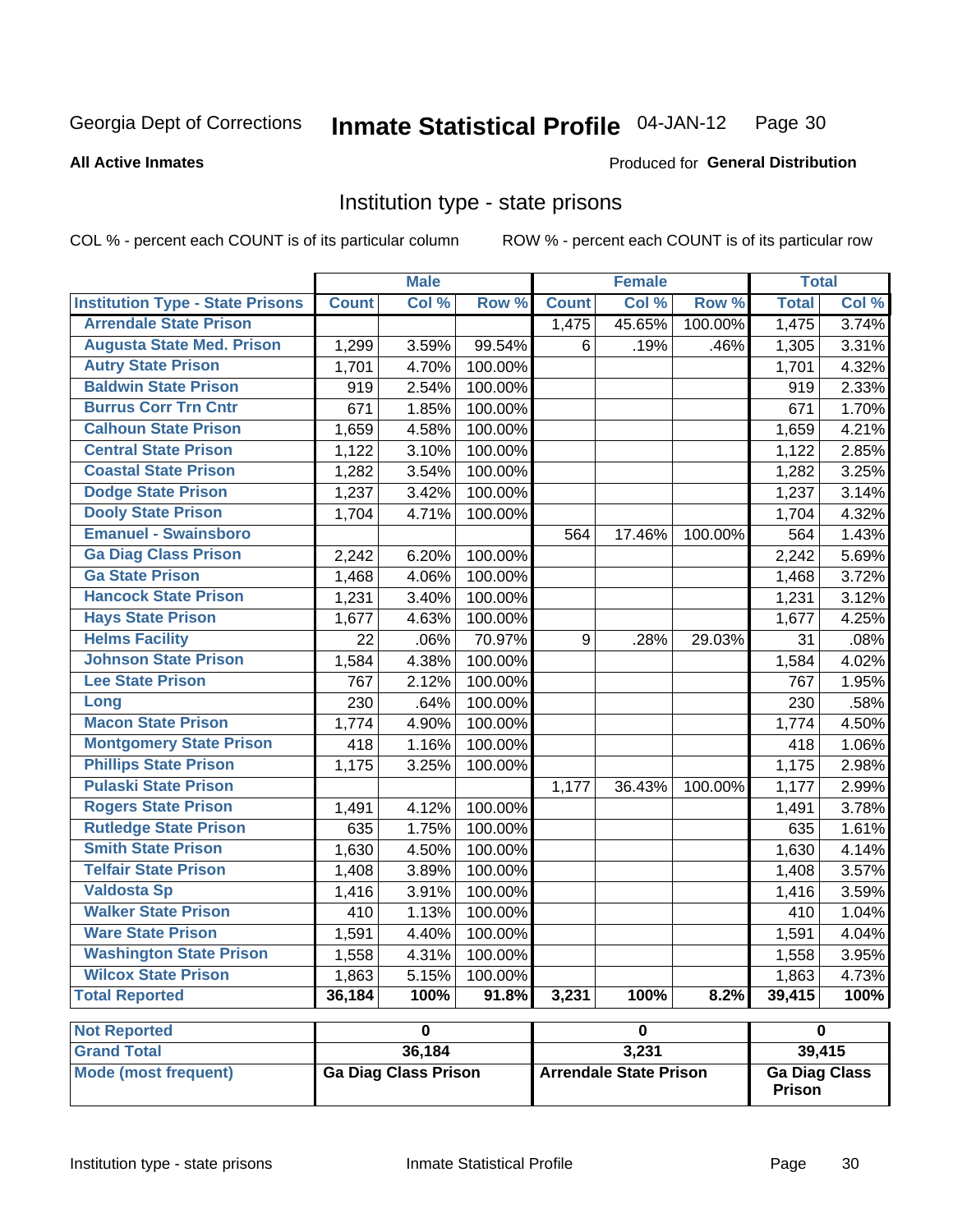#### **Inmate Statistical Profile 04-JAN-12** Page 31

**All Active Inmates** 

### Produced for General Distribution

### Institution type - private prisons

COL % - percent each COUNT is of its particular column

|                                           |              | <b>Male</b> |                    | <b>Female</b> |       |              | <b>Total</b> |
|-------------------------------------------|--------------|-------------|--------------------|---------------|-------|--------------|--------------|
| <b>Institution Type - Private Prisons</b> | <b>Count</b> | Col %       | <b>Row % Count</b> | Col %         | Row % | <b>Total</b> | Col %        |
| <b>Coffee Corr Facility</b>               | 2,650        | $46.49\%$   | 100.00%            |               |       | 2,650        | 46.49%       |
| <b>Riverbend Corr Facility</b>            | 182          | 3.19%       | 100.00%            |               |       | 182          | 3.19%        |
| <b>Wheeler Corr Facility</b>              | 2.868        | 50.32%      | 100.00%            |               |       | 2,868        | 50.32%       |
| <b>Total Reported</b>                     | 5,700        | 100%        | 100%               |               |       | % 5,700      | 100%         |

| <b>Reported</b><br><b>NOT</b> |       |      |
|-------------------------------|-------|------|
| Total                         | 5.700 | ,700 |

| <b>Mode (most frequent)</b> | <b>Wheeler Corr Facility</b> | <b>Null</b> | <b>Wheeler Corr</b><br><b>Facility</b> |
|-----------------------------|------------------------------|-------------|----------------------------------------|
|-----------------------------|------------------------------|-------------|----------------------------------------|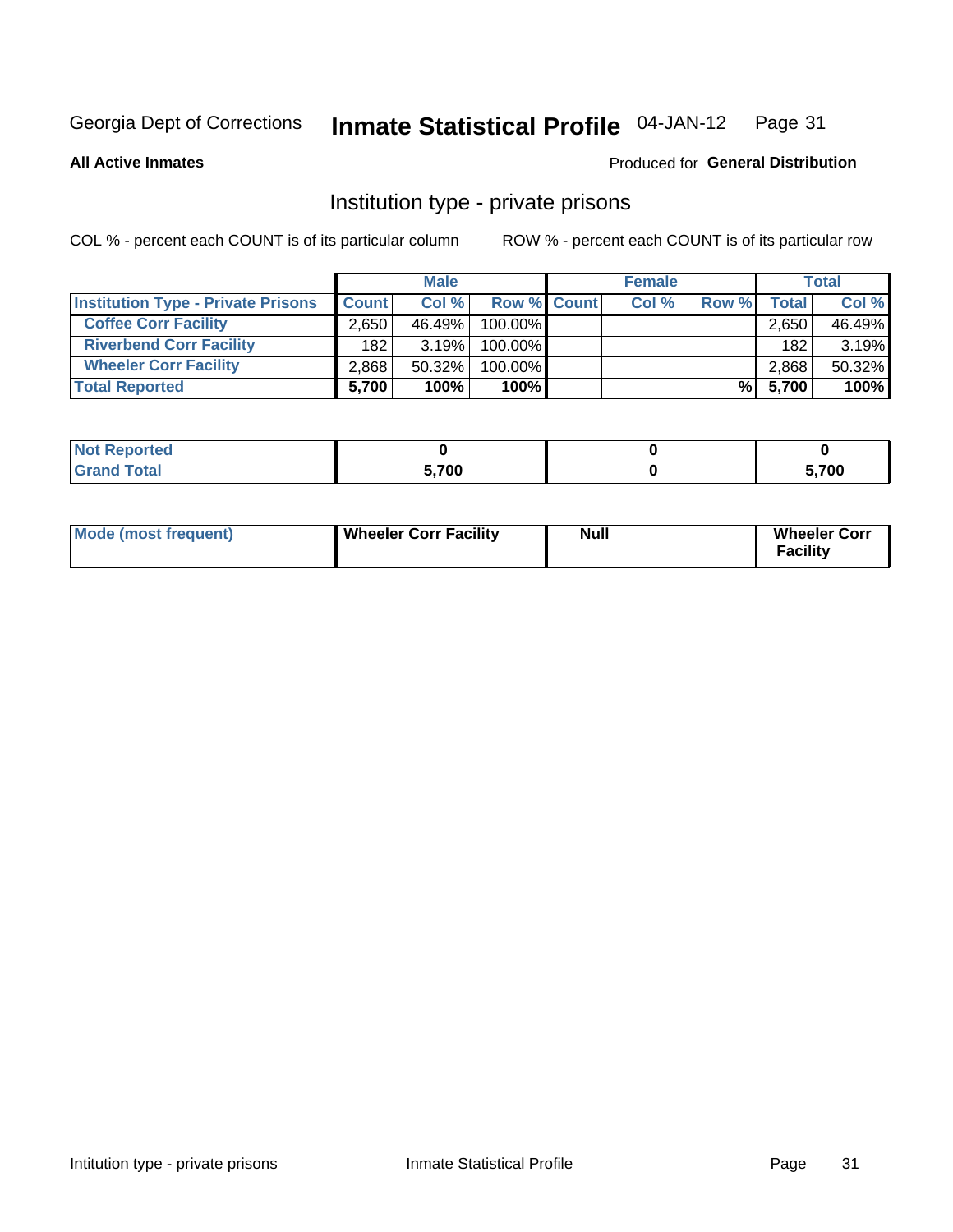#### **Inmate Statistical Profile 04-JAN-12** Page 32

**Produced for General Distribution** 

### **All Active Inmates**

### Institution type - pre-release centers

COL % - percent each COUNT is of its particular column

|                                                   |     | <b>Male</b> |            |              | <b>Female</b> |           |       | <b>Total</b> |
|---------------------------------------------------|-----|-------------|------------|--------------|---------------|-----------|-------|--------------|
| <b>Institution Type - Prison Annexe   Count  </b> |     | Col %       | Row %      | <b>Count</b> | Col %         | Row %     | Total | Col %        |
| <b>Appling Prc</b>                                | 224 | 49.67%      | 100.00%    |              |               |           | 224   | 34.95%       |
| <b>Turner Prc</b>                                 | 227 | $50.33\%$   | $100.00\%$ |              |               |           | 227   | 35.41%       |
| <b>West Central</b>                               |     |             |            | 190          | 100.00%       | 100.00%   | 190   | 29.64%       |
| <b>Total Reported</b>                             | 451 | 100%        | 70.36%I    | 190          | 100%          | $29.64\%$ | 641   | 100%         |

| <b>v</b> ur<br>$\sim$ | . .<br>. .<br>rv. | ח ח<br>טע ו | - - - |
|-----------------------|-------------------|-------------|-------|

| Mode (most frequent) | Turner Prc | <b>West Central</b> | Turner Prc |
|----------------------|------------|---------------------|------------|
|----------------------|------------|---------------------|------------|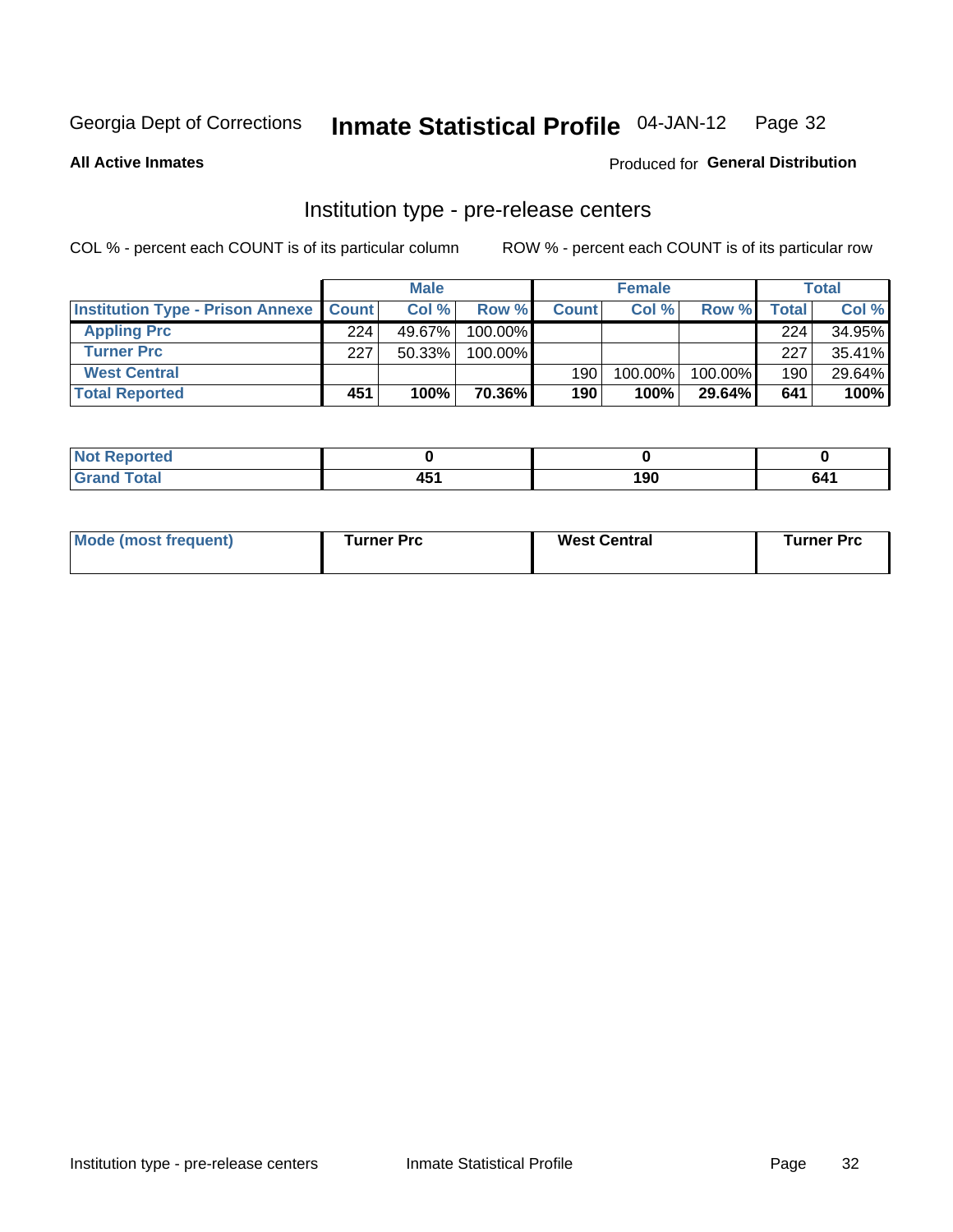#### Inmate Statistical Profile 04-JAN-12 Page 33

**All Active Inmates** 

### Produced for General Distribution

### Institution type - inmate boot camp

COL % - percent each COUNT is of its particular column

|                                      |                 | <b>Male</b> |              |              | <b>Female</b> |             | <b>Total</b> |
|--------------------------------------|-----------------|-------------|--------------|--------------|---------------|-------------|--------------|
| <b>Institution Type - Boot Camps</b> | <b>I</b> Count⊥ | Col %       | <b>Row %</b> | <b>Count</b> | Col %         | Row % Total | Col %        |
| <b>Total Rported</b>                 |                 |             |              |              |               |             |              |

| <b>Not Reported</b>                   |  |  |
|---------------------------------------|--|--|
| <b>Total</b><br><b>C HAM</b><br>_____ |  |  |

| <b>Mode (most frequent)</b> | <b>Null</b> | <b>Null</b> | <b>Null</b> |
|-----------------------------|-------------|-------------|-------------|
|                             |             |             |             |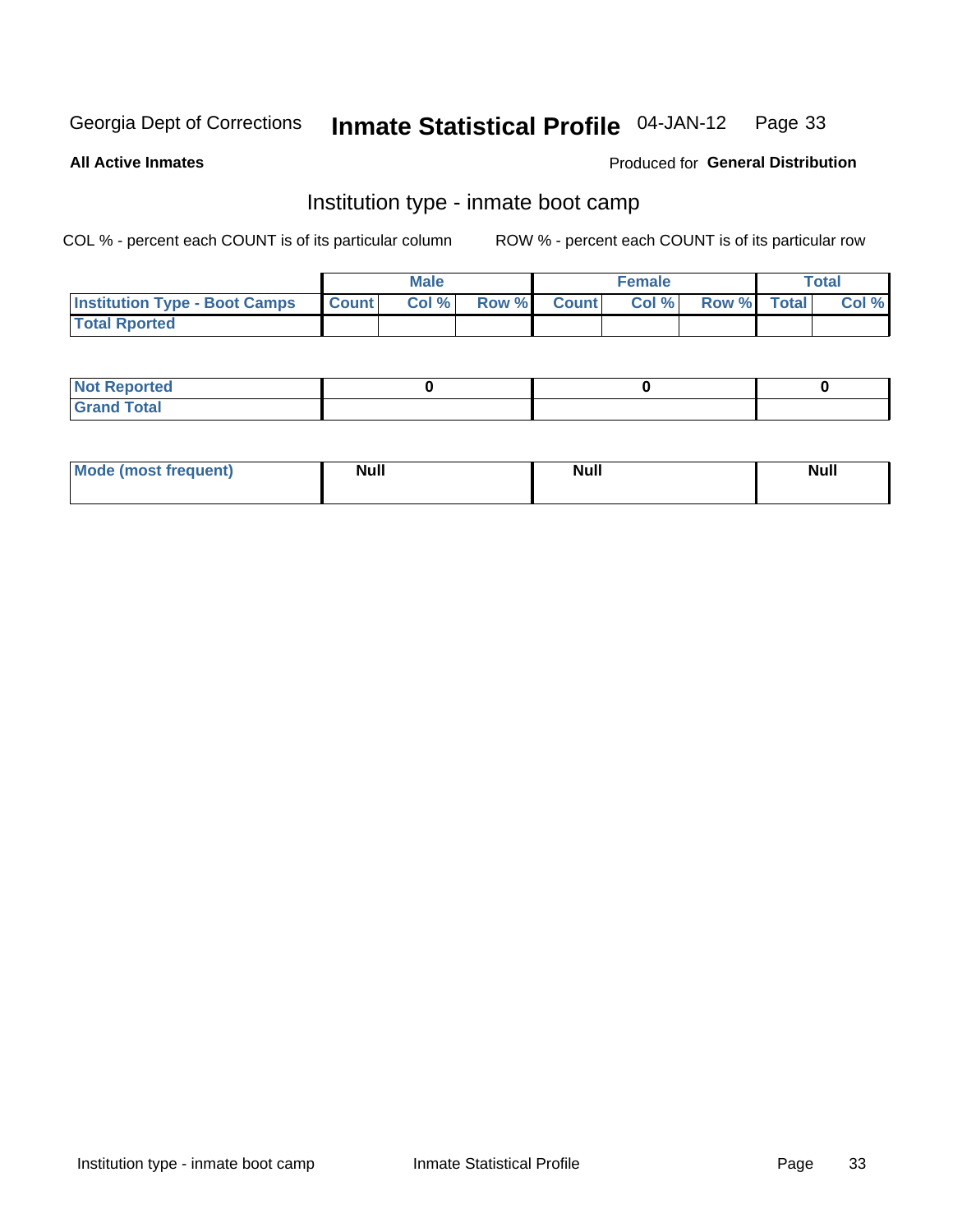#### Inmate Statistical Profile 04-JAN-12 Page 34

#### **All Active Inmates**

### Produced for General Distribution

### Number of disciplinary reports

COL % - percent each COUNT is of its particular column

|                                       |              | <b>Male</b> |        |       | <b>Female</b> |          |              | <b>Total</b> |
|---------------------------------------|--------------|-------------|--------|-------|---------------|----------|--------------|--------------|
| <b>Number of Disciplinary Reports</b> | <b>Count</b> | Col %       | Row %  | Count | Col %         | Row %    | <b>Total</b> | Col %        |
| $\bf{0}$                              | 23,046       | 44.88%      | 91.20% | 2,225 | 60.07%        | 8.80%    | 25,271       | 45.90%       |
|                                       | 5,728        | 11.15%      | 93.03% | 429   | 11.58%        | $6.97\%$ | 6,157        | 11.18%       |
| $\overline{2}$                        | 4,045        | 7.88%       | 93.74% | 270   | 7.29%         | 6.26%    | 4,315        | 7.84%        |
| 3                                     | 2,398        | 4.67%       | 94.56% | 138   | 3.73%         | 5.44%    | 2,536        | 4.61%        |
| 4                                     | 1,989        | 3.87%       | 95.03% | 104   | 2.81%         | 4.97%    | 2,093        | 3.80%        |
| 5                                     | 1,496        | $2.91\%$    | 95.35% | 73    | 1.97%         | 4.65%    | 1,569        | 2.85%        |
| <b>More Than 5</b>                    | 12,651       | 24.64%      | 96.45% | 465   | 12.55%        | $3.55\%$ | 13,116       | 23.82%       |
| <b>Total Reported</b>                 | 51,353       | 100%        | 93.27% | 3,704 | 100%          | 6.73%    | 55,057       | 100%         |

| orted<br>NO  |        |       |        |
|--------------|--------|-------|--------|
| <b>Fotal</b> | 51,353 | 3.704 | 55.057 |

| Mean (average)       | 5.54 | 2.79 | 5.36 |
|----------------------|------|------|------|
| Median (middle)      |      |      |      |
| Mode (most frequent) |      |      |      |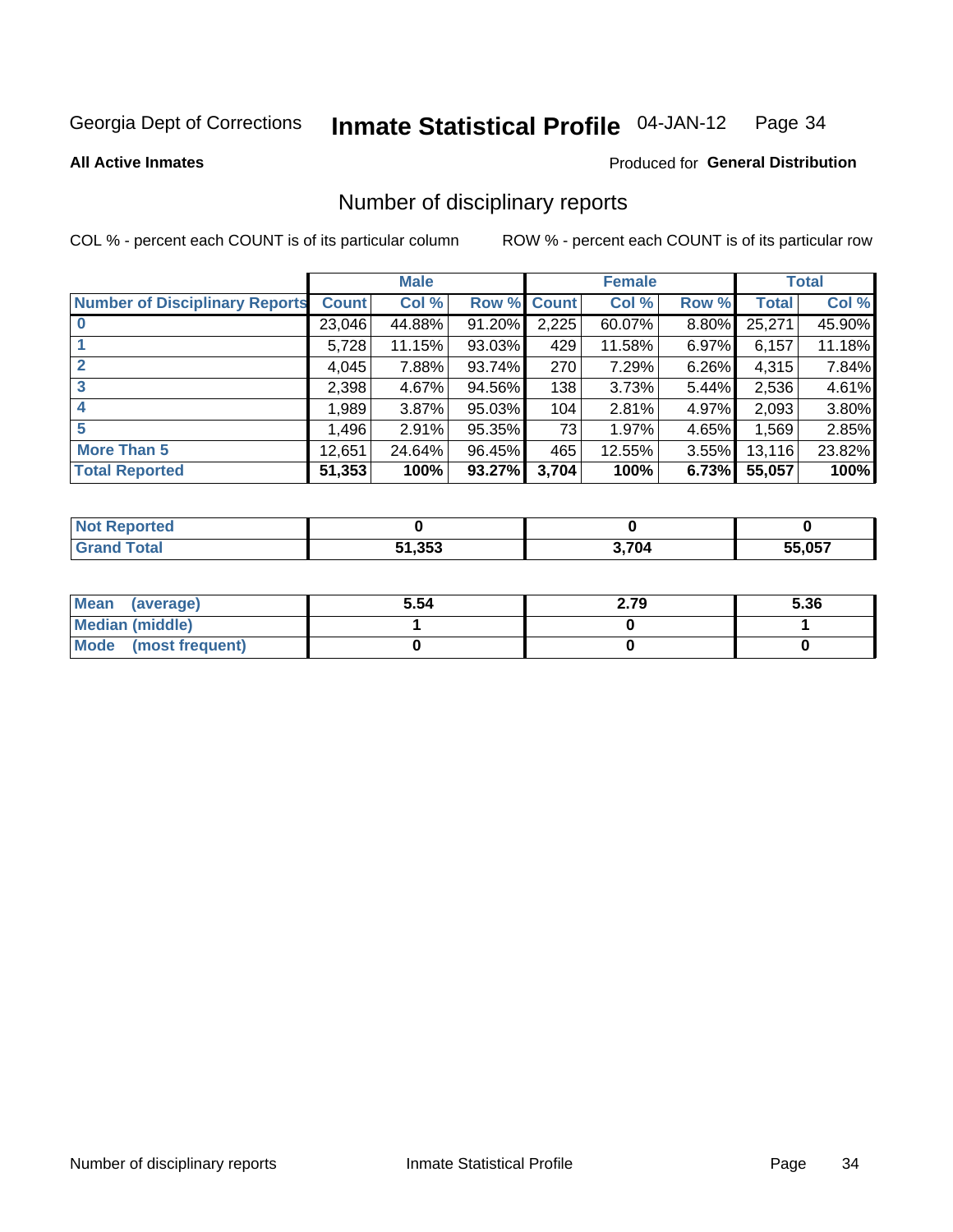#### **Inmate Statistical Profile 04-JAN-12** Page 35

**All Active Inmates** 

### Produced for General Distribution

### Number of transfers

COL % - percent each COUNT is of its particular column

|                            |         | <b>Male</b> |             |       | <b>Female</b> |          |              | <b>Total</b> |
|----------------------------|---------|-------------|-------------|-------|---------------|----------|--------------|--------------|
| <b>Number of Transfers</b> | Count l | Col %       | Row % Count |       | Col %         | Row %    | <b>Total</b> | Col %        |
|                            | 4,255   | 8.29%       | 87.91%      | 585   | 15.79%        | 12.09%   | 4,840        | 8.79%        |
|                            | 14,517  | 28.27%      | 91.83%      | 1,291 | 34.85%        | $8.17\%$ | 15,808       | 28.71%       |
| $\mathbf{2}$               | 8,970   | 17.47%      | 91.44%      | 840   | 22.68%        | 8.56%    | 9,810        | 17.82%       |
| 3                          | 6,481   | 12.62%      | 93.68%      | 437   | 11.80%        | $6.32\%$ | 6,918        | 12.57%       |
|                            | 4,425   | 8.62%       | 94.25%      | 270   | 7.29%         | 5.75%    | 4,695        | 8.53%        |
| 5                          | 3,382   | 6.59%       | 96.13%      | 136   | 3.67%         | 3.87%    | 3,518        | 6.39%        |
| <b>More Than 5</b>         | 9,323   | 18.15%      | 98.47%      | 145   | 3.91%         | $1.53\%$ | 9,468        | 17.20%       |
| <b>Total Reported</b>      | 51,353  | 100%        | 93.27%      | 3,704 | 100%          | 6.73%    | 55,057       | 100.0%       |

| 'ted<br>NO   |        |       |        |
|--------------|--------|-------|--------|
| <b>Total</b> | 51.353 | 3.704 | EE NET |

| Mean (average)       | 2 21<br>J.JI | 1.92 | ר כ<br>J.LL |
|----------------------|--------------|------|-------------|
| Median (middle)      |              |      |             |
| Mode (most frequent) |              |      |             |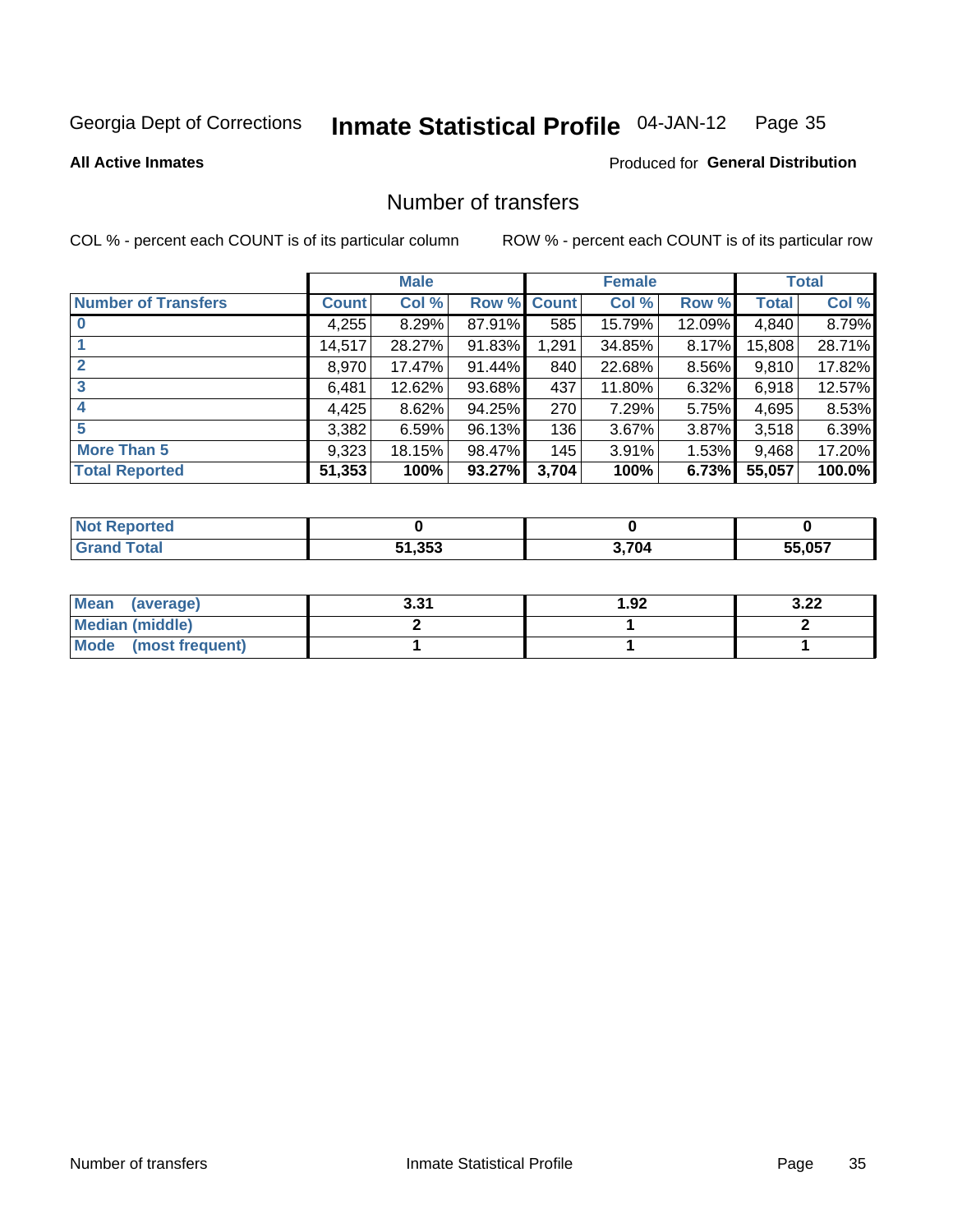#### **Inmate Statistical Profile 04-JAN-12** Page 36

### **All Active Inmates**

### Produced for General Distribution

### Number of escapes

COL % - percent each COUNT is of its particular column

|                          |              | <b>Male</b> |             |       | <b>Female</b> |          |              | <b>Total</b> |
|--------------------------|--------------|-------------|-------------|-------|---------------|----------|--------------|--------------|
| <b>Number of Escapes</b> | <b>Count</b> | Col %       | Row % Count |       | Col %         | Row %    | <b>Total</b> | Col %        |
|                          | 50,119       | 97.60%      | 93.15%      | 3,684 | 99.46%        | $6.85\%$ | 53,803       | 97.72%       |
|                          | 1,125        | 2.19%       | 98.60%      | 16    | 0.43%         | $1.40\%$ | 1,141        | 2.07%        |
|                          | 99           | 0.19%       | 96.12%      | 4     | 0.11%         | 3.88%    | 103          | 0.19%        |
|                          | 9            | 0.02%       | 100.00%     |       |               |          | 9            | 0.02%        |
|                          |              | 0.01%       | 100.00%     |       |               |          |              | 0.01%        |
| <b>Total Reported</b>    | 51,353       | 100%        | 93.27%      | 3,704 | 100%          | 6.73%    | 55,057       | 100.0%       |

| <b>TEG</b> |        |       |        |
|------------|--------|-------|--------|
| Total      | 51,353 | 3.704 | 55.057 |

| Mean (average)         | .ט. | .03 |
|------------------------|-----|-----|
| <b>Median (middle)</b> |     |     |
| Mode (most frequent)   |     |     |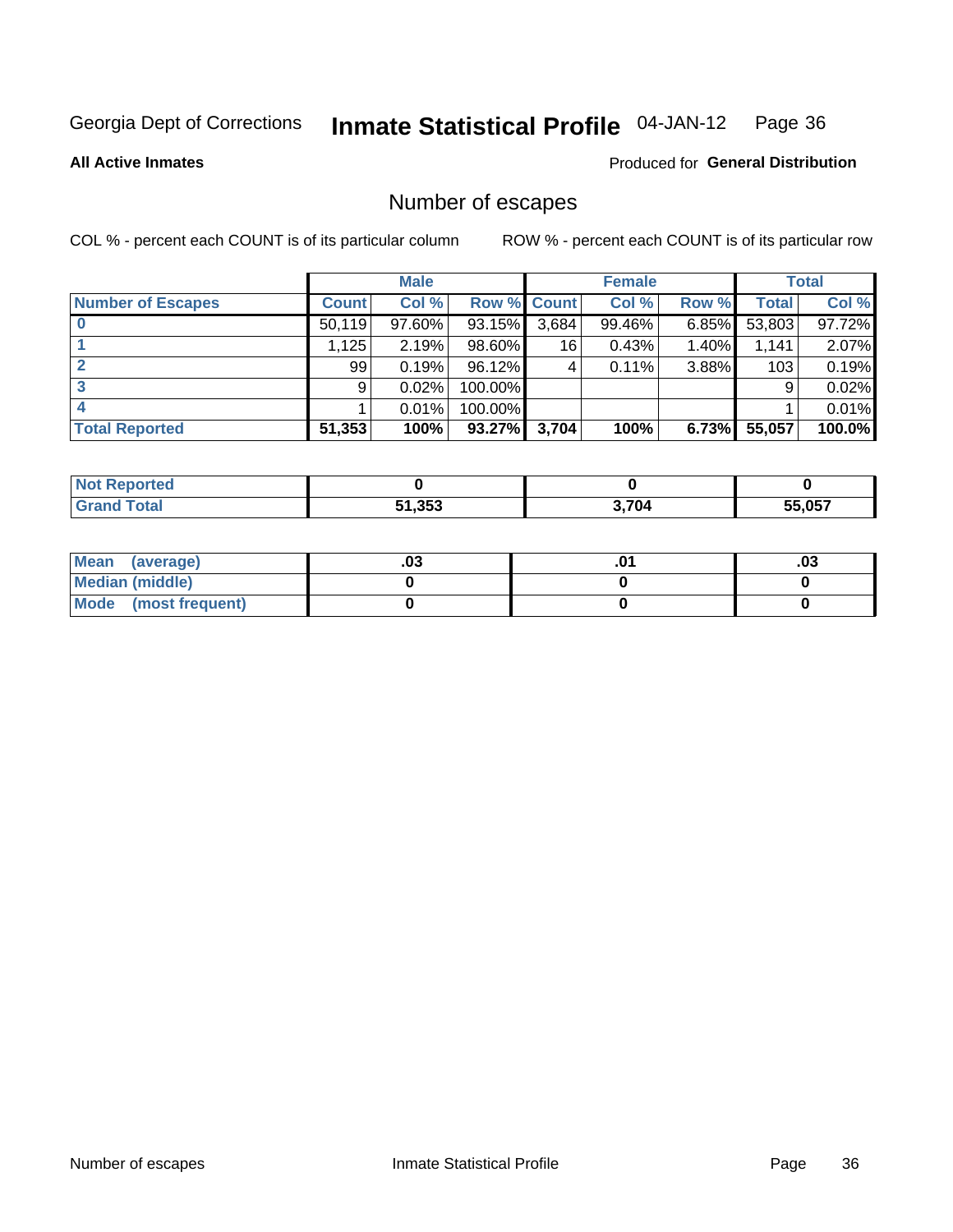#### Inmate Statistical Profile 04-JAN-12 Page 37

**All Active Inmates** 

## Produced for General Distribution

## Split sentences - Probation to follow

COL % - percent each COUNT is of its particular column

|                            |              | <b>Male</b> |                    | <b>Female</b> |       |              | <b>Total</b> |
|----------------------------|--------------|-------------|--------------------|---------------|-------|--------------|--------------|
| <b>Probation to follow</b> | <b>Count</b> | Col %       | <b>Row % Count</b> | Col %         | Row % | <b>Total</b> | Col %        |
| <b>Yes</b>                 | 27,268       | 53.10%      | $92.61\%$ 2.176    | 58.75%        |       | 7.39% 29,444 | 53.48%       |
| <b>No</b>                  | 24,085       | 46.90%      | 94.03% 1.528       | 41.25%        |       | 5.97% 25,613 | 46.52%       |
| <b>Total Reported</b>      | 51,353       | 100%        | $93.27\%$ 3,704    | 100%          |       | 6.73% 55,057 | $100\%$      |

| _______ | 51.353 | 704 | <b>EE 057</b><br>33.V37 |
|---------|--------|-----|-------------------------|
|         |        |     |                         |

| M<br>reauent)<br>/٥<br>$\sim$<br>v.,<br>.<br>w<br>$\cdot$ - $\cdot$ |
|---------------------------------------------------------------------|
|---------------------------------------------------------------------|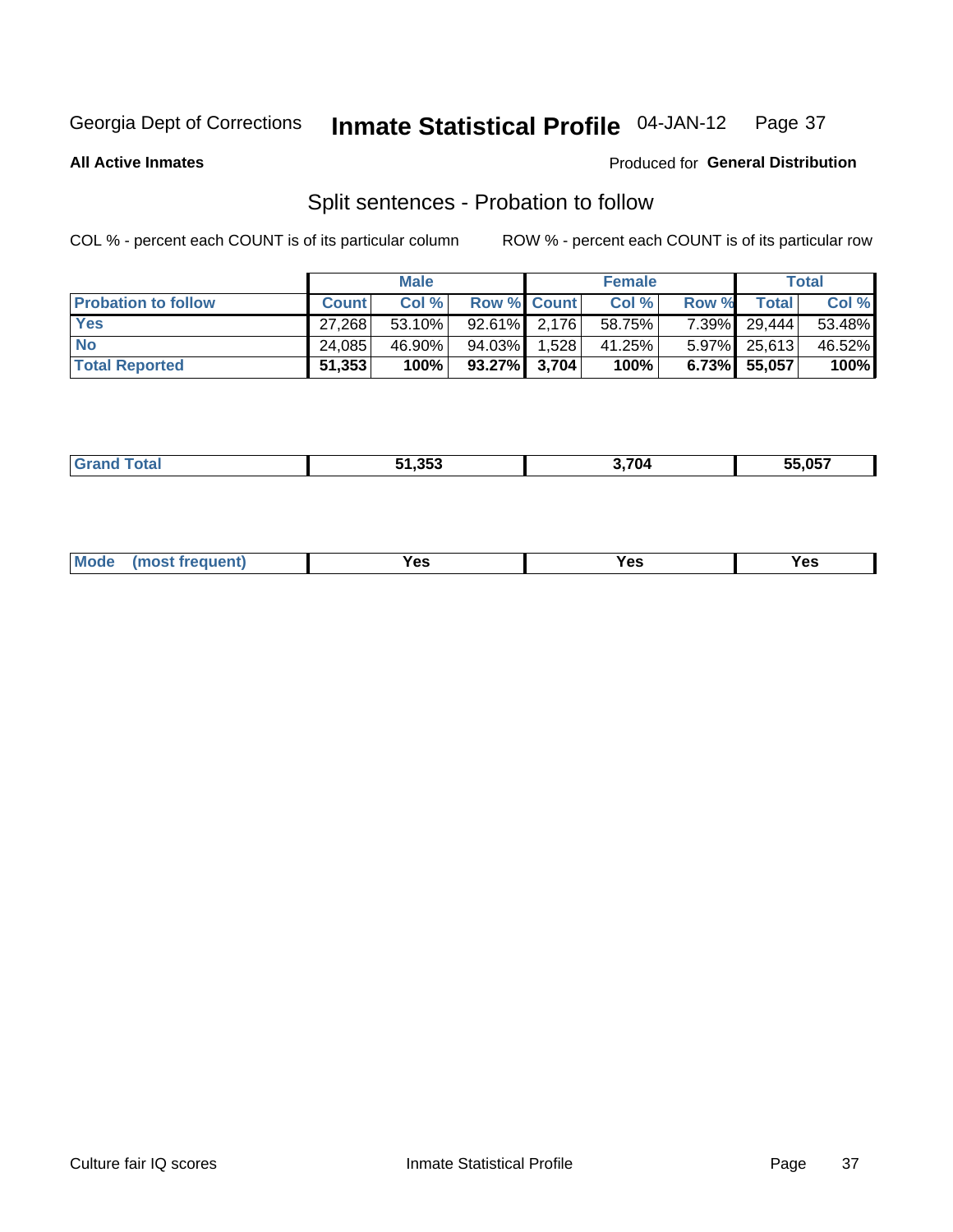#### Inmate Statistical Profile 04-JAN-12 Page 38

### **All Active Inmates**

## Produced for General Distribution

## Probable future release type of still active inmates

COL % - percent each COUNT is of its particular column

|                                         |              | <b>Male</b> |                    |     | <b>Female</b> |       | <b>Total</b> |        |
|-----------------------------------------|--------------|-------------|--------------------|-----|---------------|-------|--------------|--------|
| <b>Probable Future Release Type</b>     | <b>Count</b> | Col %       | <b>Row % Count</b> |     | Col %         | Row % | <b>Total</b> | Col %  |
| <b>Paroled with probation to follow</b> | 2,992        | 5.89%       | 95.07%             | 155 | 4.21%         | 4.93% | 3,147        | 5.78%  |
| Paroled w/o probation to follow         | 2,400        | 4.73%       | 96.15%             | 96  | 2.61%         | 3.85% | 2,496        | 4.59%  |
| <b>Maxout with probation to follow</b>  | 23,541       | 46.38%      | 92.18% 1.997       |     | 54.30%        | 7.82% | 25,538       | 46.92% |
| <b>Maxout w/o probation to follow</b>   | 14,241       | 28.06%      | 92.82% 1,101       |     | 29.93%        | 7.18% | 15,342       | 28.19% |
| Life, LWOP or death sentence            | 7,581        | 14.94%      | 95.84%             | 329 | 8.95%         | 4.16% | 7,910        | 14.53% |
| <b>Total Reported</b>                   | 50,755       | 100%        | $93.24\%$ 3,678    |     | 100%          | 6.76% | 54,433       | 100%   |

| ased |        |     |            |
|------|--------|-----|------------|
|      | 50,755 | c70 | ,433<br>54 |

| <b>Mode (most frequent)</b> | Maxout with PROB follow   Maxout with PROB follow   Maxout with PROB |        |
|-----------------------------|----------------------------------------------------------------------|--------|
|                             |                                                                      | follow |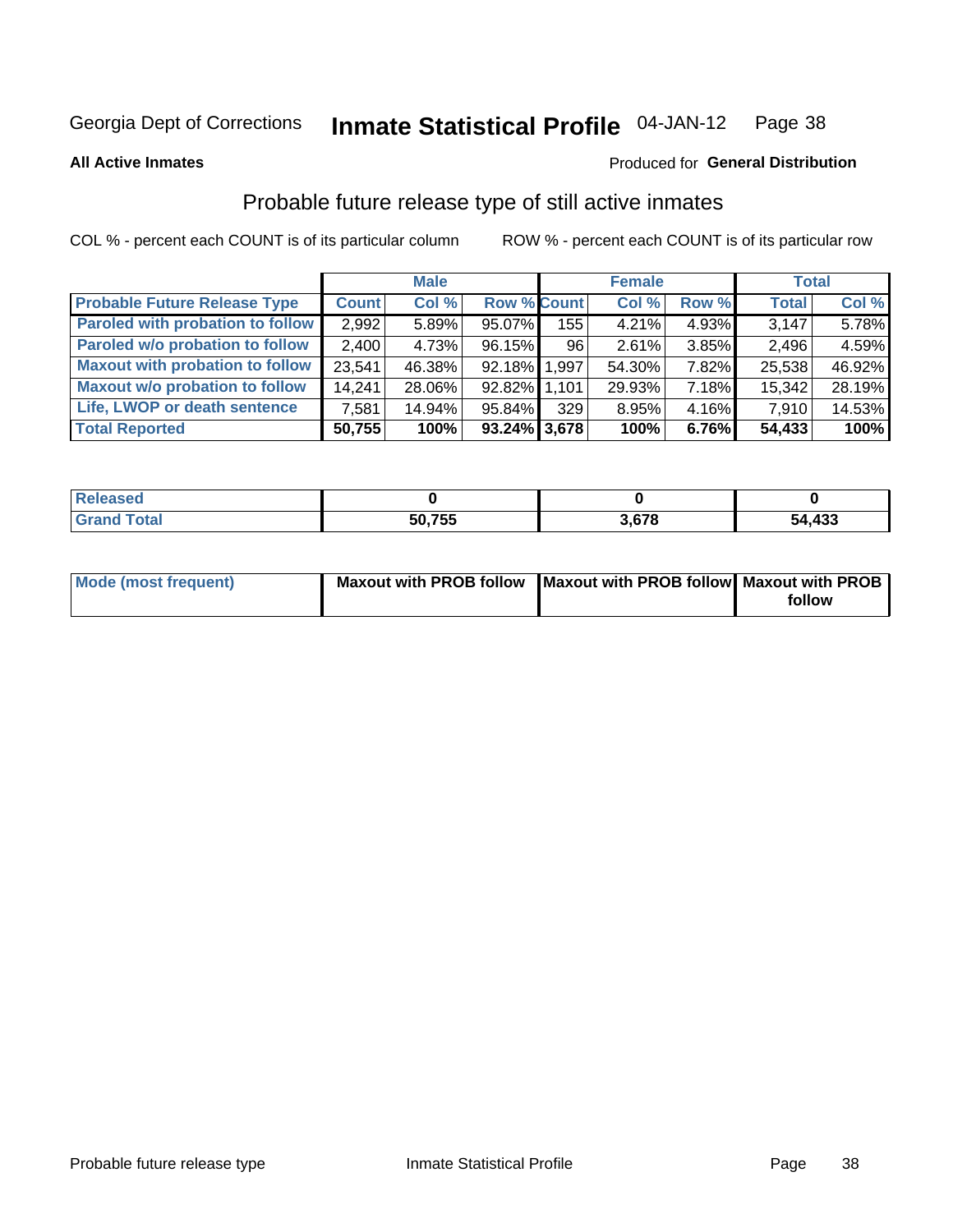## **All Active Inmates**

## Produced for General Distribution

## Time served in current (or last) institution

COL % - percent each COUNT is of its particular column

|                            |              | <b>Male</b> |        |              | <b>Female</b> |        |              | <b>Total</b> |
|----------------------------|--------------|-------------|--------|--------------|---------------|--------|--------------|--------------|
| <b>Time In Institution</b> | <b>Count</b> | Col %       | Row %  | <b>Count</b> | Col %         | Row %  | <b>Total</b> | Col %        |
| 0 to 3 months              | 11,583       | 22.56%      | 92.66% | 917          | 24.76%        | 7.34%  | 12,500       | 22.70%       |
| 3.01 to 6 months           | 8,838        | 17.21%      | 94.45% | 519          | 14.01%        | 5.55%  | 9,357        | 17.00%       |
| 6.01 to 9 months           | 6,514        | 12.68%      | 88.11% | 879          | 23.73%        | 11.89% | 7,393        | 13.43%       |
| 9.01 to 12 months          | 4,084        | 7.95%       | 91.00% | 404          | 10.91%        | 9.00%  | 4,488        | 8.15%        |
| 12.01 to 18 months         | 5,967        | 11.62%      | 94.85% | 324          | 8.75%         | 5.15%  | 6,291        | 11.43%       |
| <b>18.01 to 24 months</b>  | 3,543        | 6.90%       | 94.28% | 215          | 5.80%         | 5.72%  | 3,758        | 6.83%        |
| 2.01 to 3 years            | 3,991        | 7.77%       | 96.42% | 148          | 4.00%         | 3.58%  | 4,139        | 7.52%        |
| $3.01$ to 4 years          | 2,315        | 4.51%       | 96.06% | 95           | 2.56%         | 3.94%  | 2,410        | 4.38%        |
| 4.01 to 5 years            | 1,001        | 1.95%       | 96.71% | 34           | 0.92%         | 3.29%  | 1,035        | 1.88%        |
| 5.01 to 6 years            | 659          | 1.28%       | 92.82% | 51           | 1.38%         | 7.18%  | 710          | 1.29%        |
| 6.01 to 7 years            | 490          | 0.95%       | 89.42% | 58           | 1.57%         | 10.58% | 548          | 1.00%        |
| 7.01 to 8 years            | 309          | 0.60%       | 95.67% | 14           | 0.38%         | 4.33%  | 323          | 0.59%        |
| $8.01$ to 9 years          | 240          | 0.47%       | 98.36% | 4            | 0.11%         | 1.64%  | 244          | 0.44%        |
| 9.01 to 10 years           | 214          | 0.42%       | 97.27% | 6            | 0.16%         | 2.73%  | 220          | 0.40%        |
| Over 10 years              | 1,605        | 3.13%       | 97.81% | 36           | 0.97%         | 2.19%  | 1,641        | 2.98%        |
| <b>Total Reported</b>      | 51,353       | 100%        | 93.27% | 3,704        | 100%          | 6.73%  | 55,057       | 100.0%       |

| NO |        |       |        |
|----|--------|-------|--------|
|    | 51,353 | 3,704 | EE OE7 |

| <b>Mean</b><br>(average) | 33 months | 15 months | 32 months |  |
|--------------------------|-----------|-----------|-----------|--|
| Median (middle)          | 8 months  | 8 months  | 8 months  |  |
| Mode<br>(most frequent)  | 0 months  | months    | ∖ months  |  |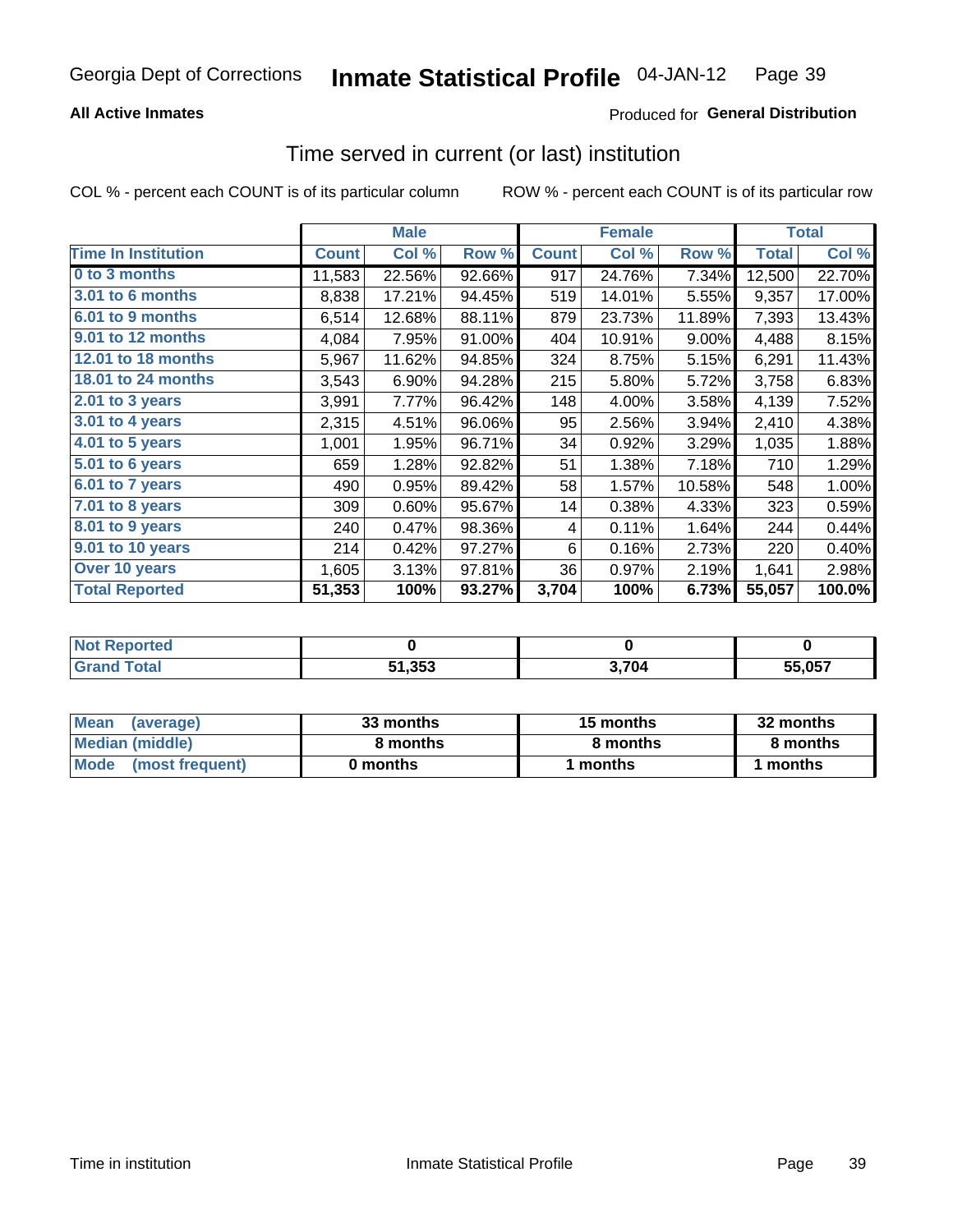### **All Active Inmates**

### Produced for General Distribution

## Highest grade level attained

COL % - percent each COUNT is of its particular column

|                              |              | <b>Male</b> |         |                | <b>Female</b> |        |              | <b>Total</b> |
|------------------------------|--------------|-------------|---------|----------------|---------------|--------|--------------|--------------|
| <b>Grade Level</b>           | <b>Count</b> | Col %       | Row %   | <b>Count</b>   | Col %         | Row %  | <b>Total</b> | Col %        |
| No school at all             | 28           | 0.06%       | 100.00% |                |               |        | 28           | 0.05%        |
| <b>Grade 1</b>               | 42           | 0.09%       | 97.67%  | 1              | 0.03%         | 2.33%  | 43           | 0.08%        |
| Grade 2                      | 85           | 0.18%       | 96.59%  | 3              | 0.08%         | 3.41%  | 88           | 0.17%        |
| Grade 3                      | 125          | 0.26%       | 94.70%  | $\overline{7}$ | 0.20%         | 5.30%  | 132          | 0.25%        |
| Grade 4                      | 146          | 0.30%       | 94.81%  | 8              | 0.22%         | 5.19%  | 154          | 0.30%        |
| Grade 5                      | 184          | 0.38%       | 93.40%  | 13             | 0.36%         | 6.60%  | 197          | 0.38%        |
| Grade 6                      | 697          | 1.44%       | 95.61%  | 32             | 0.90%         | 4.39%  | 729          | 1.40%        |
| <b>Grade 7</b>               | 988          | 2.04%       | 94.18%  | 61             | 1.71%         | 5.82%  | 1,049        | 2.02%        |
| Grade 8                      | 3,443        | 7.11%       | 93.38%  | 244            | 6.83%         | 6.62%  | 3,687        | 7.09%        |
| <b>Grade 9</b>               | 6,088        | 12.57%      | 94.70%  | 341            | 9.55%         | 5.30%  | 6,429        | 12.36%       |
| Grade 10                     | 8,205        | 16.94%      | 95.01%  | 431            | 12.07%        | 4.99%  | 8,636        | 16.60%       |
| Grade 11                     | 8,041        | 16.60%      | 95.14%  | 411            | 11.51%        | 4.86%  | 8,452        | 16.25%       |
| <b>Grade 12 or GED</b>       | 15,282       | 31.54%      | 92.84%  | 1,179          | 33.03%        | 7.16%  | 16,461       | 31.65%       |
| Some tech school             | 316          | 0.65%       | 76.70%  | 96             | 2.69%         | 23.30% | 412          | 0.79%        |
| <b>Completed tech school</b> | 337          | 0.70%       | 84.25%  | 63             | 1.76%         | 15.75% | 400          | 0.77%        |
| College, 1 year              | 1,331        | 2.75%       | 85.71%  | 222            | 6.22%         | 14.29% | 1,553        | 2.99%        |
| College, 2 year              | 1,834        | 3.79%       | 86.71%  | 281            | 7.87%         | 13.29% | 2,115        | 4.07%        |
| College, 3 year              | 493          | 1.02%       | 89.47%  | 58             | 1.62%         | 10.53% | 551          | 1.06%        |
| <b>Bachelor's degree</b>     | 630          | 1.30%       | 86.90%  | 95             | 2.66%         | 13.10% | 725          | 1.39%        |
| <b>Master's degree</b>       | 110          | 0.23%       | 84.62%  | 20             | 0.56%         | 15.38% | 130          | 0.25%        |
| Ph.D. degree                 | 18           | 0.04%       | 94.74%  | 1              | 0.03%         | 5.26%  | 19           | 0.04%        |
| Law degree                   | 16           | 0.03%       | 88.89%  | 2              | 0.06%         | 11.11% | 18           | 0.03%        |
| <b>Medical degree</b>        | 8            | 0.02%       | 88.89%  | 1              | 0.03%         | 11.11% | 9            | 0.02%        |
| <b>Total Reported</b>        | 48,447       | 100%        | 93.14%  | 3,570          | 100%          | 6.86%  | 52,017       | 100.0%       |

| <b>Not Reported</b>     | 2.906  | 12.5<br>ەد. | 3,040  |
|-------------------------|--------|-------------|--------|
| <b>Total</b><br>' Grand | 51,353 | 3,704       | 55,057 |

| Mean<br>(average)              | 10.76           | 11.35           | 10.80                    |
|--------------------------------|-----------------|-----------------|--------------------------|
| Median (middle)                | Grade 11        | Grade 12 or GED | Grade 11                 |
| <b>Mode</b><br>(most frequent) | Grade 12 or GED | Grade 12 or GED | <b>I</b> Grade 12 or GED |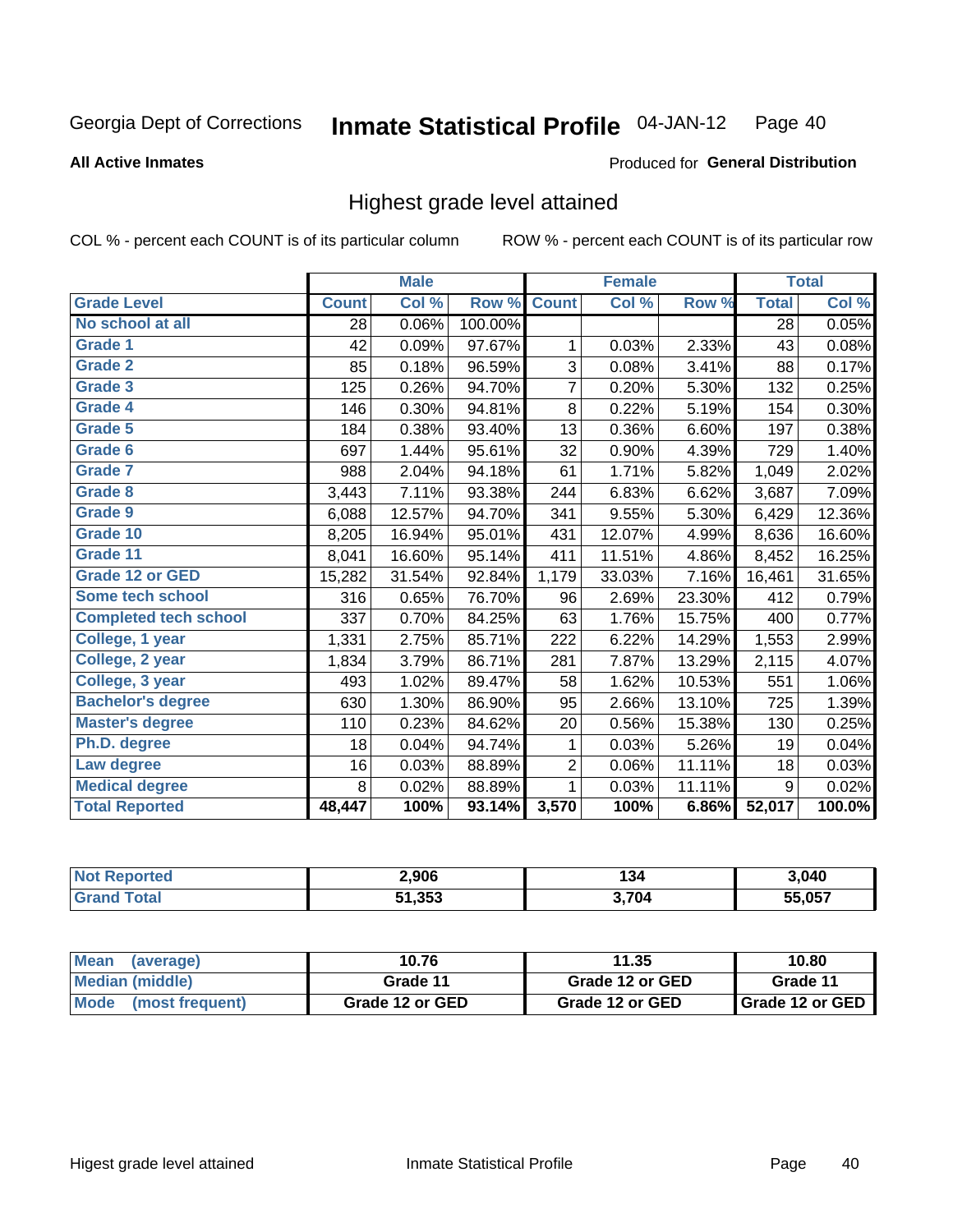#### Inmate Statistical Profile 04-JAN-12 Page 41

#### **All Active Inmates**

## **Produced for General Distribution**

## Culture fair IQ scores

COL % - percent each COUNT is of its particular column

|                       |                 | <b>Male</b> |        |              | <b>Female</b> |          |              | <b>Total</b> |
|-----------------------|-----------------|-------------|--------|--------------|---------------|----------|--------------|--------------|
| <b>IQ Scores</b>      | <b>Count</b>    | Col %       | Row %  | <b>Count</b> | Col %         | Row %    | <b>Total</b> | Col %        |
| $60 - 69$             | 1,049           | 3.19%       | 96.68% | 36           | 2.04%         | $3.32\%$ | 1,085        | 3.13%        |
| $70 - 79$             | 2,619           | 7.95%       | 94.69% | 147          | 8.33%         | 5.31%    | 2,766        | 7.97%        |
| $80 - 89$             | 5,005           | 15.20%      | 91.92% | 440          | 24.94%        | $8.08\%$ | 5,445        | 15.70%       |
| $90 - 99$             | 8,649           | 26.27%      | 93.59% | 592          | 33.56%        | 6.41%    | 9,241        | 26.64%       |
| $100 - 109$           | 8,784           | 26.68%      | 97.16% | 257          | 14.57%        | 2.84%    | 9,041        | 26.06%       |
| $110 - 119$           | 5,602           | 17.02%      | 97.78% | 127          | 7.20%         | 2.22%    | 5,729        | 16.52%       |
| $120 - 129$           | 1,150           | 3.49%       | 92.59% | 92           | 5.22%         | 7.41%    | 1,242        | 3.58%        |
| $130 - 139$           | 53              | 0.16%       | 49.53% | 54           | 3.06%         | 50.47%   | 107          | 0.31%        |
| 140 & Up              | 12 <sub>1</sub> | 0.04%       | 38.71% | 19           | 1.08%         | 61.29%   | 31           | 0.09%        |
| <b>Total Reported</b> | 32,923          | 100%        | 94.91% | 1,764        | 100%          | 5.09%    | 34,687       | 100%         |

| <b>Not Reported</b>         | 17,834 | 1,792 | 19,626 |
|-----------------------------|--------|-------|--------|
| <b>Not Valid (under 60)</b> | 596    | 148   | 744    |
| <b>Grand Total</b>          | 51,353 | 3,704 | 55,057 |

| Mean<br>(average)       | 98  | כח | 98 |
|-------------------------|-----|----|----|
| Median (middle)         | 99  | 94 | 99 |
| Mode<br>(most frequent) | 103 |    | 99 |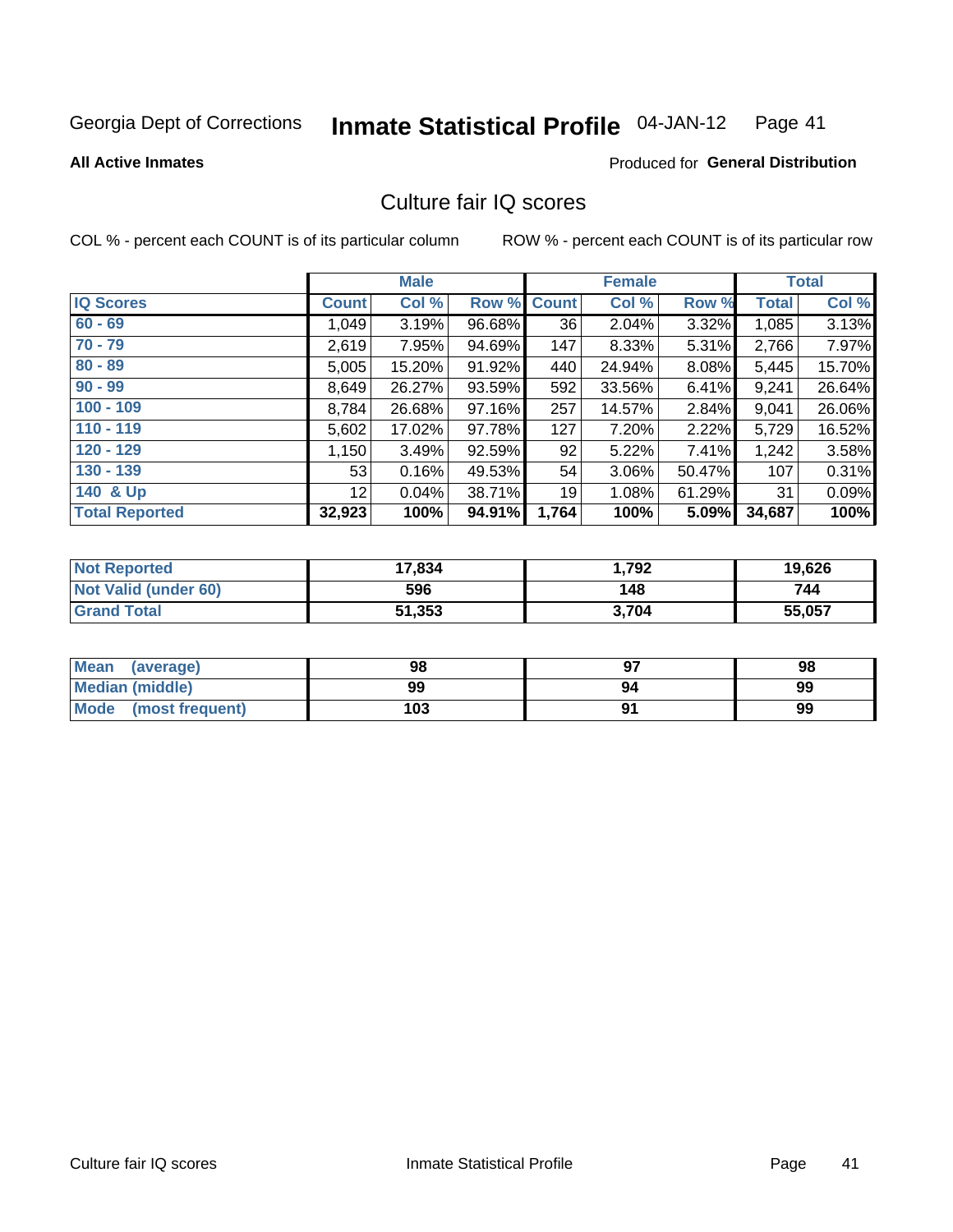#### Inmate Statistical Profile 04-JAN-12 Page 42

**All Active Inmates** 

### Produced for General Distribution

## Wide Range Achievement Test (WRAT) reading score

COL % - percent each COUNT is of its particular column

|                           |              | <b>Male</b> |        |              | <b>Female</b> |        |              | <b>Total</b> |
|---------------------------|--------------|-------------|--------|--------------|---------------|--------|--------------|--------------|
| <b>WRAT Reading Score</b> | <b>Count</b> | Col %       | Row %  | <b>Count</b> | Col %         | Row %  | <b>Total</b> | Col %        |
| $0.1$ to $0.9$            | 715          | 2.14%       | 98.62% | 10           | 0.52%         | 1.38%  | 725          | 2.05%        |
| 1.0 to 1.9                | 823          | 2.46%       | 97.51% | 21           | 1.10%         | 2.49%  | 844          | 2.39%        |
| 2.0 to 2.9                | 1,469        | 4.39%       | 97.16% | 43           | 2.25%         | 2.84%  | 1,512        | 4.28%        |
| 3.0 to 3.9                | 2,768        | 8.28%       | 96.45% | 102          | 5.33%         | 3.55%  | 2,870        | 8.12%        |
| 4.0 to 4.9                | 3,195        | 9.55%       | 95.54% | 149          | 7.79%         | 4.46%  | 3,344        | 9.46%        |
| 5.0 to 5.9                | 2,789        | 8.34%       | 96.24% | 109          | 5.70%         | 3.76%  | 2,898        | 8.20%        |
| 6.0 to 6.9                | 2,887        | 8.63%       | 95.06% | 150          | 7.85%         | 4.94%  | 3,037        | 8.59%        |
| 7.0 to 7.9                | 1,360        | 4.07%       | 95.24% | 68           | 3.56%         | 4.76%  | 1,428        | 4.04%        |
| 8.0 to 8.9                | 2,657        | 7.94%       | 95.16% | 135          | 7.06%         | 4.84%  | 2,792        | 7.90%        |
| 9.0 to 9.9                | 2,047        | 6.12%       | 95.88% | 88           | 4.60%         | 4.12%  | 2,135        | 6.04%        |
| 10.0 to 10.9              | 1,878        | 5.61%       | 94.04% | 119          | 6.22%         | 5.96%  | 1,997        | 5.65%        |
| 11.0 to 11.9              | 2,400        | 7.18%       | 93.86% | 157          | 8.21%         | 6.14%  | 2,557        | 7.23%        |
| 12.0 to 12.9              | 7,051        | 21.08%      | 92.15% | 601          | 31.43%        | 7.85%  | 7,652        | 21.64%       |
| 13                        | 1,409        | 4.21%       | 89.80% | 160          | 8.37%         | 10.20% | 1,569        | 4.44%        |
| <b>Total Reported</b>     | 33,448       | 100%        | 94.59% | 1,912        | 100%          | 5.41%  | 35,360       | 100.0%       |

| Reported<br><b>NOT</b> | 17,905 | 1,792 | 19,697 |
|------------------------|--------|-------|--------|
| <b>cotal</b>           | 51,353 | 3,704 | 55,057 |

| <b>Mean</b><br>(average)       | 8.07       | 9.42 | 8.14 |
|--------------------------------|------------|------|------|
| <b>Median (middle)</b>         | י ה<br>0.Z | 10.8 | O.A  |
| <b>Mode</b><br>(most frequent) | 12.9       | 12.9 | 12.9 |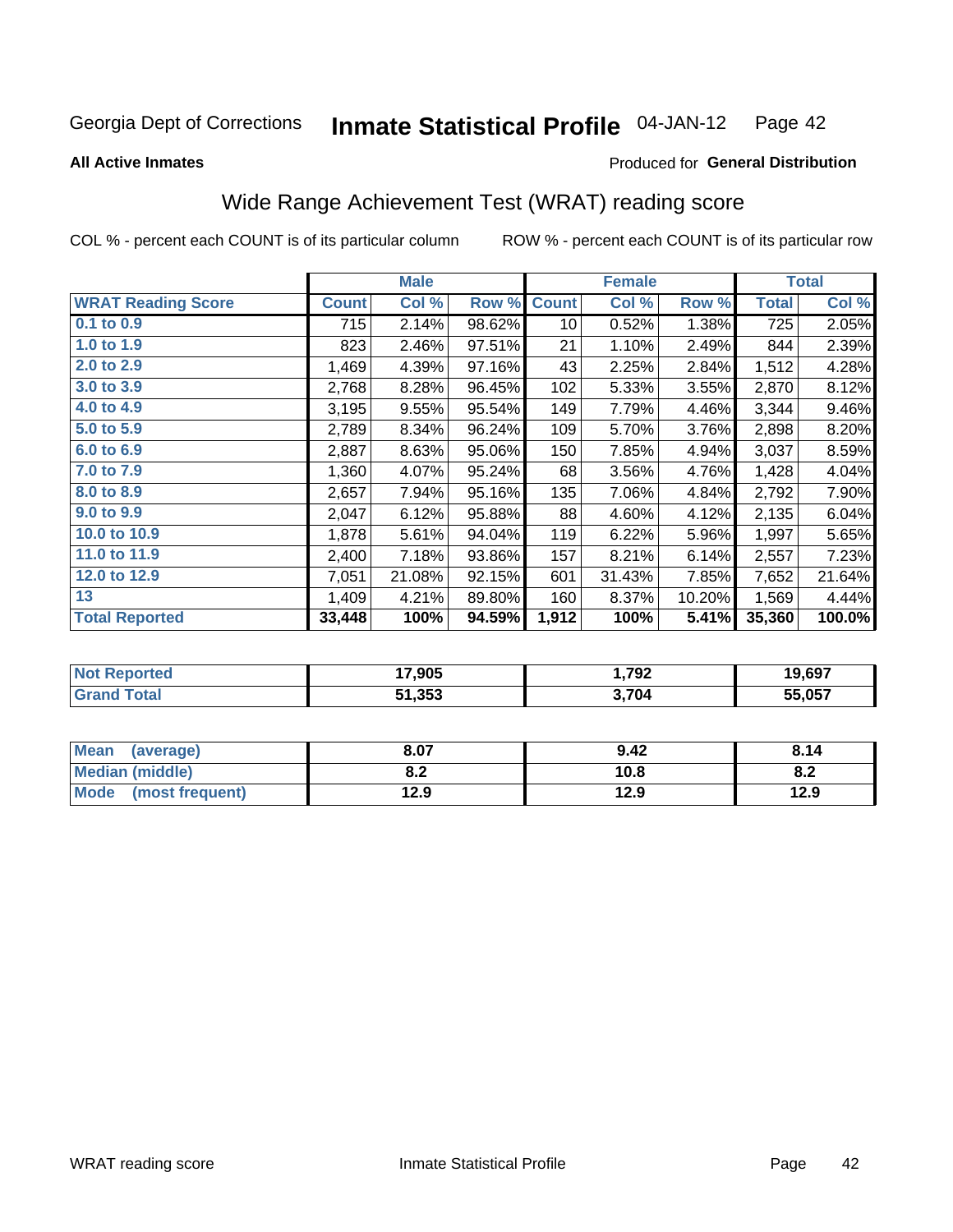#### Inmate Statistical Profile 04-JAN-12 Page 43

**All Active Inmates** 

### Produced for General Distribution

## Wide Range Achievement Test (WRAT) math score

COL % - percent each COUNT is of its particular column

|                              |              | <b>Male</b> |        |              | <b>Female</b> |        |              | <b>Total</b> |
|------------------------------|--------------|-------------|--------|--------------|---------------|--------|--------------|--------------|
| <b>WRAT Mathematic Score</b> | <b>Count</b> | Col %       | Row %  | <b>Count</b> | Col %         | Row %  | <b>Total</b> | Col %        |
| $0.1$ to $0.9$               | 110          | 0.33%       | 99.10% | 1.           | 0.05%         | 0.90%  | 111          | 0.31%        |
| 1.0 to 1.9                   | 246          | 0.74%       | 97.62% | 6            | 0.31%         | 2.38%  | 252          | 0.71%        |
| 2.0 to 2.9                   | 821          | 2.45%       | 95.35% | 40           | 2.09%         | 4.65%  | 861          | 2.43%        |
| 3.0 to 3.9                   | 1,989        | 5.95%       | 96.51% | 72           | 3.77%         | 3.49%  | 2,061        | 5.83%        |
| 4.0 to 4.9                   | 4,008        | 11.98%      | 96.25% | 156          | 8.16%         | 3.75%  | 4,164        | 11.78%       |
| 5.0 to 5.9                   | 4,898        | 14.64%      | 95.55% | 228          | 11.92%        | 4.45%  | 5,126        | 14.50%       |
| 6.0 to 6.9                   | 7,396        | 22.11%      | 95.24% | 370          | 19.35%        | 4.76%  | 7,766        | 21.96%       |
| 7.0 to 7.9                   | 3,710        | 11.09%      | 95.47% | 176          | 9.21%         | 4.53%  | 3,886        | 10.99%       |
| 8.0 to 8.9                   | 2,932        | $8.77\%$    | 92.87% | 225          | 11.77%        | 7.13%  | 3,157        | 8.93%        |
| 9.0 to 9.9                   | 2,214        | 6.62%       | 93.69% | 149          | 7.79%         | 6.31%  | 2,363        | 6.68%        |
| 10.0 to 10.9                 | 993          | 2.97%       | 96.69% | 34           | 1.78%         | 3.31%  | 1,027        | 2.90%        |
| 11.0 to 11.9                 | 1,213        | 3.63%       | 91.62% | 111          | 5.81%         | 8.38%  | 1,324        | 3.74%        |
| 12.0 to 12.9                 | 2,743        | 8.20%       | 89.64% | 317          | 16.58%        | 10.36% | 3,060        | 8.65%        |
| 13                           | 178          | 0.53%       | 86.83% | 27           | 1.41%         | 13.17% | 205          | 0.58%        |
| <b>Total Reported</b>        | 33,451       | 100%        | 94.59% | 1,912        | 100%          | 5.41%  | 35,363       | 100%         |
|                              |              |             |        |              |               |        |              |              |

| <b>Not Reported</b> | 17,902 | 792.ا | 19,694 |
|---------------------|--------|-------|--------|
| <b>Grand Total</b>  | 51,353 | 3.704 | 55,057 |

| Mean (average)       | 7 4 4<br>. | 8.03 | 7.16 |
|----------------------|------------|------|------|
| Median (middle)      | ง. ว       | 54   | o.o  |
| Mode (most frequent) | 6.9        | 12.9 | 6.9  |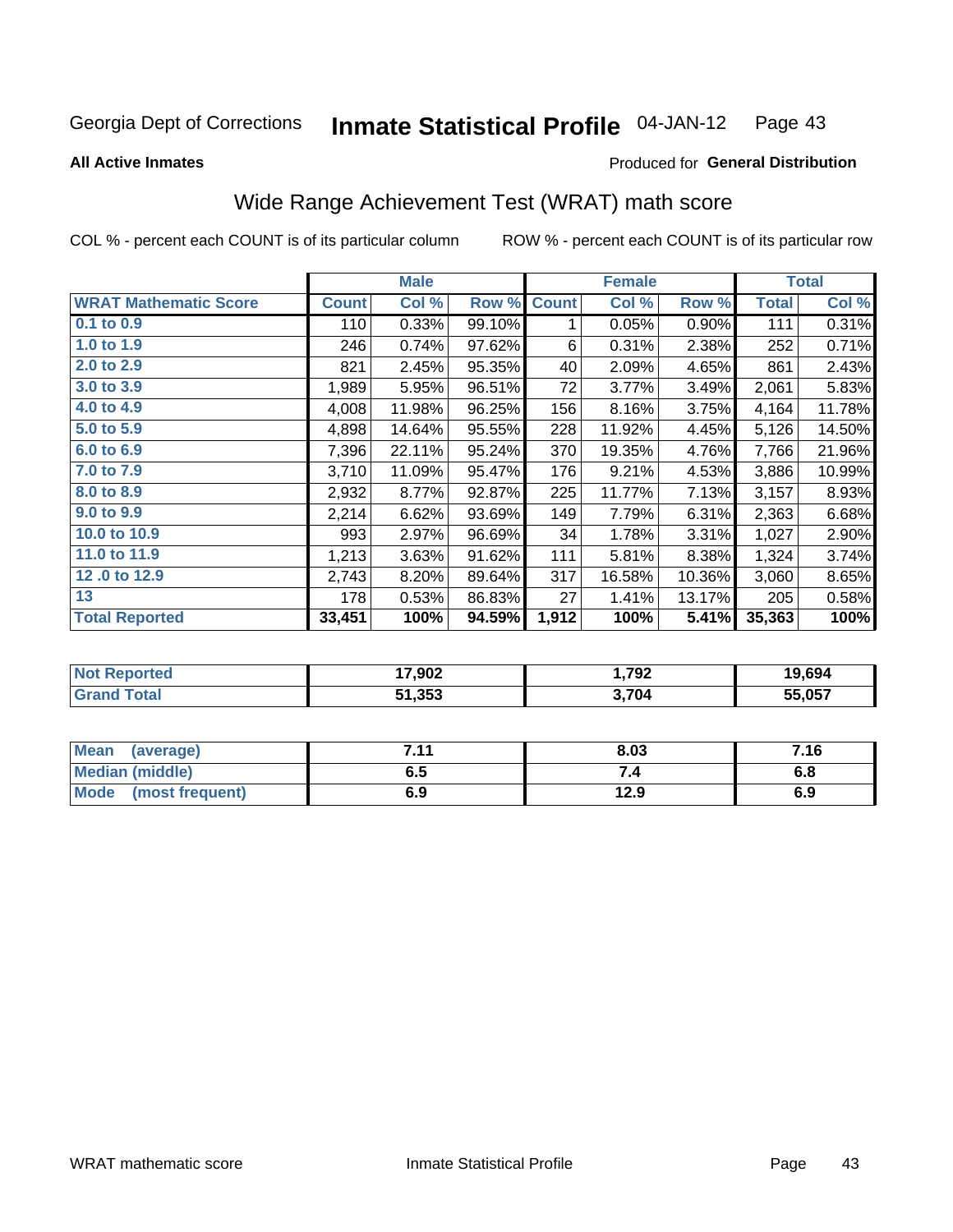#### **Inmate Statistical Profile 04-JAN-12** Page 44

#### **All Active Inmates**

## Produced for General Distribution

## Wide Range Achievement Test (WRAT) spelling score

COL % - percent each COUNT is of its particular column

|                            |              | <b>Male</b> |        |              | <b>Female</b> |        |              | <b>Total</b> |
|----------------------------|--------------|-------------|--------|--------------|---------------|--------|--------------|--------------|
| <b>WRAT Spelling Score</b> | <b>Count</b> | Col %       | Row %  | <b>Count</b> | Col %         | Row %  | <b>Total</b> | Col %        |
| $0.1$ to $0.9$             | 806          | 2.41%       | 98.65% | 11           | 0.58%         | 1.35%  | 817          | 2.31%        |
| 1.0 to 1.9                 | 1,259        | 3.76%       | 98.59% | 18           | 0.94%         | 1.41%  | 1,277        | 3.61%        |
| 2.0 to 2.9                 | 2,154        | 6.44%       | 98.09% | 42           | 2.20%         | 1.91%  | 2,196        | 6.21%        |
| 3.0 to 3.9                 | 2,729        | 8.16%       | 97.57% | 68           | 3.56%         | 2.43%  | 2,797        | 7.91%        |
| 4.0 to 4.9                 | 2,792        | 8.35%       | 97.18% | 81           | 4.24%         | 2.82%  | 2,873        | 8.13%        |
| 5.0 to 5.9                 | 3,933        | 11.76%      | 96.02% | 163          | 8.53%         | 3.98%  | 4,096        | 11.58%       |
| 6.0 to 6.9                 | 3,512        | 10.50%      | 95.49% | 166          | 8.68%         | 4.51%  | 3,678        | 10.40%       |
| 7.0 to 7.9                 | 2,850        | 8.52%       | 94.34% | 171          | 8.94%         | 5.66%  | 3,021        | 8.54%        |
| 8.0 to 8.9                 | 2,607        | 7.79%       | 94.32% | 157          | 8.21%         | 5.68%  | 2,764        | 7.82%        |
| 9.0 to 9.9                 | 1,994        | 5.96%       | 94.91% | 107          | 5.60%         | 5.09%  | 2,101        | 5.94%        |
| 10.0 to 10.9               | 1,847        | 5.52%       | 95.06% | 96           | 5.02%         | 4.94%  | 1,943        | 5.49%        |
| 11.0 to 11.9               | 1,872        | 5.60%       | 93.13% | 138          | 7.22%         | 6.87%  | 2,010        | 5.68%        |
| 12.0 to 12.9               | 4,437        | 13.27%      | 88.18% | 595          | 31.12%        | 11.82% | 5,032        | 14.23%       |
| 13                         | 656          | 1.96%       | 86.89% | 99           | 5.18%         | 13.11% | 755          | 2.14%        |
| <b>Total Reported</b>      | 33,448       | 100%        | 94.59% | 1,912        | 100.0%        | 5.41%  | 35,360       | 100%         |

| rtea<br>NO | 17,905 | 1,792 | 19,697 |
|------------|--------|-------|--------|
|            | 51,353 | 3,704 | 55.057 |

| <b>Mean</b><br>(average) | 7.23 | 9.30 | 7.34 |
|--------------------------|------|------|------|
| Median (middle)          |      | 9.6  | o.o  |
| Mode<br>(most frequent)  | 12.9 | 12.9 | 12.9 |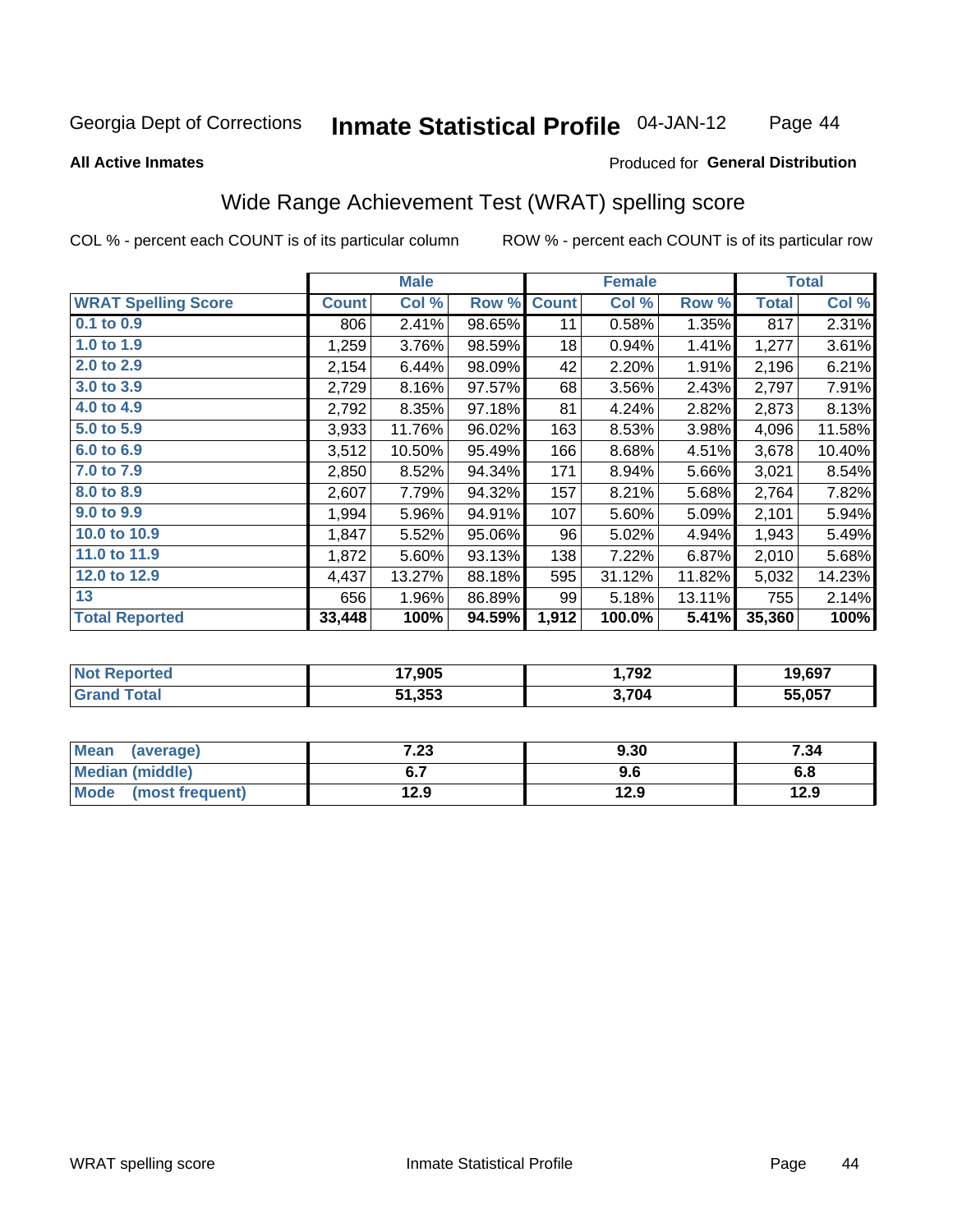## **All Active Inmates**

## Produced for General Distribution

## Scope of substance abuse - summary

COL % - percent each COUNT is of its particular column

|                        | <b>Male</b>  |          | <b>Female</b> |              |        | <b>Total</b> |              |        |
|------------------------|--------------|----------|---------------|--------------|--------|--------------|--------------|--------|
| <b>Substance Abuse</b> | <b>Count</b> | Col %    | Row %         | <b>Count</b> | Col %  | Row %        | <b>Total</b> | Col %  |
| <b>None</b>            | 34,898       | 67.96%   | $92.00\%$     | 3,034        | 81.91% | $8.00\%$     | 37,932       | 68.90% |
| <b>Drugs only</b>      | 8.906        | 17.34%   | 94.48%        | 520          | 14.04% | $5.52\%$     | 9,426        | 17.12% |
| <b>Alcohol only</b>    | .891         | $3.68\%$ | 98.18%        | 35           | 0.94%  | 1.82%        | 1,926        | 3.50%  |
| Drugs and alcohol      | 5,658        | 11.02%   | 98.01%        | 115          | 3.10%  | 1.99%        | 5,773        | 10.49% |
| <b>Total Reported</b>  | 51,353       | 100%     | 93.27%        | 3,704        | 100%   | 6.73%        | 55,057       | 100.0% |

| <b>Not Reported</b> |        |       |        |
|---------------------|--------|-------|--------|
| <b>Grand Total</b>  | 51,353 | 3,704 | 55,057 |

| Mode<br>None<br><b>None</b><br>None<br>most<br>quenti<br>___ |
|--------------------------------------------------------------|
|--------------------------------------------------------------|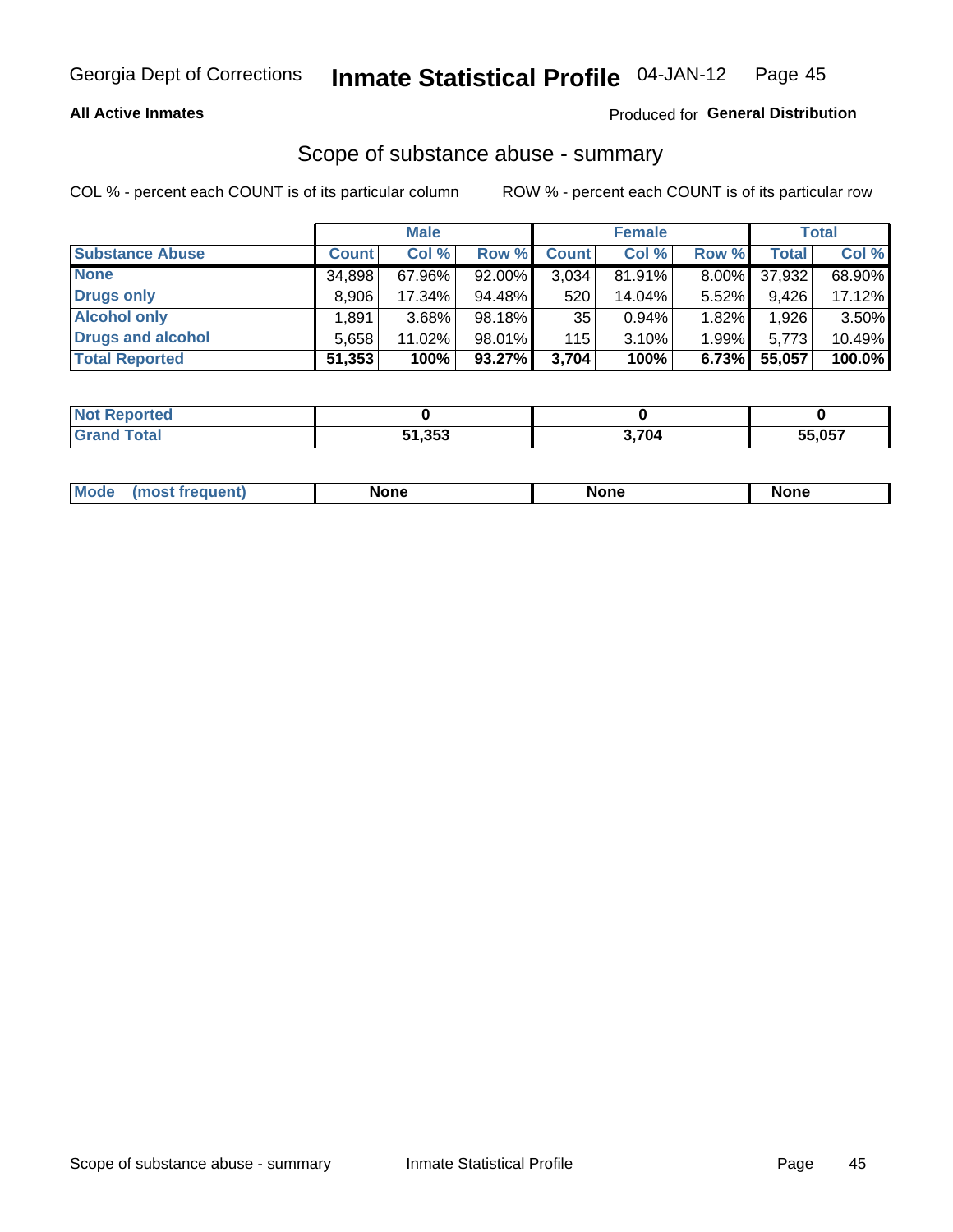## **All Active Inmates**

## Produced for General Distribution

## Scope of substance abuse - detail

COL % - percent each COUNT is of its particular column

|                                      | <b>Male</b>  |        | <b>Female</b> |              |        | <b>Total</b> |              |        |
|--------------------------------------|--------------|--------|---------------|--------------|--------|--------------|--------------|--------|
| <b>Substance Abuse</b>               | <b>Count</b> | Col %  | Row %         | <b>Count</b> | Col %  | Row %        | <b>Total</b> | Col %  |
| No drug or alcohol problems          | 34,898       | 67.96% | 92.00%        | 3,034        | 81.91% | $8.00\%$     | 37,932       | 68.90% |
| Drug addiction but no alcohol        | 154          | 0.30%  | 91.12%        | 15           | 0.40%  | 8.88%        | 169          | 0.31%  |
| <b>Drug addiction and alcohol</b>    | 71           | 0.14%  | 98.61%        |              | 0.03%  | 1.39%        | 72           | 0.13%  |
| <b>labuse</b>                        |              |        |               |              |        |              |              |        |
| <b>Drug addiction and alcoholism</b> | 53           | 0.10%  | 100.00%       |              |        |              | 53           | 0.10%  |
| No drug problem but alcohol          | 1,568        | 3.05%  | 99.12%        | 14           | 0.38%  | 0.88%        | 1,582        | 2.87%  |
| <b>labuse</b>                        |              |        |               |              |        |              |              |        |
| No drug problem but alcoholism       | 323          | 0.63%  | 93.90%        | 21           | 0.57%  | 6.10%        | 344          | 0.62%  |
| Drug experiment but no alcohol       | 4,434        | 8.63%  | 97.05%        | 135          | 3.64%  | 2.95%        | 4,569        | 8.30%  |
| <b>Drug experiment &amp; alcohol</b> | 888          | 1.73%  | 98.67%        | 12           | 0.32%  | 1.33%        | 900          | 1.63%  |
| abuse                                |              |        |               |              |        |              |              |        |
| Drug experiment & alcoholism         | 278          | 0.54%  | 95.86%        | 12           | 0.32%  | 4.14%        | 290          | 0.53%  |
| Drug abuse but no alcohol            | 4,318        | 8.41%  | 92.11%        | 370          | 9.99%  | 7.89%        | 4,688        | 8.51%  |
| Drug abuse and alcohol abuse         | 3,706        | 7.22%  | 98.77%        | 46           | 1.24%  | 1.23%        | 3,752        | 6.81%  |
| <b>Drug abuse and alcoholism</b>     | 662          | 1.29%  | 93.77%        | 44           | 1.19%  | 6.23%        | 706          | 1.28%  |
| <b>Total Reported</b>                | 51,353       | 100%   | 93.27%        | 3,704        | 100%   | 6.73%        | 55,057       | 100%   |

| orted<br>' NOT |        |       |        |
|----------------|--------|-------|--------|
|                | 51,353 | 3,704 | 55,057 |

| Mode (most frequent) | No drug or alcohol problems No drug or alcohol problems No drug or alcohol |          |
|----------------------|----------------------------------------------------------------------------|----------|
|                      |                                                                            | problems |
|                      |                                                                            |          |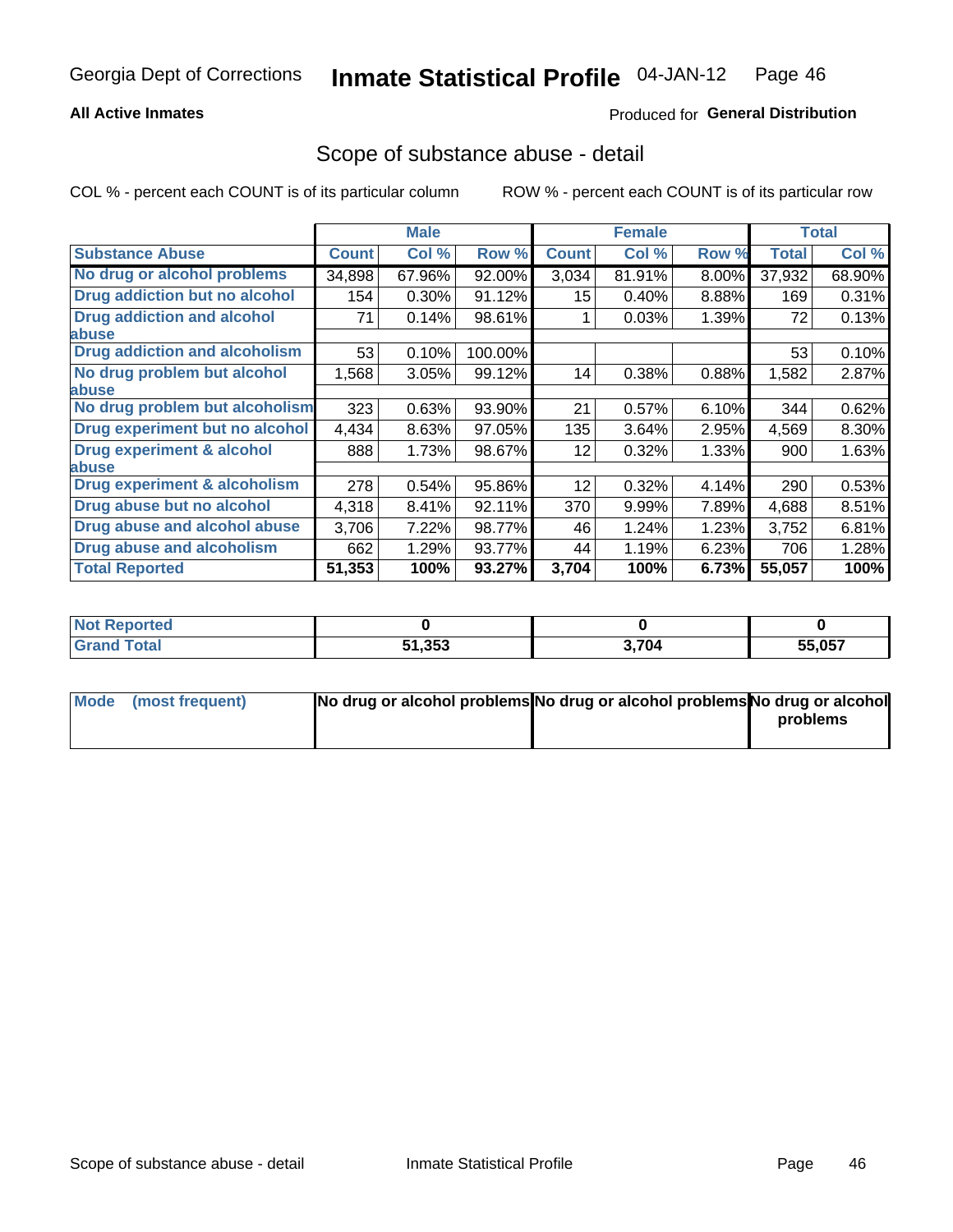#### Inmate Statistical Profile 04-JAN-12 Page 47

### **All Active Inmates**

## **Produced for General Distribution**

## Current / last mental health treatment level

COL % - percent each COUNT is of its particular column

|                                    |              | <b>Male</b> |         |              | <b>Female</b> |        |              | <b>Total</b> |
|------------------------------------|--------------|-------------|---------|--------------|---------------|--------|--------------|--------------|
| <b>Mental Health Treatment Lev</b> | <b>Count</b> | Col %       | Row %   | <b>Count</b> | Col %         | Row %  | <b>Total</b> | Col %        |
| 1 No problem at current time       | 7,413        | 50.73%      | 90.78%  | 753          | 30.99%        | 9.22%  | 8,166        | 47.92%       |
| 2 Receiving outpatient             | 5,153        | 35.27%      | 76.03%  | 1,625        | 66.87%        | 23.97% | 6,778        | 39.77%       |
| <b>Treatment</b>                   |              |             |         |              |               |        |              |              |
| 3 Inpatient, moderate              | 1,670        | 11.43%      | 97.78%  | 38           | 1.56%         | 2.22%  | 1,708        | 10.02%       |
| <b>Treatment</b>                   |              |             |         |              |               |        |              |              |
| 4 Inpatient, intensive             | 345          | 2.36%       | 96.10%  | 14           | 0.58%         | 3.90%  | 359          | 2.11%        |
| Treatment                          |              |             |         |              |               |        |              |              |
| <b>5 Undergoing crisis</b>         | 26           | 0.18%       | 100.00% |              |               |        | 26           | 0.15%        |
| <b>stabilization</b>               |              |             |         |              |               |        |              |              |
| <b>6 Hospital for criminally</b>   | 5            | 0.03%       | 100.00% |              |               |        | 5            | 0.03%        |
| <b>Tinsane</b>                     |              |             |         |              |               |        |              |              |
| <b>Total Evaluated</b>             | 14,612       | 100%        | 85.74%  | 2,430        | 100%          | 14.26% | 17,042       | 100%         |

| Never had MH evaluation | 36,741 | 1,274 | 38,015 |
|-------------------------|--------|-------|--------|
| <b>Grand Total</b>      | 51,353 | 3,704 | 55,057 |

| Median (middle) | No problem at current time | <b>Receiving outpatient</b><br>treatment | <b>Receiving</b><br>outpatient<br>treatment |  |  |
|-----------------|----------------------------|------------------------------------------|---------------------------------------------|--|--|
| <b>Mode</b>     | No problem at current time | <b>Receiving outpatient</b>              | No problem at                               |  |  |
| (most frequent) |                            | treatment                                | current time                                |  |  |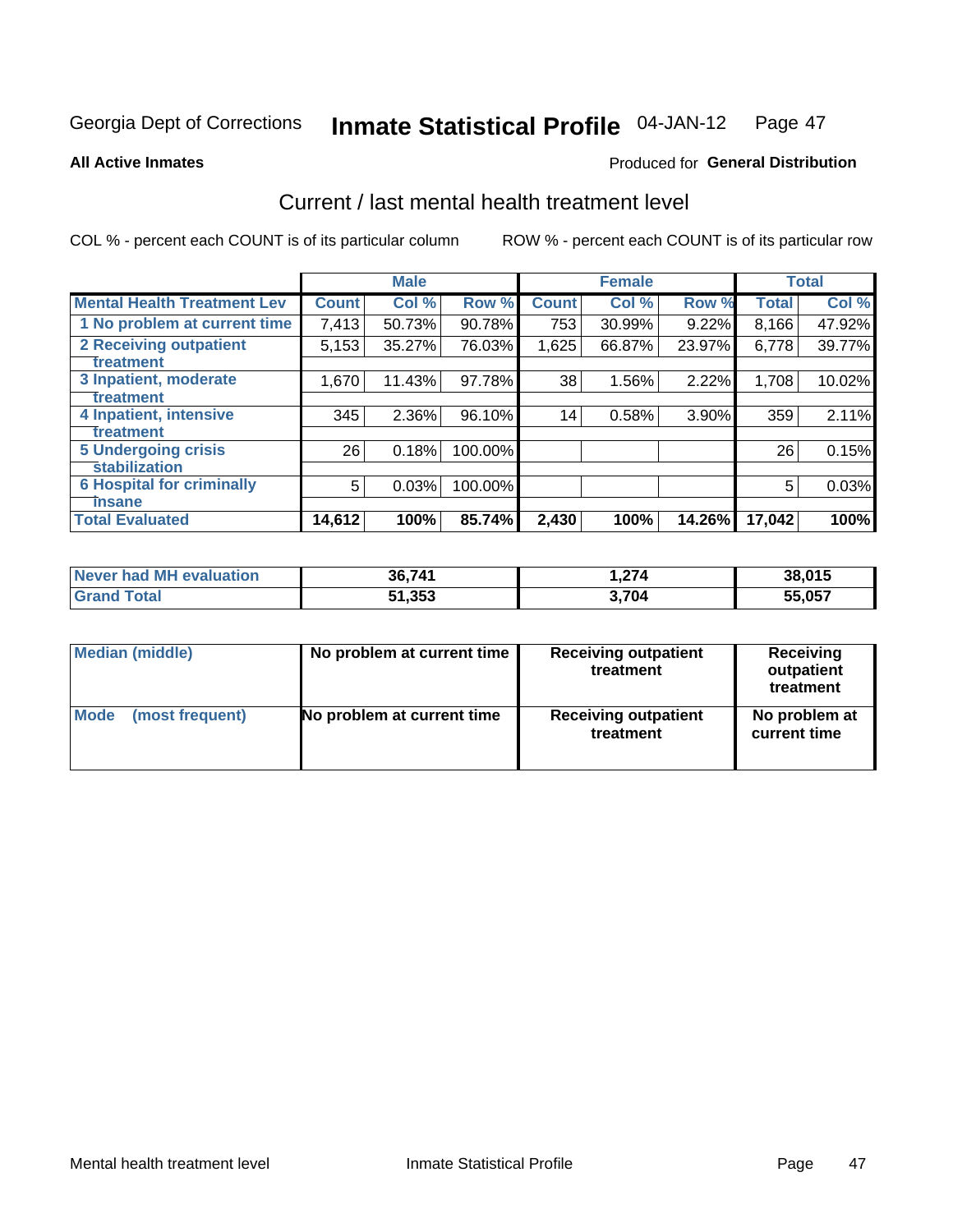## **All Active Inmates**

## Produced for General Distribution

## PULHESDWIT medical scale - 'P' overall condition ('P'hysical)

COL % - percent each COUNT is of its particular column

|                                  |              | <b>Male</b> |        | <b>Female</b>   |        |         | <b>Total</b> |        |
|----------------------------------|--------------|-------------|--------|-----------------|--------|---------|--------------|--------|
| 'P' Overall Condition            | <b>Count</b> | Col %       | Row %  | <b>Count</b>    | Col %  | Row %   | <b>Total</b> | Col %  |
| 1 No medical illness             | 34,981       | 74.77%      | 94.69% | 1,963           | 56.29% | 5.31%   | 36,944       | 73.49% |
| 2 Well-controlled chronic        | 10,497       | 22.44%      | 88.11% | 1,416           | 40.61% | 11.89%  | 11,913       | 23.70% |
| <b>illness</b>                   |              |             |        |                 |        |         |              |        |
| 3 Poorly-controlled chronic      | 1,205        | 2.58%       | 95.79% | 53              | 1.52%  | 4.21%   | 1,258        | 2.50%  |
| <b>illness</b>                   |              |             |        |                 |        |         |              |        |
| 4 Significant problems requiring | 91           | 0.19%       | 90.10% | 10 <sub>1</sub> | 0.29%  | 9.90%   | 101          | 0.20%  |
| special housing                  |              |             |        |                 |        |         |              |        |
| 5 Terminal illness, $< 6$ months | 9            | 0.02%       | 90.00% |                 | 0.03%  | 10.00%  | 10           | 0.02%  |
| to live                          |              |             |        |                 |        |         |              |        |
| 6 Inmate is pregnant             |              |             |        | 44              | 1.26%  | 100.00% | 44           | 0.09%  |
| <b>Total Reported</b>            | 46,783       | 100%        | 93.06% | 3,487           | 100%   | 6.94%   | 50,270       | 100%   |

| тес | <b>E70</b> | <b>047</b><br>4 I I | 707<br>701 |
|-----|------------|---------------------|------------|
|     | ったっ        | <b>704</b><br>v     | 55.057     |

| Mode<br>(most frequent) |  | <sup>1</sup> No medical illness | 1 No medical illness | 1 No medical<br>illness |
|-------------------------|--|---------------------------------|----------------------|-------------------------|
|-------------------------|--|---------------------------------|----------------------|-------------------------|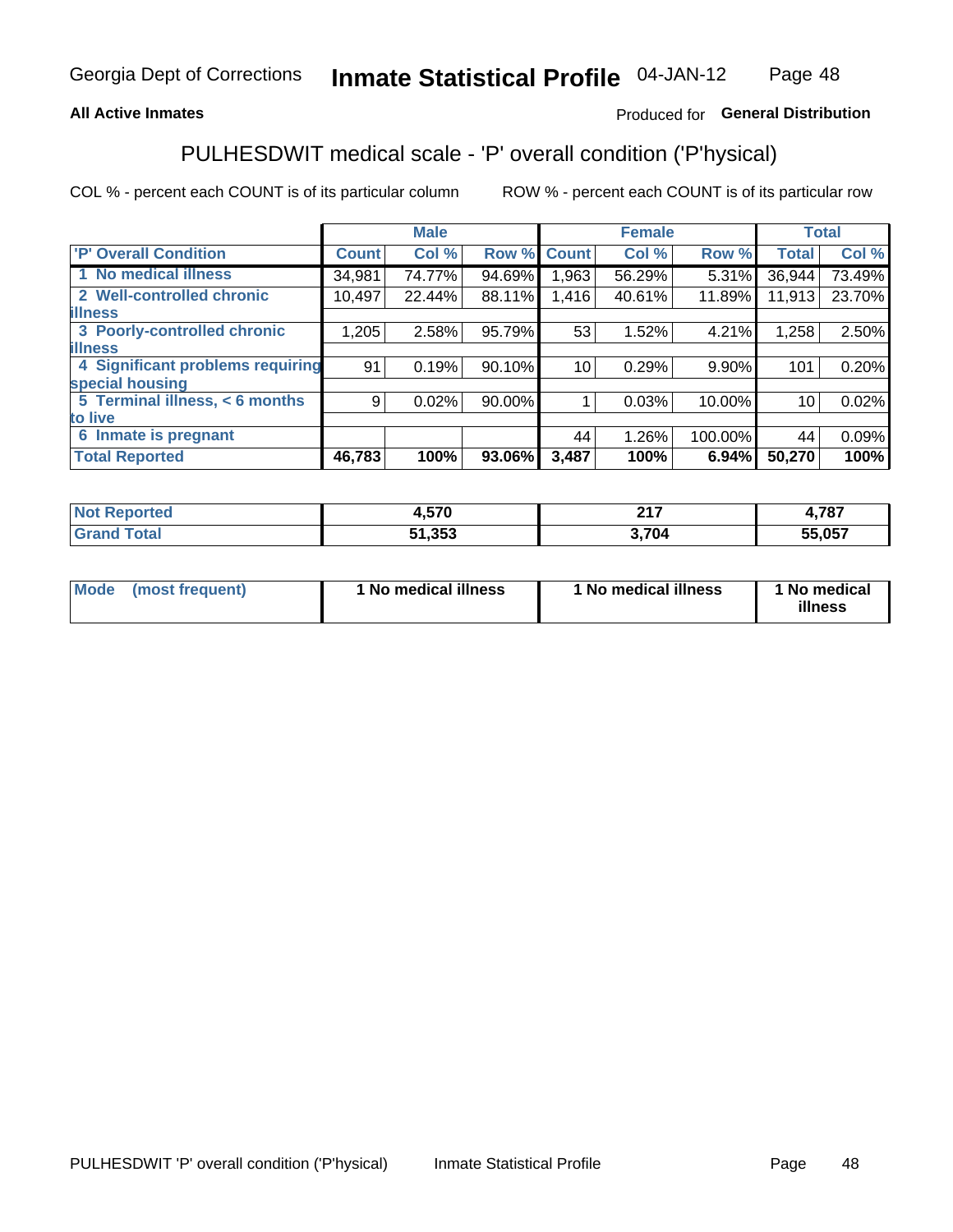### **All Active Inmates**

## Produced for General Distribution

# PULHESDWIT medical scale - 'U' upper body

COL % - percent each COUNT is of its particular column

|                              |               | <b>Male</b> |         |              | <b>Female</b> |       |              | <b>Total</b> |
|------------------------------|---------------|-------------|---------|--------------|---------------|-------|--------------|--------------|
| <b>U' Upper Body</b>         | <b>Count!</b> | Col %       | Row %   | <b>Count</b> | Col %         | Row % | <b>Total</b> | Col %        |
| 1 Upper bones, joints,       | 44,582        | 95.46%      | 93.14%  | 3,282        | 94.18%        | 6.86% | 47,864       | 95.38%       |
| muscles all OK               |               |             |         |              |               |       |              |              |
| 2 One or both arms minimally | 1,768         | 3.79%       | 90.57%  | 184          | 5.28%         | 9.43% | 1,952        | 3.89%        |
| limited                      |               |             |         |              |               |       |              |              |
| 3 One or both arms           | 303           | 0.65%       | 95.28%  | 15           | 0.43%         | 4.72% | 318          | 0.63%        |
| <b>moderately limited</b>    |               |             |         |              |               |       |              |              |
| 4 One arm disabled,          | 43            | 0.09%       | 91.49%  | 4            | 0.11%         | 8.51% | 47           | 0.09%        |
| paralyzed, or amputated      |               |             |         |              |               |       |              |              |
| 5 Both arms disabled,        | 4             | 0.01%       | 100.00% |              |               |       | 4            | 0.01%        |
| paralyzed, or amputated      |               |             |         |              |               |       |              |              |
| <b>Total Reported</b>        | 46,700        | 100%        | 93.06%  | 3,485        | 100%          | 6.94% | 50,185       | 100%         |

| <b>Not Reported</b>          | 1,653  | 219   | ່ດາາ   |
|------------------------------|--------|-------|--------|
| <b>Total</b><br><b>Grand</b> | 51,353 | 3,704 | 55,057 |

| Mode (most frequent) | 1 Upper bones, joints,<br>muscles all OK | 1 Upper bones, joints,<br>muscles all OK | 1 Upper bones,<br>joints, muscles all<br>ΟK |
|----------------------|------------------------------------------|------------------------------------------|---------------------------------------------|
|----------------------|------------------------------------------|------------------------------------------|---------------------------------------------|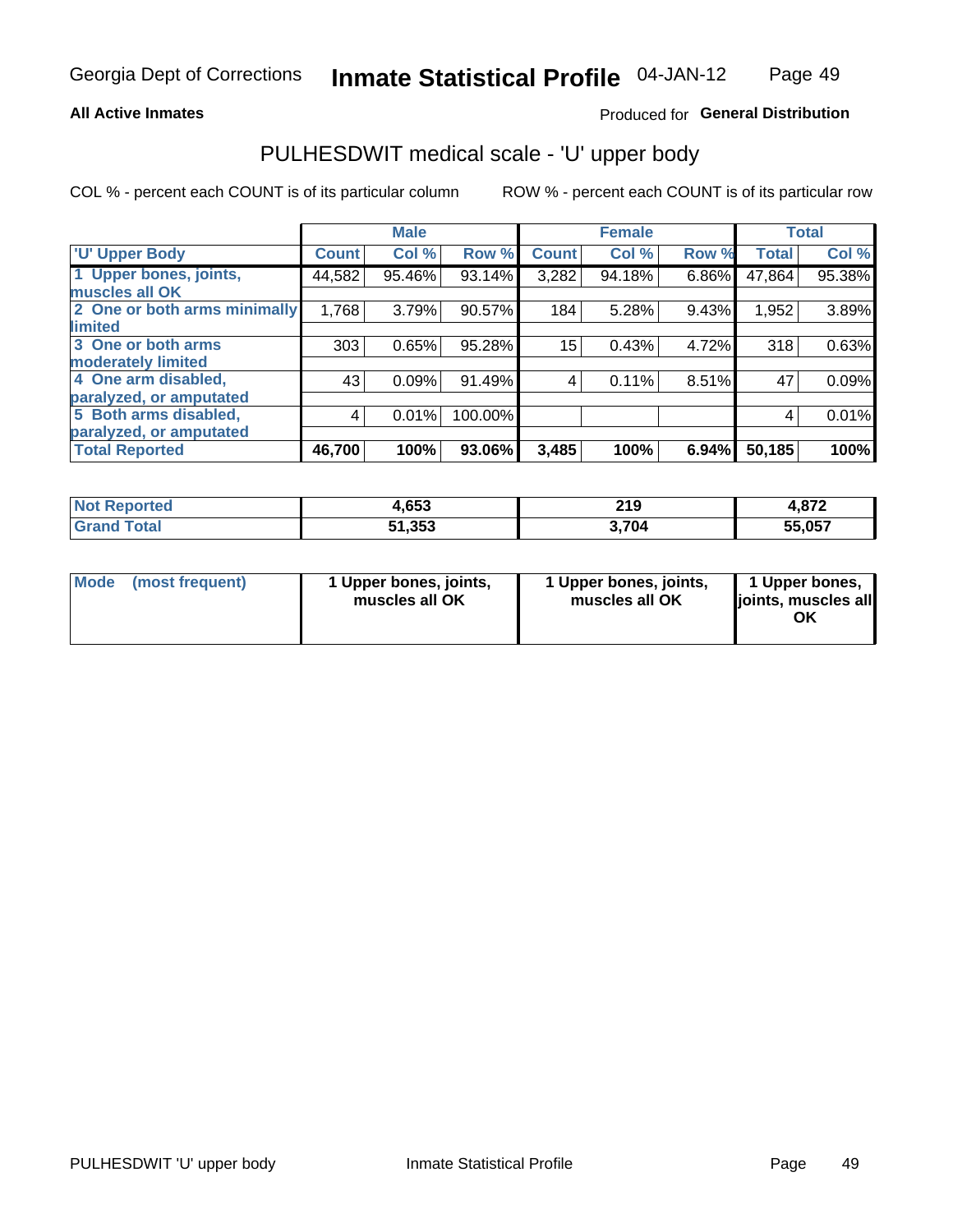### **All Active Inmates**

## Produced for General Distribution

## PULHESDWIT medical scale - 'L' lower body

COL % - percent each COUNT is of its particular column

|                                |              | <b>Male</b> |        |              | <b>Female</b> |        |              | <b>Total</b> |
|--------------------------------|--------------|-------------|--------|--------------|---------------|--------|--------------|--------------|
| 'L' Lower Body                 | <b>Count</b> | Col %       | Row %  | <b>Count</b> | Col %         | Row %  | <b>Total</b> | Col %        |
| 1 Lower bones, joints,         | 41,371       | 88.59%      | 93.65% | 2,806        | 80.52%        | 6.35%  | 44,177       | 88.03%       |
| muscles all OK                 |              |             |        |              |               |        |              |              |
| 2 One or both legs minimally   | 4,532        | 9.70%       | 87.52% | 646          | 18.54%        | 12.48% | 5,178        | 10.32%       |
| limited                        |              |             |        |              |               |        |              |              |
| 3 One or both legs             | 686          | 1.47%       | 96.76% | 23           | 0.66%         | 3.24%  | 709          | 1.41%        |
| moderately limited             |              |             |        |              |               |        |              |              |
| 4 One leg disabled, paralyzed, | 99           | 0.21%       | 91.67% | 9            | 0.26%         | 8.33%  | 108          | 0.22%        |
| or amputated                   |              |             |        |              |               |        |              |              |
| 5 Both legs disabled,          | 13           | 0.03%       | 92.86% |              | 0.03%         | 7.14%  | 14           | 0.03%        |
| paralyzed, or amputated        |              |             |        |              |               |        |              |              |
| <b>Total Reported</b>          | 46,701       | 100%        | 93.06% | 3,485        | 100%          | 6.94%  | 50,186       | 100.0%       |

| <b>Not Reported</b> | 4,652  | 219   | - 074<br>4.OL. |
|---------------------|--------|-------|----------------|
| <b>Grand Total</b>  | 51,353 | 3,704 | 55,057         |

| Mode | (most frequent) | 1 Lower bones, joints,<br>muscles all OK | 1 Lower bones, joints,<br>muscles all OK | 1 Lower bones,<br>joints, muscles all<br>ΟK |
|------|-----------------|------------------------------------------|------------------------------------------|---------------------------------------------|
|------|-----------------|------------------------------------------|------------------------------------------|---------------------------------------------|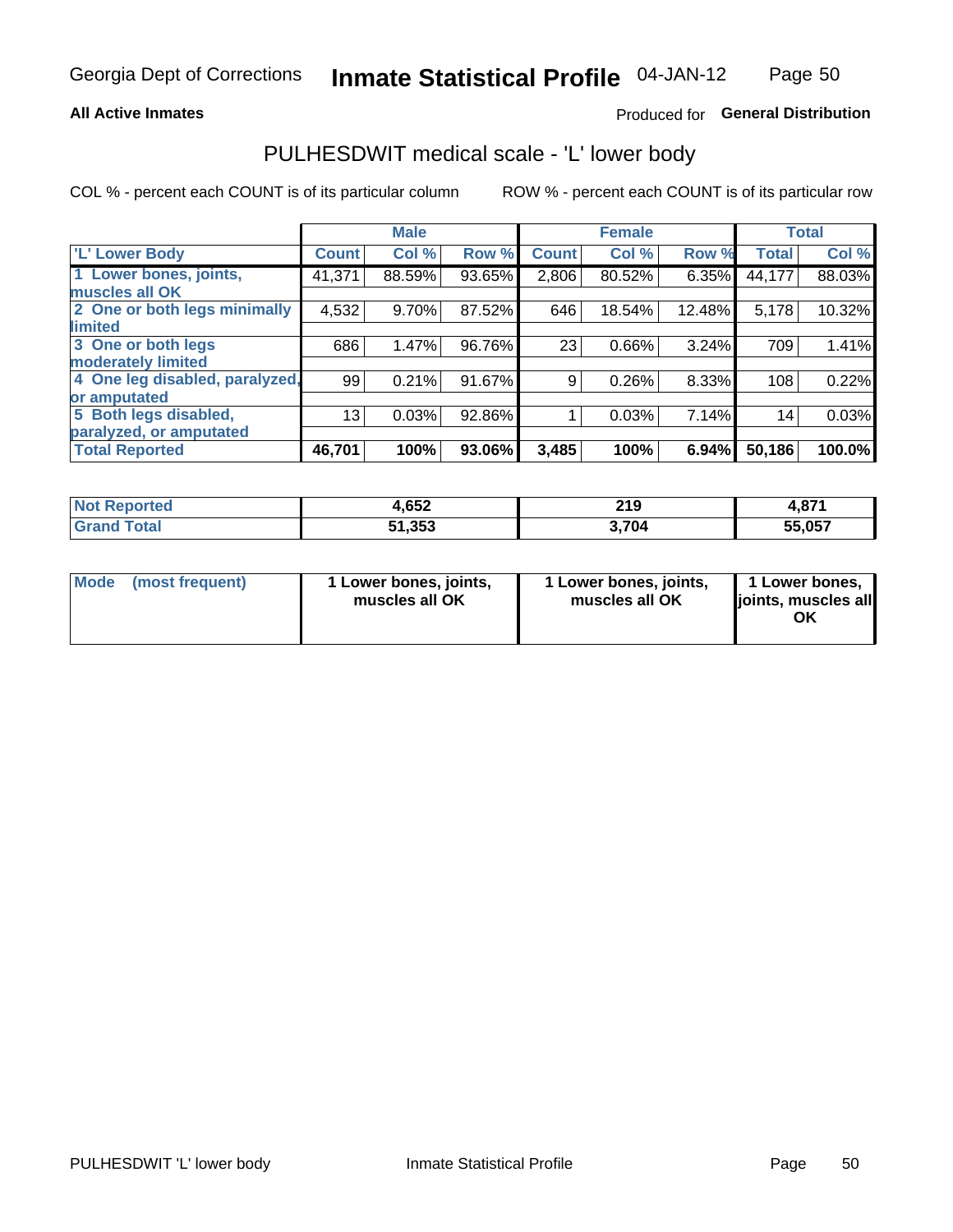### **All Active Inmates**

## Produced for General Distribution

## PULHESDWIT medical scale - 'H' hearing

COL % - percent each COUNT is of its particular column

|                                |                 | <b>Male</b> |         |             | <b>Female</b> |       | <b>Total</b> |        |
|--------------------------------|-----------------|-------------|---------|-------------|---------------|-------|--------------|--------|
| <b>H' Hearing</b>              | <b>Count</b>    | Col %       |         | Row % Count | Col %         | Row % | <b>Total</b> | Col %  |
| 1 Normal hearing both ears     | 46,104          | 98.73%      | 93.05%  | 3,446       | 98.94%        | 6.95% | 49,550       | 98.75% |
| 2 Some loss in one ear with    | 472             | 1.01%       | 93.28%  | 34          | 0.98%         | 6.72% | 506          | 1.01%  |
| other OK, or mild loss in both |                 |             |         |             |               |       |              |        |
| 3 Total loss in one ear with   | 90 <sub>1</sub> | 0.19%       | 96.77%  | 3           | 0.09%         | 3.23% | 93           | 0.19%  |
| mild loss in other             |                 |             |         |             |               |       |              |        |
| 4 Severe loss in both ears     | 17              | 0.04%       | 100.00% |             |               |       | 17           | 0.03%  |
| 5 Total loss in both ears,     | 12 <sub>2</sub> | 0.03%       | 100.00% |             |               |       | 12           | 0.02%  |
| requiring special housing      |                 |             |         |             |               |       |              |        |
| <b>Total Reported</b>          | 46,695          | 100%        | 93.06%  | 3,483       | 100%          | 6.94% | 50,178       | 100%   |

| morted and      | ,658   | ົດດາ<br>44 I | .879   |
|-----------------|--------|--------------|--------|
| $f$ $f \circ f$ | 51,353 | 704          | 55,057 |

| Mode (most frequent) | 1 Normal hearing both ears 1 Normal hearing both ears 1 Normal hearing |           |
|----------------------|------------------------------------------------------------------------|-----------|
|                      |                                                                        | both ears |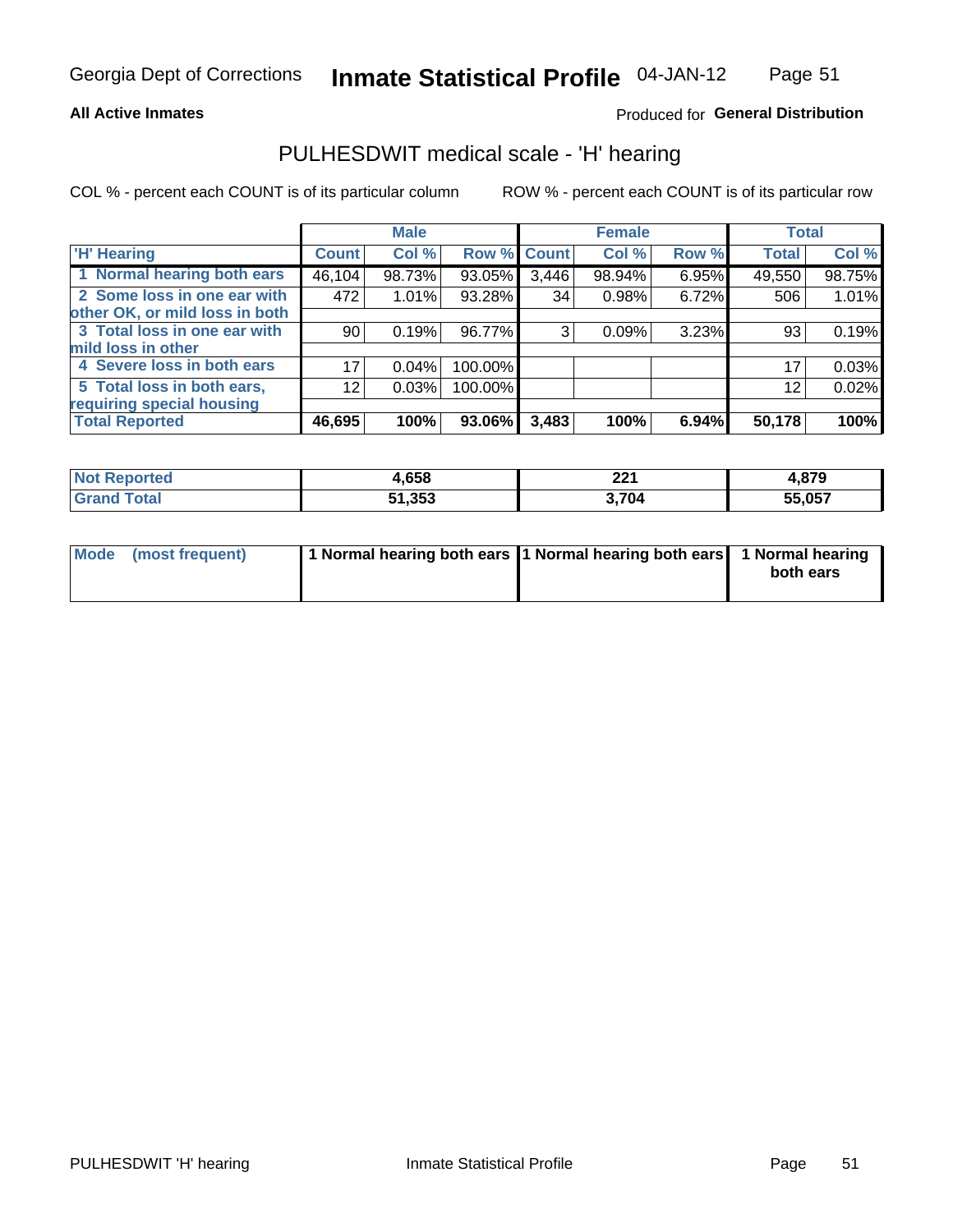### **All Active Inmates**

## Produced for General Distribution

## PULHESDWIT medical scale - 'E' vision

COL % - percent each COUNT is of its particular column

|                                 |              | <b>Male</b> |         |              | <b>Female</b> |        |              | <b>Total</b> |
|---------------------------------|--------------|-------------|---------|--------------|---------------|--------|--------------|--------------|
| <b>E' Vision</b>                | <b>Count</b> | Col %       | Row %   | <b>Count</b> | Col %         | Row %  | <b>Total</b> | Col %        |
| 1 Correctable to 20/40 in both  | 37,714       | 82.26%      | 95.09%  | 949. ا       | 55.99%        | 4.91%  | 39,663       | 80.41%       |
| eyes                            |              |             |         |              |               |        |              |              |
| 2 Correctable to 20/70 in one   | 7,137        | 15.57%      | 83.58%  | 1,402        | 40.28%        | 16.42% | 8,539        | 17.31%       |
| eye, may be blind in other      |              |             |         |              |               |        |              |              |
| 3 Correctable to 20/200 in one  | 853          | 1.86%       | 87.67%  | 120          | 3.45%         | 12.33% | 973          | 1.97%        |
| eye, may be blind in other      |              |             |         |              |               |        |              |              |
| 4 One eye not correctable to    | 124          | 0.27%       | 92.54%  | 10           | 0.29%         | 7.46%  | 134          | 0.27%        |
| 20/200, other may be blind      |              |             |         |              |               |        |              |              |
| 5 Blind in both eyes, requiring | 17           | 0.04%       | 100.00% |              |               |        | 17           | 0.03%        |
| special housing                 |              |             |         |              |               |        |              |              |
| <b>Total Reported</b>           | 45,845       | 100%        | 92.94%  | 3,481        | 100%          | 7.06%  | 49,326       | 100%         |

| Reported<br>NOT. | 5.508  | $\sim$<br>ZZJ<br>___ | - -^*<br>. J I |
|------------------|--------|----------------------|----------------|
| <b>Fotal</b>     | 51,353 | 3.704                | 55,057<br>     |

| Mode (most frequent) | 1 Correctable to 20/40 in both<br>eves | 1 Correctable to 20/40 in   1 Correctable to  <br>both eyes | 20/40 in both eyes |
|----------------------|----------------------------------------|-------------------------------------------------------------|--------------------|
|                      |                                        |                                                             |                    |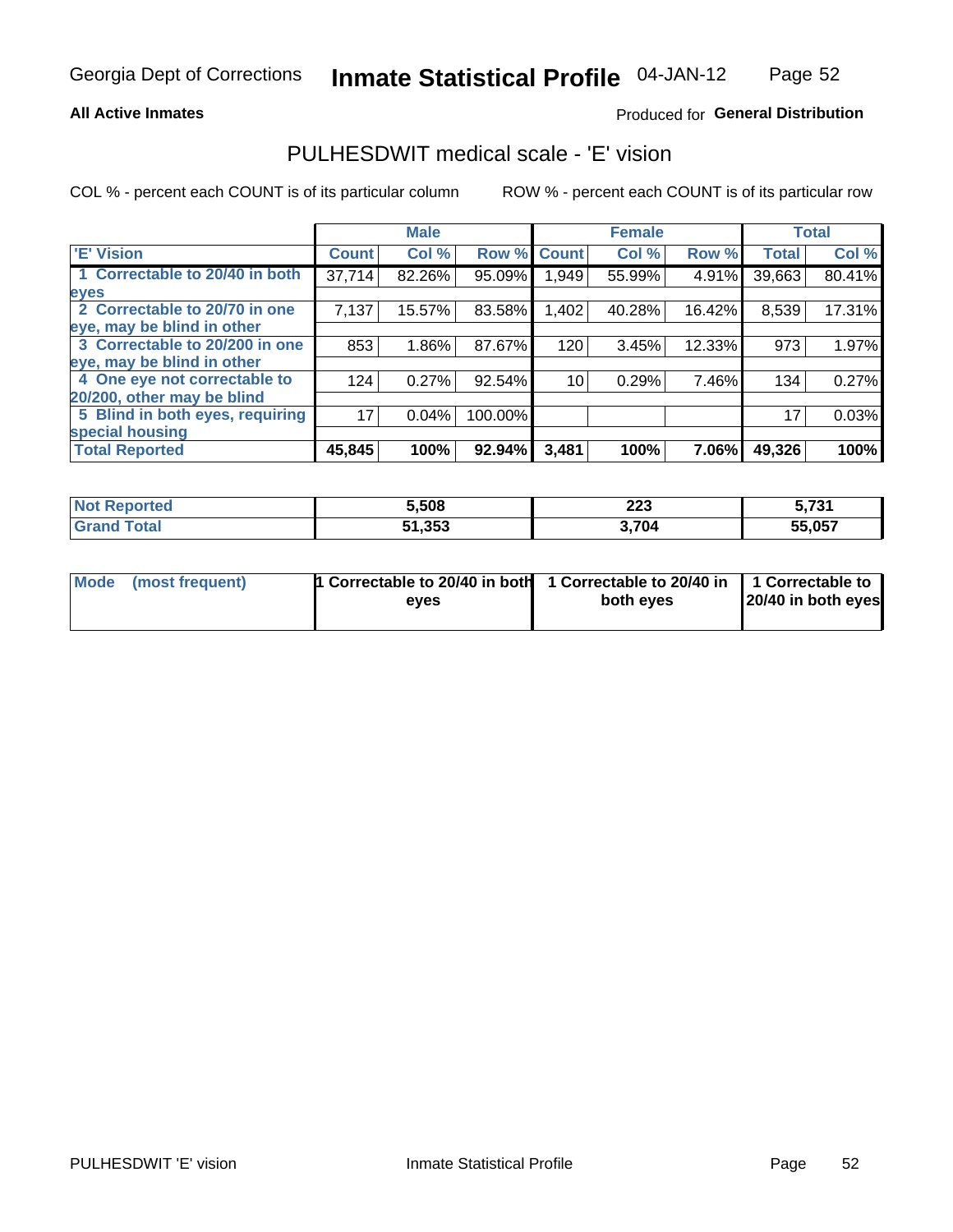### **All Active Inmates**

## Produced for General Distribution

## PULHESDWIT medical scale - 'S' pSychiatric

COL % - percent each COUNT is of its particular column

|                                        |              | <b>Male</b> |         |             | <b>Female</b> |        |              | <b>Total</b> |
|----------------------------------------|--------------|-------------|---------|-------------|---------------|--------|--------------|--------------|
| 'S' pSychiatric                        | <b>Count</b> | Col %       |         | Row % Count | Col %         | Row %  | <b>Total</b> | Col %        |
| 1 No impairment or disorders           | 39,926       | 86.09%      | 95.30%  | .968        | 57.31%        | 4.70%  | 41,894       | 84.10%       |
| 2 Stable, or in remission, or          | 4,949        | 10.67%      | 77.40%  | 1,445       | 42.08%        | 22.60% | 6,394        | 12.84%       |
| mild impairment or retardation         |              |             |         |             |               |        |              |              |
| 3 Requires moderate inpatient          | 1,241        | 2.68%       | 98.81%  | 15          | 0.44%         | 1.19%  | 1,256        | 2.52%        |
| treatment                              |              |             |         |             |               |        |              |              |
| 4 Requires intensive inpatient         | 241          | 0.52%       | 97.57%  | 6           | 0.17%         | 2.43%  | 247          | 0.50%        |
| treatment                              |              |             |         |             |               |        |              |              |
| <b>5 Requires Crisis Stabilization</b> | 21           | 0.05%       | 100.00% |             |               |        | 21           | 0.04%        |
| Unit (CSU) inpatient care              |              |             |         |             |               |        |              |              |
| <b>Total Reported</b>                  | 46,378       | 100%        | 93.11%  | 3,434       | 100%          | 6.89%  | 49,812       | 100%         |

| <b>Not Reported</b> | <b>075</b><br>י וע. | 270   | 5,245  |
|---------------------|---------------------|-------|--------|
| $\tau$ otal         | 51,353              | 3,704 | 55,057 |

| Mode<br>1 No impairment or disorders<br>(most frequent) | 1 No impairment or<br>disorders | 1 No impairment or<br>disorders |
|---------------------------------------------------------|---------------------------------|---------------------------------|
|---------------------------------------------------------|---------------------------------|---------------------------------|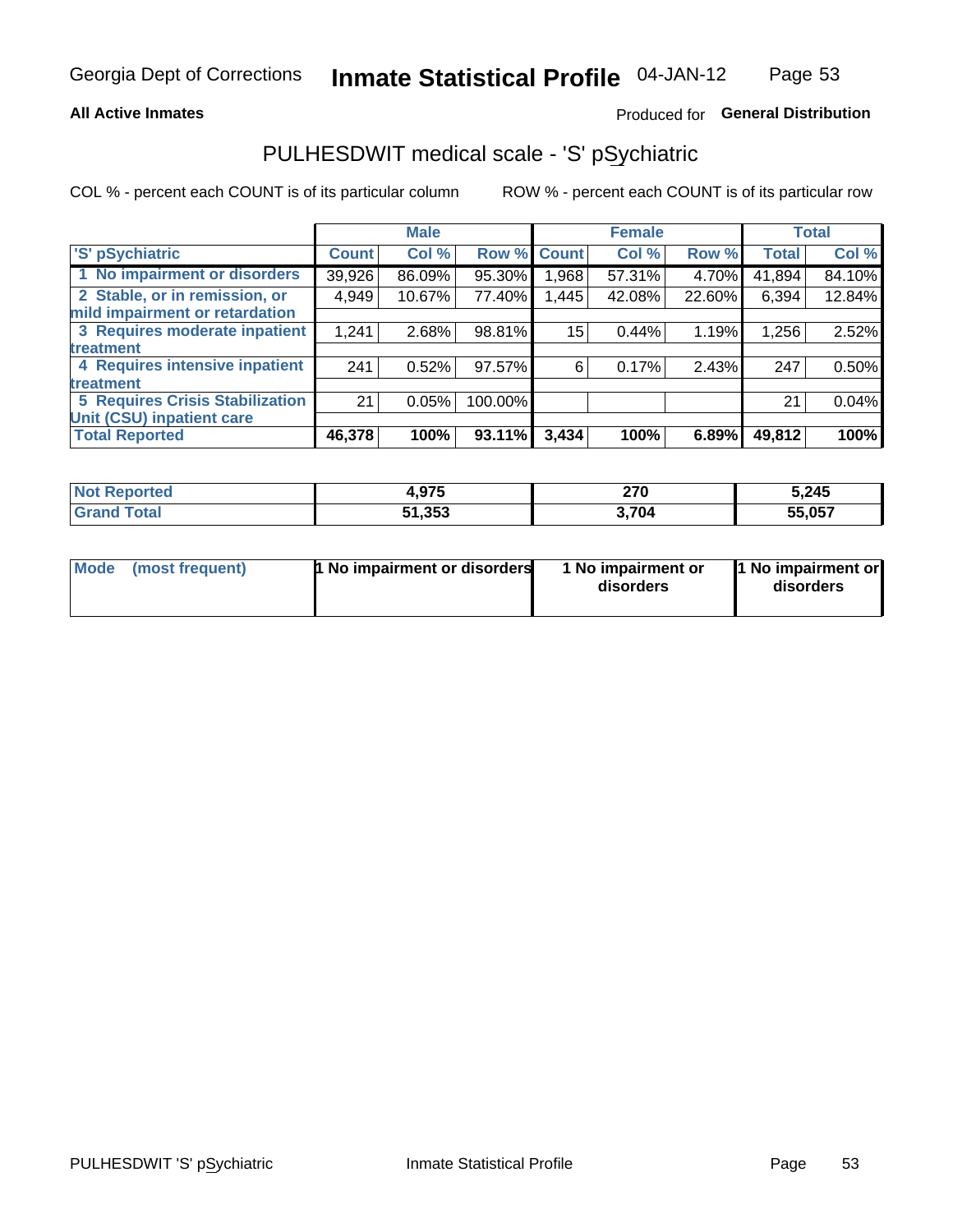### **All Active Inmates**

## Produced for General Distribution

## PULHESDWIT medical scale - 'D' dental

COL % - percent each COUNT is of its particular column

|                                 |              | <b>Male</b> |         |              | <b>Female</b> |       |              | <b>Total</b> |
|---------------------------------|--------------|-------------|---------|--------------|---------------|-------|--------------|--------------|
| <b>D'</b> Dental                | <b>Count</b> | Col %       | Row %   | <b>Count</b> | Col %         | Row % | <b>Total</b> | Col %        |
| 1 Minimal routine dental health | 22,469       | 50.93%      | 91.39%  | 2,117        | 61.52%        | 8.61% | 24,586       | 51.69%       |
| <b>needs</b>                    |              |             |         |              |               |       |              |              |
| 2 Moderate cavities and/or gum  | 15,658       | 35.49%      | 93.45%  | 1,097        | 31.88%        | 6.55% | 16,755       | 35.23%       |
| disease                         |              |             |         |              |               |       |              |              |
| 3 Extensive gum disease         | 5,977        | 13.55%      | 96.36%  | 226          | 6.57%         | 3.64% | 6,203        | 13.04%       |
| and/or widespread decay         |              |             |         |              |               |       |              |              |
| 4 Urgent need for dental        | 15           | 0.03%       | 93.75%  |              | 0.03%         | 6.25% | 16           | 0.03%        |
| <b>services</b>                 |              |             |         |              |               |       |              |              |
| 5 Life-threatening disease or   |              | 0.01%       | 100.00% |              |               |       |              | 0.01%        |
| extreme pain or infection       |              |             |         |              |               |       |              |              |
| <b>Total Reported</b>           | 44,120       | 100%        | 92.77%  | 3,441        | 100%          | 7.23% | 47,561       | 100%         |

| <b>Not Reported</b> | 7,233  | 263   | 7,496      |
|---------------------|--------|-------|------------|
| Гоtа                | 51,353 | 3,704 | 55.057<br> |

| 1 Minimal routine dental<br>Mode<br>(most frequent)<br>health needs | 1 Minimal routine dental 1 Minimal routine<br>health needs | dental health<br>needs |
|---------------------------------------------------------------------|------------------------------------------------------------|------------------------|
|---------------------------------------------------------------------|------------------------------------------------------------|------------------------|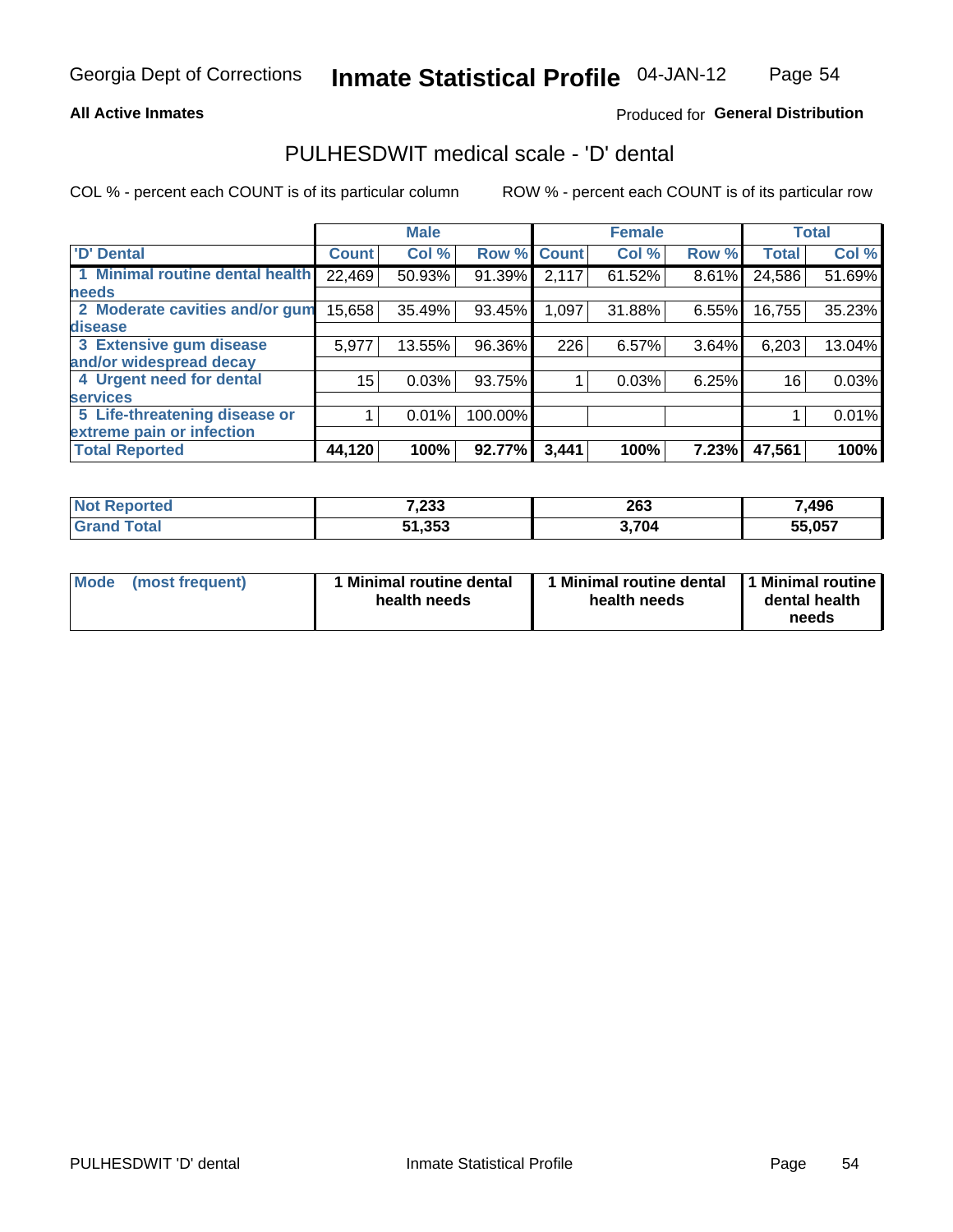### **All Active Inmates**

## Produced for General Distribution

## PULHESDWIT medical scale - 'W' work ability

COL % - percent each COUNT is of its particular column

|                                 |              | <b>Male</b> |        |             | <b>Female</b> |       |              | <b>Total</b> |
|---------------------------------|--------------|-------------|--------|-------------|---------------|-------|--------------|--------------|
| 'W' work ability                | <b>Count</b> | Col %       |        | Row % Count | Col %         | Row % | <b>Total</b> | Col %        |
| 1 Unrestricted work or activity | 38,782       | 83.06%      | 93.33% | 2,770       | 79.48%        | 6.67% | 41,552       | 82.81%       |
| 2 Minor restrictions on type of | 6,251        | 13.39%      | 91.07% | 613         | 17.59%        | 8.93% | 6,864        | 13.68%       |
| <b>work</b>                     |              |             |        |             |               |       |              |              |
| 3 Moderate restrictions on type | 1,082        | 2.32%       | 95.50% | 51          | 1.46%         | 4.50% | 1,133        | 2.26%        |
| lof work                        |              |             |        |             |               |       |              |              |
| 4 Major restrictions on type of | 388          | 0.83%       | 90.87% | 39          | 1.12%         | 9.13% | 427          | 0.85%        |
| <b>work</b>                     |              |             |        |             |               |       |              |              |
| 5 Cannot work under any         | 189          | 0.40%       | 94.03% | 12          | 0.34%         | 5.97% | 201          | 0.40%        |
| <b>circumstances</b>            |              |             |        |             |               |       |              |              |
| <b>Total Reported</b>           | 46,692       | 100%        | 93.05% | 3,485       | 100%          | 6.95% | 50,177       | 100%         |

| <b>Enorted</b><br>NO1 | .661   | <b>210</b><br>213<br>$\sim$         | 1,880  |
|-----------------------|--------|-------------------------------------|--------|
| <b>Total</b>          | 51,353 | $^{\backprime}$ 704 $^{\backprime}$ | 55,057 |

| Mode            | 1 Unrestricted work or | 1 Unrestricted work or | 1 Unrestricted   |
|-----------------|------------------------|------------------------|------------------|
| (most frequent) | activity               | activity               | work or activity |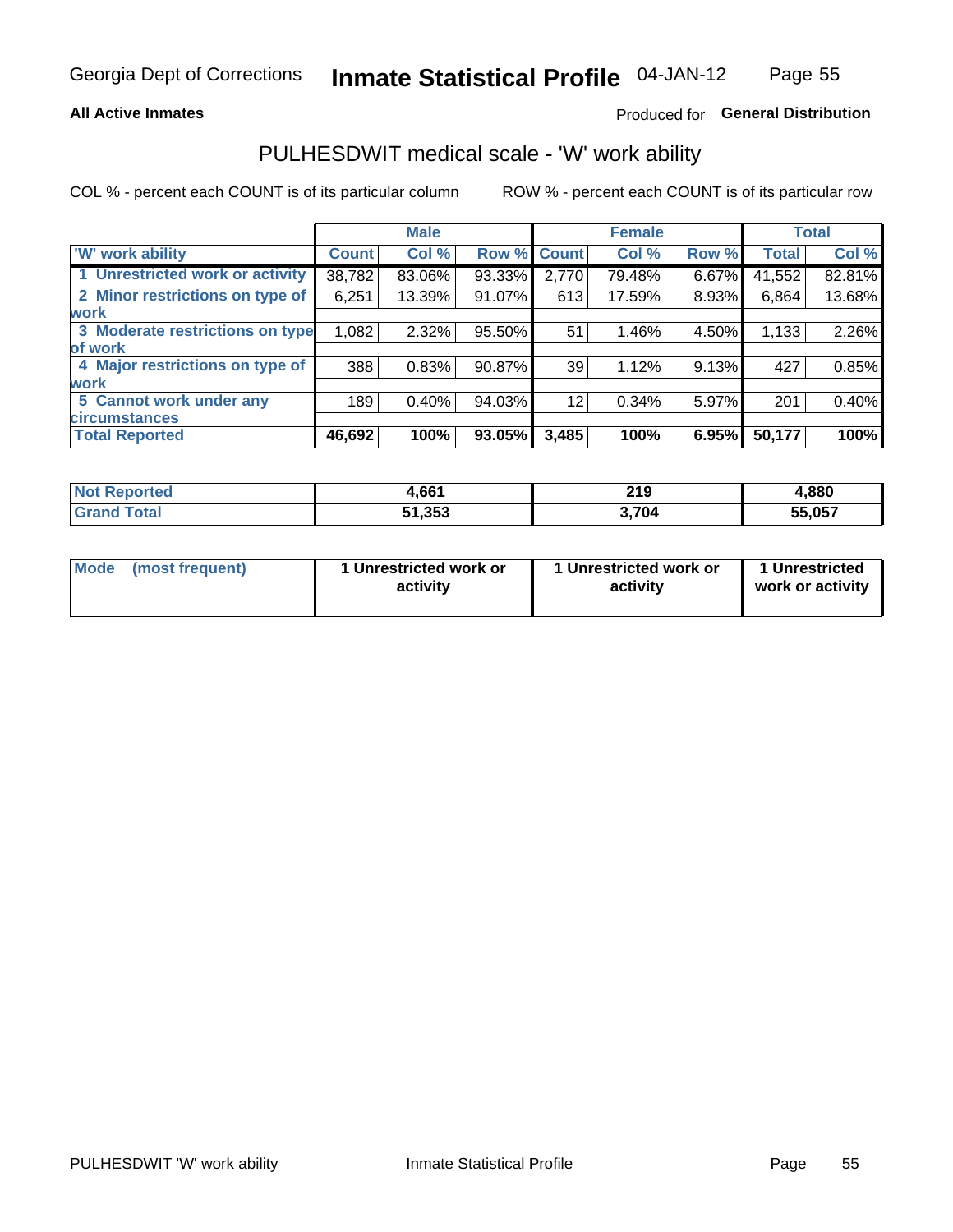### **All Active Inmates**

## Produced for General Distribution

## PULHESDWIT medical scale - 'I' impairment

COL % - percent each COUNT is of its particular column

|                                   |              | <b>Male</b> |             |       | <b>Female</b> |        | <b>Total</b> |        |
|-----------------------------------|--------------|-------------|-------------|-------|---------------|--------|--------------|--------|
| <b>T' Impairment</b>              | <b>Count</b> | Col %       | Row % Count |       | Col %         | Row %  | <b>Total</b> | Col %  |
| 1 No impairments or               | 46,394       | 99.40%      | 93.08%      | 3,451 | 99.11%        | 6.92%  | 49,845       | 99.38% |
| disabilities                      |              |             |             |       |               |        |              |        |
| 2 Wheelchair-bound but            | 198          | 0.42%       | 88.79%      | 25    | 0.72%         | 11.21% | 223          | 0.44%  |
| otherwise OK                      |              |             |             |       |               |        |              |        |
| <b>3 Needs low-level Assisted</b> | 35           | 0.07%       | 92.11%      | 3     | 0.09%         | 7.89%  | 38           | 0.08%  |
| Living (level I)                  |              |             |             |       |               |        |              |        |
| 4 Needs moderate Assisted         | 6            | 0.01%       | 100.00%     |       |               |        | 6            | 0.01%  |
| Living (level II)                 |              |             |             |       |               |        |              |        |
| <b>5 Needs maximal Assisted</b>   | 41           | 0.09%       | 93.18%      | 3     | 0.09%         | 6.82%  | 44           | 0.09%  |
| <b>Living (level III)</b>         |              |             |             |       |               |        |              |        |
| <b>Total Reported</b>             | 46,674       | 100%        | 93.06%      | 3,482 | 100%          | 6.94%  | 50,156       | 100%   |

| Reported<br>NO    | <b>670</b><br>1.V / J | ິດດດ<br>ZZZ | 4,901  |
|-------------------|-----------------------|-------------|--------|
| <sup>-</sup> otal | 51,353                | .704        | 55,057 |

| Mode | (most frequent) | 1 No impairments or<br>disabilities | 1 No impairments or<br>disabilities | 1 No impairments<br>or disabilities |
|------|-----------------|-------------------------------------|-------------------------------------|-------------------------------------|
|------|-----------------|-------------------------------------|-------------------------------------|-------------------------------------|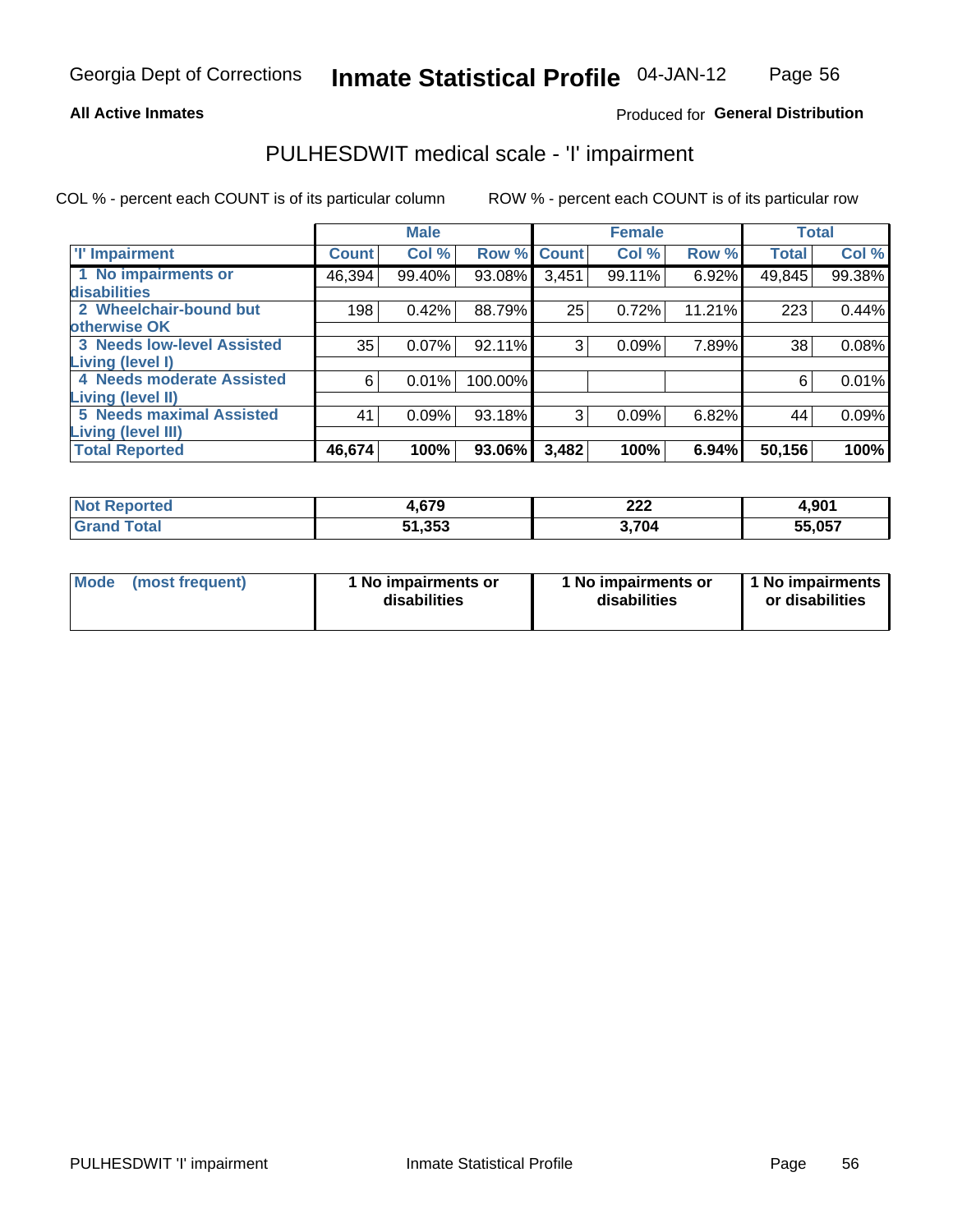## **All Active Inmates**

## Produced fo General Distribution

## PULHESDWIT medical scale - 'T' transportability

COL % - percent each COUNT is of its particular column

|                              |              | <b>Male</b> |         |              | <b>Female</b> |        |              | <b>Total</b> |
|------------------------------|--------------|-------------|---------|--------------|---------------|--------|--------------|--------------|
| <b>T' Transportability</b>   | <b>Count</b> | Col %       | Row %   | <b>Count</b> | Col %         | Row %  | <b>Total</b> | Col %        |
| 1 Can be transported in any  | 46,499       | 99.57%      | 93.07%  | 3,460        | 99.68%        | 6.93%  | 49,959       | 99.58%       |
| ordinary approved vehicle    |              |             |         |              |               |        |              |              |
| 2 Wheelchair-bound, not      | 58           | 0.12%       | 89.23%  | 7            | 0.20%         | 10.77% | 65           | 0.13%        |
| needing special vehicle      |              |             |         |              |               |        |              |              |
| 3 Wheelchair-bound, requires | 13           | 0.03%       | 100.00% |              |               |        | 13           | 0.03%        |
| special vehicle              |              |             |         |              |               |        |              |              |
| 4 Needs specially-equipped   | 5            | 0.01%       | 100.00% |              |               |        | 5            | 0.01%        |
| medical vehicle              |              |             |         |              |               |        |              |              |
| <b>5 Requires ambulance</b>  | 124          | 0.27%       | 96.88%  | 4            | 0.12%         | 3.13%  | 128          | 0.26%        |
| transport                    |              |             |         |              |               |        |              |              |
| <b>Total Reported</b>        | 46,699       | 100%        | 93.08%  | 3,471        | 100%          | 6.92%  | 50,170       | 100.0%       |

| <b>Not</b><br>Reported | 4,654  | 233   | 4,887  |
|------------------------|--------|-------|--------|
| Total                  | 51,353 | 3,704 | 55,057 |

|  | Mode (most frequent) | 1 Can be transported in any 1 Can be transported in any<br>ordinary approved vehicle   ordinary approved vehicle   transported in any |  | 1 Can be<br>  ordinary approved  <br>vehicle |
|--|----------------------|---------------------------------------------------------------------------------------------------------------------------------------|--|----------------------------------------------|
|--|----------------------|---------------------------------------------------------------------------------------------------------------------------------------|--|----------------------------------------------|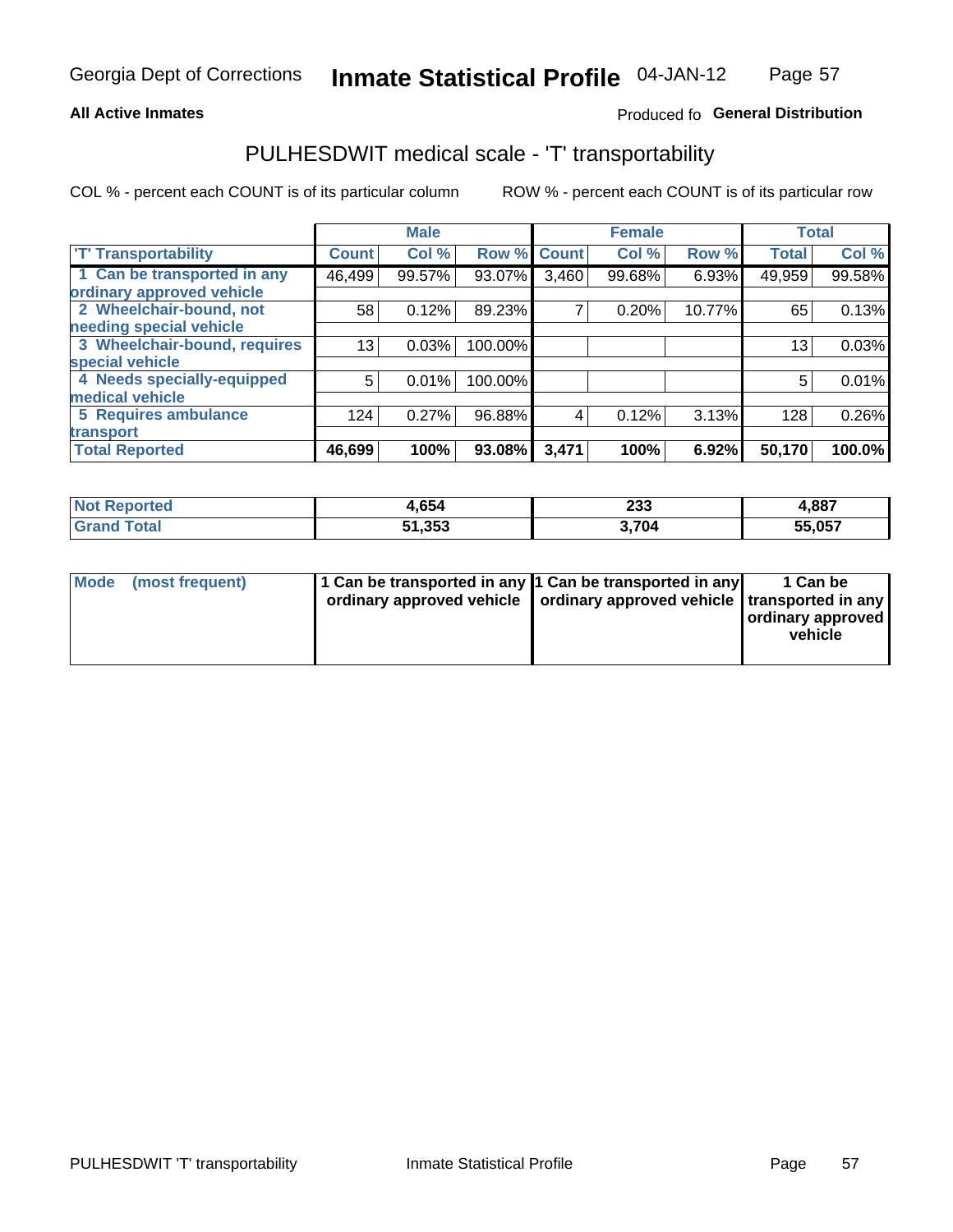## **All Active Inmates**

## Produced for General Distribution

## Criminality in family, self-reported

COL % - percent each COUNT is of its particular column

|                              |              | <b>Male</b> |           |              | <b>Female</b> |          |                   | Total  |
|------------------------------|--------------|-------------|-----------|--------------|---------------|----------|-------------------|--------|
| <b>Criminality In Family</b> | <b>Count</b> | Col%        | Row %     | <b>Count</b> | Col %         | Row %    | <b>Total</b>      | Col %  |
| Yes, criminality in family   | 6.003        | $22.31\%$   | $93.17\%$ | 440          | 40.00%        | $6.83\%$ | 6,443             | 23.01% |
| No criminality in family     | 20.903       | 77.69%      | 96.94%    | 660          | 60.00%        |          | 3.06% 21,563      | 76.99% |
| <b>Total Reported</b>        | 26,906       | 100%        | 96.07%    | 1,100        | 100%          |          | $3.93\%$   28,006 | 100%   |

| <b>Not</b><br>Reported | 24,447 | 2,604 | 27,051 |
|------------------------|--------|-------|--------|
| `otal                  | 51,353 | ,704  | 55.057 |

|  | Mode (most frequent) | No criminality in family | No criminality in family | No criminality in<br>family |
|--|----------------------|--------------------------|--------------------------|-----------------------------|
|--|----------------------|--------------------------|--------------------------|-----------------------------|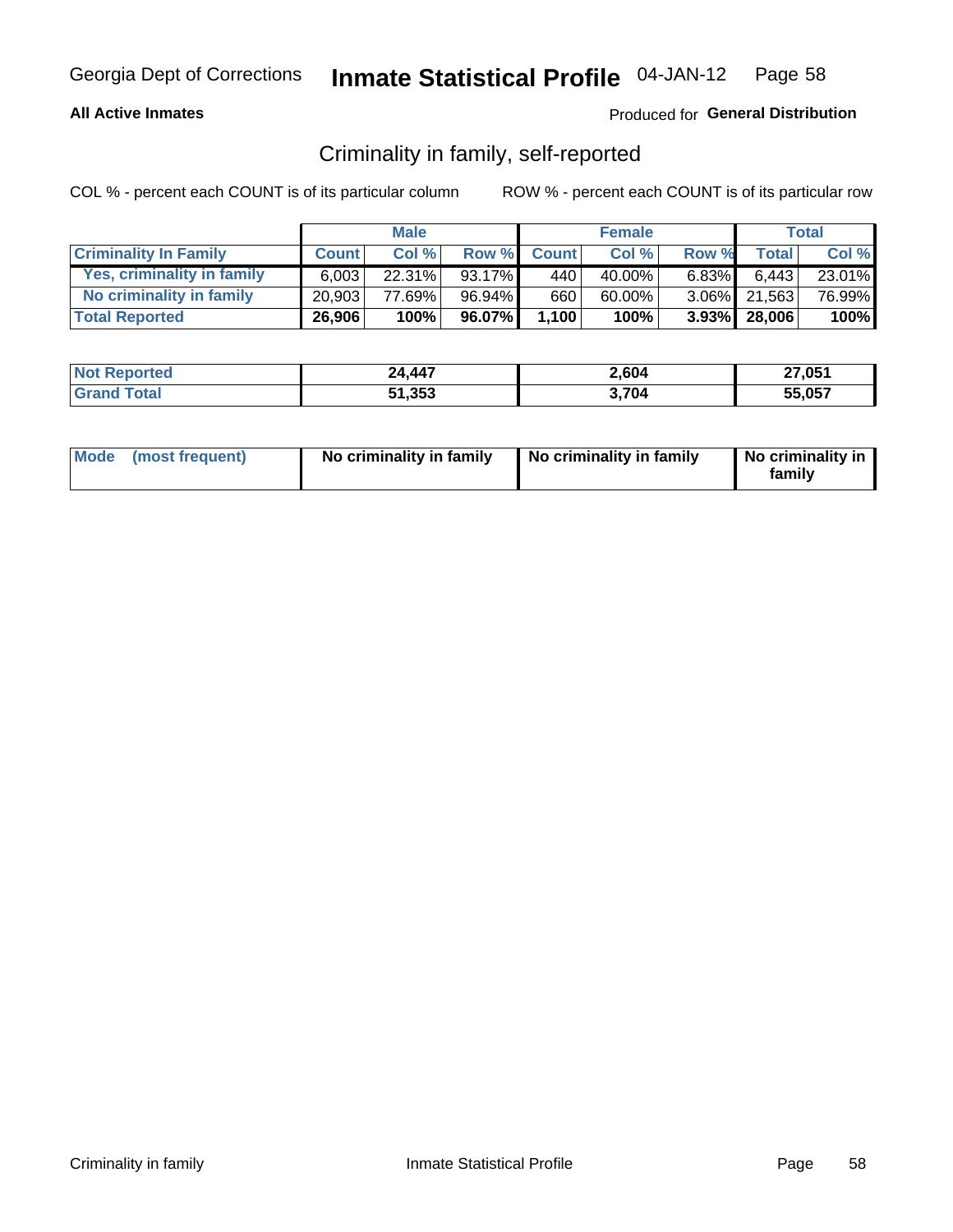## **All Active Inmates**

## Produced for General Distribution

## Alcoholism in family, self-reported

COL % - percent each COUNT is of its particular column

|                             |              | <b>Male</b> |        |              | <b>Female</b> |          |                   | Total  |
|-----------------------------|--------------|-------------|--------|--------------|---------------|----------|-------------------|--------|
| <b>Alcoholism In Family</b> | <b>Count</b> | Col %       | Row %  | <b>Count</b> | Col %         | Row %    | <b>Total</b>      | Col %  |
| Yes, alcoholism in family   | 3.770        | $14.01\%$   | 93.36% | 268          | 24.36%        | $6.64\%$ | 4.038             | 14.42% |
| No alcoholism in family     | 23,136       | 85.99%      | 96.53% | 832          | 75.64%        |          | 3.47% 23,968      | 85.58% |
| <b>Total Reported</b>       | 26,906       | 100%        | 96.07% | 1,100        | 100%          |          | $3.93\%$   28,006 | 100%   |

| <b>Not</b><br>Reported | 24,447 | 2,604 | 27,051 |
|------------------------|--------|-------|--------|
| `otal                  | 51,353 | ,704  | 55.057 |

|  | Mode (most frequent) | No alcoholism in family | No alcoholism in family | No alcoholism in<br>family |
|--|----------------------|-------------------------|-------------------------|----------------------------|
|--|----------------------|-------------------------|-------------------------|----------------------------|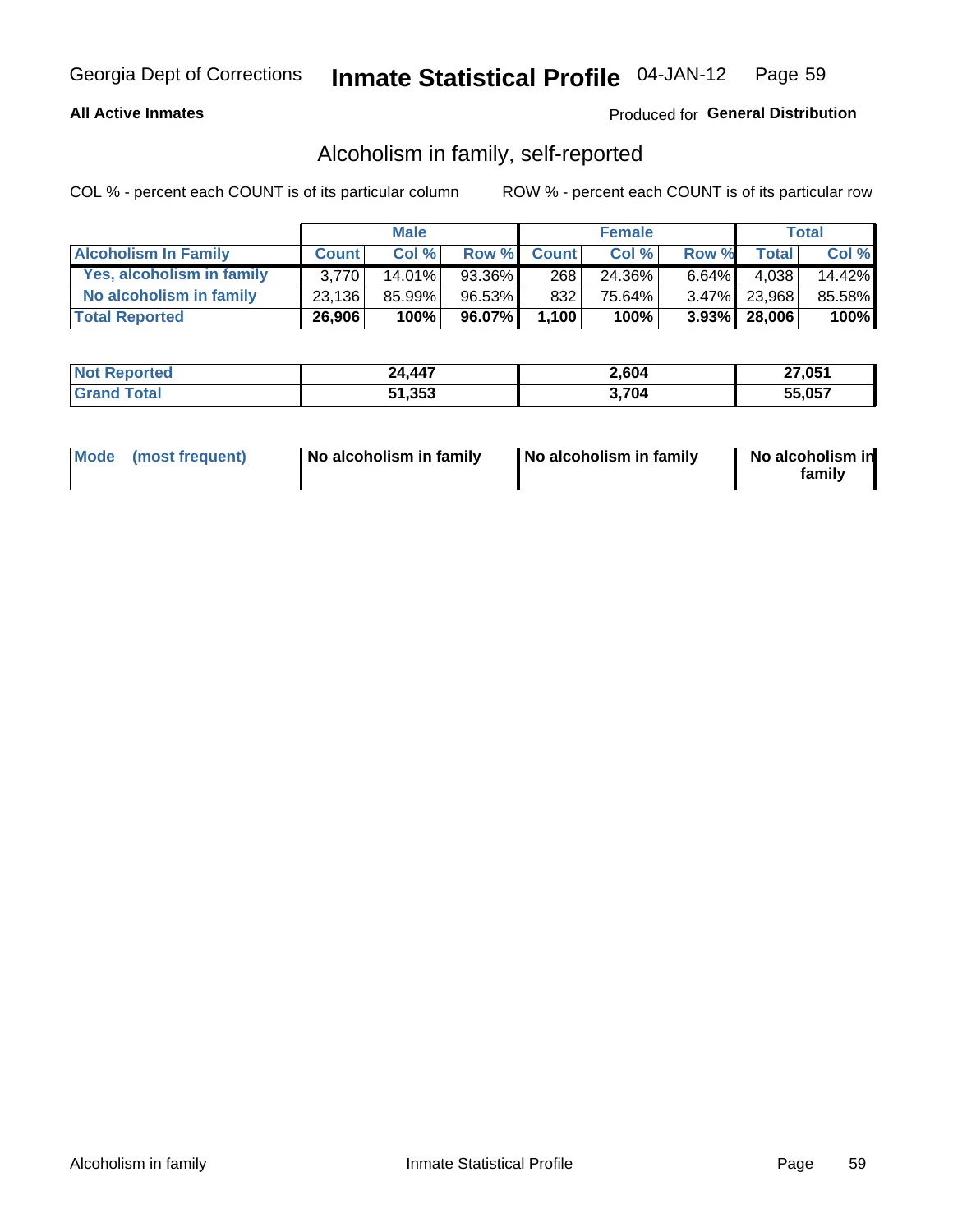## **All Active Inmates**

## Produced for General Distribution

## Drug abuse in family, self-reported

COL % - percent each COUNT is of its particular column

|                           |              | <b>Male</b> |        |              | <b>Female</b> |           |                   | Total     |
|---------------------------|--------------|-------------|--------|--------------|---------------|-----------|-------------------|-----------|
| Drug Abuse In Family      | <b>Count</b> | Col%        | Row %  | <b>Count</b> | Col%          | Row %     | <b>Total</b>      | Col %     |
| Yes, drug abuse in family | 2.119        | 7.88%       | 89.52% | 248          | 22.55%        | $10.48\%$ | 2,367             | $8.45\%$  |
| No drug abuse in family   | 24.787       | 92.12%      | 96.68% | 852          | 77.45%        | $3.32\%$  | 25,639            | $91.55\%$ |
| <b>Total Reported</b>     | 26,906       | 100%        | 96.07% | 1,100        | 100%          |           | $3.93\%$   28,006 | $100\%$   |

| <b>Not Reported</b>      | 24,447 | 2,604 | 27,051 |
|--------------------------|--------|-------|--------|
| <b>∣Grand T</b><br>Total | 51,353 | ,704  | 55.057 |

|  | Mode (most frequent) | No drug abuse in family | No drug abuse in family | No drug abuse in<br>familv |
|--|----------------------|-------------------------|-------------------------|----------------------------|
|--|----------------------|-------------------------|-------------------------|----------------------------|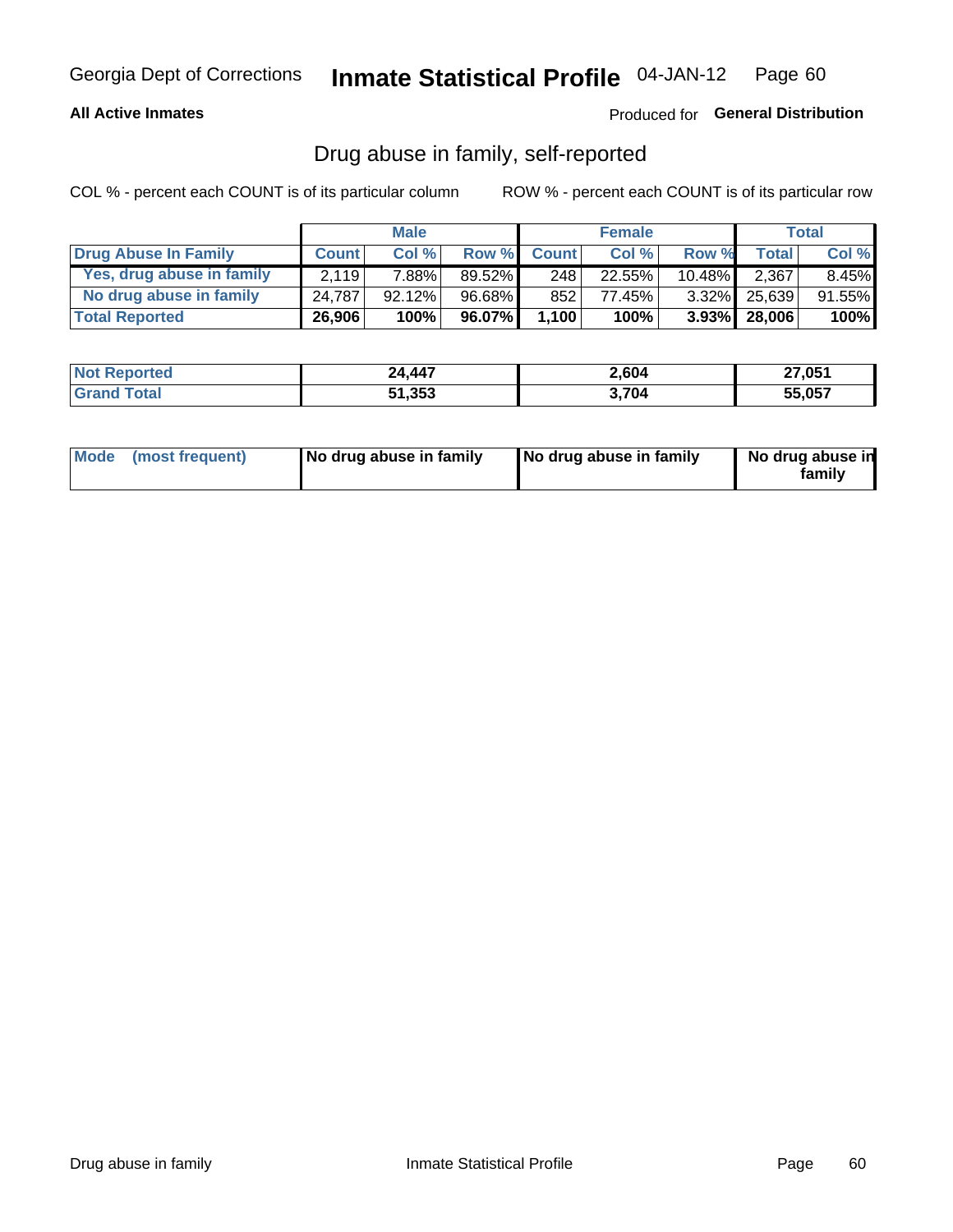### **All Active Inmates**

## Produced for General Distribution

## Subjected to frequent beatings, self-reported

COL % - percent each COUNT is of its particular column

|                                   |              | <b>Male</b> |        |              | <b>Female</b> |          |              | Total  |
|-----------------------------------|--------------|-------------|--------|--------------|---------------|----------|--------------|--------|
| <b>Frequent beatings</b>          | <b>Count</b> | Col %       | Row %  | <b>Count</b> | Col %         | Row %    | <b>Total</b> | Col%   |
| <b>Yes, subjected to frequent</b> | 1,192        | 4.43%       | 86.82% | 181          | 16.45%        | 13.18%   | 1,373        | 4.90%  |
| beatings                          |              |             |        |              |               |          |              |        |
| Not subjected to frequent         | 25,714       | 95.57%      | 96.55% | 919          | 83.55%        | $3.45\%$ | 26,633       | 95.10% |
| beatings                          |              |             |        |              |               |          |              |        |
| <b>Total Reported</b>             | 26,906       | 100%        | 96.07% | 1,100        | 100%          | $3.93\%$ | 28,006       | 100%   |

| 'Not<br>Reported | 24,447 | 2,604 | 27,051 |
|------------------|--------|-------|--------|
| <b>Total</b>     | 51,353 | 3,704 | 55,057 |

| (most frequent)<br>Not subjected to frequent<br><b>Mode</b><br>beatings | Not subjected to frequent   Not subjected to<br>beatings | <b>frequent beatings</b> |
|-------------------------------------------------------------------------|----------------------------------------------------------|--------------------------|
|-------------------------------------------------------------------------|----------------------------------------------------------|--------------------------|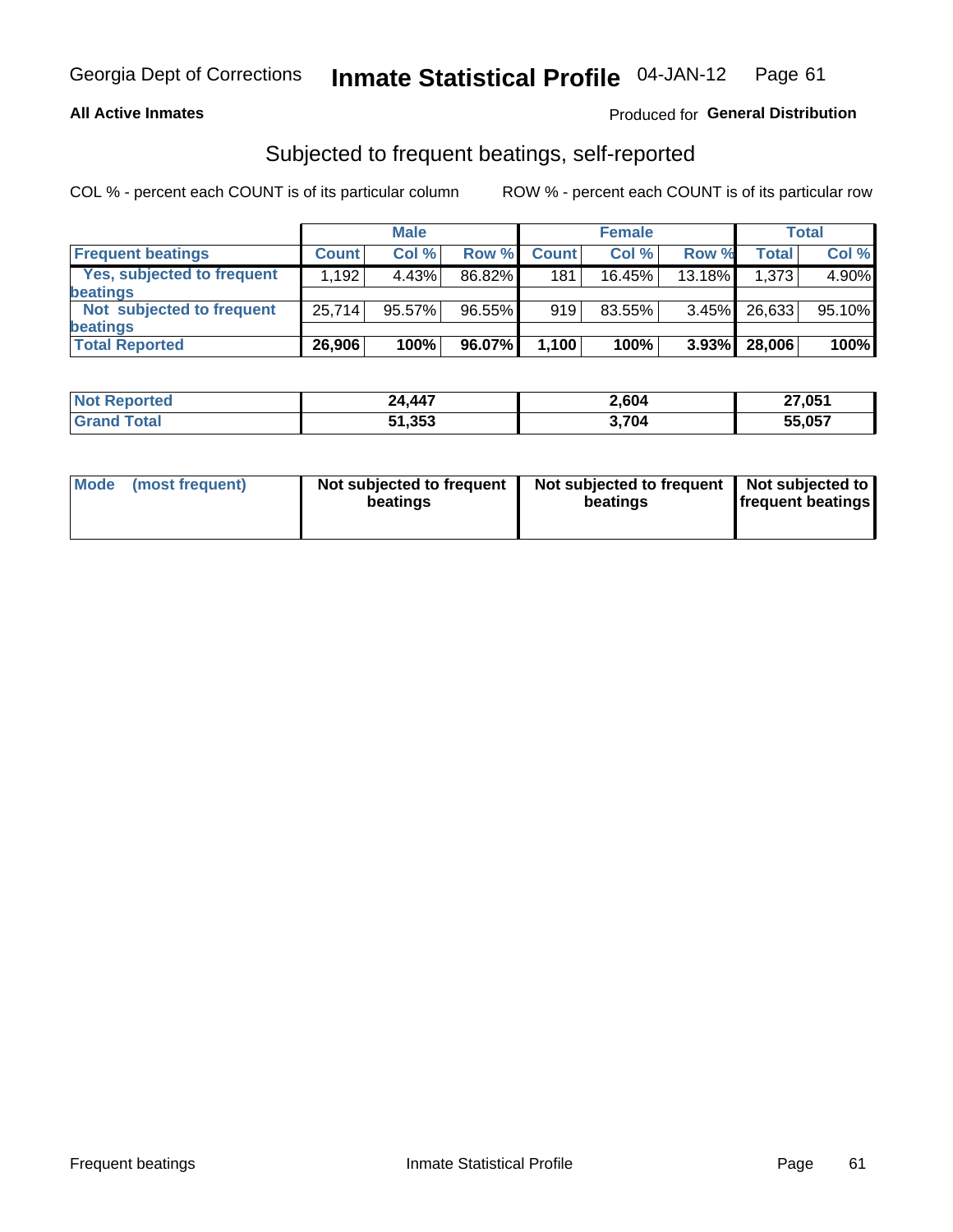### **All Active Inmates**

## Produced for General Distribution

## Father absent during inmate's childhood

COL % - percent each COUNT is of its particular column

|                           |              | <b>Male</b> |        |              | <b>Female</b> |          |                 | Total  |
|---------------------------|--------------|-------------|--------|--------------|---------------|----------|-----------------|--------|
| <b>Father Absent</b>      | <b>Count</b> | Col%        | Row %  | <b>Count</b> | Col %         | Row %    | <b>Total</b>    | Col %  |
| Yes, father was absent    | 12.685       | 47.15%      | 96.88% | 408          | 37.09%        | $3.12\%$ | 13,093          | 46.75% |
| No, father was not absent | 14.221       | 52.85%      | 95.36% | 692          | 62.91%        | $4.64\%$ | 14.913          | 53.25% |
| <b>Total Reported</b>     | 26,906       | 100%        | 96.07% | 1,100        | 100%          |          | $3.93\%$ 28,006 | 100%   |

| <b>Not Reported</b> | 24,447 | 2,604 | 27,051 |
|---------------------|--------|-------|--------|
| <b>Srand Total</b>  | 51,353 | 3,704 | 55,057 |

|  | Mode (most frequent) | No, father was not absent No, father was not absent |  | No, father was not<br>absent |
|--|----------------------|-----------------------------------------------------|--|------------------------------|
|--|----------------------|-----------------------------------------------------|--|------------------------------|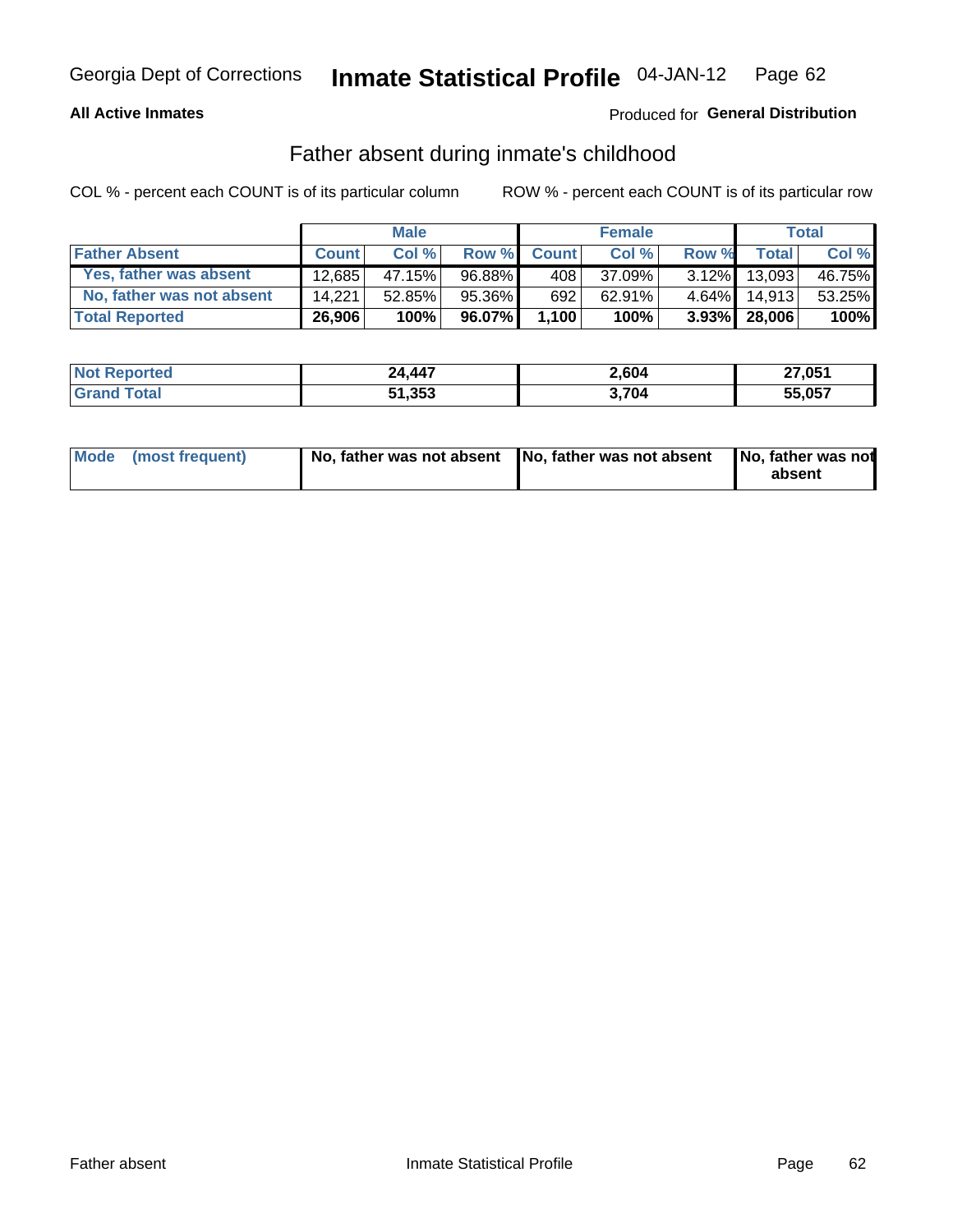## **All Active Inmates**

## Produced for General Distribution

## Mother absent during inmate's childhood

COL % - percent each COUNT is of its particular column

|                           |              | <b>Male</b> |           |              | <b>Female</b> |          |                   | Total  |
|---------------------------|--------------|-------------|-----------|--------------|---------------|----------|-------------------|--------|
| <b>Mother Absent</b>      | <b>Count</b> | Col%        | Row %     | <b>Count</b> | Col %         | Row %    | <b>Total</b>      | Col %  |
| Yes, mother was absent    | 3.349        | 12.45%      | $95.99\%$ | 140          | 12.73%        | $4.01\%$ | 3,489             | 12.46% |
| No, mother was not absent | 23,557       | 87.55%      | 96.08%    | 960          | 87.27%        | $3.92\%$ | 24.517            | 87.54% |
| <b>Total Reported</b>     | 26,906       | 100%        | 96.07%    | 1,100        | 100%          |          | $3.93\%$   28,006 | 100%   |

| <b>Not</b><br>Reported | 24,447 | 2,604 | 27,051 |
|------------------------|--------|-------|--------|
| `otal                  | 51,353 | ,704  | 55.057 |

| Mode (most frequent) | No, mother was not absent   No, mother was not absent   No, mother was | not absent |
|----------------------|------------------------------------------------------------------------|------------|
|                      |                                                                        |            |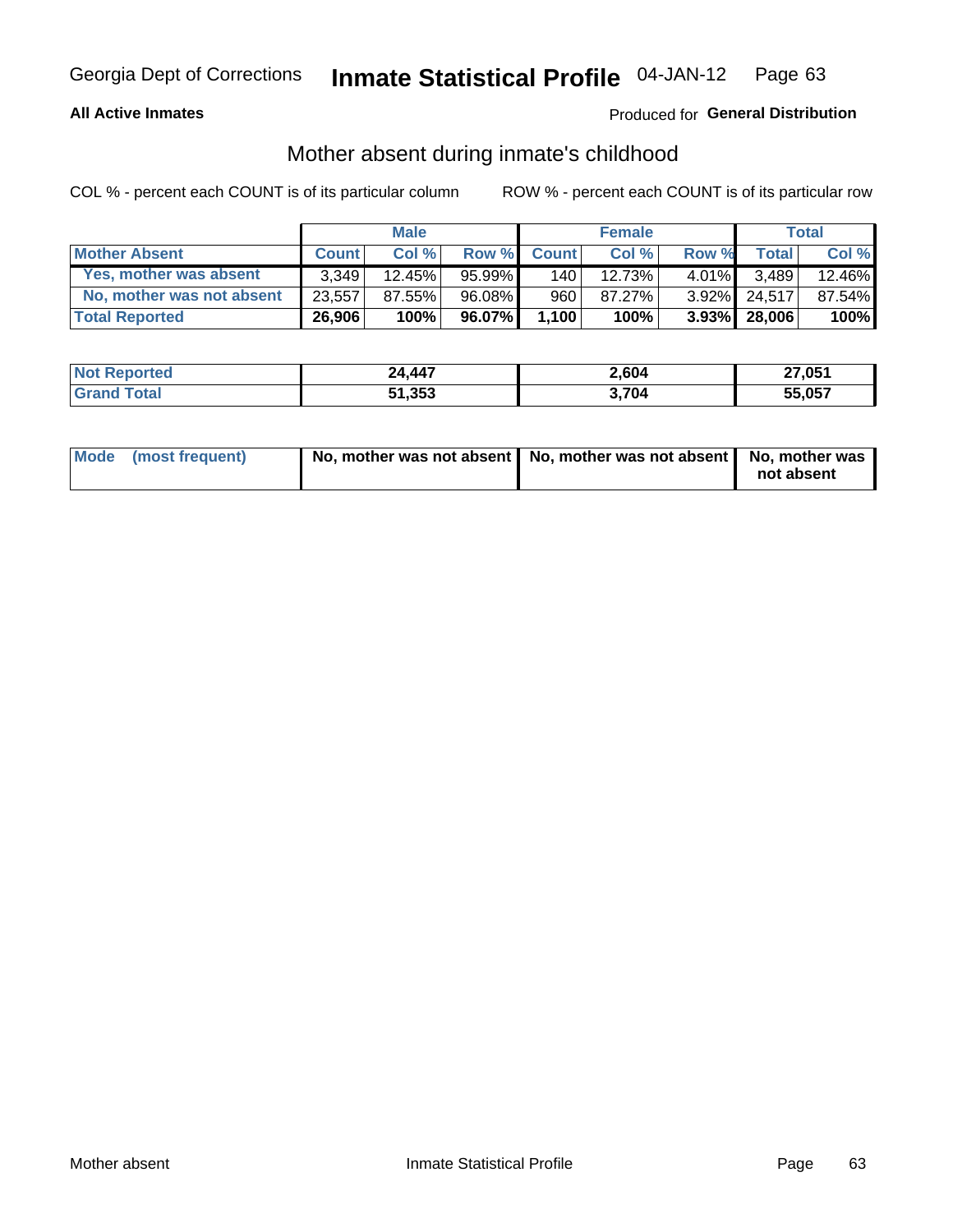## **All Active Inmates**

## Produced for General Distribution

## Inmate diagnosed as manipulative

COL % - percent each COUNT is of its particular column

|                       |              | <b>Male</b> |        |              | <b>Female</b> |          |              | Total  |
|-----------------------|--------------|-------------|--------|--------------|---------------|----------|--------------|--------|
| <b>Manipulative</b>   | <b>Count</b> | Col %       | Row %  | <b>Count</b> | Col%          | Row %    | <b>Total</b> | Col %  |
| Yes, manipulative     | 5.048        | 19.77%      | 99.61% | 20           | 1.82%         | 0.39%    | 5.068        | 19.03% |
| No, not manipulative  | 20.487       | 80.23%      | 95.00% | 1,078        | 98.18%        | $5.00\%$ | 21.565       | 80.97% |
| <b>Total Reported</b> | 25,535       | 100%        | 95.88% | 1,098        | 100%          | $4.12\%$ | 26,633       | 100%   |

| <b>Not Reported</b>      | 25,818 | 2,606 | 28,424 |
|--------------------------|--------|-------|--------|
| Total<br><b>∣Grand T</b> | 51,353 | 3,704 | 55,057 |

| Mode | (most frequent) | No, not manipulative | No, not manipulative | No. not<br><b>I</b> manipulative |
|------|-----------------|----------------------|----------------------|----------------------------------|
|------|-----------------|----------------------|----------------------|----------------------------------|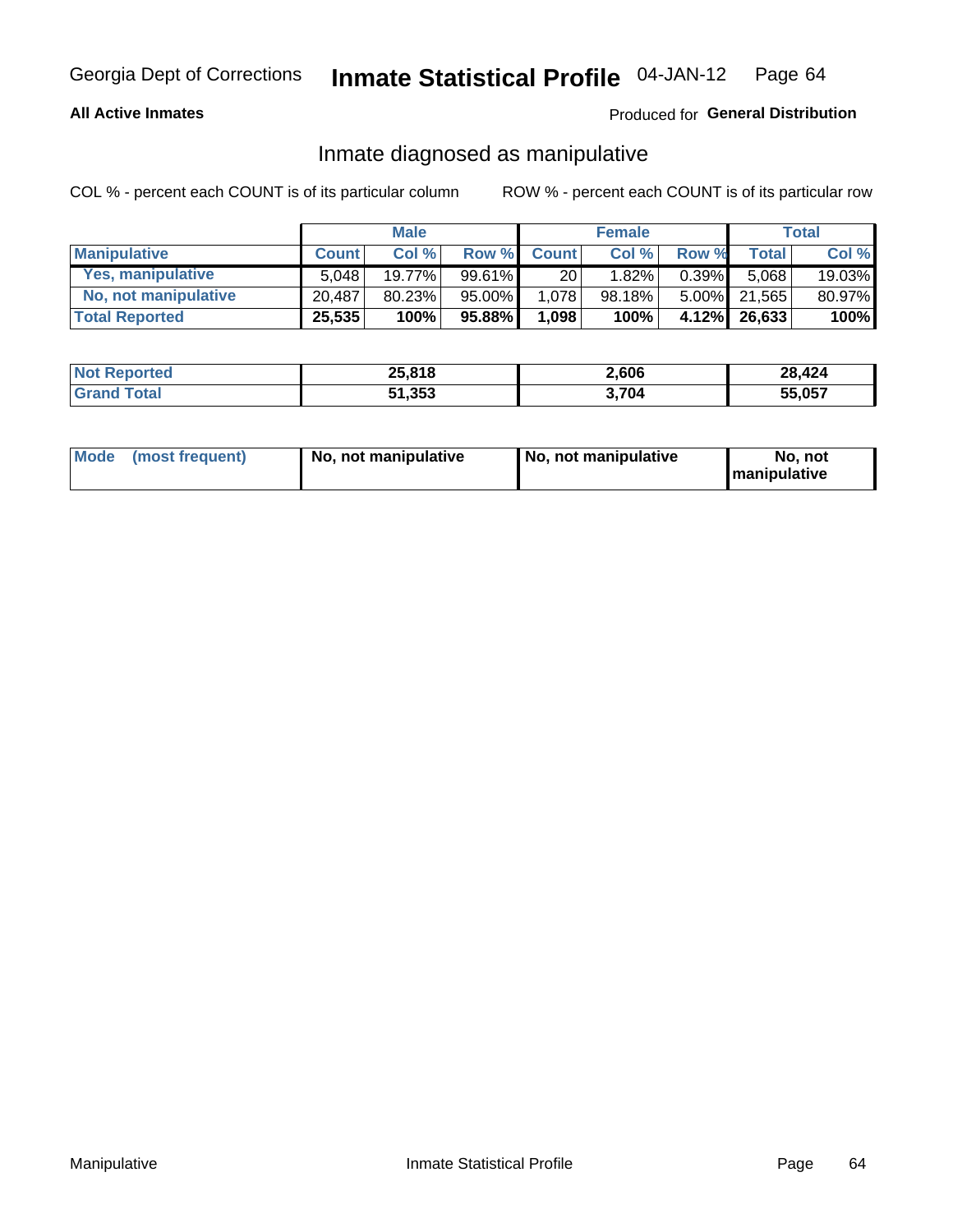### **All Active Inmates**

Produced for General Distribution

## Inmate diagnosed as assaultive

COL % - percent each COUNT is of its particular column

|                       |              | <b>Male</b> |        |              | <b>Female</b> |          |              | Total  |
|-----------------------|--------------|-------------|--------|--------------|---------------|----------|--------------|--------|
| <b>Assaultive</b>     | <b>Count</b> | Col%        | Row %  | <b>Count</b> | Col %         | Row %    | <b>Total</b> | Col %  |
| Yes, assaultive       | 13.733       | 53.78%      | 95.79% | 603          | 54.92%        | 4.21%    | 14,336       | 53.83% |
| No, not assaultive    | 11.802       | 46.22%      | 95.97% | 495          | 45.08%        | $4.03\%$ | 12,297       | 46.17% |
| <b>Total Reported</b> | 25,535       | 100%        | 95.88% | 1,098        | 100%          |          | 4.12% 26,633 | 100%   |

| <b>Not Reported</b> | 25,818 | 2,606 | 28,424 |
|---------------------|--------|-------|--------|
| <b>Cotal</b>        | 51,353 | ,704  | 55,057 |

| Mode<br>(most frequent) | Yes, assaultive | Yes, assaultive | <b>Yes, assaultive</b> |
|-------------------------|-----------------|-----------------|------------------------|
|-------------------------|-----------------|-----------------|------------------------|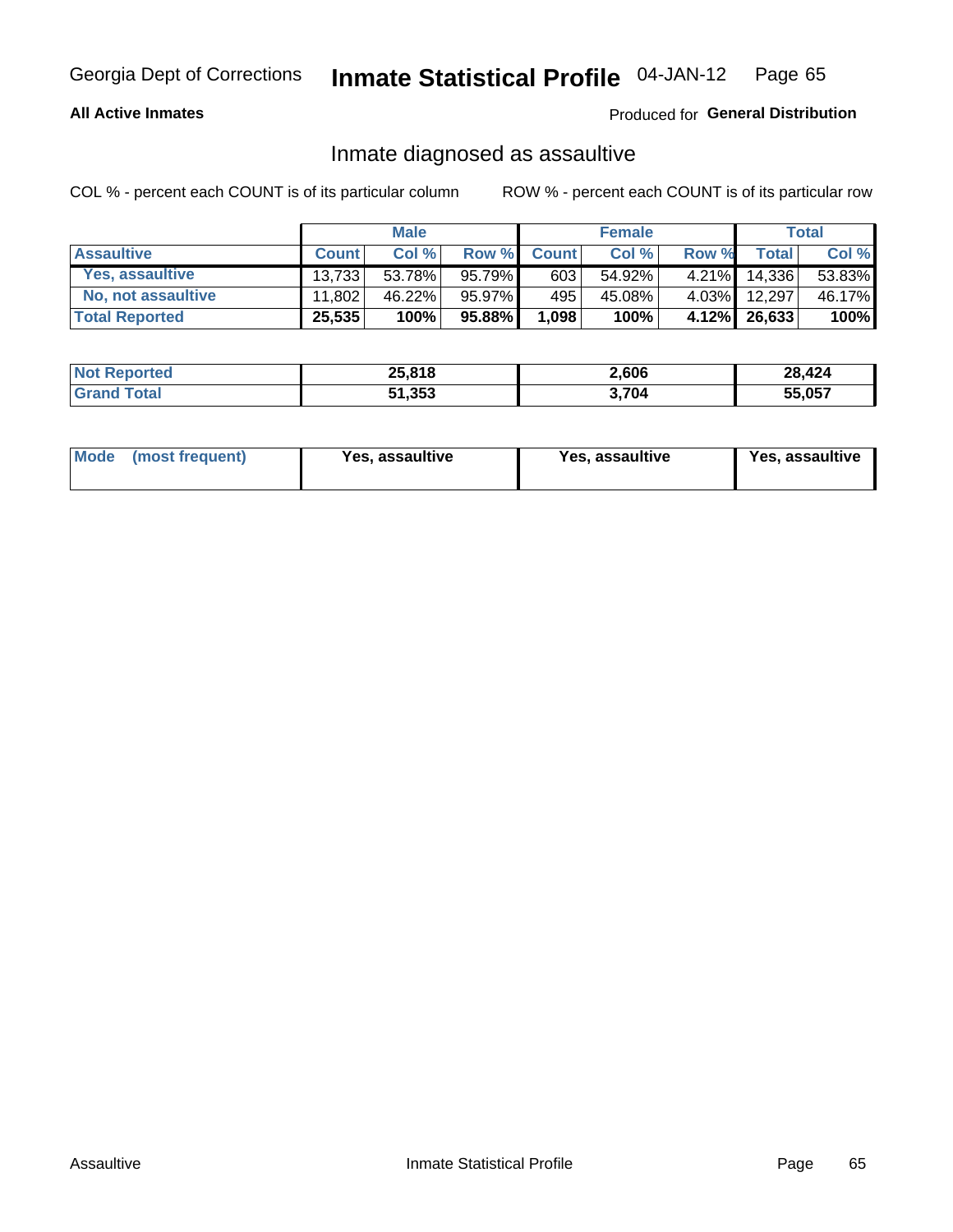#### Inmate Statistical Profile 04-JAN-12 Page 66

**All Active Inmates** 

## **Produced for General Distribution**

## Number of prior Georgia incarcerations

COL % - percent each COUNT is of its particular column

|                                       |              | <b>Male</b> |             |       | <b>Female</b> |       |        | <b>Total</b> |
|---------------------------------------|--------------|-------------|-------------|-------|---------------|-------|--------|--------------|
| <b>Num of Prior GA Incarcerations</b> | <b>Count</b> | Col %       | Row % Count |       | Col %         | Row % | Total  | Col %        |
| $\bf{0}$                              | 30,262       | 58.93%      | 91.90%      | 2,668 | 72.03%        | 8.10% | 32,930 | 59.81%       |
|                                       | 8,817        | 17.17%      | 94.92%      | 472   | 12.74%        | 5.08% | 9,289  | 16.87%       |
|                                       | 4,926        | 9.59%       | 95.10%      | 254   | 6.86%         | 4.90% | 5,180  | 9.41%        |
| 3                                     | 2,976        | 5.80%       | 96.22%      | 117   | 3.16%         | 3.78% | 3,093  | 5.62%        |
| 4                                     | 1,799        | 3.50%       | 95.39%      | 87    | 2.35%         | 4.61% | 1,886  | 3.43%        |
| 5                                     | 1,090        | 2.12%       | 96.63%      | 38    | 1.03%         | 3.37% | 1,128  | 2.05%        |
| <b>More Than 5</b>                    | 1,483        | 2.89%       | 95.62%      | 68    | 1.84%         | 4.38% | 1,551  | 2.82%        |
| <b>Total Reported</b>                 | 51,353       | 100%        | 93.27%      | 3,704 | 100.0%        | 6.73% | 55,057 | 100.0%       |

| eported<br>NO.       |        |       |        |
|----------------------|--------|-------|--------|
| <b>c</b> otal<br>Gr: | 51,353 | 3,704 | 55,057 |

| Mean (average)         | .99 | -04 | .97 |
|------------------------|-----|-----|-----|
| <b>Median (middle)</b> |     |     |     |
| Mode (most frequent)   |     |     |     |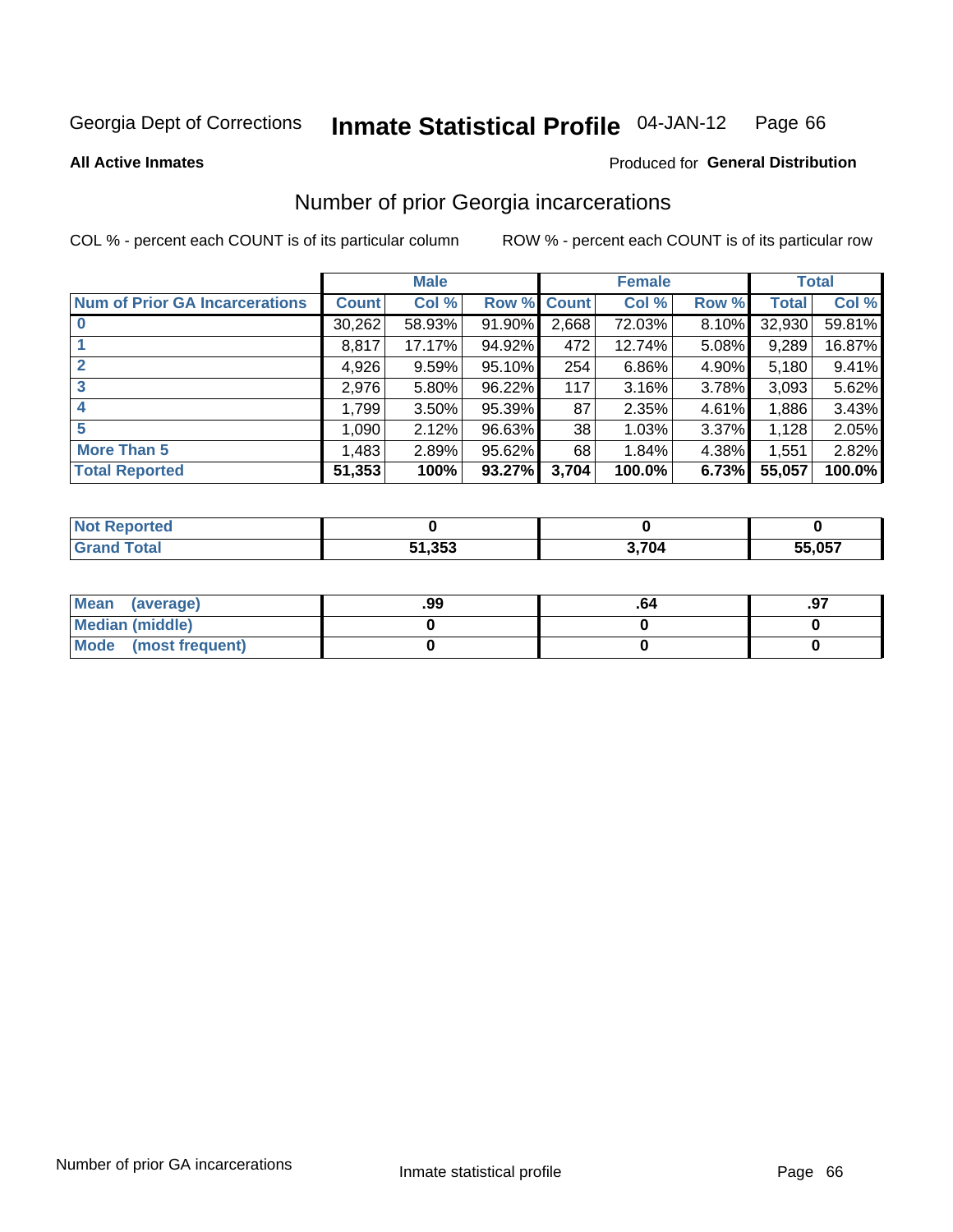#### **Inmate Statistical Profile 04-JAN-12** Page 67

**All Active Inmates** 

### Produced for General Distribution

## Prison sentence in years

COL % - percent each COUNT is of its particular column

ROW % - percent each COUNT is of its particular row

|                                 |              | <b>Male</b> |         |              | <b>Female</b> |        |              | <b>Total</b> |
|---------------------------------|--------------|-------------|---------|--------------|---------------|--------|--------------|--------------|
| <b>Prison Sentence In Years</b> | <b>Count</b> | Col %       | Row %   | <b>Count</b> | Col %         | Row %  | <b>Total</b> | Col %        |
| $0 - 1$                         | 1,969        | 3.83%       | 92.70%  | 155          | 4.18%         | 7.30%  | 2,124        | 3.86%        |
| $1.1 - 2$                       | 3,568        | 6.95%       | 88.49%  | 464          | 12.53%        | 11.51% | 4,032        | 7.32%        |
| $2.1 - 3$                       | 4,087        | 7.96%       | 87.93%  | 561          | 15.15%        | 12.07% | 4,648        | 8.44%        |
| $3.1 - 4$                       | 3,035        | 5.91%       | 89.53%  | 355          | 9.58%         | 10.47% | 3,390        | 6.16%        |
| $4.1 - 5$                       | 5,182        | 10.09%      | 91.20%  | 500          | 13.50%        | 8.80%  | 5,682        | 10.32%       |
| $5.1 - 6$                       | 2,095        | 4.08%       | 91.25%  | 201          | 5.43%         | 8.75%  | 2,296        | 4.17%        |
| $6.1 - 7$                       | 2,028        | 3.95%       | 93.03%  | 152          | 4.10%         | 6.97%  | 2,180        | 3.96%        |
| $7.1 - 8$                       | 1,839        | 3.58%       | 93.59%  | 126          | 3.40%         | 6.41%  | 1,965        | 3.57%        |
| $8.1 - 9$                       | 1,006        | 1.96%       | 95.18%  | 51           | 1.38%         | 4.82%  | 1,057        | 1.92%        |
| $9.1 - 10$                      | 5,719        | 11.14%      | 94.65%  | 323          | 8.72%         | 5.35%  | 6,042        | 10.97%       |
| $10.1 - 12$                     | 2,403        | 4.68%       | 95.58%  | 111          | 3.00%         | 4.42%  | 2,514        | 4.57%        |
| $12.1 - 15$                     | 3,797        | 7.39%       | 96.32%  | 145          | 3.91%         | 3.68%  | 3,942        | 7.16%        |
| $15.1 - 20$                     | 3,841        | 7.48%       | 96.31%  | 147          | 3.97%         | 3.69%  | 3,988        | 7.24%        |
| 20.1 - Over                     | 3,196        | 6.22%       | 97.44%  | 84           | 2.27%         | 2.56%  | 3,280        | 5.96%        |
| <b>Life</b>                     | 6,806        | 13.25%      | 95.58%  | 315          | 8.50%         | 4.42%  | 7,121        | 12.93%       |
| <b>Life Without Parole</b>      | 683          | 1.33%       | 98.13%  | 13           | 0.35%         | 1.87%  | 696          | 1.26%        |
| <b>Death</b>                    | 95           | 0.18%       | 98.96%  |              | 0.03%         | 1.04%  | 96           | 0.17%        |
| <b>Youthful Offenders</b>       | 4            | 0.01%       | 100.00% |              |               |        | 4            | 0.01%        |
| <b>Total Reported</b>           | 51,353       | 100%        | 93.27%  | 3,704        | 100%          | 6.73%  | 55,057       | 100%         |

| <b>Reported</b><br>I NOT |        |       |        |
|--------------------------|--------|-------|--------|
|                          | 51,353 | 3.704 | 55,057 |

#### **Determinate (numeric) sentences only**

| Mean | ane | 14.03 | $\mathbf{a}$<br>1.93 | 3.95 |
|------|-----|-------|----------------------|------|
|      |     |       |                      |      |

All sentences (including determinate), with life, life without parole, and death sentences figured at 45 years

| M <sub>c</sub> | מה הה<br>ـ 5Uـ<br>___ | $\sim$<br>- 14<br>___ | 22.26 |
|----------------|-----------------------|-----------------------|-------|
|                |                       |                       |       |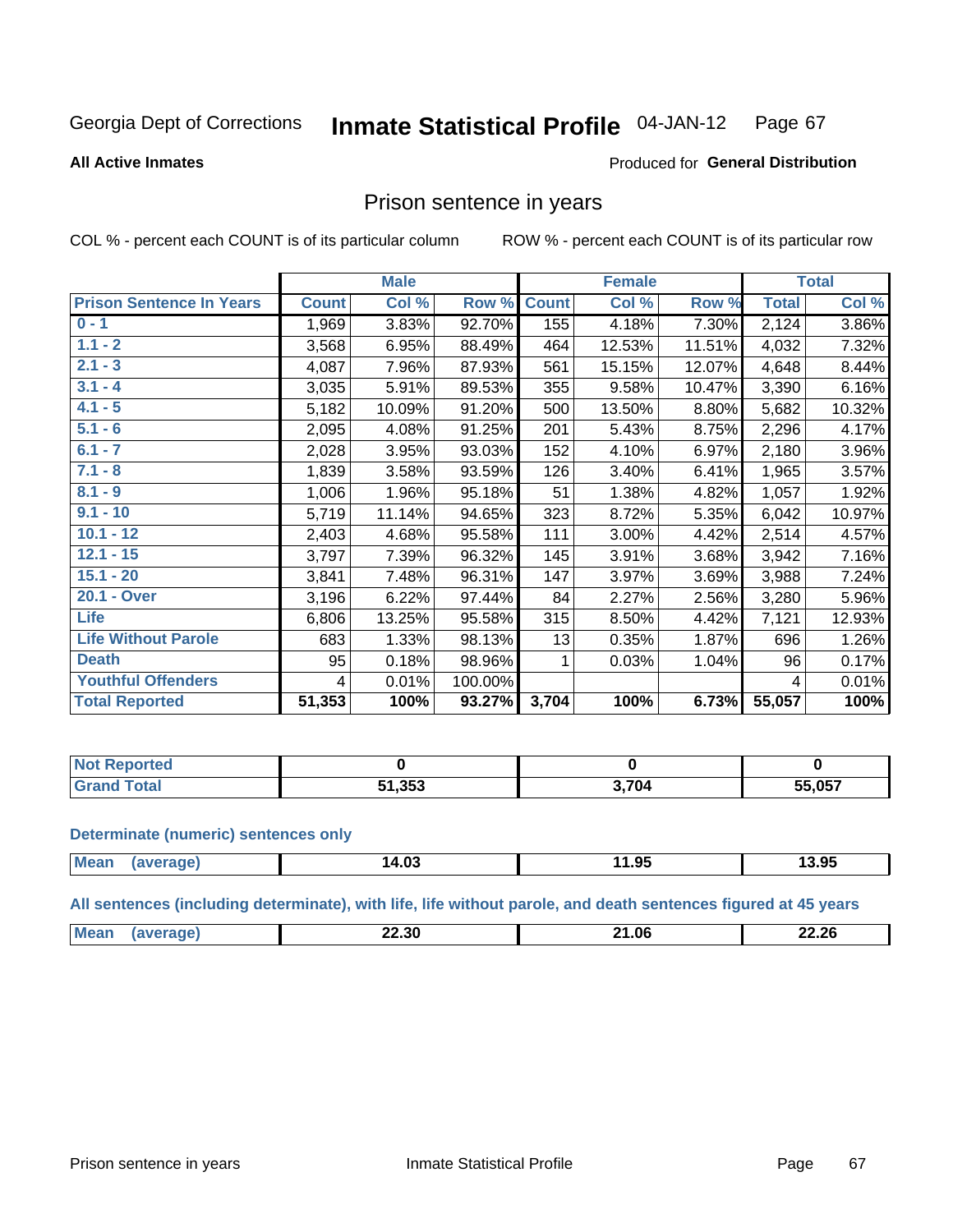#### Inmate Statistical Profile 04-JAN-12 Page 68

### **All Active Inmates**

### Produced for General Distribution

## Primary offense, broken out into felonies vs misdemeanors

COL % - percent each COUNT is of its particular column

|                                  |              | <b>Male</b> |                 |                    | <b>Female</b> |       | Total  |         |
|----------------------------------|--------------|-------------|-----------------|--------------------|---------------|-------|--------|---------|
| <b>Felonies and Misdemeanors</b> | <b>Count</b> | Col%        |                 | <b>Row % Count</b> | Col%          | Row % | Total, | Col %   |
| <b>Felonies</b>                  | 49.498       | 99.51%      | $93.39\%$       | 3.502              | 99.80%        | 6.61% | 53,000 | 99.53%  |
| <b>Misdemeanors</b>              | 244          | .49%        | 97.21%          |                    | .20%          | 2.79% | 251    | $.47\%$ |
| <b>Total Reported</b>            | 49,742       | 100%        | $93.41\%$ 3,509 |                    | 100%          | 6.59% | 53,251 | 100%    |

| <b>Not</b><br>n eo        | 1611               | 1 Q 5<br>ט ו       | 1806   |
|---------------------------|--------------------|--------------------|--------|
| <b>Grar</b><br><b>ota</b> | המת גי<br>- 353 هـ | ハヘ ヘヘラ<br>лι.<br>. | 55.057 |

| Мı     | . | nes | onies |
|--------|---|-----|-------|
| 1Uenti | . | .   | .     |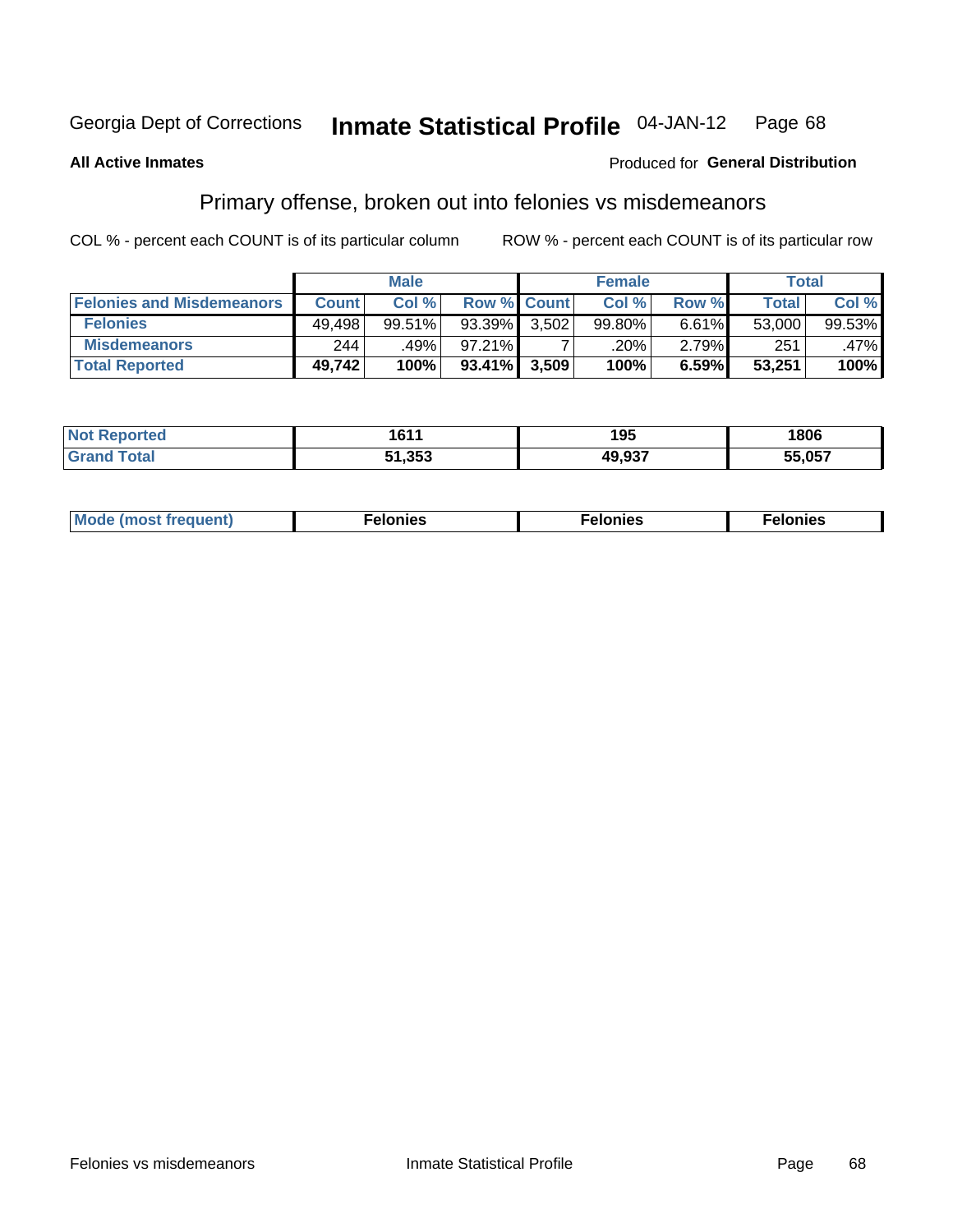### **All Active Inmates**

### Produced for **General Distribution**

## Primary offense, broken out into six broad crime categories

|                                 | <b>Male</b>  |        |           | <b>Female</b> |          |        | <b>Total</b> |        |
|---------------------------------|--------------|--------|-----------|---------------|----------|--------|--------------|--------|
| <b>Crime Categories</b>         | <b>Count</b> | Col %  |           | Row % Count   | Col %    | Row %  | <b>Total</b> | Col %  |
| <b>Violent</b>                  | 23,484       | 47.21% | 94.44%    | 1,382         | 39.38%   | 5.56%  | 24,866       | 46.70% |
| <b>Sex Crime</b><br>2           | 7,705        | 15.49% | 98.64%    | 106           | $3.02\%$ | 1.36%  | 7,811        | 14.67% |
| $\mathbf{3}$<br><b>Property</b> | 9,592        | 19.28% | 89.24%    | 1,157         | 32.97%   | 10.76% | 10,749       | 20.19% |
| <b>Drug</b><br>4                | 6,752        | 13.57% | 90.20%    | 734           | 20.92%   | 9.80%  | 7,486        | 14.06% |
| <b>Habit/DUI</b><br>5           | 131          | .26%   | 96.32%    | 5             | .14%     | 3.68%  | 136          | .26%   |
| <b>Other</b><br>6               | 2,078        | 4.18%  | 94.33%    | 125           | $3.56\%$ | 5.67%  | 2,203        | 4.14%  |
| <b>Total Reported</b>           | 49,742       | 100%   | $93.41\%$ | 3,509         | 100%     | 6.59%  | 53,251       | 100%   |

| тео<br>NO | 1611<br>1 U U        | 195 | 1806           |
|-----------|----------------------|-----|----------------|
|           | つにつ<br>E4<br>ง เ.งงง | 70/ | 55 057<br>ו שי |

| <b>Mode</b><br>t frequent)<br>THOS | .<br>iolent | 'iolent | <b>Violent</b> |
|------------------------------------|-------------|---------|----------------|
|                                    |             |         |                |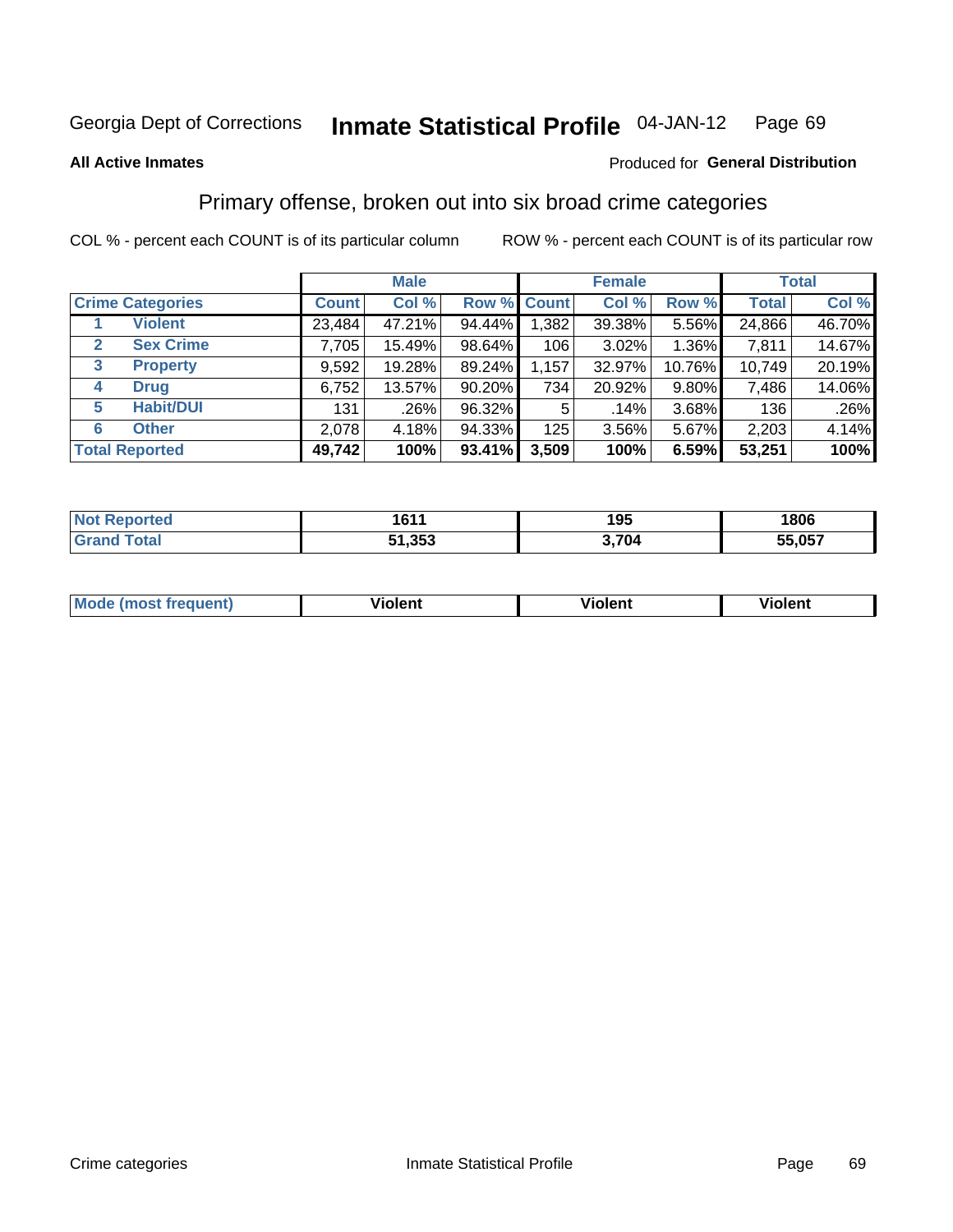### **All Active Inmates**

## Produced for **General Distribution**

## Primary offense, detailed offense code

|                 |                                              | <b>Male</b>    |       | <b>Female</b> |              |       | <b>Total</b> |                |       |
|-----------------|----------------------------------------------|----------------|-------|---------------|--------------|-------|--------------|----------------|-------|
|                 | <b>Primary Offense</b>                       | <b>Count</b>   | Col % | Row %         | <b>Count</b> | Col % | Row %        | <b>Total</b>   | Col % |
| 11              | <b>Abandonment Of Dep</b>                    | 7              | .01%  | 100.00%       |              |       |              | $\overline{7}$ | .01%  |
| 21              | <b>Child</b><br><b>Assault &amp; Battery</b> | 15             | .03%  | 93.75%        | $\mathbf{1}$ |       | 6.25%        |                | .03%  |
| 24              | <b>Simple Assault</b>                        |                |       |               |              | .03%  |              | 16             |       |
| 25              | <b>Simple Battery</b>                        | $\mathbf{1}$   | .01%  | 100.00%       |              |       |              | $\mathbf{1}$   | .01%  |
|                 |                                              | 3              | .01%  | 100.00%       |              |       |              | 3              | .01%  |
| 26              | <b>Agg Assault With Knife</b>                | 1              | .01%  | 100.00%       |              |       |              | $\mathbf 1$    | .01%  |
| 27              | <b>Agg Assault With</b><br><b>Firearm</b>    | 1              | .01%  | 100.00%       |              |       |              | $\mathbf{1}$   | .01%  |
| 28              | <b>Wife Beating</b>                          | 3              | .01%  | 100.00%       |              |       |              | 3              | .01%  |
| 37              | <b>Cruelty To Children</b>                   |                |       |               | $\mathbf{1}$ | .03%  | 100.00%      | 1              | .01%  |
| 41              | <b>Theft By Taking -</b>                     | 81             | .16%  | 100.00%       |              |       |              | 81             | .15%  |
|                 | <b>Larceny</b>                               |                |       |               |              |       |              |                |       |
| 43              | <b>Theft By Taking</b>                       | 1              | .01%  | 100.00%       |              |       |              | 1              | .01%  |
| 45              | <b>Burglary</b>                              | 15             | .03%  | 100.00%       |              |       |              | 15             | .03%  |
| 46              | <b>Car Breaking</b>                          | 1              | .01%  | 100.00%       |              |       |              | $\mathbf{1}$   | .01%  |
| 51              | <b>Cheating &amp; Swindling</b>              | 5              | .01%  | 100.00%       |              |       |              | 5              | .01%  |
| 52              | <b>Bad Checks</b>                            | $\overline{2}$ | .01%  | 66.67%        | $\mathbf{1}$ | .03%  | 33.33%       | 3              | .01%  |
| 54              | <b>Lottery</b>                               | $\mathbf 1$    | .01%  | 100.00%       |              |       |              | $\mathbf 1$    | .01%  |
| 55              | <b>Forgery</b>                               | 5              | .01%  | 100.00%       |              |       |              | 5              | .01%  |
| 56              | <b>Worthless Checks</b>                      | 3              | .01%  | 100.00%       |              |       |              | 3              | .01%  |
| 61              | <b>Public Drunkenness</b>                    | 8              | .02%  | 88.89%        | $\mathbf{1}$ | .03%  | 11.11%       | 9              | .02%  |
| 63              | <b>Abusive Language</b>                      | $\overline{c}$ | .01%  | 100.00%       |              |       |              | $\overline{2}$ | .01%  |
| 64              | <b>Poss Ntp Whiskey</b>                      | 3              | .01%  | 100.00%       |              |       |              | 3              | .01%  |
| $\overline{71}$ | <b>Viol Motor Veh Law</b>                    | 3              | .01%  | 100.00%       |              |       |              | 3              | .01%  |
| $\overline{72}$ | <b>Dui</b>                                   | 17             | .03%  | 94.44%        | $\mathbf 1$  | .03%  | 5.56%        | 18             | .03%  |
| 73              | <b>Obstr Of Law Enf Officer</b>              | $\overline{c}$ | .01%  | 100.00%       |              |       |              | $\overline{2}$ | .01%  |
| 75              | <b>Crmnl Trespassing</b>                     | 1              | .01%  | 100.00%       |              |       |              | $\mathbf{1}$   | .01%  |
| 81              | <b>Prostitution</b>                          |                |       |               | $\mathbf{1}$ | .03%  | 100.00%      | $\mathbf 1$    | .01%  |
| 83              | <b>Public Indecency</b>                      | 3              | .01%  | 100.00%       |              |       |              | 3              | .01%  |
| 84              | <b>Peeping Tom</b>                           | $\mathbf{1}$   | .01%  | 100.00%       |              |       |              | $\mathbf{1}$   | .01%  |
| 86              | <b>Fornication &amp; Adultery</b>            | 1              | .01%  | 100.00%       |              |       |              | 1              | .01%  |
| 91              | <b>Vagrancy</b>                              | 3              | .01%  | 100.00%       |              |       |              | 3              | .01%  |
| 92              | <b>Escape</b>                                | 7              | .01%  | 100.00%       |              |       |              | 7              | .01%  |
| 93              | <b>Cpwl &amp; Concealed</b>                  | 6              | .01%  | 100.00%       |              |       |              | 6              | .01%  |
|                 | Weapon                                       |                |       |               |              |       |              |                |       |
| 96              | <b>Pointing Gun At Another</b>               | 3              | .01%  | 100.00%       |              |       |              | 3              | .01%  |
| 98              | <b>Crmnl Attempt</b>                         | $\overline{2}$ | .01%  | 100.00%       |              |       |              | $\overline{2}$ | .01%  |
| 99              | <b>Other Misdemeanor</b>                     | 32             | .06%  | 96.97%        | 1            | .03%  | 3.03%        | 33             | .06%  |
| 105             | <b>Family Violence Battery</b>               | 1              | .01%  | 100.00%       |              |       |              | $\mathbf 1$    | .01%  |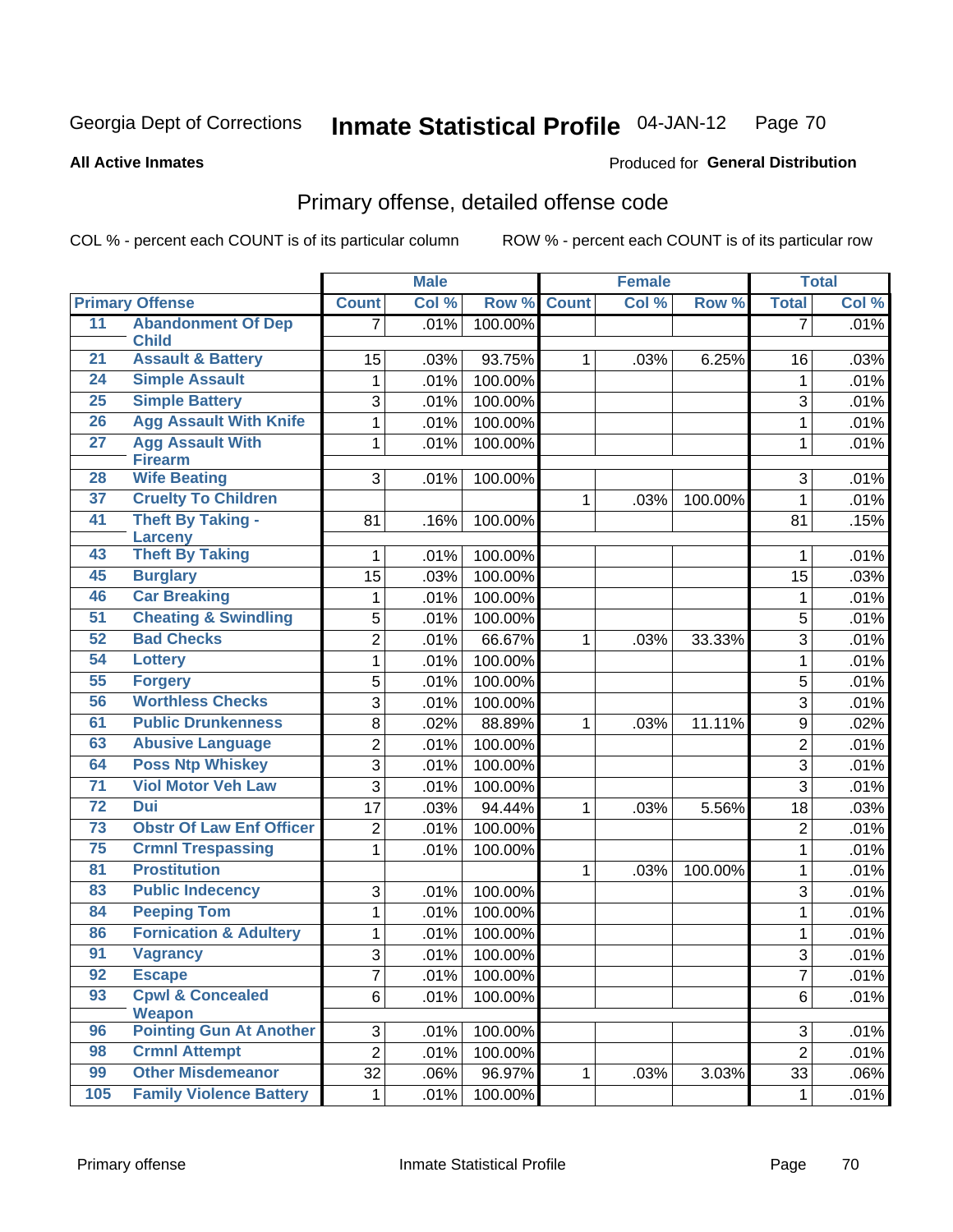Produced for **General Distribution**

### **All Active Inmates**

## Primary offense, detailed offense code

|      |                                             |                         | <b>Male</b> |         |                         | <b>Female</b> |        |                | <b>Total</b> |
|------|---------------------------------------------|-------------------------|-------------|---------|-------------------------|---------------|--------|----------------|--------------|
|      | <b>Primary Offense</b>                      | <b>Count</b>            | Col %       | Row %   | <b>Count</b>            | Col %         | Row %  | <b>Total</b>   | Col %        |
| 145  | <b>Theft Motor Vehicle, Parts</b>           | 1 <sup>1</sup>          | .01%        | 100.00% |                         |               |        | 1              | .01%         |
| 149  | <b>Entrng Mot Veh Crim</b><br>Intnt         | 1                       | .01%        | 100.00% |                         |               |        | 1              | .01%         |
| 341  | <b>Reckless Driving</b>                     | 1                       | .01%        | 100.00% |                         |               |        | 1              | .01%         |
| 500  | <b>Misc Misdemeanor</b>                     | $\mathbf{1}$            | .01%        | 100.00% |                         |               |        | 1              | .01%         |
| 1100 | <b>Misc Homicide Offense</b>                | 13                      | .03%        | 92.86%  | 1                       | .03%          | 7.14%  | 14             | .03%         |
| 1101 | <b>Murder</b>                               | 5,163                   | 10.38%      | 94.47%  | 302                     | 8.61%         | 5.53%  | 5,465          | 10.26%       |
| 1102 | <b>Voluntary Manslaughter</b>               | 1,052                   | 2.11%       | 89.53%  | 123                     | 3.51%         | 10.47% | 1,175          | 2.21%        |
| 1103 | <b>Involuntary Manslaughter</b>             | 121                     | .24%        | 84.62%  | 22                      | .63%          | 15.38% | 143            | .27%         |
| 1118 | <b>Feticide By Vehicle</b>                  | $\overline{2}$          | .01%        | 40.00%  | 3                       | .09%          | 60.00% | 5              | .01%         |
| 1119 | <b>Vol Manslaughter Of</b><br><b>Fetus</b>  | $\overline{2}$          | .01%        | 100.00% |                         |               |        | $\overline{2}$ | .01%         |
| 1120 | <b>Reckless Abandonment</b>                 | 1                       | .01%        | 100.00% |                         |               |        | 1              | .01%         |
| 1121 | <b>Feticide</b>                             | 1                       | .01%        | 100.00% |                         |               |        | 1              | .01%         |
| 1122 | <b>Advised Killing Of Infant</b>            | $\mathbf 1$             | .01%        | 100.00% |                         |               |        | 1              | .01%         |
| 1123 | <b>Vehicular Homicide</b>                   | 315                     | .63%        | 88.48%  | 41                      | 1.17%         | 11.52% | 356            | .67%         |
| 1124 | <b>Homicide By Vessel</b>                   | 18                      | .04%        | 81.82%  | 4                       | .11%          | 18.18% | 22             | .04%         |
| 1125 | <b>Conceal Death Of</b><br><b>Another</b>   | $\overline{7}$          | .01%        | 77.78%  | $\overline{2}$          | .06%          | 22.22% | 9              | .02%         |
| 1190 | <b>Atmpt Murder</b>                         | 33                      | .07%        | 94.29%  | $\overline{2}$          | .06%          | 5.71%  | 35             | .07%         |
| 1191 | <b>Murder, Conspire To</b><br><b>Commit</b> | $\overline{7}$          | .01%        | 77.78%  | $\overline{2}$          | .06%          | 22.22% | 9              | .02%         |
| 1300 | <b>Misc Assault/Battery</b>                 | 17                      | .03%        | 100.00% |                         |               |        | 17             | .03%         |
| 1301 | <b>Family Violence Battery</b>              | 101                     | .20%        | 94.39%  | 6                       | .17%          | 5.61%  | 107            | .20%         |
| 1302 | <b>Aggrav Assault</b>                       | 4,467                   | 8.98%       | 95.04%  | 233                     | 6.64%         | 4.96%  | 4,700          | 8.83%        |
| 1303 | <b>Atmpt Aggrav Assault</b>                 | 5                       | .01%        | 71.43%  | 2                       | .06%          | 28.57% | 7              | .01%         |
| 1304 | <b>Aggravated Assault On</b><br>$65+$       | $\overline{\mathbf{4}}$ | .01%        | 100.00% |                         |               |        | $\overline{4}$ | .01%         |
| 1305 | <b>Aggrav Battery</b>                       | 915                     | 1.84%       | 93.27%  | 66                      | 1.88%         | 6.73%  | 981            | 1.84%        |
| 1306 | <b>Misc Family Violence</b>                 | $\overline{2}$          | .01%        | 100.00% |                         |               |        | $\overline{2}$ | .01%         |
| 1307 | <b>Terrorist Threats &amp; Acts</b>         | 380                     | .76%        | 96.94%  | 12                      | .34%          | 3.06%  | 392            | .74%         |
| 1308 | <b>False Imprisonment</b>                   | 174                     | .35%        | 97.75%  | $\overline{\mathbf{4}}$ | .11%          | 2.25%  | 178            | .33%         |
| 1309 | <b>False Impris Color Legal</b>             | 1                       | .01%        | 100.00% |                         |               |        | 1              | .01%         |
| 1311 | <b>Kidnapping</b>                           | 1,555                   | 3.13%       | 96.88%  | 50                      | 1.42%         | 3.12%  | 1,605          | 3.01%        |
| 1312 | <b>Interference With</b><br><b>Custody</b>  | 13                      | .03%        | 76.47%  | $\overline{4}$          | .11%          | 23.53% | 17             | .03%         |
| 1314 | <b>Aggrav Assault Peace</b><br><b>Ofcr</b>  | 287                     | .58%        | 94.41%  | 17                      | .48%          | 5.59%  | 304            | .57%         |
| 1315 | <b>Aggrav Battery Peace</b><br><b>Ofcr</b>  | 19                      | .04%        | 90.48%  | $\overline{2}$          | .06%          | 9.52%  | 21             | .04%         |
| 1316 | <b>Simple Battery</b>                       | 20                      | .04%        | 100.00% |                         |               |        | 20             | .04%         |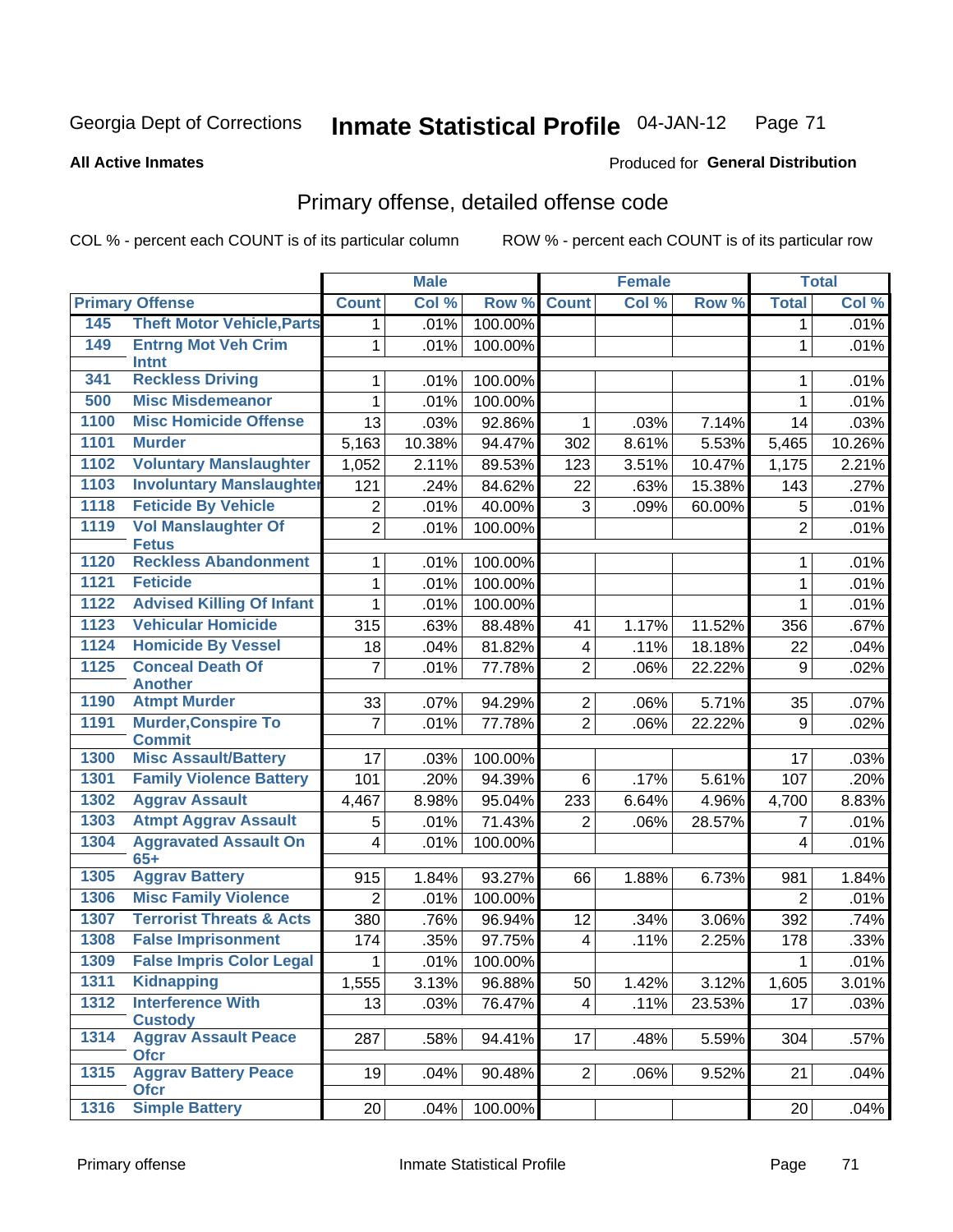**All Active Inmates**

### Produced for **General Distribution**

## Primary offense, detailed offense code

|      |                                             |                | <b>Male</b> |         |                 | <b>Female</b> |         |                 | <b>Total</b> |
|------|---------------------------------------------|----------------|-------------|---------|-----------------|---------------|---------|-----------------|--------------|
|      | <b>Primary Offense</b>                      | <b>Count</b>   | Col %       | Row %   | <b>Count</b>    | Col %         | Row %   | <b>Total</b>    | Col %        |
| 1317 | <b>Reck Cond Infected</b>                   | 10             | .02%        | 90.91%  | $\mathbf{1}$    | .03%          | 9.09%   | $\overline{11}$ | .02%         |
|      | <b>Person</b>                               |                |             |         |                 |               |         |                 |              |
| 1318 | <b>Injury By Vehicle</b>                    | 94             | .19%        | 90.38%  | 10              | .28%          | 9.62%   | 104             | .20%         |
| 1320 | <b>Stalking</b>                             | $\overline{4}$ | .01%        | 100.00% |                 |               |         | 4               | .01%         |
| 1321 | <b>Aggrav Stalking</b>                      | 239            | .48%        | 95.98%  | 10              | .28%          | 4.02%   | 249             | .47%         |
| 1390 | <b>Atmpt Kidnap</b>                         | 4              | .01%        | 100.00% |                 |               |         | 4               | .01%         |
| 1400 | <b>Arson Misc</b>                           | 1              | .01%        | 100.00% |                 |               |         | 1               | .01%         |
| 1401 | <b>Arson 1st Degree</b>                     | 92             | .18%        | 86.79%  | 14              | .40%          | 13.21%  | 106             | .20%         |
| 1402 | <b>Arson 2nd Degree</b>                     | 9              | .02%        | 100.00% |                 |               |         | 9               | .02%         |
| 1403 | <b>Arson 3rd Degree</b>                     | 3              | .01%        | 100.00% |                 |               |         | 3               | .01%         |
| 1404 | <b>Crmnl Poss Explosives</b>                | 1              | .01%        | 100.00% |                 |               |         | 1               | .01%         |
| 1501 | <b>Crmnl Damage 1st</b><br><b>Degree</b>    | 29             | .06%        | 90.63%  | 3               | .09%          | 9.38%   | 32              | .06%         |
| 1502 | <b>Crmnl Damage 2nd</b><br><b>Degree</b>    | 99             | .20%        | 95.19%  | 5               | .14%          | 4.81%   | 104             | .20%         |
| 1504 | <b>Damage, Destroy Secr</b><br><b>Prop</b>  | $\mathbf{1}$   | .01%        | 100.00% |                 |               |         | 1               | .01%         |
| 1506 | <b>Alter Id</b>                             | $\overline{2}$ | .01%        | 100.00% |                 |               |         | $\overline{2}$  | .01%         |
| 1601 | <b>Burglary</b>                             | 5,507          | 11.07%      | 96.41%  | 205             | 5.84%         | 3.59%   | 5,712           | 10.73%       |
| 1602 | <b>Poss Tools Commit</b>                    | 46             | .09%        | 95.83%  | $\overline{2}$  | .06%          | 4.17%   | 48              | .09%         |
|      | <b>Crime</b>                                |                |             |         |                 |               |         |                 |              |
| 1690 | <b>Atmpt Burglary</b>                       | 37             | .07%        | 97.37%  | 1               | .03%          | 2.63%   | 38              | .07%         |
| 1700 | <b>Misc Forgery</b>                         | $\overline{4}$ | .01%        | 100.00% |                 |               |         | 4               | .01%         |
| 1701 | <b>Forgery 1st Degree</b>                   | 1,018          | 2.05%       | 72.46%  | 387             | 11.03%        | 27.54%  | 1,405           | 2.64%        |
| 1702 | <b>Forgery 2nd Degree</b>                   | 29             | .06%        | 80.56%  | $\overline{7}$  | .20%          | 19.44%  | 36              | .07%         |
| 1704 | <b>Bad Checks</b>                           | 5              | .01%        | 45.45%  | $6\phantom{1}6$ | .17%          | 54.55%  | 11              | .02%         |
| 1705 | <b>Illegal Use-Credit Card</b>              |                |             |         | 1               | .03%          | 100.00% | 1               | .01%         |
| 1750 | <b>Fraudulent Checks</b>                    | 8              | .02%        | 100.00% |                 |               |         | 8               | .02%         |
| 1751 | <b>Theft Credit Card</b>                    | 20             | .04%        | 83.33%  | 4               | .11%          | 16.67%  | 24              | .05%         |
| 1752 | <b>Forgery Credit Card</b>                  | $\mathbf{1}$   | .01%        | 100.00% |                 |               |         | 1               | .01%         |
| 1753 | <b>Fraudulent Credit Card</b>               | 62             | .12%        | 67.39%  | 30              | .85%          | 32.61%  | 92              | .17%         |
| 1755 | <b>Recv Gds, Srvs Fraud</b><br><b>Obtnd</b> | $\overline{2}$ | .01%        | 66.67%  | 1               | .03%          | 33.33%  | 3               | .01%         |
| 1756 | <b>Financial Identity Fraud</b>             | 39             | .08%        | 58.21%  | 28              | .80%          | 41.79%  | 67              | .13%         |
| 1759 | <b>Telecommunications</b><br><b>Fraud</b>   | 1              | .01%        | 100.00% |                 |               |         | 1               | .01%         |
| 1760 | <b>Computer Pornography</b>                 | 47             | .09%        | 100.00% |                 |               |         | 47              | .09%         |
| 1761 | <b>Computer Theft</b>                       | $\overline{4}$ | .01%        | 23.53%  | 13              | .37%          | 76.47%  | 17              | .03%         |
| 1796 | <b>Fraudulent Access</b>                    | $\mathbf{1}$   | .01%        | 100.00% |                 |               |         | 1               | .01%         |
|      | <b>Compute</b>                              |                |             |         |                 |               |         |                 |              |
| 1799 | <b>Misc Fraud</b>                           | 8              | .02%        | 57.14%  | 6 <sup>1</sup>  | .17%          | 42.86%  | 14              | .03%         |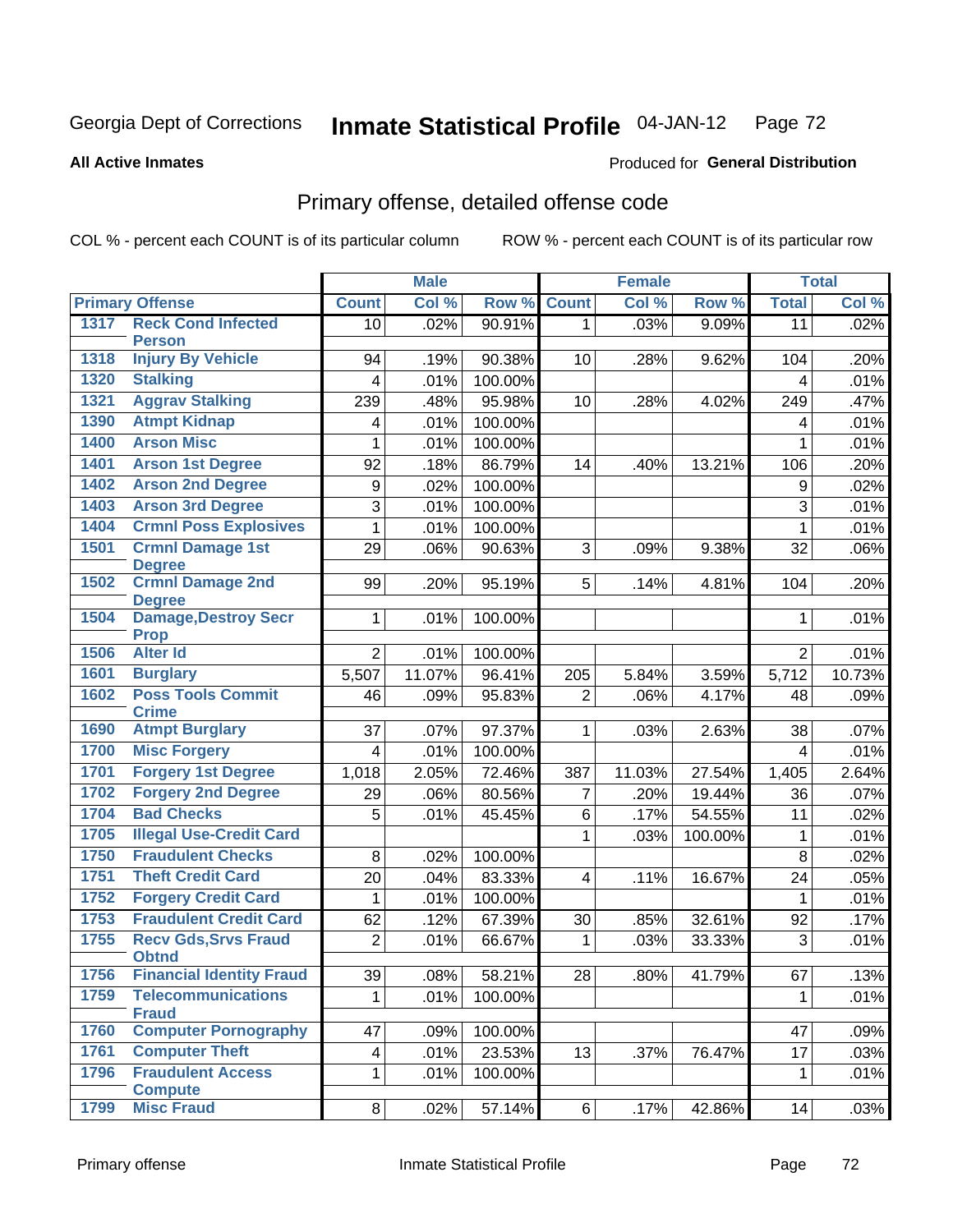**All Active Inmates**

#### Produced for **General Distribution**

## Primary offense, detailed offense code

|      |                                            |                | <b>Male</b> |         |                | <b>Female</b> |         |                | <b>Total</b> |
|------|--------------------------------------------|----------------|-------------|---------|----------------|---------------|---------|----------------|--------------|
|      | <b>Primary Offense</b>                     | <b>Count</b>   | Col %       | Row %   | <b>Count</b>   | Col %         | Row %   | <b>Total</b>   | Col %        |
| 1802 | <b>Theft By Taking</b>                     | 939            | 1.89%       | 85.13%  | 164            | 4.67%         | 14.87%  | 1,103          | 2.07%        |
| 1803 | <b>Theft By Deception</b>                  | 39             | .08%        | 75.00%  | 13             | .37%          | 25.00%  | 52             | .10%         |
| 1804 | <b>Theft By Extortion</b>                  | 3              | .01%        | 100.00% |                |               |         | $\sqrt{3}$     | .01%         |
| 1805 | <b>Theft Of Lost Property</b>              | $\mathbf{1}$   | .01%        | 100.00% |                |               |         | $\mathbf{1}$   | .01%         |
| 1806 | <b>Theft By Rec Stolen Prop</b>            | 776            | 1.56%       | 93.61%  | 53             | 1.51%         | 6.39%   | 829            | 1.56%        |
| 1807 | <b>Theft Of Services</b>                   | 4              | .01%        | 80.00%  | $\mathbf{1}$   | .03%          | 20.00%  | 5              | .01%         |
| 1808 | <b>Theft By Conversion</b>                 | 21             | .04%        | 77.78%  | 6              | .17%          | 22.22%  | 27             | .05%         |
| 1811 | <b>Convsn Paymnts Real</b><br><b>Propy</b> | 1              | .01%        | 100.00% |                |               |         | 1              | .01%         |
| 1812 | <b>Atmpt Theft By Taking</b>               | 6              | .01%        | 100.00% |                |               |         | 6              | .01%         |
| 1813 | <b>Theft Motorveh Or Part</b>              | 89             | .18%        | 94.68%  | 5              | .14%          | 5.32%   | 94             | .18%         |
| 1815 | <b>Theft Bring Prop In State</b>           | $\overline{7}$ | .01%        | 100.00% |                |               |         | $\overline{7}$ | .01%         |
| 1816 | <b>Theft Recv Prop Out</b><br><b>State</b> |                |             |         | $\mathbf{1}$   | .03%          | 100.00% | 1              | .01%         |
| 1817 | <b>Livestock Theft</b>                     | 6              | .01%        | 100.00% |                |               |         | 6              | .01%         |
| 1821 | <b>Theft By Shoplifting</b>                | 359            | .72%        | 66.48%  | 181            | 5.16%         | 33.52%  | 540            | 1.01%        |
| 1880 | <b>Entering Vehicle</b>                    | 149            | .30%        | 98.68%  | $\overline{2}$ | .06%          | 1.32%   | 151            | .28%         |
| 1901 | <b>Robbery</b>                             | 1,678          | 3.37%       | 93.85%  | 110            | 3.13%         | 6.15%   | 1,788          | 3.36%        |
| 1902 | <b>Armed Robbery</b>                       | 5,320          | 10.70%      | 96.80%  | 176            | 5.02%         | 3.20%   | 5,496          | 10.32%       |
| 1903 | <b>Robbery By Force</b>                    | 255            | .51%        | 89.79%  | 29             | .83%          | 10.21%  | 284            | .53%         |
| 1904 | <b>Robbery By Intimidation</b>             | 272            | .55%        | 93.79%  | 18             | .51%          | 6.21%   | 290            | .54%         |
| 1905 | <b>Robbery By Sudden</b><br><b>Snatch</b>  | 112            | .23%        | 87.50%  | 16             | .46%          | 12.50%  | 128            | .24%         |
| 1911 | <b>Hijacking Motor Vehicle</b>             | 36             | .07%        | 100.00% |                |               |         | 36             | .07%         |
| 1912 | <b>Carjacking, Attempted</b>               | $\mathbf{1}$   | .01%        | 100.00% |                |               |         | $\mathbf{1}$   | .01%         |
| 1991 | <b>Atmpt Robbery</b>                       | 41             | .08%        | 95.35%  | $\overline{2}$ | .06%          | 4.65%   | 43             | .08%         |
| 1992 | <b>Atmpt Armed Robbery</b>                 | 82             | .16%        | 94.25%  | $\overline{5}$ | .14%          | 5.75%   | 87             | .16%         |
| 2000 | <b>Misc Sexual Offense</b>                 | 16             | .03%        | 100.00% |                |               |         | 16             | .03%         |
| 2001 | <b>Rape</b>                                | 1,779          | 3.58%       | 99.78%  | $\overline{4}$ | .11%          | .22%    | 1,783          | 3.35%        |
| 2002 | <b>Sodomy</b>                              | 23             | .05%        | 95.83%  | $\mathbf 1$    | .03%          | 4.17%   | 24             | .05%         |
| 2003 | <b>Aggrav Sodomy</b>                       | 208            | .42%        | 99.05%  | $\overline{c}$ | .06%          | .95%    | 210            | .39%         |
| 2004 | <b>Bestiality</b>                          |                |             |         | $\mathbf{1}$   | .03%          | 100.00% | 1              | .01%         |
| 2006 | <b>Incest</b>                              | 172            | .35%        | 97.73%  | $\overline{4}$ | .11%          | 2.27%   | 176            | .33%         |
| 2007 | <b>Bigamy</b>                              | 3              | .01%        | 100.00% |                |               |         | 3              | .01%         |
| 2009 | <b>Aggrav Sexual Battery</b>               | 175            | .35%        | 99.43%  | $\mathbf{1}$   | .03%          | .57%    | 176            | .33%         |
| 2011 | <b>Sexual Battery</b>                      | 153            | .31%        | 100.00% |                |               |         | 153            | .29%         |
| 2016 | <b>Pimping A Minor Under</b><br>18         | 6              | .01%        | 100.00% |                |               |         | 6              | .01%         |
| 2018 | <b>Statutory Rape</b>                      | 695            | 1.40%       | 98.30%  | 12             | $.34\%$       | 1.70%   | 707            | 1.33%        |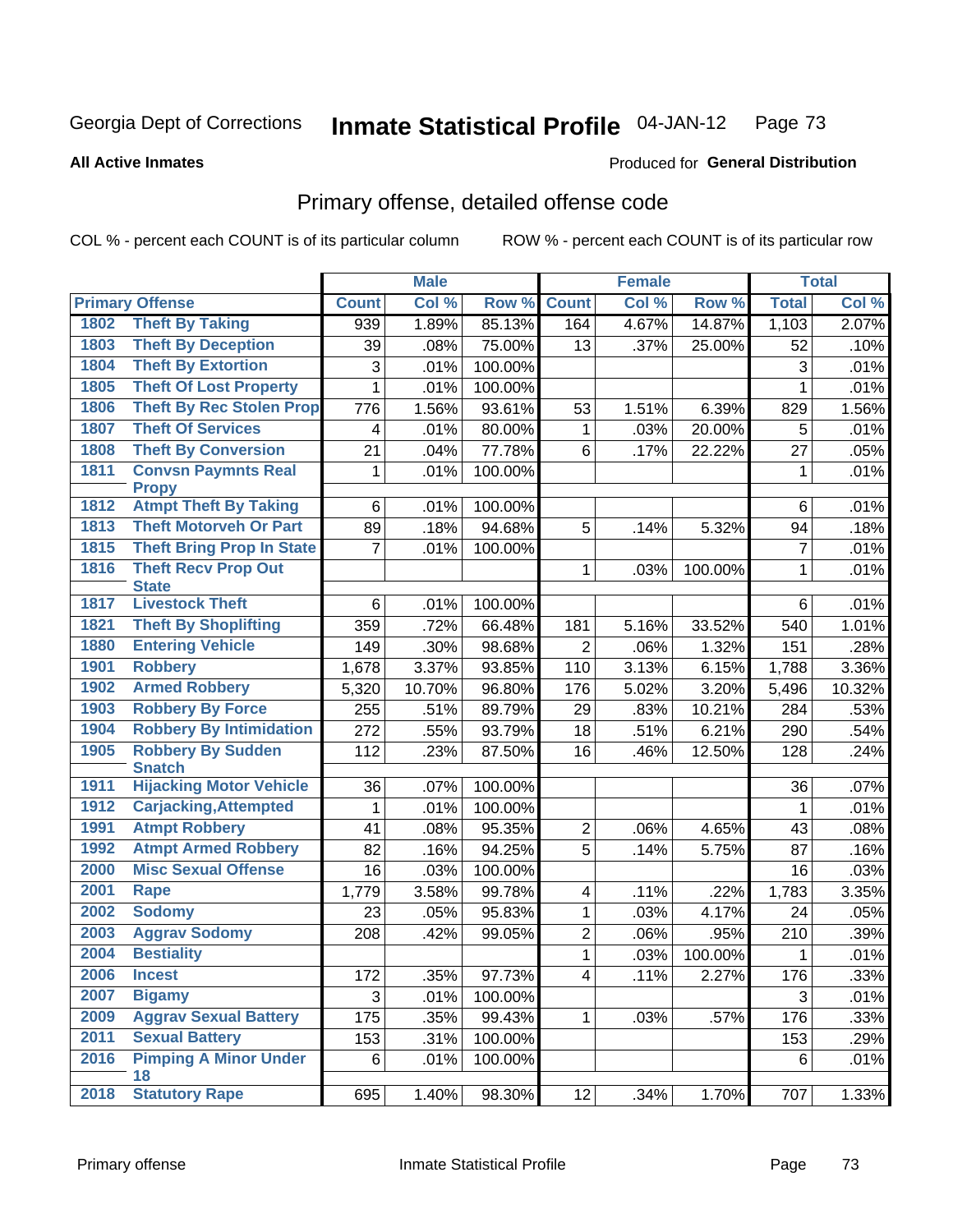**All Active Inmates**

#### Produced for **General Distribution**

## Primary offense, detailed offense code

|      |                                            |                         | <b>Male</b> |         |                 | <b>Female</b> |         | <b>Total</b>   |         |
|------|--------------------------------------------|-------------------------|-------------|---------|-----------------|---------------|---------|----------------|---------|
|      | <b>Primary Offense</b>                     | <b>Count</b>            | Col %       | Row %   | <b>Count</b>    | Col %         | Row %   | <b>Total</b>   | Col %   |
| 2019 | <b>Child Molestation</b>                   | 2,448                   | 4.92%       | 97.88%  | 53              | 1.51%         | 2.12%   | 2,501          | 4.70%   |
| 2020 | <b>Enticing Child-Indec</b><br><b>Purp</b> | 74                      | .15%        | 96.10%  | 3               | .09%          | 3.90%   | 77             | .14%    |
| 2021 | <b>Aggrav Child Molestation</b>            | 1,261                   | 2.54%       | 98.52%  | 19              | .54%          | 1.48%   | 1,280          | 2.40%   |
| 2023 | Sexl/Asslt/Agn/Pers/Cstdy                  | 6                       | .01%        | 100.00% |                 |               |         | 6              | .01%    |
| 2025 | <b>Solicit Sodomy From</b><br><b>Minor</b> | 4                       | .01%        | 100.00% |                 |               |         | 4              | .01%    |
| 2026 | <b>Sex Offender Fail Registr</b>           | 366                     | .74%        | 99.46%  | $\overline{2}$  | .06%          | .54%    | 368            | .69%    |
| 2028 | <b>Sex Offender Fail To</b><br><b>Move</b> | 8                       | .02%        | 100.00% |                 |               |         | 8              | .02%    |
| 2090 | <b>Entice Child, Attempted</b>             | 5                       | .01%        | 100.00% |                 |               |         | 5              | .01%    |
| 2091 | <b>Atmpt Rape</b>                          | 29                      | .06%        | 96.67%  | 1               | .03%          | 3.33%   | 30             | $.06\%$ |
| 2092 | <b>Atmpt Sodomy</b>                        | $\mathbf{1}$            | .01%        | 100.00% |                 |               |         | 1              | .01%    |
| 2093 | <b>Atmpt Aggrav Sodomy</b>                 | $\overline{2}$          | .01%        | 100.00% |                 |               |         | $\overline{2}$ | .01%    |
| 2094 | <b>Atmpt Child Molestation</b>             | 25                      | .05%        | 100.00% |                 |               |         | 25             | .05%    |
| 2095 | <b>Agg Aslt W Intnt To Rape</b>            | 51                      | .10%        | 100.00% |                 |               |         | 51             | .10%    |
| 2096 | <b>Aggrav Ch Molest, Atmpt</b>             | 3                       | .01%        | 100.00% |                 |               |         | 3              | .01%    |
| 2098 | <b>Incest, Atmpt</b>                       | $\overline{2}$          | .01%        | 100.00% |                 |               |         | $\overline{2}$ | .01%    |
| 2099 | <b>Agg Sex Battery Atmpt</b>               | $\mathbf 1$             | .01%        | 100.00% |                 |               |         | $\mathbf{1}$   | .01%    |
| 2100 | <b>Misc Obscenity</b>                      | $\overline{2}$          | .01%        | 100.00% |                 |               |         | $\overline{2}$ | .01%    |
| 2200 | <b>Misc Public Order</b>                   | 3                       | .01%        | 100.00% |                 |               |         | 3              | .01%    |
| 2202 | <b>Insurrection</b>                        | $\mathbf{1}$            | .01%        | 100.00% |                 |               |         | $\mathbf{1}$   | .01%    |
| 2205 | <b>False Swearng Writtn</b><br><b>Stmt</b> | 10                      | .02%        | 83.33%  | $\overline{2}$  | .06%          | 16.67%  | 12             | .02%    |
| 2301 | <b>Bribery Govt Officer</b>                | $\overline{2}$          | .01%        | 100.00% |                 |               |         | $\overline{2}$ | .01%    |
| 2302 | <b>Viol Oath Public Offcr</b>              |                         |             |         | 1               | .03%          | 100.00% | $\mathbf{1}$   | .01%    |
| 2307 | <b>Defrauding State</b>                    | 1                       | .01%        | 50.00%  | 1               | .03%          | 50.00%  | $\overline{2}$ | .01%    |
| 2311 | <b>False Certificates</b>                  | $\mathbf{1}$            | .01%        | 50.00%  | 1               | .03%          | 50.00%  | $\overline{2}$ | .01%    |
| 2313 | <b>Influencing Witness</b>                 | 3                       | .01%        | 60.00%  | $\overline{2}$  | .06%          | 40.00%  | 5              | .01%    |
| 2314 | <b>Obstr Of Law Enf Officer</b>            | 490                     | .99%        | 93.87%  | 32              | .91%          | 6.13%   | 522            | .98%    |
| 2315 | <b>Tampering With</b>                      | 9                       | .02%        | 75.00%  | 3               | .09%          | 25.00%  | 12             | .02%    |
|      | <b>Evidence</b>                            |                         |             |         |                 |               |         |                |         |
| 2316 | <b>Fleeing/Eluding Police</b>              | 187                     | .38%        | 94.92%  | 10 <sup>1</sup> | .28%          | 5.08%   | 197            | .37%    |
| 2401 | <b>Perjury</b>                             | 3                       | .01%        | 100.00% |                 |               |         | 3              | .01%    |
| 2402 | <b>False Swearing</b>                      | $\overline{7}$          | .01%        | 70.00%  | 3               | .09%          | 30.00%  | 10             | .02%    |
| 2404 | <b>Impersonation</b>                       | 3                       | .01%        | 100.00% |                 |               |         | 3              | .01%    |
| 2405 | <b>Impersonating Officer</b>               | $\overline{\mathbf{4}}$ | .01%        | 80.00%  | $\mathbf{1}$    | .03%          | 20.00%  | $\sqrt{5}$     | .01%    |
| 2407 | <b>Embracery</b>                           | $\mathbf{1}$            | .01%        | 100.00% |                 |               |         | 1              | .01%    |
| 2408 | <b>False Statements Govt</b>               | 23                      | .05%        | 67.65%  | 11              | .31%          | 32.35%  | 34             | .06%    |
| 2409 | <b>Unauth Represtn Peace</b>               | 1                       | .01%        | 100.00% |                 |               |         | 1              | .01%    |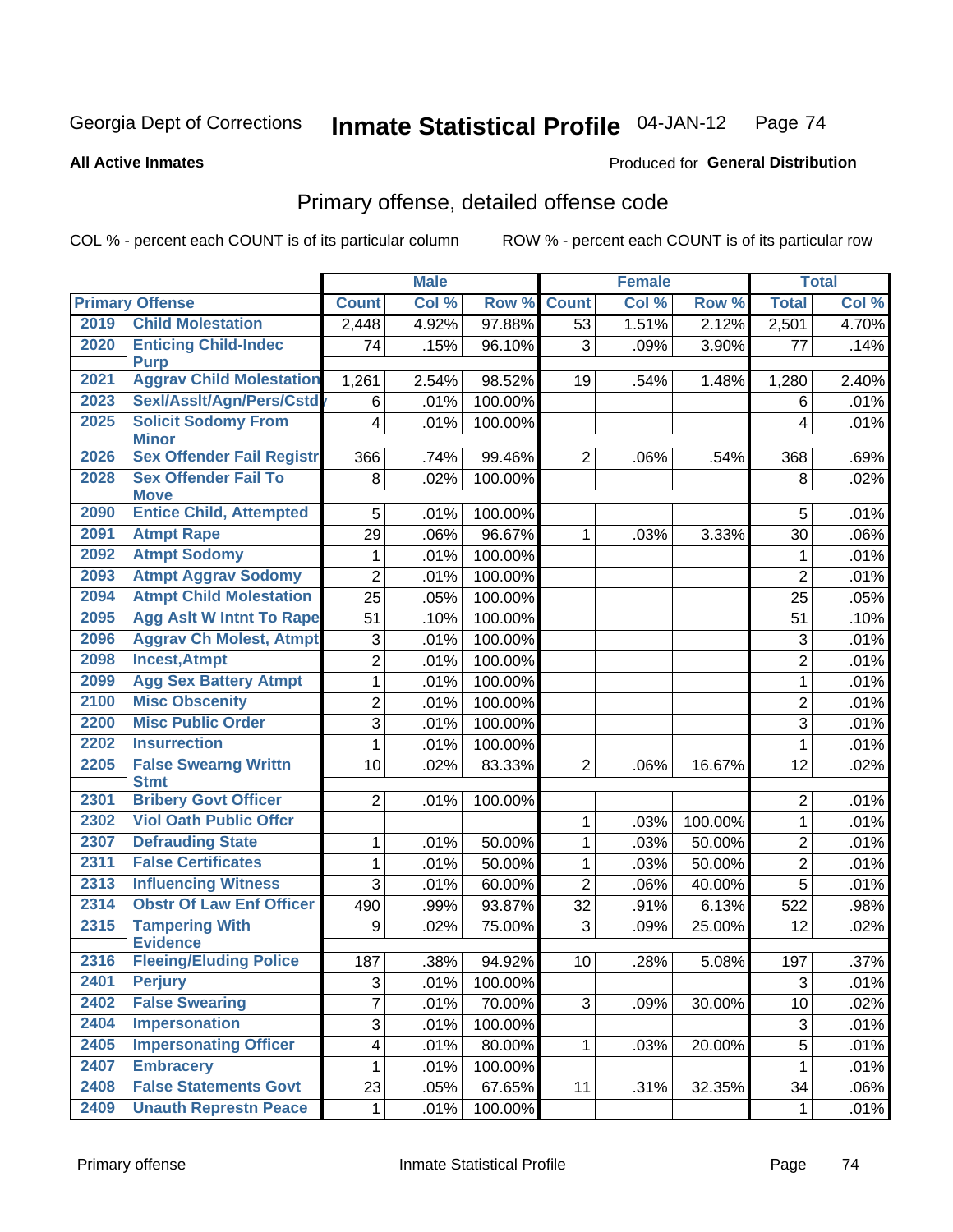#### **All Active Inmates**

#### Produced for **General Distribution**

#### Primary offense, detailed offense code

|      |                                            |                         | <b>Male</b> |         | <b>Female</b>  |       |                  | <b>Total</b>   |       |
|------|--------------------------------------------|-------------------------|-------------|---------|----------------|-------|------------------|----------------|-------|
|      | <b>Primary Offense</b>                     | <b>Count</b>            | Col %       | Row %   | <b>Count</b>   | Col % | Row <sup>%</sup> | <b>Total</b>   | Col % |
| 2411 | <b>Impersntng In Legal</b>                 | 1.                      | .01%        | 100.00% |                |       |                  | $\mathbf 1$    | .01%  |
|      | <b>Procd</b>                               |                         |             |         |                |       |                  |                |       |
| 2501 | <b>Escape</b>                              | 48                      | .10%        | 92.31%  | $\overline{4}$ | .11%  | 7.69%            | 52             | .10%  |
| 2502 | <b>Aiding Escape</b>                       |                         |             |         | 1              | .03%  | 100.00%          | 1              | .01%  |
| 2503 | <b>Hindering Appreh Or Pun</b>             | 4                       | .01%        | 66.67%  | $\overline{2}$ | .06%  | 33.33%           | 6              | .01%  |
| 2507 | <b>Mutiny In Penal Inst</b>                | 1                       | .01%        | 100.00% |                |       |                  | 1              | .01%  |
| 2511 | <b>Bail Jumping</b>                        | 2                       | .01%        | 66.67%  | 1.             | .03%  | 33.33%           | $\overline{3}$ | .01%  |
| 2590 | <b>Atmpt Escape</b>                        | 1                       | .01%        | 100.00% |                |       |                  | $\mathbf{1}$   | .01%  |
| 2613 | <b>Crmnl Interfere Govt</b><br><b>Prop</b> | 26                      | .05%        | 89.66%  | 3              | .09%  | 10.34%           | 29             | .05%  |
| 2718 | <b>Dogfighting</b>                         | 1                       | .01%        | 100.00% |                |       |                  | 1              | .01%  |
| 2761 | Removal Baggage, Cargo<br><b>Etc</b>       |                         |             |         | $\mathbf{1}$   | .03%  | 100.00%          | $\mathbf{1}$   | .01%  |
| 2801 | <b>Cruelty To Children</b>                 | 226                     | .45%        | 72.67%  | 85             | 2.42% | 27.33%           | 311            | .58%  |
| 2802 | <b>Atmpt Cruelty To</b><br><b>Children</b> | 1                       | .01%        | 100.00% |                |       |                  | 1              | .01%  |
| 2803 | <b>Manufact Meth Near</b><br><b>Child</b>  | 13                      | .03%        | 76.47%  | $\overline{4}$ | .11%  | 23.53%           | 17             | .03%  |
| 2811 | <b>Cruelty To Elder Person</b>             | 15                      | .03%        | 65.22%  | 8              | .23%  | 34.78%           | 23             | .04%  |
| 2843 | <b>Sex Exploitation Child</b>              | 124                     | .25%        | 98.41%  | $\overline{2}$ | .06%  | 1.59%            | 126            | .24%  |
| 2852 | <b>Abandonment Of Child</b>                | 1                       | .01%        | 100.00% |                |       |                  | 1              | .01%  |
| 2854 | <b>Cntrbtng Delingency</b><br><b>Minor</b> |                         |             |         | 1              | .03%  | 100.00%          | 1              | .01%  |
| 2901 | <b>Carry Concealed Weapon</b>              | 6                       | .01%        | 100.00% |                |       |                  | 6              | .01%  |
| 2910 | <b>Poss Of Firearm Dur</b><br><b>Crime</b> | 366                     | .74%        | 96.06%  | 15             | .43%  | 3.94%            | 381            | .72%  |
| 2911 | <b>Poss Knife During Crime</b>             | $\overline{2}$          | .01%        | 100.00% |                |       |                  | $\overline{2}$ | .01%  |
| 2912 | <b>Poss Of Certain</b><br><b>Weapons</b>   | 22                      | .04%        | 100.00% |                |       |                  | 22             | .04%  |
| 2913 | <b>Poss Firearm 1st</b><br><b>Offender</b> | 93                      | .19%        | 96.88%  | 3              | .09%  | 3.13%            | 96             | .18%  |
| 2914 | <b>Poss Firearm Convct</b><br><b>Felon</b> | 847                     | 1.70%       | 97.81%  | 19             | .54%  | 2.19%            | 866            | 1.63% |
| 2915 | <b>Carry Weapon At School</b>              | 3                       | .01%        | 100.00% |                |       |                  | $\sqrt{3}$     | .01%  |
| 2963 | <b>Guard Line</b><br><b>W/Weapon/Drugs</b> | $\overline{6}$          | .01%        | 66.67%  | $3\vert$       | .09%  | 33.33%           | q              | .02%  |
| 2965 | Poss Wpn, Drugs By<br><b>Prisnr</b>        | 43                      | .09%        | 93.48%  | 3              | .09%  | 6.52%            | 46             | .09%  |
| 2967 | <b>Destroy/Injur Police Dog</b>            | 1                       | .01%        | 100.00% |                |       |                  | $\mathbf 1$    | .01%  |
| 2971 | <b>Cruelty To Animals</b>                  | $\overline{\mathbf{4}}$ | .01%        | 100.00% |                |       |                  | 4              | .01%  |
| 2972 | <b>Aggrav Cruelty To</b><br><b>Animals</b> | $\overline{7}$          | .01%        | 87.50%  | $\mathbf 1$    | .03%  | 12.50%           | 8              | .02%  |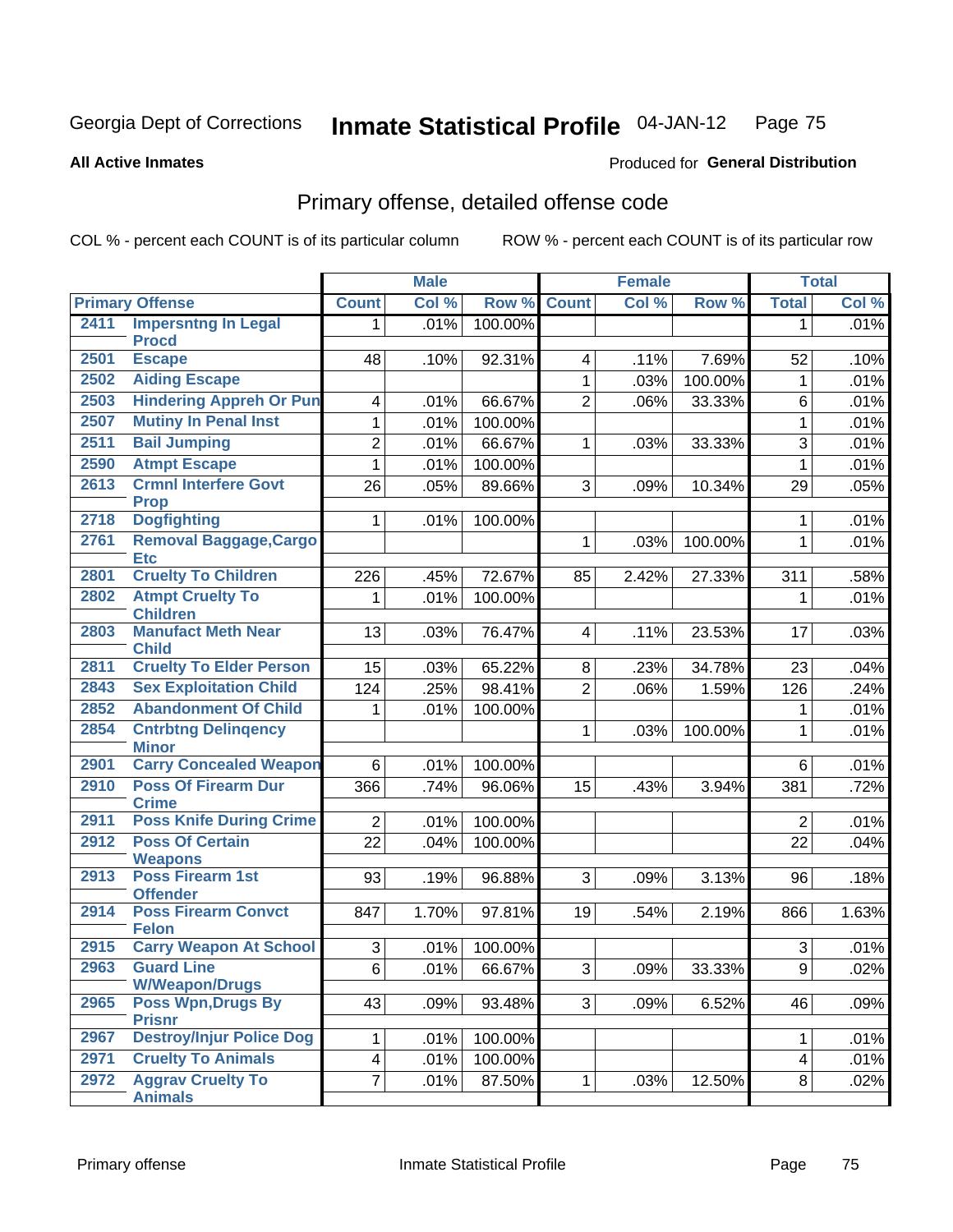#### **All Active Inmates**

#### Produced for **General Distribution**

## Primary offense, detailed offense code

|      |                                                 |                  | <b>Male</b> |         |                | <b>Female</b> |        |                | <b>Total</b> |
|------|-------------------------------------------------|------------------|-------------|---------|----------------|---------------|--------|----------------|--------------|
|      | <b>Primary Offense</b>                          | <b>Count</b>     | Col %       | Row %   | <b>Count</b>   | Col %         | Row %  | <b>Total</b>   | Col %        |
| 3000 | <b>Misc Invasion Of Privacy</b>                 | 1 <sup>1</sup>   | .01%        | 100.00% |                |               |        | $\mathbf{1}$   | .01%         |
| 3001 | <b>Eavesdrop &amp;</b><br><b>Surveillance</b>   | $\overline{2}$   | .01%        | 100.00% |                |               |        | $\overline{2}$ | .01%         |
| 3002 | <b>Peeping Tom</b>                              | 14               | .03%        | 100.00% |                |               |        | 14             | .03%         |
| 3404 | <b>Racketeering</b>                             | 37               | .07%        | 72.55%  | 14             | .40%          | 27.45% | 51             | .10%         |
| 4001 | <b>S/D Narcotics Opiates</b>                    | 29               | .06%        | 90.63%  | $\mathfrak{S}$ | .09%          | 9.38%  | 32             | .06%         |
| 4002 | <b>S/D Dep Stim Cntrf Drugs</b>                 | 53               | .11%        | 70.67%  | 22             | .63%          | 29.33% | 75             | .14%         |
| 4004 | <b>S/D Of Marijuana</b>                         | 322              | .65%        | 96.12%  | 13             | .37%          | 3.88%  | 335            | .63%         |
| 4005 | <b>S/D Of Alcoholic Intox</b>                   | 1                | .01%        | 100.00% |                |               |        | 1              | .01%         |
| 4006 | <b>Poss Narcotics Opiates</b>                   | 57               | .11%        | 80.28%  | 14             | .40%          | 19.72% | 71             | .13%         |
| 4007 | <b>Poss Dep Stim Cntrf</b><br><b>Drugs</b>      | 77               | .15%        | 71.96%  | 30             | .85%          | 28.04% | 107            | .20%         |
| 4009 | <b>Poss Of Marijuana</b>                        | 107              | .22%        | 90.68%  | 11             | .31%          | 9.32%  | 118            | .22%         |
| 4010 | <b>Illegal Poss/Manf Liquor</b>                 | $\overline{2}$   | .01%        | 100.00% |                |               |        | $\overline{2}$ | .01%         |
| 4011 | <b>Illegal Attm To Obt Drugs</b>                | $\overline{2}$   | .01%        | 22.22%  | $\overline{7}$ | .20%          | 77.78% | 9              | .02%         |
| 4012 | <b>Viol Ga Cntrl Sbst Act</b>                   | 37               | .07%        | 88.10%  | $\overline{5}$ | .14%          | 11.90% | 42             | .08%         |
| 4013 | <b>Viol Dngrous Drgs Act</b>                    | 90               | .18%        | 85.71%  | 15             | .43%          | 14.29% | 105            | .20%         |
| 4014 | <b>Uniwfl Mfg/Del/Dist N-C S</b>                | 19               | .04%        | 100.00% |                |               |        | 19             | .04%         |
| 4016 | <b>Poss Drug Related Matri</b>                  | $\boldsymbol{9}$ | .02%        | 69.23%  | 4              | .11%          | 30.77% | 13             | .02%         |
| 4017 | <b>S/D Cont Sub Public</b>                      | 51               | .10%        | 98.08%  | $\mathbf{1}$   | .03%          | 1.92%  | 52             | .10%         |
| 4018 | <b>S/D Cont Sub School</b>                      | $\overline{36}$  | .07%        | 97.30%  | 1              | .03%          | 2.70%  | 37             | .07%         |
| 4021 | <b>S/D Cocaine</b>                              | 948              | 1.91%       | 94.89%  | 51             | 1.45%         | 5.11%  | 999            | 1.88%        |
| 4022 | <b>Poss Of Cocaine</b>                          | 907              | 1.82%       | 87.46%  | 130            | 3.70%         | 12.54% | 1,037          | 1.95%        |
| 4030 | <b>Poss Ephedrine</b>                           | 10               | .02%        | 66.67%  | 5              | .14%          | 33.33% | 15             | .03%         |
| 4031 | <b>Poss Methamphetamine</b>                     | 479              | .96%        | 79.83%  | 121            | 3.45%         | 20.17% | 600            | 1.13%        |
| 4032 | <b>Sale Methamphetamine</b>                     | 107              | .22%        | 82.31%  | 23             | .66%          | 17.69% | 130            | .24%         |
| 4033 | <b>Poss Mda/Extsy</b>                           | 19               | .04%        | 90.48%  | $\overline{2}$ | .06%          | 9.52%  | 21             | .04%         |
| 4034 | <b>Sale Mda/Extsy</b>                           | 6                | .01%        | 100.00% |                |               |        | 6              | .01%         |
| 4050 | <b>Poss W Int Dist Cocaine</b>                  | 526              | 1.06%       | 95.29%  | 26             | .74%          | 4.71%  | 552            | 1.04%        |
| 4051 | <b>Poss W Int Dist</b>                          | 746              | 1.50%       | 95.52%  | 35             | 1.00%         | 4.48%  | 781            | 1.47%        |
| 4052 | <b>Marijuana</b><br><b>Poss W Int Dist Meth</b> | 283              | .57%        | 84.23%  | 53             | 1.51%         | 15.77% | 336            | .63%         |
| 4053 | <b>Poss W Int Dis Other</b>                     |                  |             | 84.07%  |                |               |        |                |              |
|      | <b>Drug</b>                                     | 95               | .19%        |         | 18             | .51%          | 15.93% | 113            | .21%         |
| 4090 | <b>Atmpt Viol Substance</b><br><b>Act</b>       | 38               | .08%        | 92.68%  | 3              | .09%          | 7.32%  | 41             | .08%         |
| 4100 | <b>Misc Drugs Trafficking</b>                   | 32               | .06%        | 100.00% |                |               |        | 32             | .06%         |
| 4101 | <b>Traf Cocaine Less 200</b><br>Gm              | 431              | .87%        | 97.07%  | 13             | .37%          | 2.93%  | 444            | .83%         |
| 4102 | <b>Traf Cocaine 201-400</b>                     | 203              | .41%        | 93.98%  | 13             | .37%          | 6.02%  | 216            | .41%         |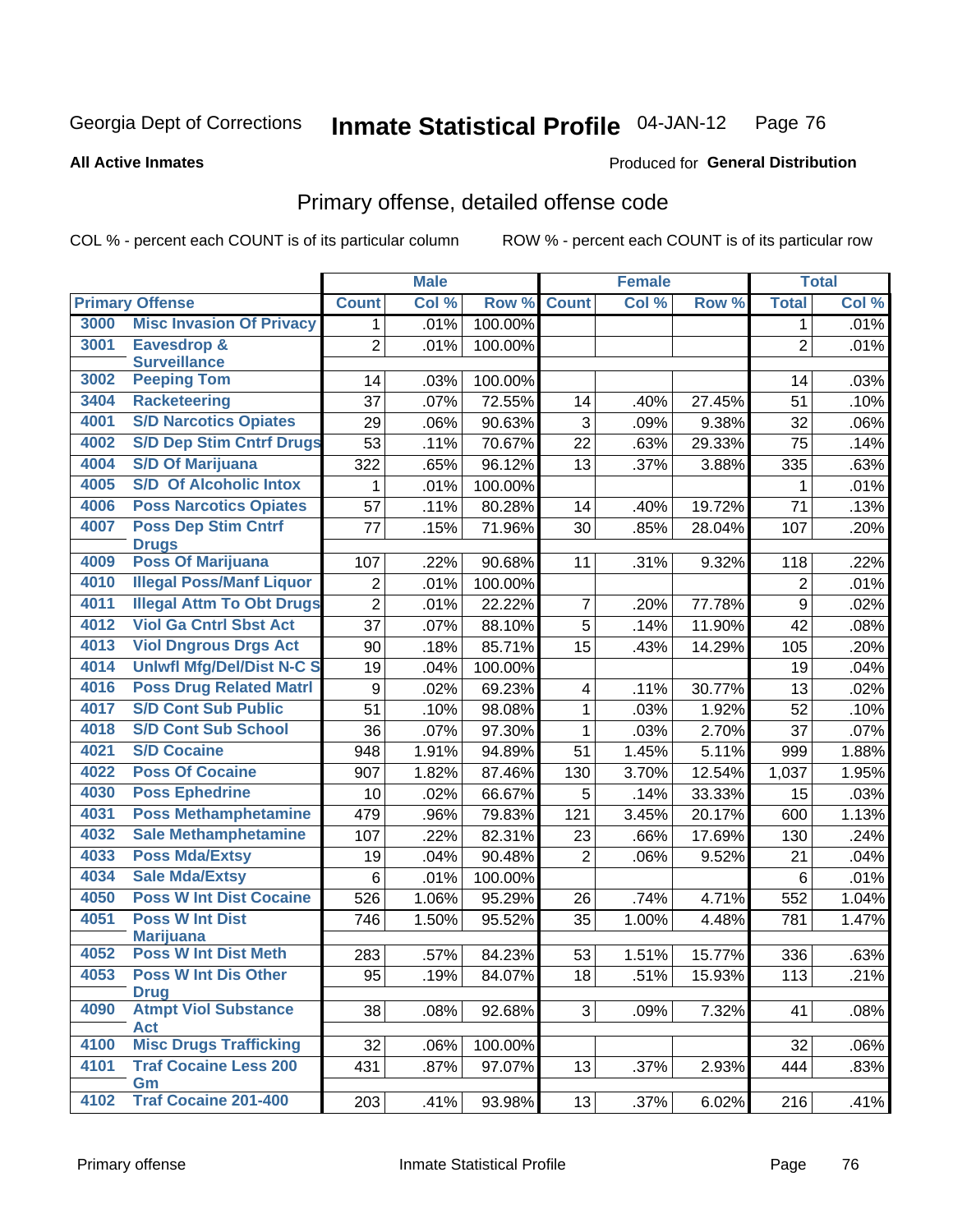Produced for **General Distribution**

#### **All Active Inmates**

# Primary offense, detailed offense code

|      |                                            |                | <b>Male</b> |         |                    | <b>Female</b> |        |                | <b>Total</b> |
|------|--------------------------------------------|----------------|-------------|---------|--------------------|---------------|--------|----------------|--------------|
|      | <b>Primary Offense</b>                     | <b>Count</b>   | Col %       |         | <b>Row % Count</b> | Col %         | Row %  | <b>Total</b>   | Col %        |
|      | Gm                                         |                |             |         |                    |               |        |                |              |
| 4103 | <b>Traf Cocaine 401+ Gm</b>                | 152            | .31%        | 95.00%  | 8                  | .23%          | 5.00%  | 160            | $.30\%$      |
| 4111 | <b>Traf Narcotic Less 14 Gm</b>            | 9              | .02%        | 90.00%  | 1                  | .03%          | 10.00% | 10             | .02%         |
| 4112 | <b>Traf Narcotic 15-28 Gm</b>              | 8              | .02%        | 100.00% |                    |               |        | 8              | .02%         |
| 4113 | <b>Traf Narcotic 29+ Gm</b>                | $6\phantom{a}$ | .01%        | 100.00% |                    |               |        | 6              | .01%         |
| 4121 | Traf Marijna 10-2000 Lb                    | 100            | .20%        | 96.15%  | 4                  | .11%          | 3.85%  | 104            | .20%         |
| 4122 | Traf Marijna 2001-10k Lb                   | 3              | .01%        | 100.00% |                    |               |        | 3              | .01%         |
| 4123 | Traf Marijna 10001+ Lb                     | 4              | .01%        | 80.00%  | 1.                 | .03%          | 20.00% | 5              | .01%         |
| 4126 | <b>Traf Amphtmine 28-199</b><br>Gm         | 5              | .01%        | 100.00% |                    |               |        | 5              | .01%         |
| 4127 | <b>Traf Amphtmine 200-399</b><br>Gm        | 2              | .01%        | 100.00% |                    |               |        | $\overline{2}$ | .01%         |
| 4128 | <b>Traf Amphtmine 400+ Gm</b>              | $\overline{4}$ | .01%        | 100.00% |                    |               |        | 4              | .01%         |
| 4130 | <b>Cnspire Traffic Cntrl Sub</b>           | 14             | .03%        | 82.35%  | 3                  | .09%          | 17.65% | 17             | .03%         |
| 4132 | <b>Transactions Cntrft</b><br><b>Drugs</b> | $\mathbf 1$    | .01%        | 100.00% |                    |               |        | 1              | .01%         |
| 4133 | <b>Use Comm Facity Vio C</b><br><b>Sub</b> | 5              | .01%        | 100.00% |                    |               |        | 5              | .01%         |
| 4134 | <b>Att/Consprcy Commt</b><br>C/S/Of        | 52             | .10%        | 88.14%  | $\overline{7}$     | .20%          | 11.86% | 59             | .11%         |
| 4135 | <b>Unauth Dist Contrild Sub</b>            | $\mathbf{1}$   | .01%        | 100.00% |                    |               |        | 1              | .01%         |
| 4136 | <b>Illgl Dist Contrild Subst</b>           | $\mathbf{1}$   | .01%        | 100.00% |                    |               |        | 1              | .01%         |
| 4140 | <b>Traf Methamph 28-199</b><br>Gm          | 209            | .42%        | 86.01%  | 34                 | .97%          | 13.99% | 243            | .46%         |
| 4141 | <b>Traf Methamph 200-399</b><br>Gm         | 68             | .14%        | 89.47%  | 8                  | .23%          | 10.53% | 76             | .14%         |
| 4142 | Traf Methamph 400+ Gm                      | 57             | .11%        | 95.00%  | 3                  | .09%          | 5.00%  | 60             | .11%         |
| 4143 | <b>Manf Methamph 28-199</b><br>Gm          | 25             | .05%        | 75.76%  | 8                  | .23%          | 24.24% | 33             | .06%         |
| 4144 | Manf Methamph 200-399<br>Gm                | 6              | .01%        | 100.00% |                    |               |        | 6              | .01%         |
| 4145 | <b>Manf Methamph 400+ Gm</b>               | $\mathbf{1}$   | .01%        | 100.00% |                    |               |        | 1              | .01%         |
| 4146 | <b>Traf Methamph Unspec</b><br>Amt         | 63             | .13%        | 92.65%  | 5                  | .14%          | 7.35%  | 68             | .13%         |
| 4147 | <b>Manf Methamph Unspec</b><br>Amt         | 191            | .38%        | 88.84%  | 24                 | .68%          | 11.16% | 215            | .40%         |
| 4150 | <b>Traf Mda/Extsy 28-199gm</b>             | 21             | .04%        | 87.50%  | 3                  | .09%          | 12.50% | 24             | .05%         |
| 4151 | <b>Traf Mda/Extsy 200-</b><br>399gm        | 8              | .02%        | 80.00%  | $\overline{2}$     | .06%          | 20.00% | 10             | .02%         |
| 4152 | Traf Mda/Extsy 400+Gm                      | $\overline{4}$ | .01%        | 100.00% |                    |               |        | 4              | .01%         |
| 5001 | <b>Viol Motor Vehicle Laws</b>             | 37             | .07%        | 97.37%  | 1                  | .03%          | 2.63%  | 38             | .07%         |
| 5003 | <b>Chop Shop Violation</b>                 | $\mathbf{1}$   | .01%        | 100.00% |                    |               |        | $\mathbf{1}$   | .01%         |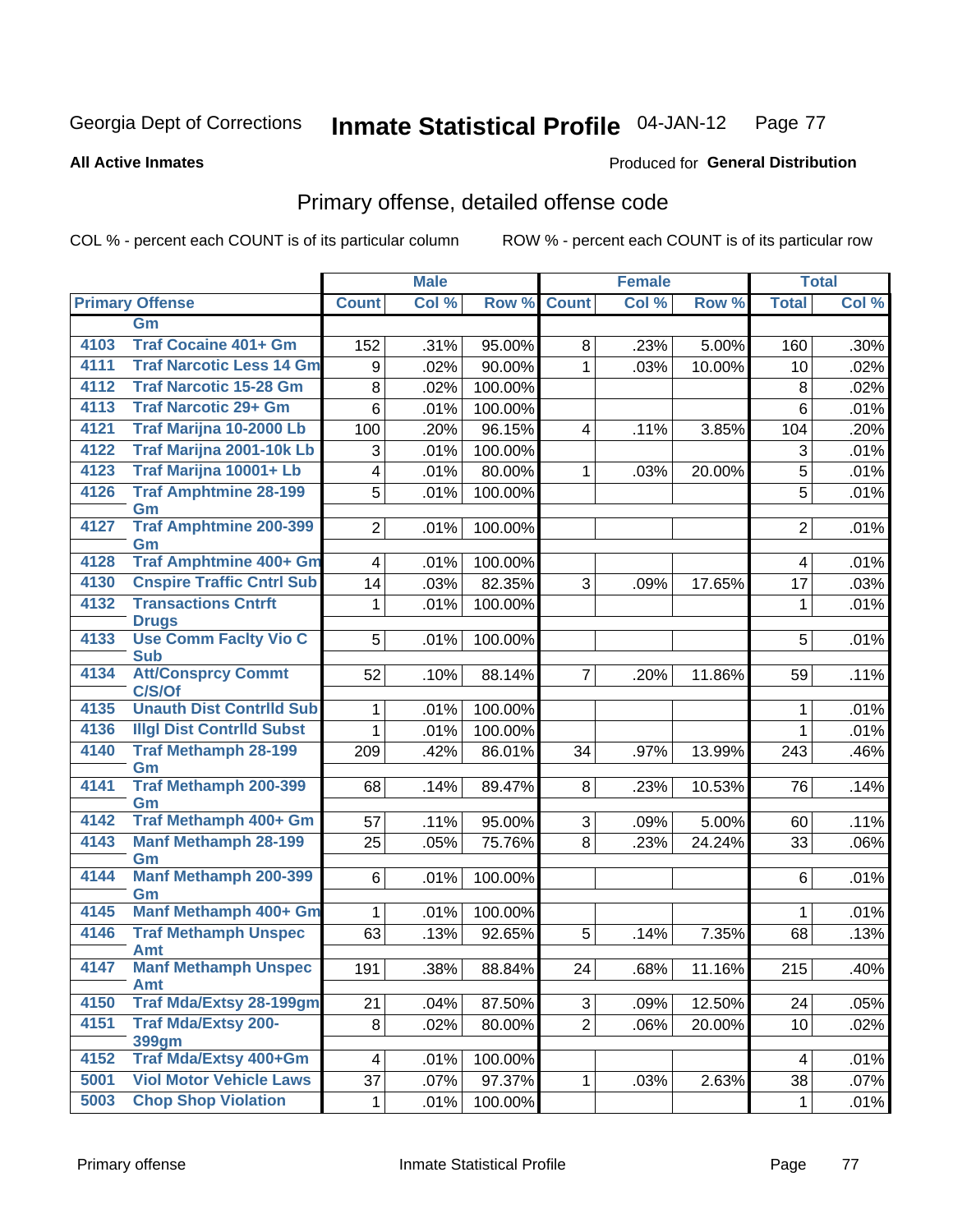**All Active Inmates**

#### Produced for **General Distribution**

## Primary offense, detailed offense code

|                        |                                            | <b>Male</b>    |       |                      | <b>Female</b>  |       | <b>Total</b> |                |       |
|------------------------|--------------------------------------------|----------------|-------|----------------------|----------------|-------|--------------|----------------|-------|
| <b>Primary Offense</b> |                                            | <b>Count</b>   | Col % | Row %                | <b>Count</b>   | Col % | Row %        | <b>Total</b>   | Col % |
| 5004                   | <b>Drvng Habtl Violator</b>                | 11             | .02%  | 100.00%              |                |       |              | 11             | .02%  |
| 5005                   | <b>Habit Traf Viol/Impaired</b>            | 25             | .05%  | 96.15%               | 1              | .03%  | 3.85%        | 26             | .05%  |
| 5006                   | <b>Habit Traf Viol/Other</b>               | 31             | .06%  | 100.00%              |                |       |              | 31             | .06%  |
| 5007                   | <b>Hit-Run W/Injury/Fatality</b>           | 9              | .02%  | 81.82%               | $\overline{2}$ | .06%  | 18.18%       | 11             | .02%  |
| 5171                   | <b>Poss Contraband</b><br><b>Articles</b>  | $\mathbf{1}$   | .01%  | 100.00%              |                |       |              | 1              | .01%  |
| 6000                   | <b>Misc Mrals/Pblic H/Safty</b>            | 6              | .01%  | 85.71%               | 1              | .03%  | 14.29%       | 7              | .01%  |
| 6200                   | <b>Misc CorrectionI Inst Off</b>           | 3              | .01%  | 100.00%              |                |       |              | 3              | .01%  |
| 8001                   | <b>Violatn Othr States Law</b>             | 6              | .01%  | 85.71%               | 1              | .03%  | 14.29%       | 7              | .01%  |
| 9901                   | <b>Conspiracy</b>                          | 52             | .10%  | 91.23%               | 5              | .14%  | 8.77%        | 57             | .11%  |
| 9905                   | <b>Crmnl Atmpt</b>                         |                | .01%  | 100.00%              |                |       |              |                | .01%  |
| 9906                   | <b>Aircraft Hijacking</b>                  | $\overline{2}$ | .01%  | 100.00%              |                |       |              | $\overline{2}$ | .01%  |
| 9907                   | <b>Unauth Dist Recrd</b><br><b>Devices</b> | 4              | .01%  | 100.00%              |                |       |              | 4              | .01%  |
| 9910                   | <b>Crmnl Solicitation</b>                  |                | .01%  | 100.00%              |                |       |              |                | .01%  |
| 9911                   | <b>Party To A Crime</b>                    | 2              | .01%  | 100.00%              |                |       |              | 2              | .01%  |
| 9912                   | <b>Crmnl Trespassing</b>                   |                | .01%  | 100.00%              |                |       |              |                | .01%  |
| 9914                   | <b>Gang Participation</b>                  | 35             | .07%  | 100.00%              |                |       |              | 35             | .07%  |
| 9999                   | <b>Unknown Offense</b>                     | 23             | .05%  | 76.67%               | 7              | .20%  | 23.33%       | 30             | .06%  |
| <b>Total Rported</b>   |                                            | 49,742         | 101%  | $\overline{93.41\%}$ | 3,509          | 100%  | 6.59%        | 53,251         | 101%  |

| <b>Not Reported</b> | <b>C44</b> | 195                       | ,806   |
|---------------------|------------|---------------------------|--------|
| `otal               | .353       | $^{\circ}$ 704 $^{\circ}$ | 55.057 |

| Mode (most frequent) | 1601 Burglary | 1701 Forgery 1st Degree | 1601 Burglary |
|----------------------|---------------|-------------------------|---------------|
|----------------------|---------------|-------------------------|---------------|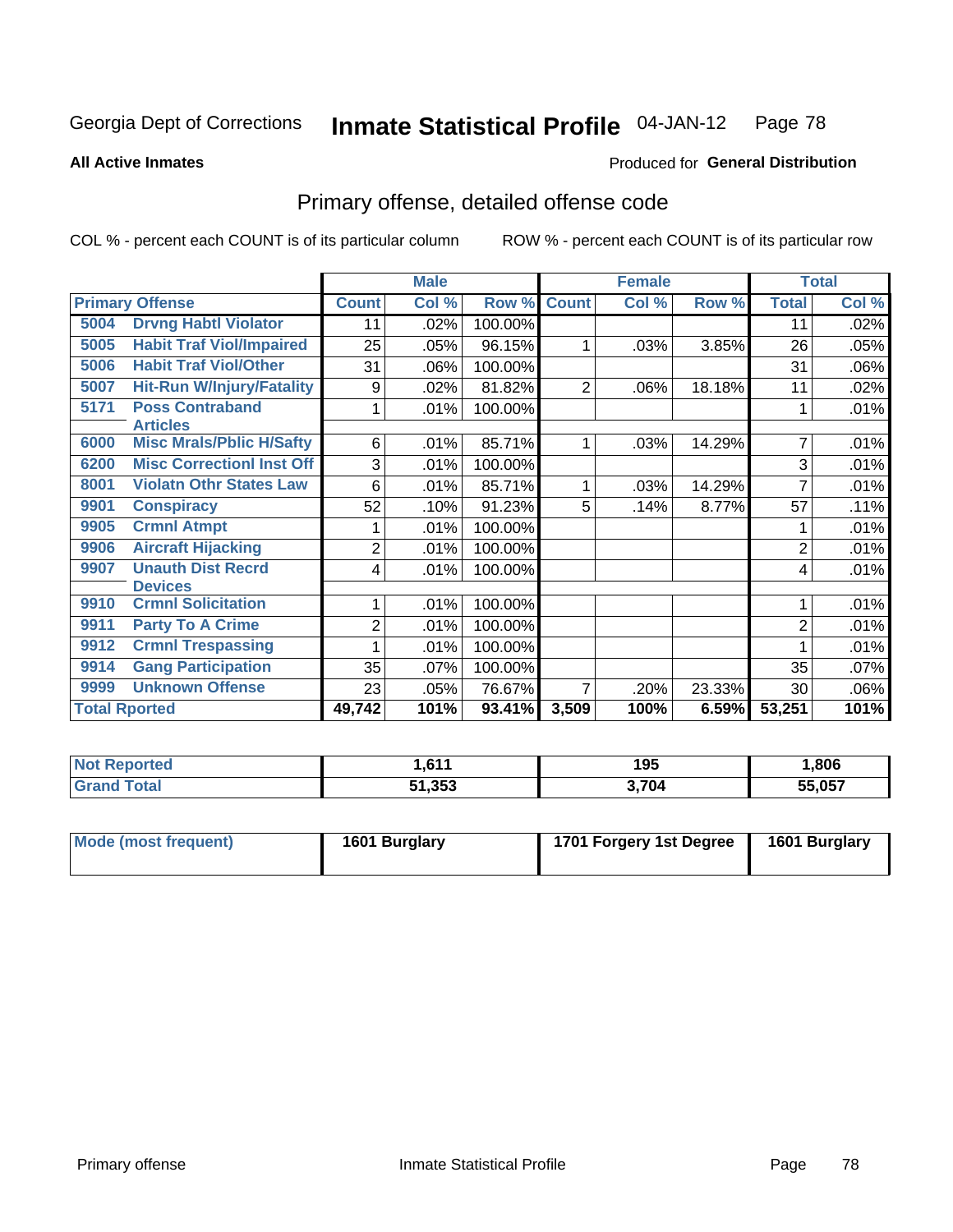#### **All Active Inmates**

## Produced for **General Distribution**

## County of conviction of primary offense

|     |                             |              | <b>Male</b> |         |                         | <b>Female</b> |        |              | <b>Total</b> |
|-----|-----------------------------|--------------|-------------|---------|-------------------------|---------------|--------|--------------|--------------|
|     | <b>County of Conviction</b> | <b>Count</b> | Col %       | Row %   | <b>Count</b>            | Col%          | Row %  | <b>Total</b> | Col %        |
| 000 | <b>Unknown</b>              | 1,611        | 3.14%       | 89.20%  | 195                     | 5.26%         | 10.80% | 1,806        | 3.28%        |
| 001 | <b>Appling County</b>       | 91           | .18%        | 97.85%  | 2                       | .05%          | 2.15%  | 93           | .17%         |
| 002 | <b>Atkinson County</b>      | 45           | .09%        | 91.84%  | $\overline{\mathbf{4}}$ | .11%          | 8.16%  | 49           | .09%         |
| 003 | <b>Bacon County</b>         | 59           | .11%        | 98.33%  | 1                       | .03%          | 1.67%  | 60           | .11%         |
| 004 | <b>Baker County</b>         | 13           | .03%        | 100.00% |                         |               |        | 13           | .02%         |
| 005 | <b>Baldwin County</b>       | 296          | .58%        | 93.97%  | 19                      | .51%          | 6.03%  | 315          | .57%         |
| 006 | <b>Banks County</b>         | 66           | .13%        | 92.96%  | 5                       | .13%          | 7.04%  | 71           | .13%         |
| 007 | <b>Barrow County</b>        | 245          | .48%        | 92.80%  | 19                      | .51%          | 7.20%  | 264          | .48%         |
| 008 | <b>Bartow County</b>        | 576          | 1.12%       | 90.14%  | 63                      | 1.70%         | 9.86%  | 639          | 1.16%        |
| 009 | <b>Ben Hill County</b>      | 213          | .41%        | 94.25%  | 13                      | .35%          | 5.75%  | 226          | .41%         |
| 010 | <b>Berrien County</b>       | 76           | .15%        | 93.83%  | 5                       | .13%          | 6.17%  | 81           | .15%         |
| 011 | <b>Bibb County</b>          | 1,081        | 2.11%       | 95.33%  | 53                      | 1.43%         | 4.67%  | 1,134        | 2.06%        |
| 012 | <b>Bleckley County</b>      | 68           | .13%        | 90.67%  | $\overline{7}$          | .19%          | 9.33%  | 75           | .14%         |
| 013 | <b>Brantley County</b>      | 63           | .12%        | 92.65%  | 5                       | .13%          | 7.35%  | 68           | .12%         |
| 014 | <b>Brooks County</b>        | 59           | .11%        | 95.16%  | 3                       | .08%          | 4.84%  | 62           | .11%         |
| 015 | <b>Bryan County</b>         | 98           | .19%        | 98.00%  | $\overline{2}$          | .05%          | 2.00%  | 100          | .18%         |
| 016 | <b>Bulloch County</b>       | 474          | .92%        | 92.76%  | 37                      | 1.00%         | 7.24%  | 511          | .93%         |
| 017 | <b>Burke County</b>         | 225          | .44%        | 96.98%  | $\overline{7}$          | .19%          | 3.02%  | 232          | .42%         |
| 018 | <b>Butts County</b>         | 169          | .33%        | 96.57%  | 6                       | .16%          | 3.43%  | 175          | .32%         |
| 019 | <b>Calhoun County</b>       | 37           | .07%        | 82.22%  | 8                       | .22%          | 17.78% | 45           | .08%         |
| 020 | <b>Camden County</b>        | 160          | .31%        | 94.67%  | $\boldsymbol{9}$        | .24%          | 5.33%  | 169          | .31%         |
| 021 | <b>Candler County</b>       | 93           | .18%        | 91.18%  | 9                       | .24%          | 8.82%  | 102          | .19%         |
| 022 | <b>Carroll County</b>       | 627          | 1.22%       | 90.35%  | 67                      | 1.81%         | 9.65%  | 694          | 1.26%        |
| 023 | <b>Catoosa County</b>       | 317          | .62%        | 91.35%  | 30                      | .81%          | 8.65%  | 347          | .63%         |
| 024 | <b>Charlton County</b>      | 47           | .09%        | 88.68%  | 6                       | .16%          | 11.32% | 53           | .10%         |
| 025 | <b>Chatham County</b>       | 2,505        | 4.88%       | 95.65%  | 114                     | 3.08%         | 4.35%  | 2,619        | 4.76%        |
| 026 | <b>Chattahoochee County</b> | 30           | .06%        | 96.77%  | 1                       | .03%          | 3.23%  | 31           | .06%         |
| 027 | <b>Chattooga County</b>     | 255          | .50%        | 90.11%  | 28                      | .76%          | 9.89%  | 283          | .51%         |
| 028 | <b>Cherokee County</b>      | 553          | 1.08%       | 92.94%  | 42                      | 1.13%         | 7.06%  | 595          | 1.08%        |
| 029 | <b>Clarke County</b>        | 474          | .92%        | 94.23%  | 29                      | .78%          | 5.77%  | 503          | .91%         |
| 030 | <b>Clay County</b>          | 35           | .07%        | 92.11%  | 3                       | .08%          | 7.89%  | 38           | .07%         |
| 031 | <b>Clayton County</b>       | 1,423        | 2.77%       | 92.22%  | 120                     | 3.24%         | 7.78%  | 1,543        | $2.80\%$     |
| 032 | <b>Clinch County</b>        | 66           | .13%        | 97.06%  | $\overline{2}$          | .05%          | 2.94%  | 68           | .12%         |
| 033 | <b>Cobb County</b>          | 2,499        | 4.87%       | 91.84%  | 222                     | 5.99%         | 8.16%  | 2,721        | 4.94%        |
| 034 | <b>Coffee County</b>        | 243          | .47%        | 94.19%  | 15                      | .40%          | 5.81%  | 258          | .47%         |
| 035 | <b>Colquitt County</b>      | 277          | .54%        | 95.52%  | 13                      | .35%          | 4.48%  | 290          | .53%         |
| 036 | <b>Columbia County</b>      | 318          | .62%        | 91.12%  | 31                      | .84%          | 8.88%  | 349          | .63%         |
| 037 | <b>Cook County</b>          | 120          | .23%        | 96.77%  | $\overline{4}$          | .11%          | 3.23%  | 124          | .23%         |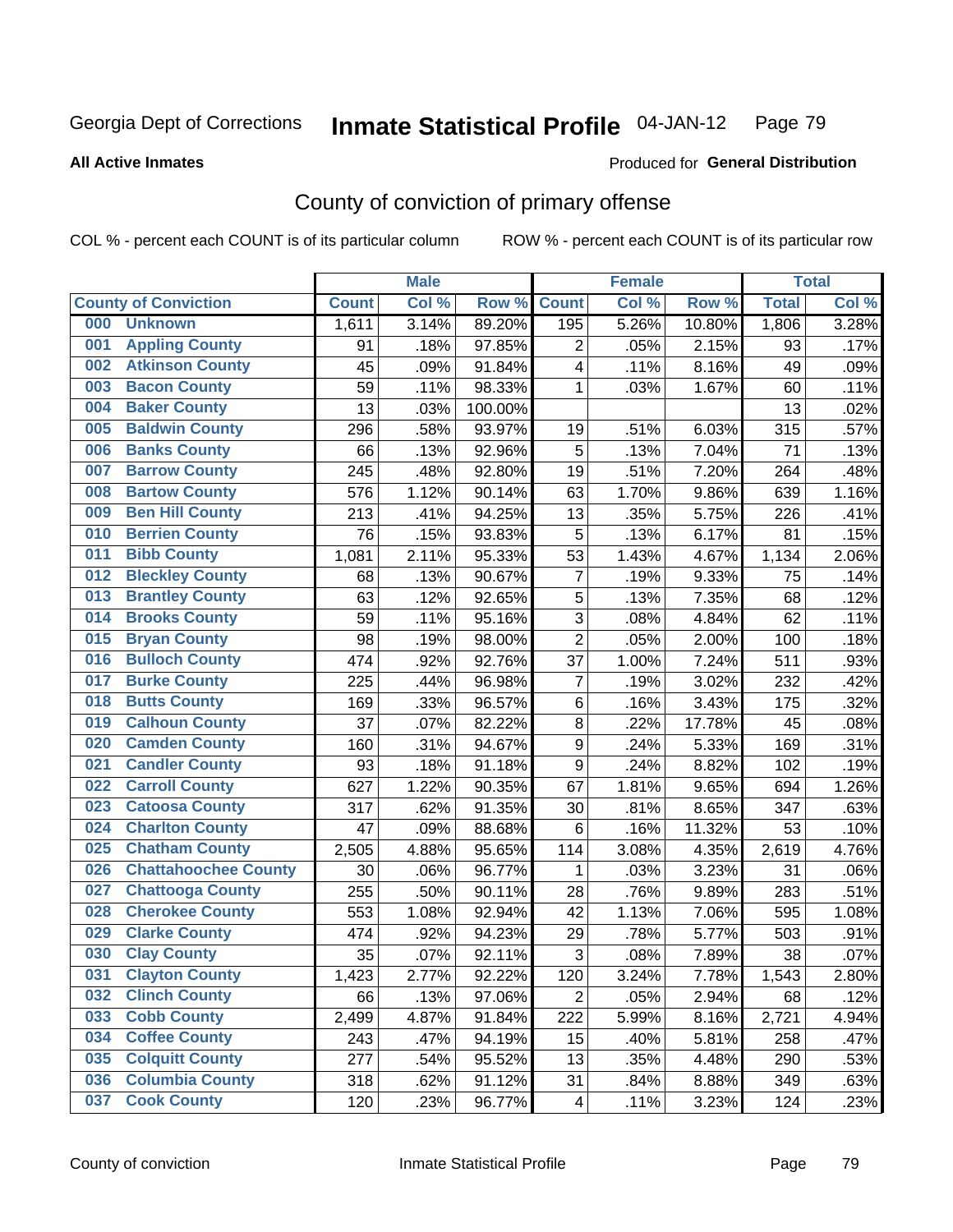#### **All Active Inmates**

#### Produced for **General Distribution**

## County of conviction of primary offense

|     |                             |              | <b>Male</b> |         |                  | <b>Female</b> |        |                  | <b>Total</b> |
|-----|-----------------------------|--------------|-------------|---------|------------------|---------------|--------|------------------|--------------|
|     | <b>County of Conviction</b> | <b>Count</b> | Col %       | Row %   | <b>Count</b>     | Col %         | Row %  | <b>Total</b>     | Col %        |
| 038 | <b>Coweta County</b>        | 529          | 1.03%       | 92.32%  | 44               | 1.19%         | 7.68%  | $\overline{573}$ | 1.04%        |
| 039 | <b>Crawford County</b>      | 18           | .04%        | 94.74%  | 1                | .03%          | 5.26%  | 19               | .03%         |
| 040 | <b>Crisp County</b>         | 260          | .51%        | 93.19%  | 19               | .51%          | 6.81%  | 279              | .51%         |
| 041 | <b>Dade County</b>          | 140          | .27%        | 92.11%  | 12               | .32%          | 7.89%  | 152              | .28%         |
| 042 | <b>Dawson County</b>        | 125          | .24%        | 92.59%  | 10               | .27%          | 7.41%  | 135              | .25%         |
| 043 | <b>Decatur County</b>       | 303          | .59%        | 92.38%  | 25               | .67%          | 7.62%  | 328              | .60%         |
| 044 | <b>Dekalb County</b>        | 2,837        | 5.52%       | 94.72%  | 158              | 4.27%         | 5.28%  | 2,995            | 5.44%        |
| 045 | <b>Dodge County</b>         | 158          | .31%        | 94.61%  | $\boldsymbol{9}$ | .24%          | 5.39%  | 167              | .30%         |
| 046 | <b>Dooly County</b>         | 95           | .18%        | 95.96%  | 4                | .11%          | 4.04%  | 99               | .18%         |
| 047 | <b>Dougherty County</b>     | 934          | 1.82%       | 94.63%  | 53               | 1.43%         | 5.37%  | 987              | 1.79%        |
| 048 | <b>Douglas County</b>       | 1,203        | 2.34%       | 89.11%  | 147              | 3.97%         | 10.89% | 1,350            | 2.45%        |
| 049 | <b>Early County</b>         | 96           | .19%        | 96.00%  | 4                | .11%          | 4.00%  | 100              | .18%         |
| 050 | <b>Echols County</b>        | 10           | .02%        | 100.00% |                  |               |        | 10               | .02%         |
| 051 | <b>Effingham County</b>     | 152          | .30%        | 92.68%  | 12               | .32%          | 7.32%  | 164              | .30%         |
| 052 | <b>Elbert County</b>        | 124          | .24%        | 92.54%  | 10               | .27%          | 7.46%  | 134              | .24%         |
| 053 | <b>Emanuel County</b>       | 187          | .36%        | 93.50%  | 13               | .35%          | 6.50%  | 200              | .36%         |
| 054 | <b>Evans County</b>         | 97           | .19%        | 97.00%  | $\sqrt{3}$       | .08%          | 3.00%  | 100              | .18%         |
| 055 | <b>Fannin County</b>        | 112          | .22%        | 93.33%  | 8                | .22%          | 6.67%  | 120              | .22%         |
| 056 | <b>Fayette County</b>       | 377          | .73%        | 93.09%  | 28               | .76%          | 6.91%  | 405              | .74%         |
| 057 | <b>Floyd County</b>         | 728          | 1.42%       | 90.43%  | 77               | 2.08%         | 9.57%  | 805              | 1.46%        |
| 058 | <b>Forsyth County</b>       | 287          | .56%        | 85.67%  | 48               | 1.30%         | 14.33% | 335              | .61%         |
| 059 | <b>Franklin County</b>      | 132          | .26%        | 91.03%  | 13               | .35%          | 8.97%  | 145              | .26%         |
| 060 | <b>Fulton County</b>        | 5,078        | 9.89%       | 96.32%  | 194              | 5.24%         | 3.68%  | 5,272            | 9.58%        |
| 061 | <b>Gilmer County</b>        | 127          | .25%        | 89.44%  | 15               | .40%          | 10.56% | 142              | .26%         |
| 062 | <b>Glascock County</b>      | 5            | .01%        | 83.33%  | $\mathbf{1}$     | .03%          | 16.67% | 6                | .01%         |
| 063 | <b>Glynn County</b>         | 394          | .77%        | 93.14%  | 29               | .78%          | 6.86%  | 423              | .77%         |
| 064 | <b>Gordon County</b>        | 295          | .57%        | 89.94%  | 33               | .89%          | 10.06% | 328              | .60%         |
| 065 | <b>Grady County</b>         | 209          | .41%        | 93.72%  | 14               | .38%          | 6.28%  | 223              | .41%         |
| 066 | <b>Greene County</b>        | 159          | .31%        | 95.21%  | 8                | .22%          | 4.79%  | 167              | .30%         |
| 067 | <b>Gwinnett County</b>      | 2,259        | 4.40%       | 92.92%  | 172              | 4.64%         | 7.08%  | 2,431            | 4.42%        |
| 068 | <b>Habersham County</b>     | 111          | .22%        | 96.52%  | 4                | .11%          | 3.48%  | 115              | .21%         |
| 069 | <b>Hall County</b>          | 689          | 1.34%       | 92.36%  | 57               | 1.54%         | 7.64%  | 746              | 1.35%        |
| 070 | <b>Hancock County</b>       | 37           | .07%        | 100.00% |                  |               |        | 37               | .07%         |
| 071 | <b>Haralson County</b>      | 91           | .18%        | 96.81%  | 3                | .08%          | 3.19%  | 94               | .17%         |
| 072 | <b>Harris County</b>        | 121          | .24%        | 95.28%  | 6                | .16%          | 4.72%  | 127              | .23%         |
| 073 | <b>Hart County</b>          | 121          | .24%        | 94.53%  | $\overline{7}$   | .19%          | 5.47%  | 128              | .23%         |
| 074 | <b>Heard County</b>         | 61           | .12%        | 95.31%  | 3                | .08%          | 4.69%  | 64               | .12%         |
| 075 | <b>Henry County</b>         | 573          | 1.12%       | 90.52%  | 60               | 1.62%         | 9.48%  | 633              | 1.15%        |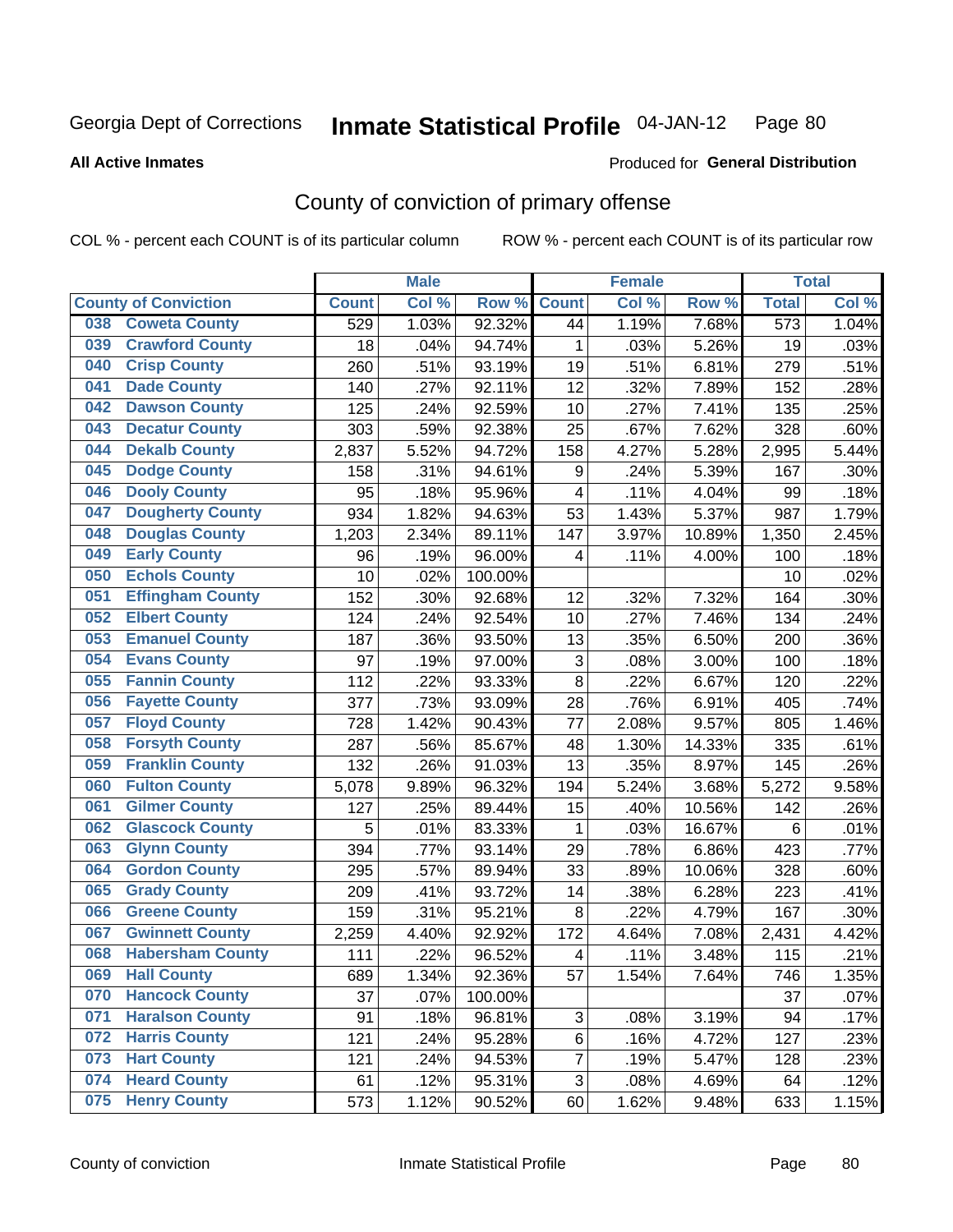#### **All Active Inmates**

#### Produced for **General Distribution**

## County of conviction of primary offense

|                                 |              | <b>Male</b> |         |                | <b>Female</b> |        |              | <b>Total</b> |
|---------------------------------|--------------|-------------|---------|----------------|---------------|--------|--------------|--------------|
| <b>County of Conviction</b>     | <b>Count</b> | Col %       | Row %   | <b>Count</b>   | Col %         | Row %  | <b>Total</b> | Col %        |
| <b>Houston County</b><br>076    | 644          | 1.25%       | 94.43%  | 38             | 1.03%         | 5.57%  | 682          | 1.24%        |
| <b>Irwin County</b><br>077      | 77           | .15%        | 97.47%  | $\overline{2}$ | .05%          | 2.53%  | 79           | .14%         |
| <b>Jackson County</b><br>078    | 212          | .41%        | 92.98%  | 16             | .43%          | 7.02%  | 228          | .41%         |
| <b>Jasper County</b><br>079     | 65           | .13%        | 91.55%  | 6              | .16%          | 8.45%  | 71           | .13%         |
| <b>Jeff Davis County</b><br>080 | 64           | .12%        | 86.49%  | 10             | .27%          | 13.51% | 74           | .13%         |
| 081<br><b>Jefferson County</b>  | 153          | .30%        | 95.03%  | 8              | .22%          | 4.97%  | 161          | .29%         |
| <b>Jenkins County</b><br>082    | 61           | .12%        | 93.85%  | 4              | .11%          | 6.15%  | 65           | .12%         |
| <b>Johnson County</b><br>083    | 50           | .10%        | 90.91%  | 5              | .13%          | 9.09%  | 55           | .10%         |
| <b>Jones County</b><br>084      | 190          | .37%        | 90.91%  | 19             | .51%          | 9.09%  | 209          | .38%         |
| <b>Lamar County</b><br>085      | 83           | .16%        | 94.32%  | 5              | .13%          | 5.68%  | 88           | .16%         |
| <b>Lanier County</b><br>086     | 41           | .08%        | 95.35%  | $\overline{2}$ | .05%          | 4.65%  | 43           | .08%         |
| <b>Laurens County</b><br>087    | 299          | .58%        | 94.32%  | 18             | .49%          | 5.68%  | 317          | .58%         |
| <b>Lee County</b><br>088        | 68           | .13%        | 94.44%  | $\overline{4}$ | .11%          | 5.56%  | 72           | .13%         |
| <b>Liberty County</b><br>089    | 296          | .58%        | 92.79%  | 23             | .62%          | 7.21%  | 319          | .58%         |
| <b>Lincoln County</b><br>090    | 22           | .04%        | 100.00% |                |               |        | 22           | .04%         |
| <b>Long County</b><br>091       | 81           | .16%        | 96.43%  | 3              | .08%          | 3.57%  | 84           | .15%         |
| <b>Lowndes County</b><br>092    | 543          | 1.06%       | 93.78%  | 36             | .97%          | 6.22%  | 579          | 1.05%        |
| <b>Lumpkin County</b><br>093    | 96           | .19%        | 88.07%  | 13             | .35%          | 11.93% | 109          | .20%         |
| <b>Macon County</b><br>094      | 69           | .13%        | 97.18%  | $\mathbf 2$    | .05%          | 2.82%  | 71           | .13%         |
| <b>Madison County</b><br>095    | 114          | .22%        | 95.00%  | $\,6$          | .16%          | 5.00%  | 120          | .22%         |
| <b>Marion County</b><br>096     | 38           | .07%        | 92.68%  | 3              | .08%          | 7.32%  | 41           | .07%         |
| <b>Mcduffie County</b><br>097   | 182          | .35%        | 93.81%  | 12             | .32%          | 6.19%  | 194          | .35%         |
| <b>Mcintosh County</b><br>098   | 69           | .13%        | 100.00% |                |               |        | 69           | .13%         |
| <b>Meriwether County</b><br>099 | 221          | .43%        | 96.09%  | 9              | .24%          | 3.91%  | 230          | .42%         |
| <b>Miller County</b><br>100     | 33           | .06%        | 100.00% |                |               |        | 33           | .06%         |
| <b>Mitchell County</b><br>101   | 208          | .41%        | 93.27%  | 15             | .40%          | 6.73%  | 223          | .41%         |
| <b>Monroe County</b><br>102     | 168          | .33%        | 91.30%  | 16             | .43%          | 8.70%  | 184          | .33%         |
| <b>Montgomery County</b><br>103 | 47           | .09%        | 94.00%  | 3              | .08%          | 6.00%  | 50           | .09%         |
| <b>Morgan County</b><br>104     | 143          | .28%        | 90.51%  | 15             | .40%          | 9.49%  | 158          | .29%         |
| <b>Murray County</b><br>105     | 191          | .37%        | 94.09%  | 12             | .32%          | 5.91%  | 203          | .37%         |
| <b>Muscogee County</b><br>106   | 1,552        | 3.02%       | 95.33%  | 76             | 2.05%         | 4.67%  | 1,628        | 2.96%        |
| 107<br><b>Newton County</b>     | 642          | 1.25%       | 91.71%  | 58             | 1.57%         | 8.29%  | 700          | 1.27%        |
| <b>Oconee County</b><br>108     | 52           | .10%        | 94.55%  | 3              | .08%          | 5.45%  | 55           | .10%         |
| <b>Oglethorpe County</b><br>109 | 64           | .12%        | 98.46%  | 1              | .03%          | 1.54%  | 65           | .12%         |
| <b>Paulding County</b><br>110   | 280          | .55%        | 93.33%  | 20             | .54%          | 6.67%  | 300          | .54%         |
| <b>Peach County</b><br>111      | 76           | .15%        | 97.44%  | $\overline{2}$ | .05%          | 2.56%  | 78           | .14%         |
| <b>Pickens County</b><br>$112$  | 102          | .20%        | 88.70%  | 13             | .35%          | 11.30% | 115          | .21%         |
| <b>Pierce County</b><br>$113$   | 73           | .14%        | 96.05%  | 3              | .08%          | 3.95%  | 76           | .14%         |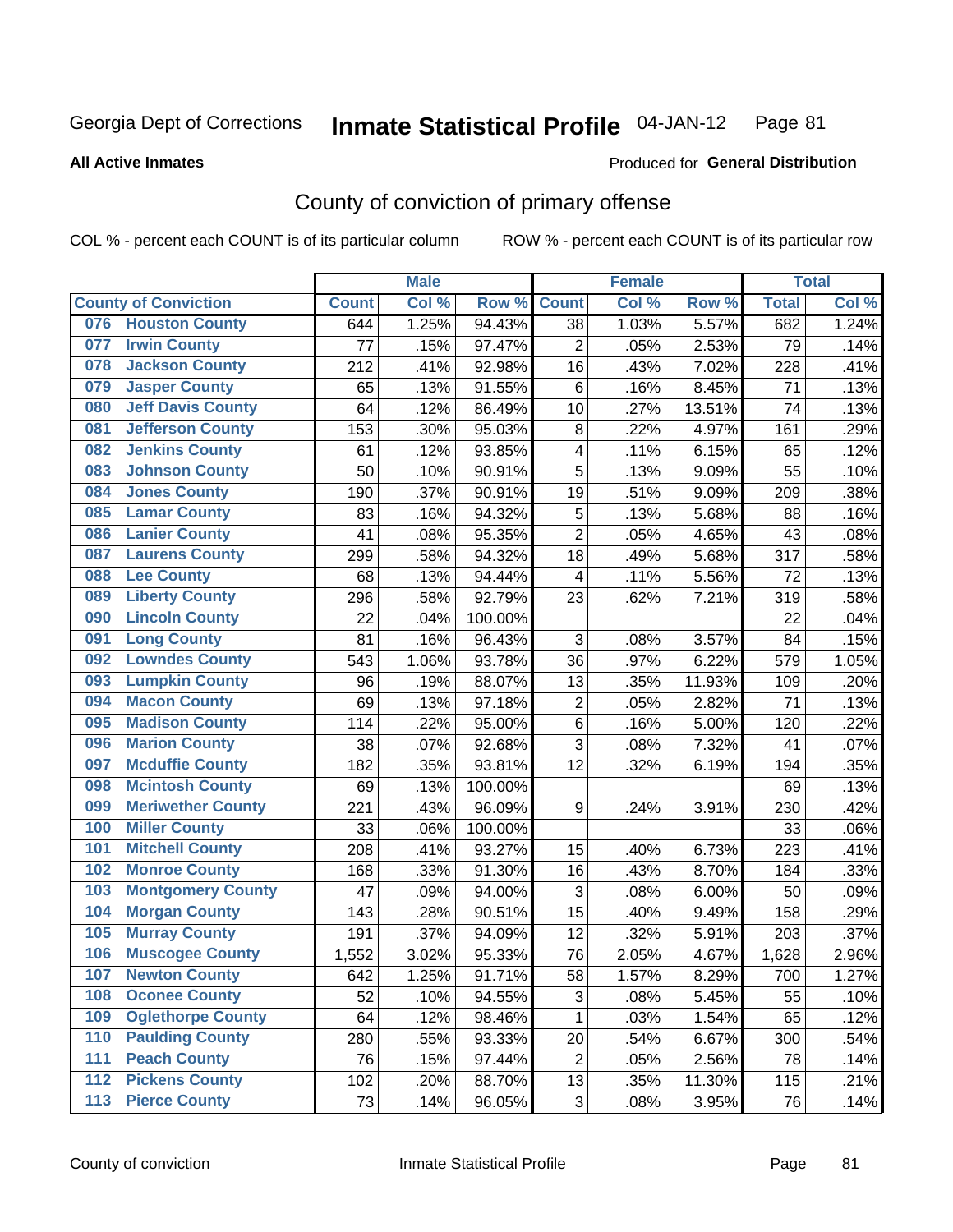#### **All Active Inmates**

#### Produced for **General Distribution**

## County of conviction of primary offense

|                                          |              | <b>Male</b> |         |                  | <b>Female</b> |        |              | <b>Total</b> |
|------------------------------------------|--------------|-------------|---------|------------------|---------------|--------|--------------|--------------|
| <b>County of Conviction</b>              | <b>Count</b> | Col %       | Row %   | <b>Count</b>     | Col %         | Row %  | <b>Total</b> | Col %        |
| <b>Pike County</b><br>114                | 56           | .11%        | 90.32%  | 6                | .16%          | 9.68%  | 62           | .11%         |
| <b>Polk County</b><br>$\overline{115}$   | 156          | .30%        | 93.98%  | 10               | .27%          | 6.02%  | 166          | .30%         |
| <b>Pulaski County</b><br>116             | 74           | .14%        | 93.67%  | 5                | .13%          | 6.33%  | 79           | .14%         |
| <b>Putnam County</b><br>117              | 160          | .31%        | 94.67%  | 9                | .24%          | 5.33%  | 169          | .31%         |
| <b>Quitman County</b><br>118             | 21           | .04%        | 100.00% |                  |               |        | 21           | .04%         |
| <b>Rabun County</b><br>119               | 45           | .09%        | 86.54%  | $\overline{7}$   | .19%          | 13.46% | 52           | .09%         |
| <b>Randolph County</b><br>120            | 68           | .13%        | 95.77%  | 3                | .08%          | 4.23%  | 71           | .13%         |
| <b>Richmond County</b><br>121            | 1,843        | 3.59%       | 94.76%  | 102              | 2.75%         | 5.24%  | 1,945        | 3.53%        |
| <b>Rockdale County</b><br>122            | 448          | .87%        | 91.62%  | 41               | 1.11%         | 8.38%  | 489          | .89%         |
| 123<br><b>Schley County</b>              | 18           | .04%        | 100.00% |                  |               |        | 18           | .03%         |
| <b>Screven County</b><br>124             | 132          | .26%        | 97.06%  | 4                | .11%          | 2.94%  | 136          | .25%         |
| <b>Seminole County</b><br>125            | 56           | .11%        | 88.89%  | 7                | .19%          | 11.11% | 63           | .11%         |
| <b>Spalding County</b><br>126            | 516          | 1.00%       | 90.53%  | 54               | 1.46%         | 9.47%  | 570          | 1.04%        |
| 127<br><b>Stephens County</b>            | 170          | .33%        | 91.89%  | 15               | .40%          | 8.11%  | 185          | .34%         |
| <b>Stewart County</b><br>128             | 29           | .06%        | 96.67%  | 1                | .03%          | 3.33%  | 30           | .05%         |
| <b>Sumter County</b><br>129              | 222          | .43%        | 96.10%  | $\boldsymbol{9}$ | .24%          | 3.90%  | 231          | .42%         |
| <b>Talbot County</b><br>130              | 58           | .11%        | 98.31%  | 1                | .03%          | 1.69%  | 59           | .11%         |
| <b>Taliaferro County</b><br>131          | 25           | .05%        | 89.29%  | 3                | .08%          | 10.71% | 28           | .05%         |
| <b>Tattnall County</b><br>132            | 190          | .37%        | 94.06%  | 12               | .32%          | 5.94%  | 202          | .37%         |
| 133<br><b>Taylor County</b>              | 86           | .17%        | 92.47%  | $\overline{7}$   | .19%          | 7.53%  | 93           | .17%         |
| <b>Telfair County</b><br>134             | 103          | .20%        | 89.57%  | 12               | .32%          | 10.43% | 115          | .21%         |
| <b>Terrell County</b><br>135             | 82           | .16%        | 97.62%  | $\overline{2}$   | .05%          | 2.38%  | 84           | .15%         |
| <b>Thomas County</b><br>136              | 233          | .45%        | 95.88%  | 10               | .27%          | 4.12%  | 243          | .44%         |
| <b>Tift County</b><br>137                | 289          | .56%        | 96.01%  | 12               | .32%          | 3.99%  | 301          | .55%         |
| <b>Toombs County</b><br>138              | 367          | .71%        | 90.39%  | 39               | 1.05%         | 9.61%  | 406          | .74%         |
| <b>Towns County</b><br>139               | 48           | .09%        | 85.71%  | 8                | .22%          | 14.29% | 56           | .10%         |
| <b>Treutlen County</b><br>140            | 76           | .15%        | 97.44%  | $\overline{2}$   | .05%          | 2.56%  | 78           | .14%         |
| <b>Troup County</b><br>141               | 664          | 1.29%       | 93.00%  | 50               | 1.35%         | 7.00%  | 714          | 1.30%        |
| <b>Turner County</b><br>142              | 68           | .13%        | 94.44%  | 4                | .11%          | 5.56%  | 72           | .13%         |
| $\overline{143}$<br><b>Twiggs County</b> | 61           | .12%        | 95.31%  | $\sqrt{3}$       | .08%          | 4.69%  | 64           | .12%         |
| <b>Union County</b><br>144               | 87           | .17%        | 90.63%  | $\boldsymbol{9}$ | .24%          | 9.38%  | 96           | .17%         |
| 145<br><b>Upson County</b>               | 172          | .33%        | 93.48%  | 12               | .32%          | 6.52%  | 184          | .33%         |
| <b>Walker County</b><br>146              | 407          | .79%        | 92.08%  | 35               | .94%          | 7.92%  | 442          | .80%         |
| <b>Walton County</b><br>147              | 437          | .85%        | 90.66%  | 45               | 1.21%         | 9.34%  | 482          | .88%         |
| <b>Ware County</b><br>148                | 299          | .58%        | 92.00%  | 26               | .70%          | 8.00%  | 325          | .59%         |
| <b>Warren County</b><br>149              | 41           | .08%        | 93.18%  | 3                | .08%          | 6.82%  | 44           | .08%         |
| <b>Washington County</b><br>150          | 156          | .30%        | 90.70%  | 16               | .43%          | 9.30%  | 172          | .31%         |
| <b>Wayne County</b><br>151               | 135          | .26%        | 91.22%  | 13               | .35%          | 8.78%  | 148          | .27%         |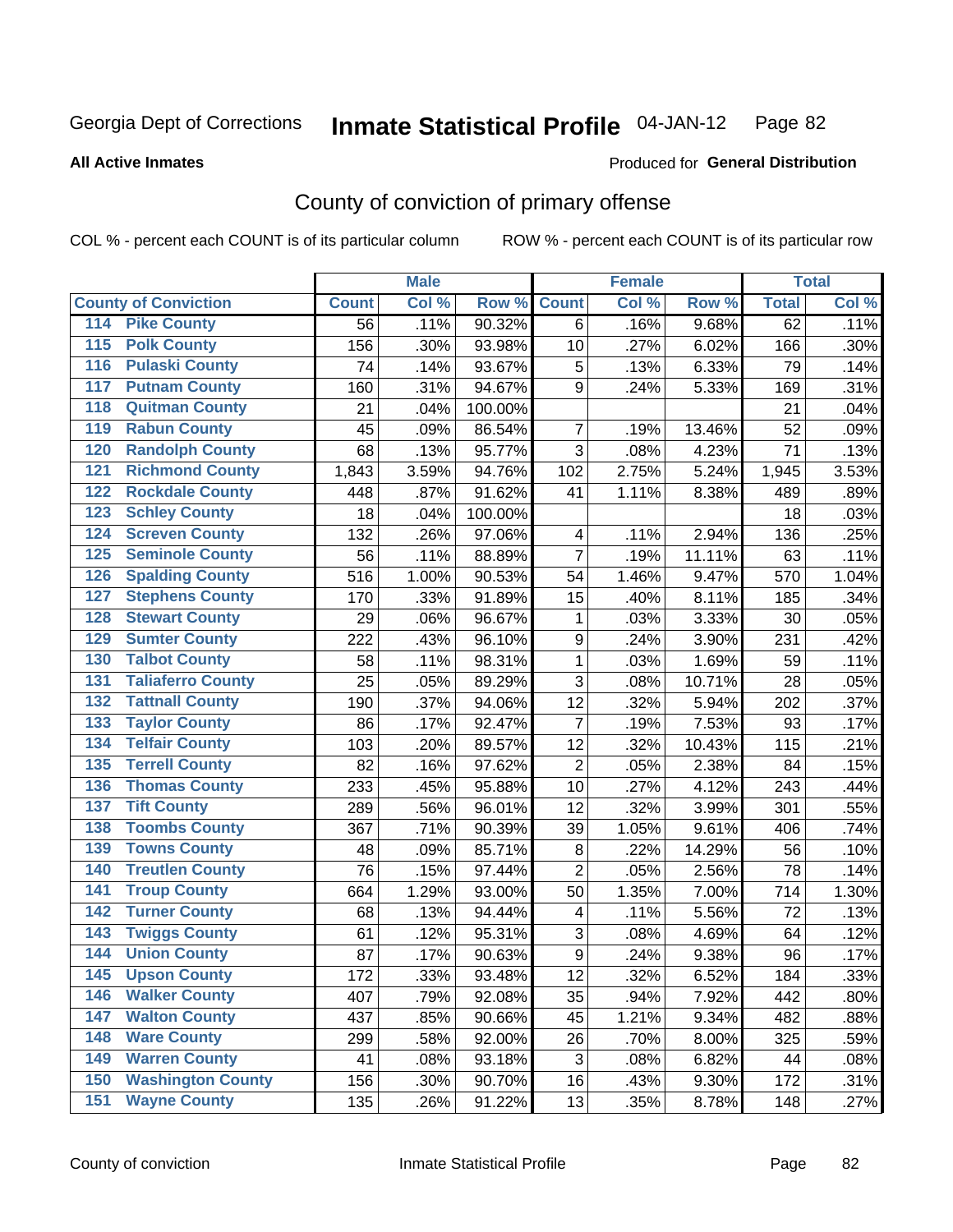**All Active Inmates**

#### Produced for **General Distribution**

## County of conviction of primary offense

|                                |              | <b>Male</b> |             |       | <b>Female</b> |        |              | <b>Total</b> |
|--------------------------------|--------------|-------------|-------------|-------|---------------|--------|--------------|--------------|
| <b>County of Conviction</b>    | <b>Count</b> | Col %       | Row % Count |       | Col %         | Row %  | <b>Total</b> | Col %        |
| <b>Webster County</b><br>152   | 5            | $.01\%$     | 100.00%     |       |               |        | 5            | .01%         |
| <b>Wheeler County</b><br>153   | 35           | $.07\%$     | 87.50%      | 5     | .13%          | 12.50% | 40           | .07%         |
| <b>White County</b><br>154     | 102          | .20%        | 89.47%      | 12    | .32%          | 10.53% | 114          | .21%         |
| <b>Whitfield County</b><br>155 | 626          | 1.22%       | 88.42%      | 82    | 2.21%         | 11.58% | 708          | 1.29%        |
| <b>Wilcox County</b><br>156    | 48           | .09%        | 82.76%      | 10    | .27%          | 17.24% | 58           | .11%         |
| <b>Wilkes County</b><br>157    | 68           | .13%        | 91.89%      | 6     | .16%          | 8.11%  | 74           | .13%         |
| <b>Wilkinson County</b><br>158 | 50           | .10%        | 96.15%      | 2     | .05%          | 3.85%  | 52           | .09%         |
| <b>Worth County</b><br>159     | 111          | .22%        | 94.87%      | 6     | .16%          | 5.13%  | 117          | .21%         |
| <b>Total Rported</b>           | 51,353       | 100%        | 93.27%      | 3,704 | 100%          | 6.73%  | 55,057       | 100%         |

| <b>Not Reported</b> |        |       |        |
|---------------------|--------|-------|--------|
| Total               | 51,353 | 3,704 | 55,057 |

| Mode (most frequent) | <b>Fulton County</b> | <b>Cobb County</b> | <b>Fulton County</b> |
|----------------------|----------------------|--------------------|----------------------|
|                      |                      |                    |                      |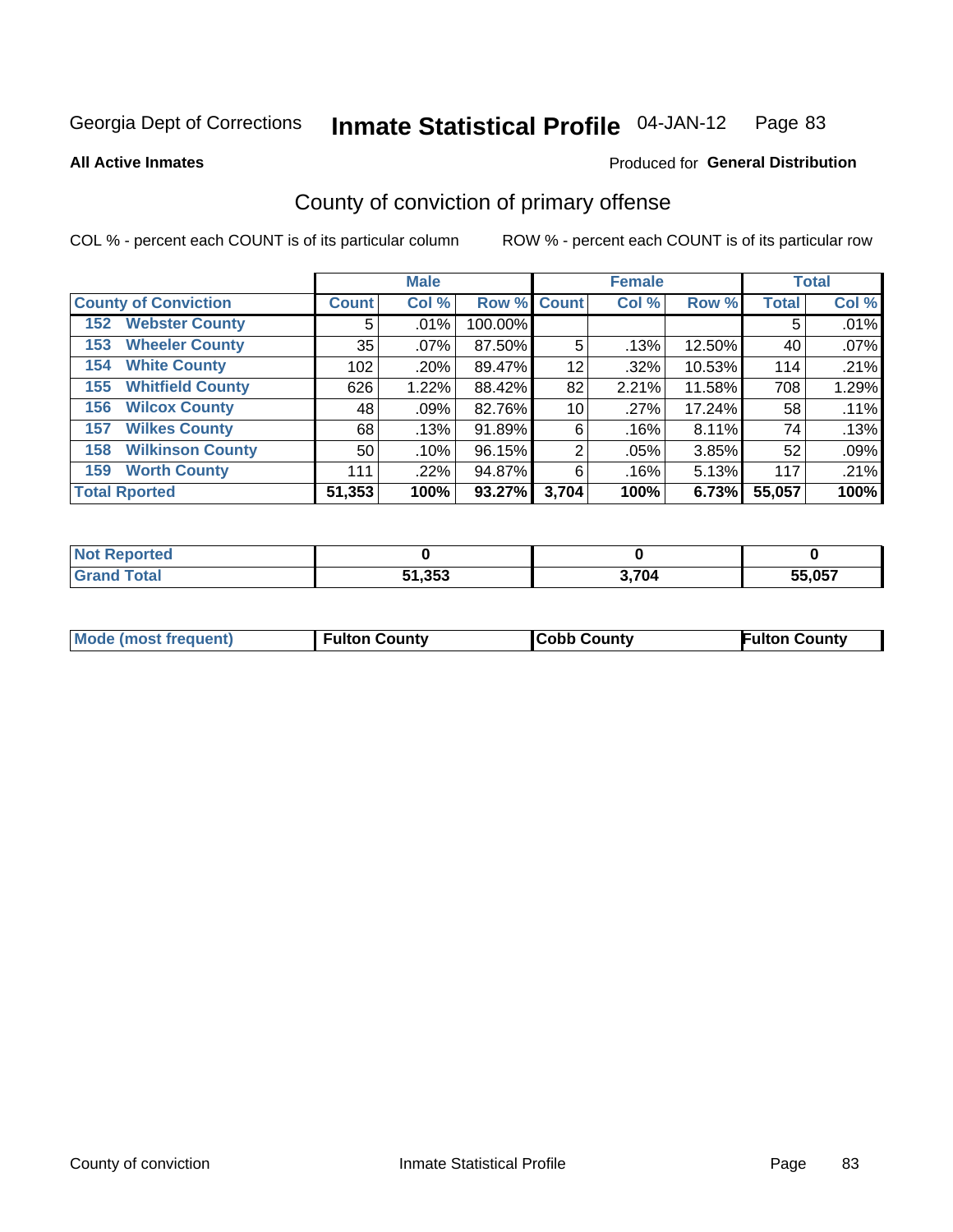#### **All Active Inmates**

#### Produced for **General Distribution**

## Circuit of conviction of primary offense

|                         |                                 |              | <b>Male</b> |        |              | <b>Female</b> |        |                    | <b>Total</b> |
|-------------------------|---------------------------------|--------------|-------------|--------|--------------|---------------|--------|--------------------|--------------|
|                         | <b>Circuit of Conviction</b>    | <b>Count</b> | Col %       | Row %  | <b>Count</b> | Col %         | Row %  | <b>Total</b>       | Col %        |
| 1                       | <b>Alapaha Circuit</b>          | 348          | .70%        | 95.34% | 17           | .48%          | 4.66%  | 365                | .69%         |
| $\overline{2}$          | <b>Alcovy Circuit</b>           | 1,079        | 2.17%       | 91.29% | 103          | 2.94%         | 8.71%  | $\overline{1,}182$ | 2.22%        |
| $\overline{\mathbf{3}}$ | <b>Atlanta Circuit</b>          | 5,078        | 10.21%      | 96.32% | 194          | 5.53%         | 3.68%  | 5,272              | 9.90%        |
| 4                       | <b>Atlantic Circuit</b>         | 831          | 1.67%       | 95.08% | 43           | 1.23%         | 4.92%  | 874                | 1.64%        |
| 5                       | <b>Augusta Circuit</b>          | 2,386        | 4.80%       | 94.46% | 140          | 3.99%         | 5.54%  | 2,526              | 4.74%        |
| $\overline{\mathbf{6}}$ | <b>Blue Ridge Circuit</b>       | 553          | 1.11%       | 92.94% | 42           | 1.20%         | 7.06%  | 595                | 1.12%        |
| $\overline{\mathbf{7}}$ | <b>Brunswick Circuit</b>        | 844          | 1.70%       | 93.05% | 63           | 1.80%         | 6.95%  | 907                | 1.70%        |
| 8                       | <b>Chattahoochee Circuit</b>    | 1,885        | 3.79%       | 95.25% | 94           | 2.68%         | 4.75%  | 1,979              | 3.72%        |
| $\overline{9}$          | <b>Cherokee Circuit</b>         | 871          | 1.75%       | 90.07% | 96           | 2.74%         | 9.93%  | 967                | 1.82%        |
| 10                      | <b>Clayton Circuit</b>          | 1,423        | 2.86%       | 92.22% | 120          | 3.42%         | 7.78%  | 1,543              | 2.90%        |
| $\overline{11}$         | <b>Cobb Circuit</b>             | 2,499        | 5.02%       | 91.84% | 222          | 6.33%         | 8.16%  | 2,721              | 5.11%        |
| $\overline{12}$         | <b>Conasauga Circuit</b>        | 817          | 1.64%       | 89.68% | 94           | 2.68%         | 10.32% | 911                | 1.71%        |
| 13                      | <b>Cordele Circuit</b>          | 616          | 1.24%       | 93.05% | 46           | 1.31%         | 6.95%  | 662                | 1.24%        |
| 14                      | <b>Coweta Circuit</b>           | 2,102        | 4.23%       | 92.40% | 173          | 4.93%         | 7.60%  | 2,275              | 4.27%        |
| 15                      | <b>Dougherty Circuit</b>        | 934          | 1.88%       | 94.63% | 53           | 1.51%         | 5.37%  | 987                | 1.85%        |
| 16                      | <b>Dublin Circuit</b>           | 486          | .98%        | 94.55% | 28           | .80%          | 5.45%  | 514                | .97%         |
| 17                      | <b>Eastern Circuit</b>          | 2,505        | 5.04%       | 95.65% | 114          | 3.25%         | 4.35%  | 2,619              | 4.92%        |
| 18                      | <b>Flint Circuit</b>            | 573          | 1.15%       | 90.52% | 60           | 1.71%         | 9.48%  | 633                | 1.19%        |
| 19                      | <b>Griffin Circuit</b>          | 1,121        | 2.25%       | 91.81% | 100          | 2.85%         | 8.19%  | 1,221              | 2.29%        |
| 20                      | <b>Gwinnett Circuit</b>         | 2,259        | 4.54%       | 92.92% | 172          | 4.90%         | 7.08%  | 2,431              | 4.57%        |
| $\overline{21}$         | <b>Houston Circuit</b>          | 644          | 1.29%       | 94.43% | 38           | 1.08%         | 5.57%  | 682                | 1.28%        |
| $\overline{22}$         | <b>Lookout Mountain Circuit</b> | 1,119        | 2.25%       | 91.42% | 105          | 2.99%         | 8.58%  | 1,224              | 2.30%        |
| 23                      | <b>Macon Circuit</b>            | 1,175        | 2.36%       | 95.45% | 56           | 1.60%         | 4.55%  | 1,231              | 2.31%        |
| $\overline{24}$         | <b>Middle Circuit</b>           | 956          | 1.92%       | 91.83% | 85           | 2.42%         | 8.17%  | 1,041              | 1.95%        |
| 25                      | <b>Mountain Circuit</b>         | 326          | .66%        | 92.61% | 26           | .74%          | 7.39%  | 352                | .66%         |
| 26                      | <b>Northeastern Circuit</b>     | 814          | 1.64%       | 92.40% | 67           | 1.91%         | 7.60%  | 881                | 1.65%        |
| $\overline{27}$         | <b>Northern Circuit</b>         | 555          | 1.12%       | 93.75% | 37           | 1.05%         | 6.25%  | 592                | 1.11%        |
| 28                      | <b>Ocmulgee Circuit</b>         | 1,100        | 2.21%       | 93.38% | 78           | 2.22%         | 6.62%  | 1,178              | 2.21%        |
| 29                      | <b>Oconee Circuit</b>           | 485          | .98%        | 92.21% | 41           | 1.17%         | 7.79%  | 526                | .99%         |
| 30                      | <b>Ogeechee Circuit</b>         | 819          | 1.65%       | 93.49% | 57           | 1.62%         | 6.51%  | 876                | 1.65%        |
| $\overline{31}$         | <b>Pataula Circuit</b>          | 391          | .79%        | 95.37% | 19           | .54%          | 4.63%  | 410                | .77%         |
| 32                      | <b>Piedmont Circuit</b>         | 523          | 1.05%       | 92.90% | 40           | 1.14%         | 7.10%  | 563                | 1.06%        |
| 33                      | <b>Rome Circuit</b>             | 728          | 1.46%       | 90.43% | 77           | 2.19%         | 9.57%  | 805                | 1.51%        |
| 34                      | <b>South Georgia Circuit</b>    | 770          | 1.55%       | 92.55% | 62           | 1.77%         | 7.45%  | 832                | 1.56%        |
| 35                      | <b>Southern Circuit</b>         | 1,122        | 2.26%       | 94.76% | 62           | 1.77%         | 5.24%  | 1,184              | 2.22%        |
| 36                      | <b>Southwestern Circuit</b>     | 411          | .83%        | 96.25% | 16           | .46%          | 3.75%  | 427                | .80%         |
| 37                      | <b>Stone Mountain Circuit</b>   | 2,837        | 5.70%       | 94.72% | 158          | 4.50%         | 5.28%  | 2,995              | 5.62%        |
| 38                      | <b>Tallapoosa Circuit</b>       | 247          | .50%        | 95.00% | 13           | .37%          | 5.00%  | 260                | .49%         |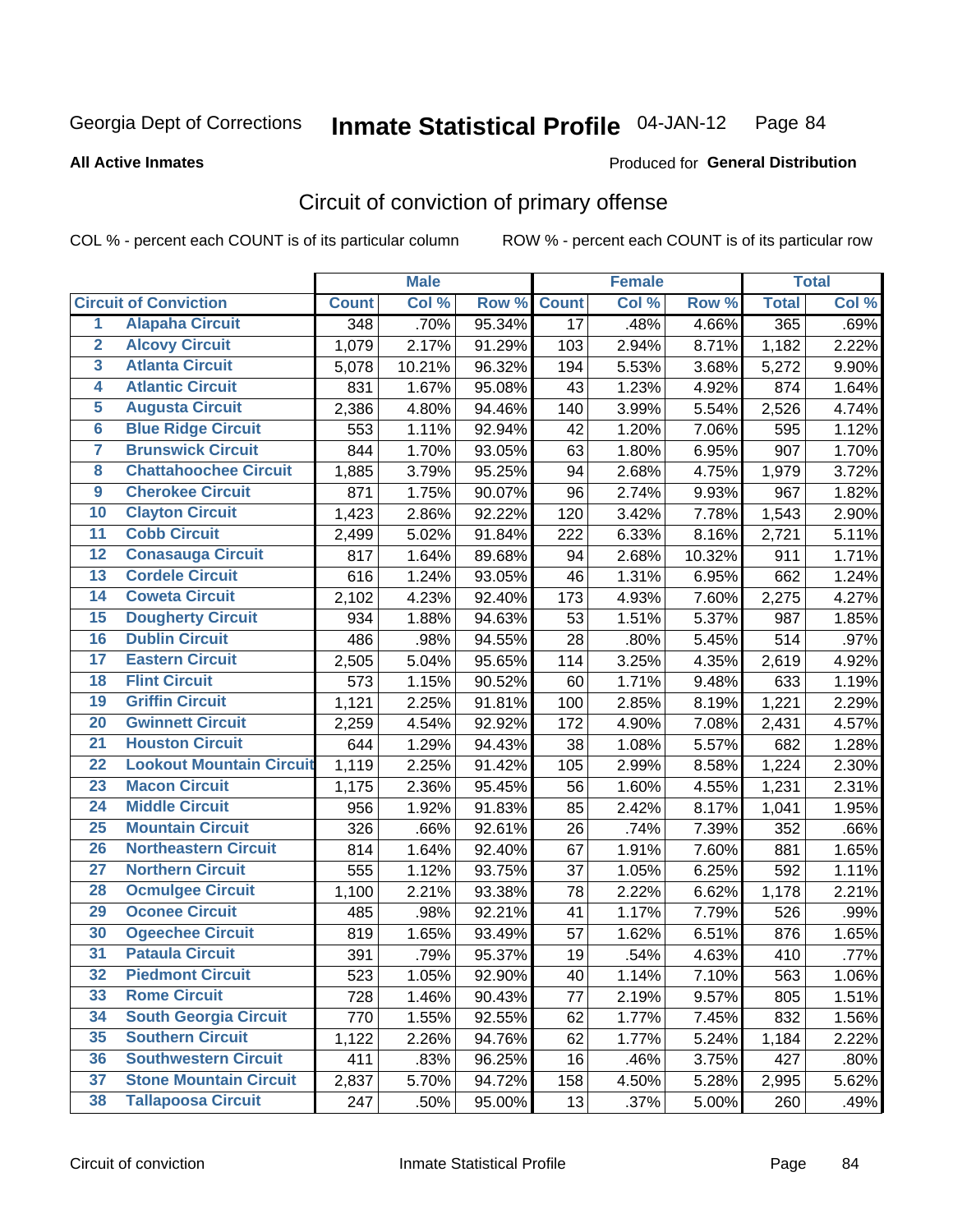Produced for **General Distribution**

#### **All Active Inmates**

## Circuit of conviction of primary offense

|                                   |              | <b>Male</b> |        |              | <b>Female</b> |        |              | <b>Total</b> |
|-----------------------------------|--------------|-------------|--------|--------------|---------------|--------|--------------|--------------|
| <b>Circuit of Conviction</b>      | <b>Count</b> | Col %       | Row %  | <b>Count</b> | Col %         | Row %  | <b>Total</b> | Col %        |
| <b>Tifton Circuit</b><br>39       | 545          | 1.10%       | 95.78% | 24           | .68%          | 4.22%  | 569          | 1.07%        |
| <b>Toombs Circuit</b><br>40       | 343          | .69%        | 93.21% | 25           | .71%          | 6.79%  | 368          | .69%         |
| <b>Waycross Circuit</b><br>41     | 784          | 1.58%       | 93.33% | 56           | 1.60%         | 6.67%  | 840          | 1.58%        |
| <b>Western Circuit</b><br>42      | 526          | 1.06%       | 94.27% | 32           | .91%          | 5.73%  | 558          | 1.05%        |
| <b>Rockdale Circuit</b><br>43     | 448          | .90%        | 91.62% | 41           | 1.17%         | 8.38%  | 489          | .92%         |
| <b>Douglas Circuit</b><br>44      | 1,203        | 2.42%       | 89.11% | 147          | 4.19%         | 10.89% | 1,350        | 2.54%        |
| <b>Appalachian Circuit</b><br>45  | 341          | .69%        | 90.45% | 36           | 1.03%         | 9.55%  | 377          | .71%         |
| <b>Enotah Circuit</b><br>46       | 333          | $.67\%$     | 88.80% | 42           | 1.20%         | 11.20% | 375          | .70%         |
| 47<br><b>Bell-Forsyth Circuit</b> | 287          | .58%        | 85.67% | 48           | 1.37%         | 14.33% | 335          | .63%         |
| <b>Towaliga Circuit</b><br>48     | 420          | .84%        | 93.96% | 27           | .77%          | 6.04%  | 447          | .84%         |
| <b>Paulding Circuit</b><br>49     | 280          | .56%        | 93.33% | 20           | .57%          | 6.67%  | 300          | .56%         |
| <b>Total Rported</b>              | 49,742       | 100%        | 93.41% | 3,509        | 100%          | 6.59%  | 53,251       | 100%         |

| <b>C44</b> | 1 Q F<br>נט ו | ,806               |
|------------|---------------|--------------------|
| 51,353     | 3.704         | <b>EE 057</b><br>w |

| M<br>- - -<br>.<br>.<br>∪opp<br>нс |
|------------------------------------|
|------------------------------------|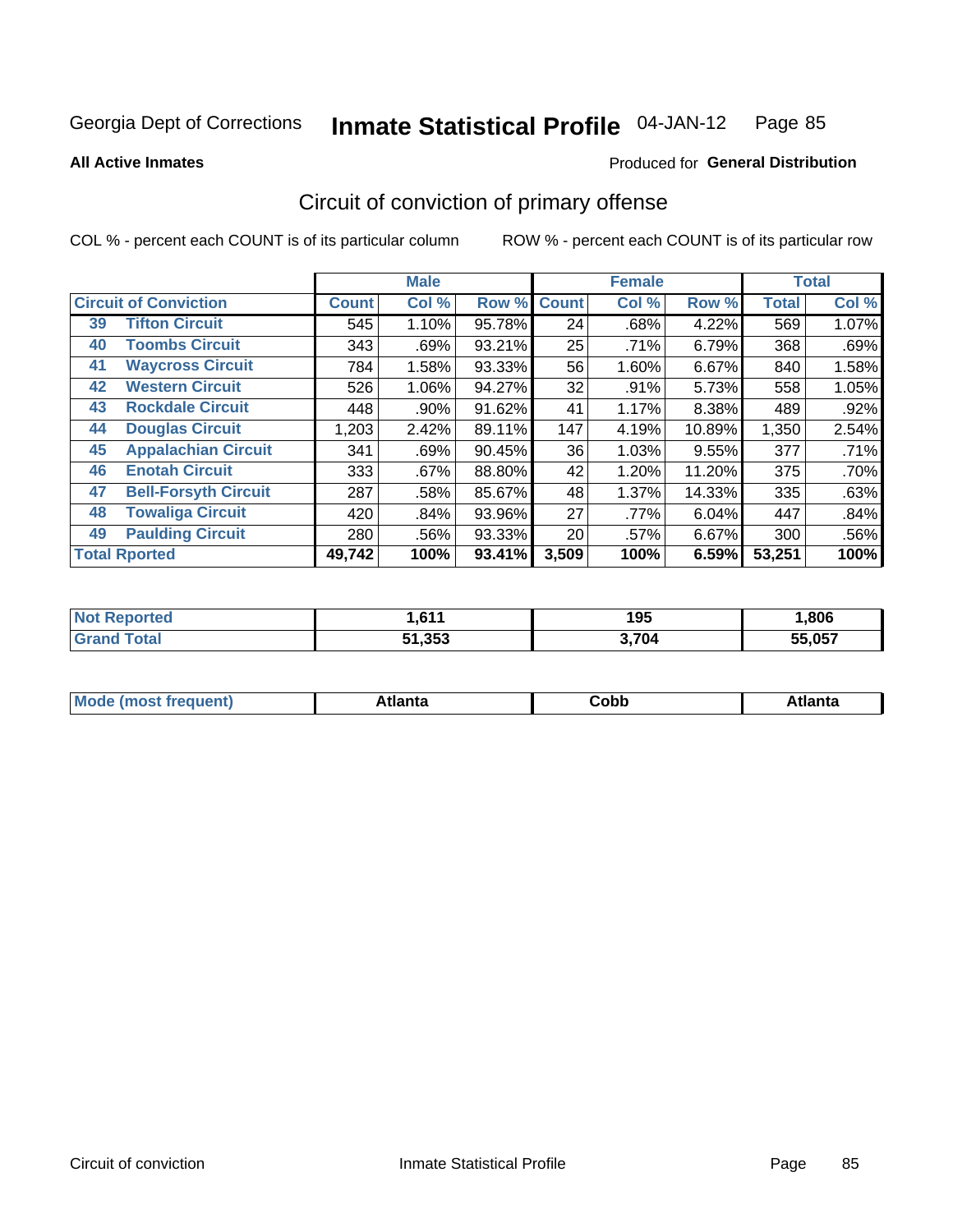#### **All Active Inmates**

#### Produced for **General Distribution**

#### Years served (jail + prison) in this incarceration

|                       |              | <b>Male</b> |         |                | <b>Female</b> |       |              | <b>Total</b> |
|-----------------------|--------------|-------------|---------|----------------|---------------|-------|--------------|--------------|
| <b>Years Served</b>   | <b>Count</b> | Col %       | Row %   | <b>Count</b>   | Col %         | Row % | <b>Total</b> | Col %        |
| Less than one year    | 10,448       | 20.45%      | 90.26%  | 1,128          | 30.53%        | 9.74% | 11,576       | 21.13%       |
| 1 to 1.99 years       | 9,412        | 18.43%      | 90.05%  | 1,040          | 28.15%        | 9.95% | 10,452       | 19.08%       |
| 2 to 2.99 years       | 6,718        | 13.15%      | 92.46%  | 548            | 14.83%        | 7.54% | 7,266        | 13.26%       |
| 3 to 3.99 years       | 3,815        | 7.47%       | 94.95%  | 203            | 5.49%         | 5.05% | 4,018        | 7.34%        |
| 4 to 4.99 years       | 3,164        | 6.19%       | 95.70%  | 142            | 3.84%         | 4.30% | 3,306        | 6.04%        |
| 5 to 5.99 years       | 2,286        | 4.48%       | 95.69%  | 103            | 2.79%         | 4.31% | 2,389        | 4.36%        |
| 6 to 6.99 years       | 1,720        | 3.37%       | 95.77%  | 76             | 2.06%         | 4.23% | 1,796        | 3.28%        |
| 7 to 7.99 years       | 1,408        | 2.76%       | 95.65%  | 64             | 1.73%         | 4.35% | 1,472        | 2.69%        |
| 8 to 8.99 years       | 1,416        | 2.77%       | 96.20%  | 56             | 1.52%         | 3.80% | 1,472        | 2.69%        |
| 9 to 9.99 years       | 1,290        | 2.53%       | 95.63%  | 59             | 1.60%         | 4.37% | 1,349        | 2.46%        |
| 10 to 10.99 years     | 972          | 1.90%       | 96.52%  | 35             | 0.95%         | 3.48% | 1,007        | 1.84%        |
| 11 to 11.99 years     | 870          | 1.70%       | 96.35%  | 33             | 0.89%         | 3.65% | 903          | 1.65%        |
| 12 to 12.99 years     | 771          | 1.51%       | 95.90%  | 33             | 0.89%         | 4.10% | 804          | 1.47%        |
| 13 to 13.99 years     | 789          | 1.54%       | 95.87%  | 34             | 0.92%         | 4.13% | 823          | 1.50%        |
| 14 to 14.99 years     | 794          | 1.55%       | 97.54%  | 20             | 0.54%         | 2.46% | 814          | 1.49%        |
| 15 to 15.99 years     | 596          | 1.17%       | 97.39%  | 16             | 0.43%         | 2.61% | 612          | 1.12%        |
| 16 to 16.99 years     | 585          | 1.15%       | 96.85%  | 19             | 0.51%         | 3.15% | 604          | 1.10%        |
| 17 to 17.99 years     | 471          | 0.92%       | 96.71%  | 16             | 0.43%         | 3.29% | 487          | 0.89%        |
| 18 to 18.99 years     | 469          | 0.92%       | 97.30%  | 13             | 0.35%         | 2.70% | 482          | 0.88%        |
| 19 to 19.99 years     | 351          | 0.69%       | 97.23%  | 10             | 0.27%         | 2.77% | 361          | 0.66%        |
| 20 to 20.99 years     | 324          | 0.63%       | 96.72%  | 11             | 0.30%         | 3.28% | 335          | 0.61%        |
| 21 to 21.99 years     | 236          | 0.46%       | 96.72%  | 8              | 0.22%         | 3.28% | 244          | 0.45%        |
| 22 to 22.99 years     | 193          | 0.38%       | 97.97%  | 4              | 0.11%         | 2.03% | 197          | 0.36%        |
| 23 to 23.99 years     | 187          | 0.37%       | 97.91%  | 4              | 0.11%         | 2.09% | 191          | 0.35%        |
| 24 to 24.99 years     | 173          | 0.34%       | 98.86%  | 2              | 0.05%         | 1.14% | 175          | 0.32%        |
| 25 to 25.99 years     | 123          | 0.24%       | 99.19%  | 1              | 0.03%         | 0.81% | 124          | 0.23%        |
| 26 to 26.99 years     | 109          | 0.21%       | 98.20%  | $\overline{c}$ | 0.05%         | 1.80% | 111          | 0.20%        |
| 27 to 27.99 years     | 98           | 0.19%       | 98.00%  | $\overline{c}$ | 0.05%         | 2.00% | 100          | 0.18%        |
| 28 to 28.99 years     | 63           | 0.12%       | 96.92%  | $\overline{2}$ | 0.05%         | 3.08% | 65           | 0.12%        |
| 29 to 29.99 years     | 52           | 0.10%       | 100.00% |                |               |       | 52           | 0.09%        |
| Thirty + years        | 1,179        | 2.31%       | 99.08%  | 11             | 0.30%         | 0.92% | 1,190        | 2.17%        |
| <b>Total Reported</b> | 51,082       | 100%        | 93.25%  | 3,695          | 100%          | 6.75% | 54,777       | 100.0%       |

| <b>Not Reported</b>     | 271                |                    | 280           |
|-------------------------|--------------------|--------------------|---------------|
| <b>Grand Total</b>      | 51,353             | 3.704              | 55,057        |
|                         |                    |                    |               |
| Mean<br>(average)       | 6.35               | 3.23               | 6.14          |
| Median (middle)         | 2.77               | 1.65               | 2.65          |
| Mode<br>(most frequent) | Less than one year | Less than one year | Less than one |
|                         |                    |                    | vear          |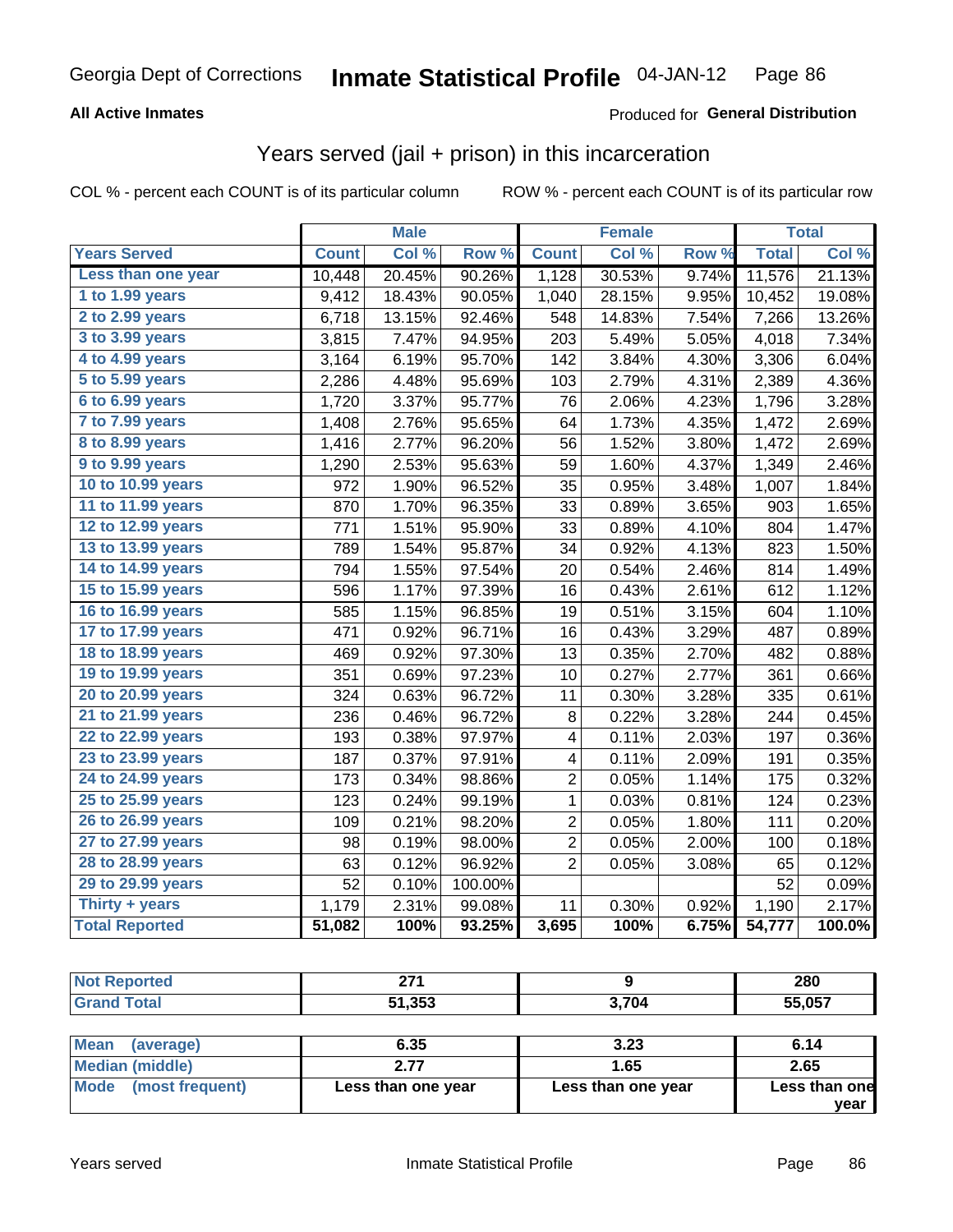#### **All Active Inmates**

Produced for **General Distribution**

#### Results of most recent HIV tests

|                         |              | <b>Male</b> |         |              | <b>Female</b> |          |        | Total  |
|-------------------------|--------------|-------------|---------|--------------|---------------|----------|--------|--------|
| <b>HIV Test Results</b> | <b>Count</b> | Col %       | Row %I  | <b>Count</b> | Col %         | Row %    | Total  | Col %  |
| <b>Positive</b>         | 789          | 1.64%       | 91.64%  | 72           | 2.04%         | $8.36\%$ | 861    | 1.66%  |
| <b>Negative</b>         | 47,452       | $98.35\%$   | 93.19%  | 3,466        | 97.96%        | $6.81\%$ | 50,918 | 98.33% |
| <b>Indeterminate</b>    |              | 0.01%       | 100.00% |              |               |          |        | 0.01%  |
| <b>Total Reported</b>   | 48,246       | 100%        | 93.17%  | 3,538        | 100%          | $6.83\%$ | 51,784 | 100%   |

| <b>Not Reported</b> | 3,107  | 166   | מדה ה<br>3.ZI J |
|---------------------|--------|-------|-----------------|
| Total<br>Gran       | 51,353 | 3,704 | 55,057          |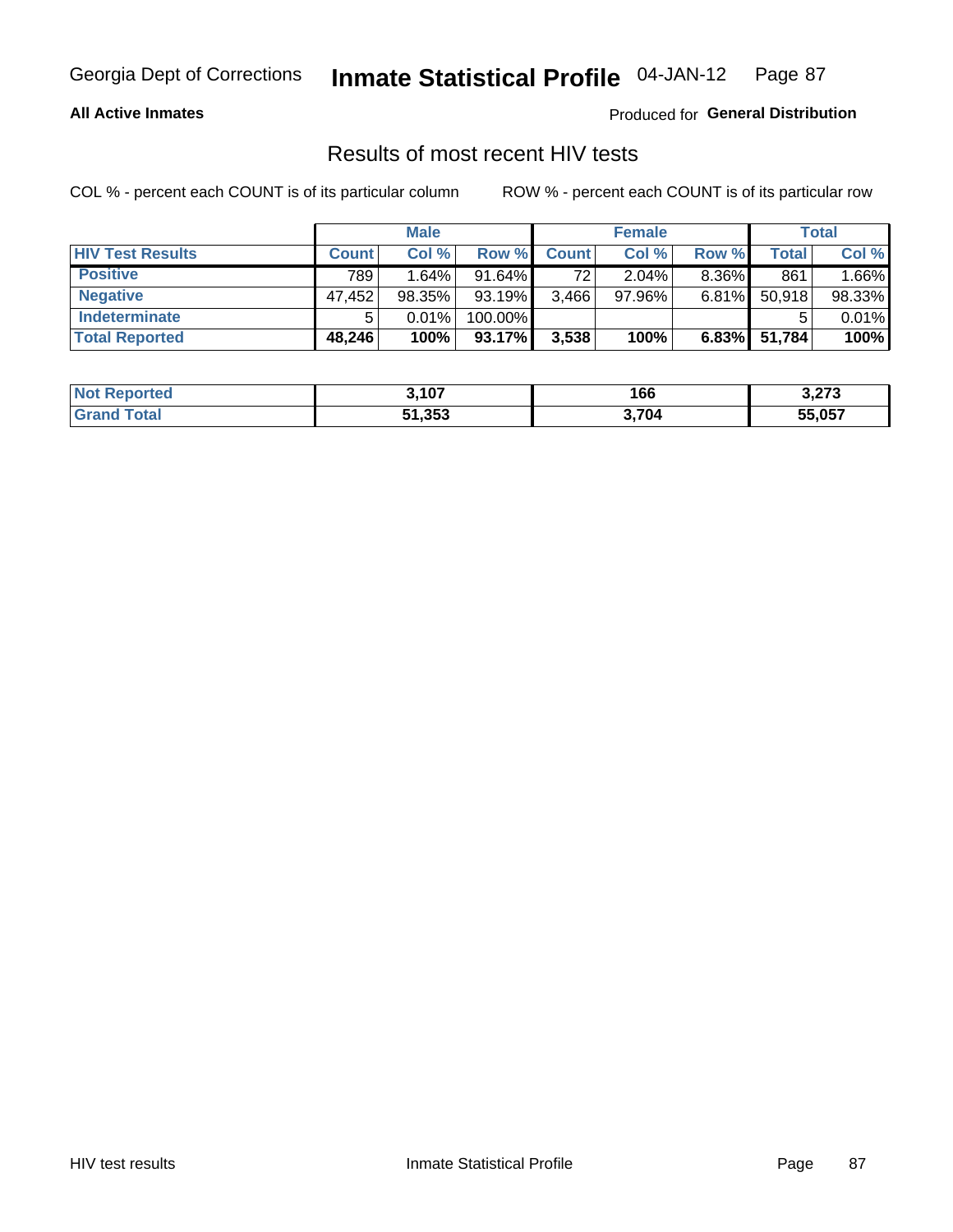#### **All Active Inmates**

#### Produced for **General Distribution**

#### Results of most recent tuberculosis test

|                                  | <b>Male</b>  |           |           | <b>Female</b> |           |          | Total        |        |
|----------------------------------|--------------|-----------|-----------|---------------|-----------|----------|--------------|--------|
| <b>Tuberculosis Test Results</b> | <b>Count</b> | Col%      | Row %     | <b>Count</b>  | Col %     | Row %    | <b>Total</b> | Col %  |
| <b>Positive on current test</b>  | 9.176        | $18.94\%$ | $97.66\%$ | 220           | $6.06\%$  | 2.34%    | 9,396        | 18.04% |
| <b>Positive on previous test</b> | 74           | 0.15%     | 100.00%   |               |           |          | 74           | 0.14%  |
| <b>Negative</b>                  | 39.204       | $80.91\%$ | $92.00\%$ | 3,408         | $93.94\%$ | $8.00\%$ | 42.612       | 81.82% |
| <b>Total Reported</b>            | 48,454       | 100%      | $93.03\%$ | 3,628         | 100%      | $6.97\%$ | 52,082       | 100%   |

| <b>Not Reported</b> | 2,899  | 76    | 2,975  |
|---------------------|--------|-------|--------|
| Total               | 51,353 | 3,704 | 55,057 |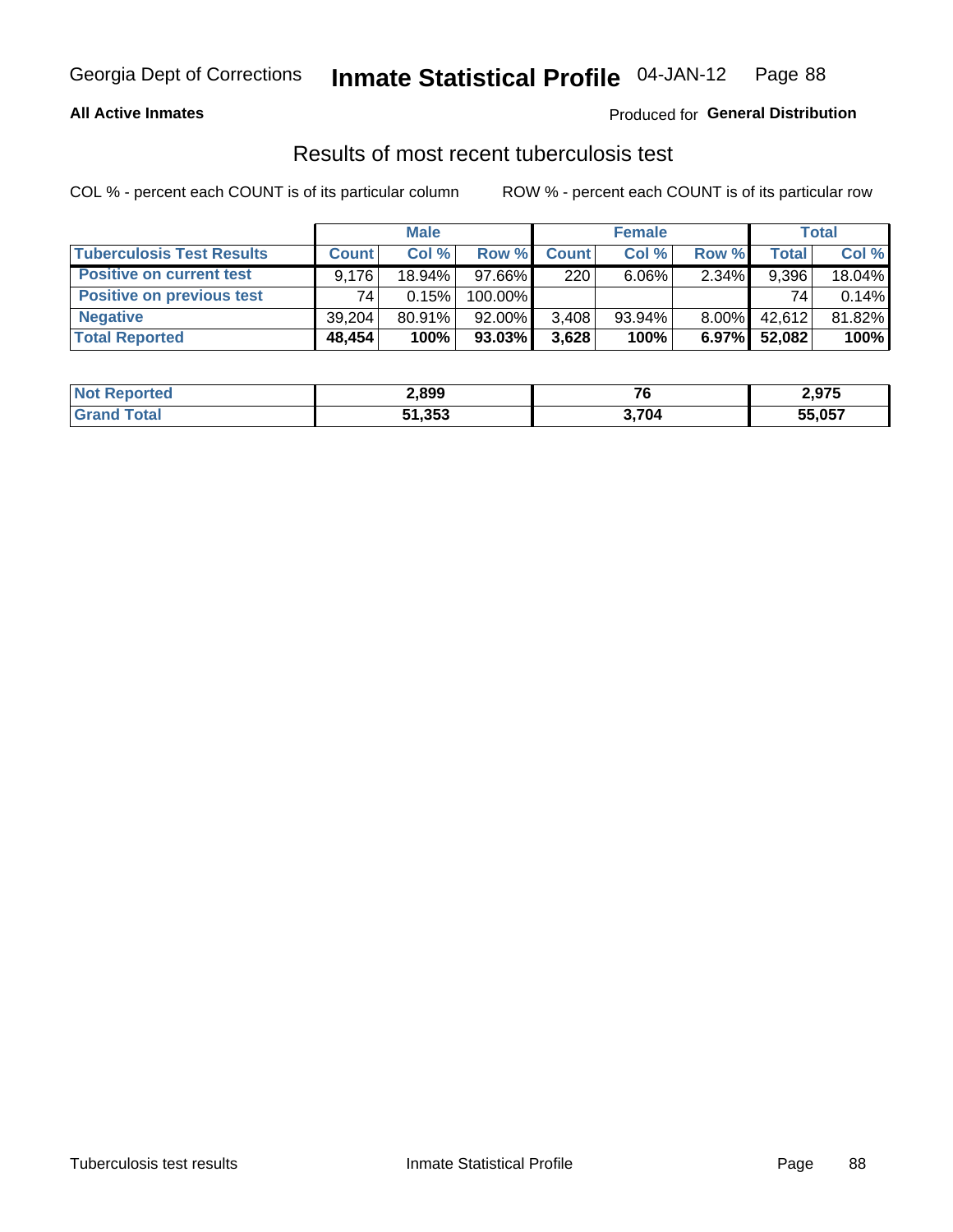#### **All Active Inmates**

Produced for **General Distribution**

#### Results of most recent syphilis test

|                                 | <b>Male</b>  |        |           | <b>Female</b> |           |       | Total        |        |
|---------------------------------|--------------|--------|-----------|---------------|-----------|-------|--------------|--------|
| <b>Syphilis Test Results</b>    | <b>Count</b> | Col%   | Row %     | <b>Count</b>  | Col %     | Row % | Total        | Col %  |
| <b>Positive on current test</b> | 482          | 1.41%  | $92.16\%$ | 41            | 1.98%     | 7.84% | 523          | 1.44%  |
| <b>Negative</b>                 | 33.687       | 98.59% | 94.33%    | 2,026         | $98.02\%$ |       | 5.67% 35,713 | 98.56% |
| <b>Total Reported</b>           | 34,169       | 100%   | 94.30%    | 2,067         | 100%      | 5.70% | 36,236       | 100%   |

| <b>Not Reported</b> | 17,184 | 637,  | 18,821 |
|---------------------|--------|-------|--------|
| <b>Grand Total</b>  | 51,353 | 3,704 | 55,057 |